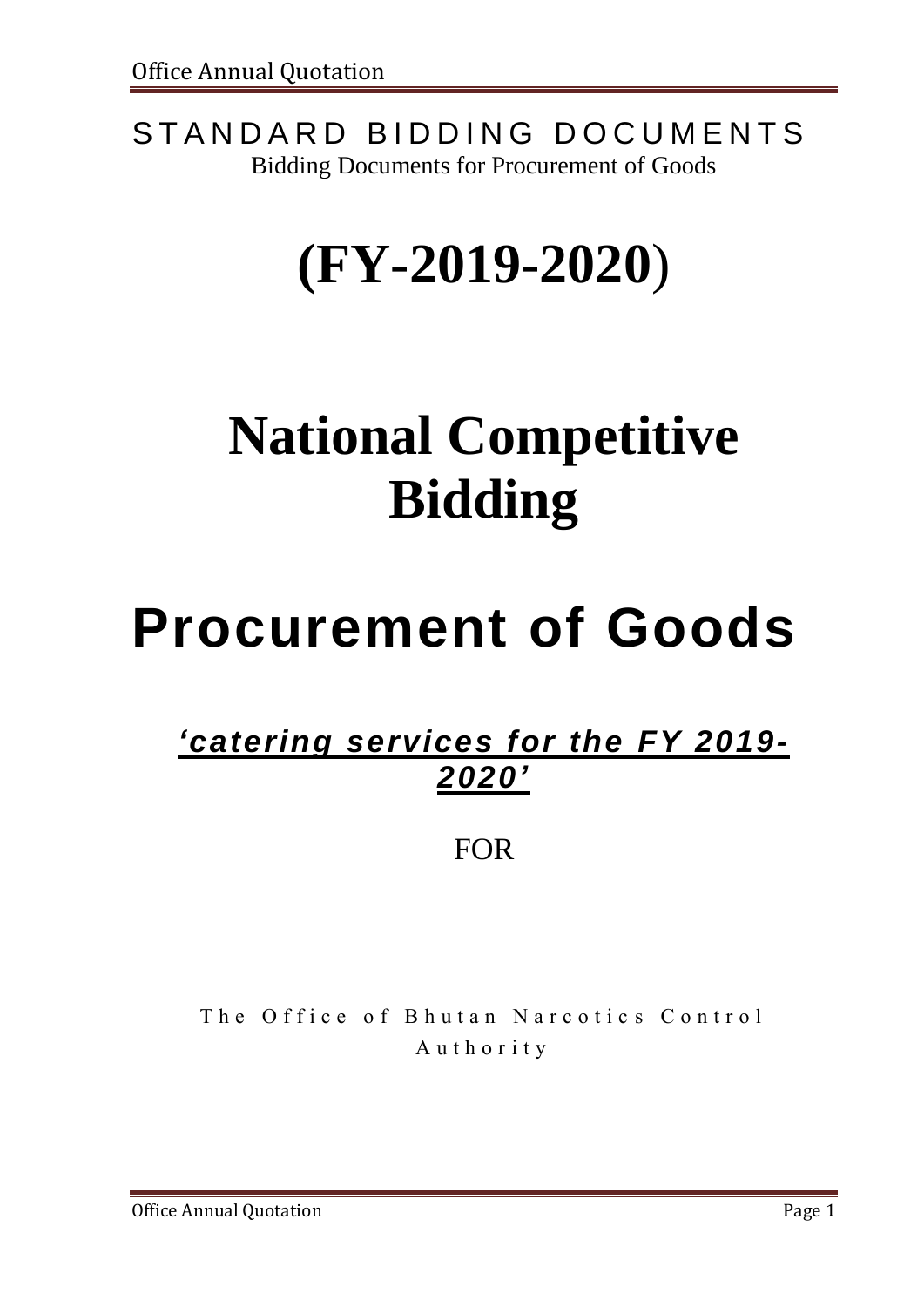#### **Preface**

This Standard Bidding Document for the Procurement of Goods have been prepared by the Ministry of Finance to be used for the Procurement of Goods through National and International Competitive Bidding in projects that are financed in whole or in part by the Royal Government of Bhutan (RGoB). It should be used in conjunction with the Procurement Rules and Regulations 2009. This document will come into effect from 1<sup>st</sup> April, 2009.

Those wishing to submit comments or questions on these Bidding Documents or to obtain additional information on procurement under RGoB-financed projects are encouraged to contact:

> Public Procurement Policy Division Ministry of Finance Royal Government of Bhutan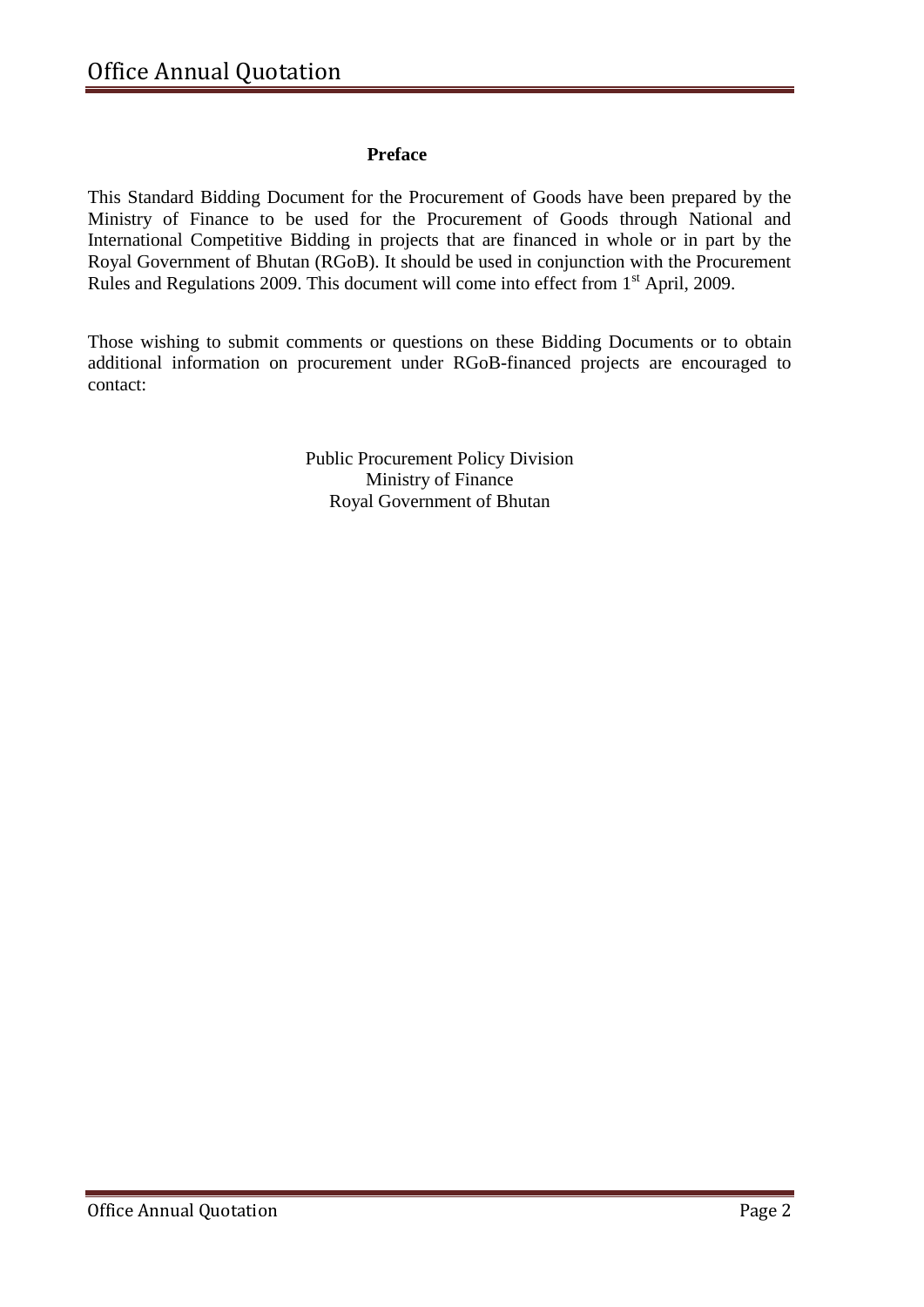### **Standard Bidding Documents**

#### **Table of Contents**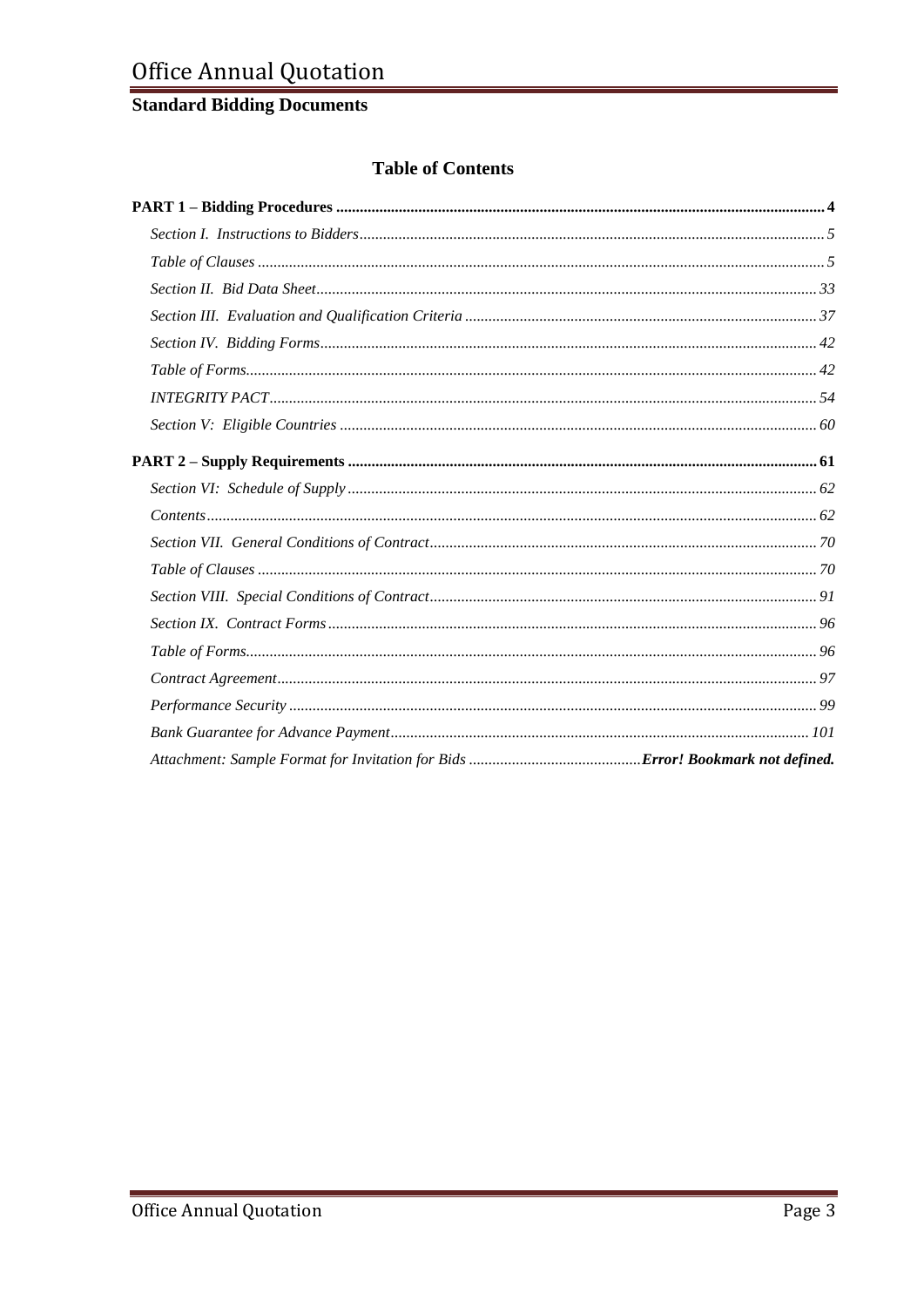<span id="page-3-0"></span>**PART 1 – Bidding Procedures**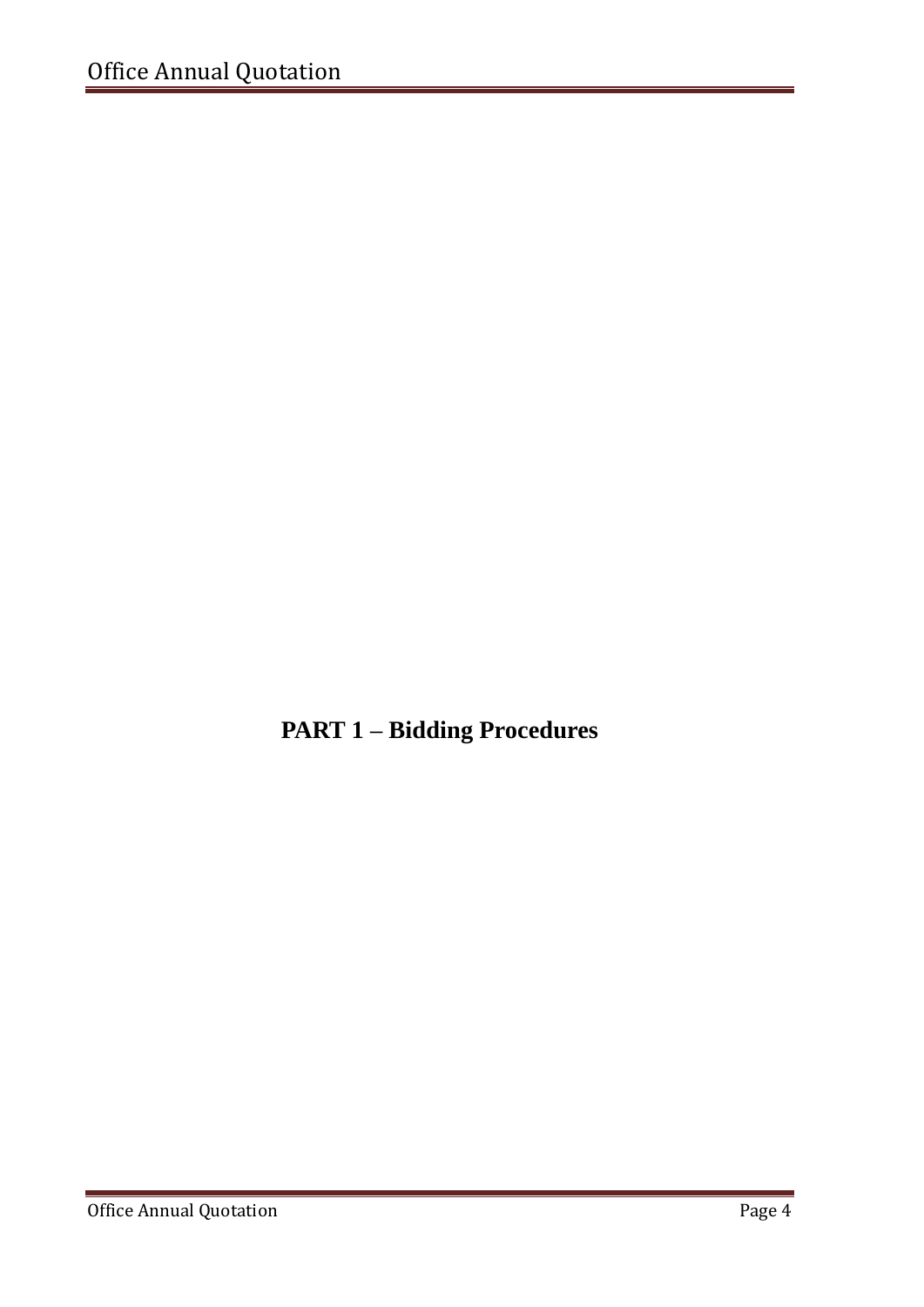### **Section I. Instructions to Bidders**

#### **Table of Clauses**

<span id="page-4-1"></span><span id="page-4-0"></span>

| А.               |  |
|------------------|--|
| $\boldsymbol{l}$ |  |
| 2                |  |
| 3                |  |
| $\overline{4}$   |  |
| 5.               |  |
| В.               |  |
| 6.               |  |
| 7.               |  |
| 8.               |  |
| 9.               |  |
| C.               |  |
| 10.              |  |
| 11.              |  |
| 12.              |  |
| 13.              |  |
| 14.              |  |
| 15.              |  |
| 16.              |  |
| 17.              |  |
| 18.              |  |
| 19.              |  |
| 20.              |  |
| 21.              |  |
| 22.              |  |
| 23.              |  |
| 24.              |  |
| 25.              |  |
| D.               |  |
| 26.              |  |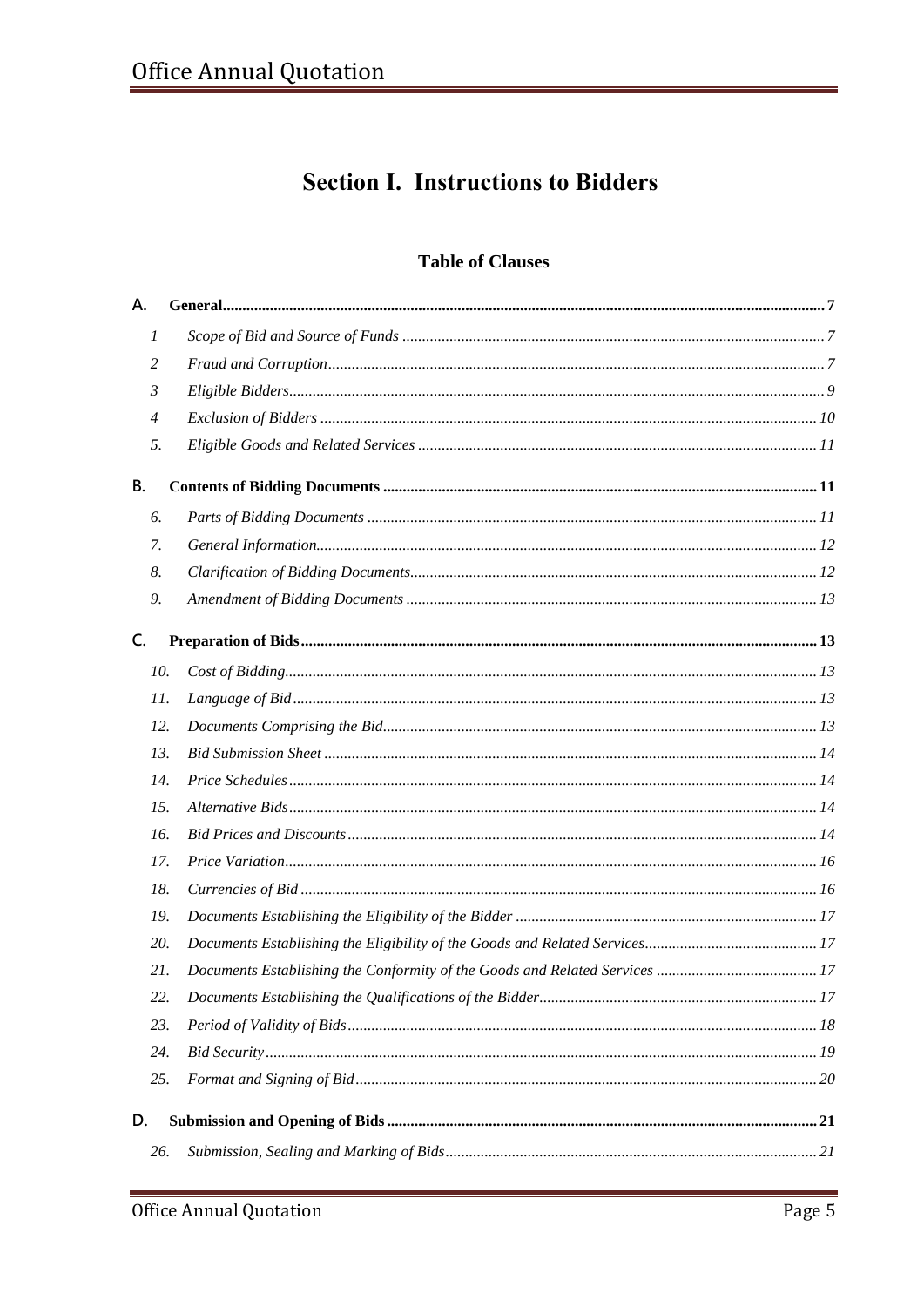## Office Annual Quotation

|    | 27. |  |
|----|-----|--|
|    | 28. |  |
|    | 29. |  |
|    | 30. |  |
| Ε. |     |  |
|    | 31. |  |
|    | 32. |  |
|    | 33. |  |
|    | 34. |  |
|    | 35. |  |
|    | 36. |  |
|    | 37. |  |
|    | 38. |  |
|    | 39. |  |
|    | 40. |  |
|    | 41. |  |
|    | 42. |  |
| F. |     |  |
|    | 43. |  |
|    | 44. |  |
|    | 45. |  |
|    | 46  |  |
|    | 47  |  |
|    |     |  |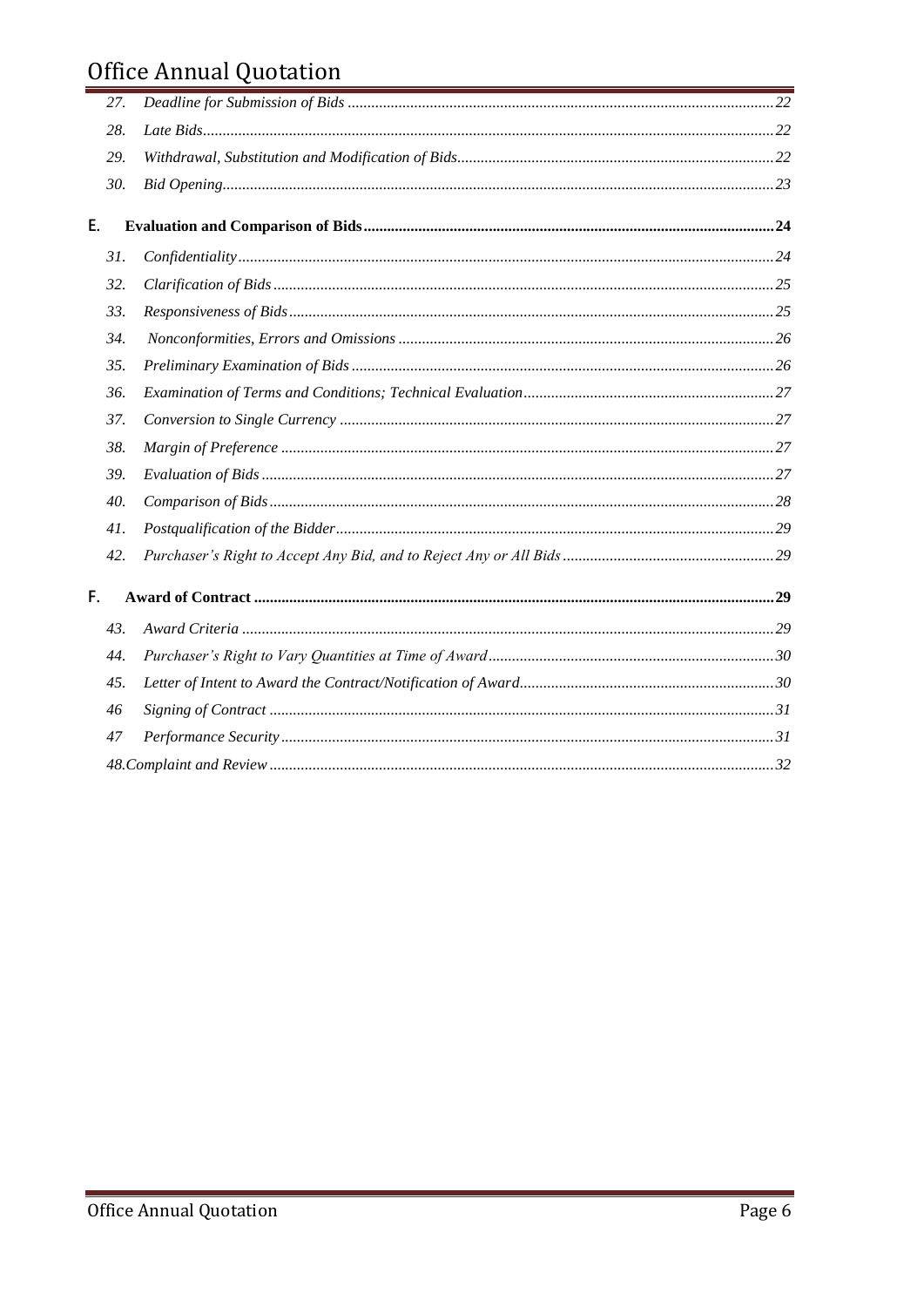#### **Section I. Instructions to Bidders**

#### **A. General**

- **1 Scope of Bid and Source of Funds** 1.1 The Purchaser, as indicated in the Bid Data Sheet (BDS), issues these Bidding Documents for the supply of Goods and Related Services incidental thereto as specified in Section VI, Schedule of Supply. The name, identification number, and number of lots within this procurement are provided in the BDS
	- 1.2 Throughout these Bidding Documents:
		- (a) the term "in writing" means communicated in written form (eg by mail, electronic mail, fax, telex) with proof of receipt;
		- (b) if the context so requires, "singular" means plural" and vice versa; and
		- (c) "day" means calendar day.
	- 1.3 The Employer as defined in section II, Bidding Data Sheet (BDS) has received a budget from RGoB towards the cost of the Goods defined in the BDS and intends to apply a part of the funds to cover eligible payments under this contract.
- **2 Fraud and Corruption**  2.1 It is RGoB policy to require that Purchasers, Bidders, Suppliers, Contractors and their Subcontractors observe the highest standards of ethics during the procurement and execution of contracts.<sup>1</sup> In pursuance of this policy, the RGoB:
	- (a) defines, for the purposes of this provision, the terms set forth below as follows:
		- (i) "Corrupt practice"<sup>2</sup> is the offering, giving, receiving or soliciting, directly or indirectly, of anything of value<sup>3</sup> to influence improperly the actions of another party;

<sup>&</sup>lt;u>.</u> 1 In this context, any action taken by a Bidder, Supplier, Contractor or a Subcontractor to influence the procurement process or contract execution for undue advantage is improper.

<sup>&</sup>lt;sup>2</sup> "another party" refers to a public official acting in relation to the procurement process or contract execution. In this context, "public official" includes staff and employees of any organizations (including any institutions providing finance for the Goods) taking or reviewing procurement decisions.

<sup>&</sup>lt;sup>3</sup> "anything of value" includes, but is not limited to, any gift, loan, fee, commission, valuable security or other asset or interest in an asset; any office, employment or contract; any payment, discharge or liquidation of any loan, obligation or other liability whatsoever, whether in whole or in part; any other services, favour or advantage, including protection from any penalty or disability incurred or apprehended or from any action or proceeding of a disciplinary or penal nature, whether or not already instituted and including the exercise or the forbearance from the exercise of any right or any official power or duty.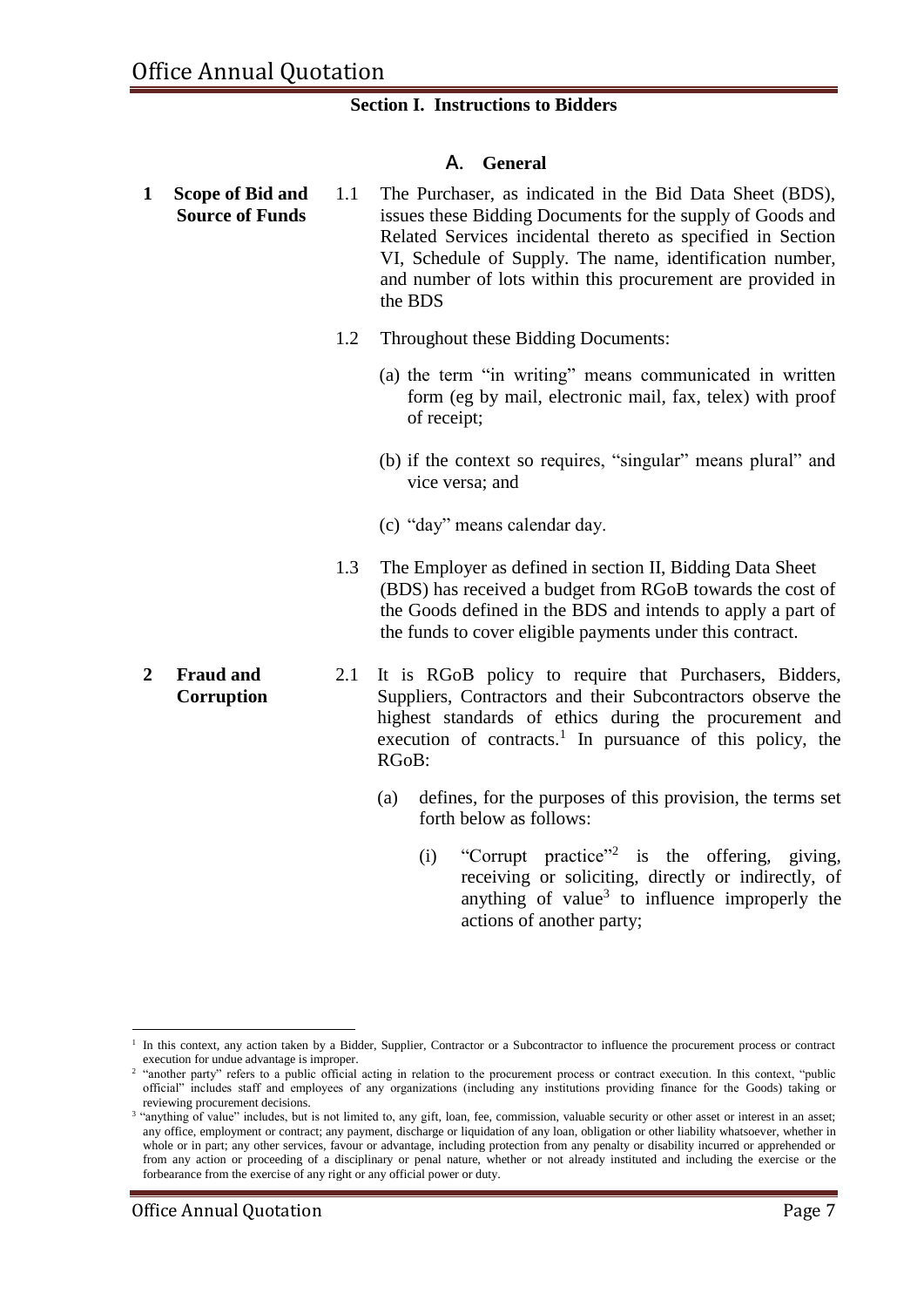- (ii) "Fraudulent practice"<sup>4</sup> is any intentional act or omission, including a misrepresentation, that knowingly or recklessly misleads, or attempts to mislead, a party to obtain a financial or other benefit or to avoid an obligation;
- (iii) "Collusive practice"<sup>5</sup> is an arrangement between two or more parties designed to achieve an improper purpose, including to influence improperly the actions of another party;
- (iv) "Coercive practice" 6 is impairing or harming, or threatening to impair or harm, directly or indirectly, any party or the property of the party to influence improperly the actions of a party;
- (v) "Obstructive practice" is
	- (aa) deliberately destroying, falsifying, altering or concealing of evidence material to the investigation or making false statements to investigators in order materially to impede any investigation into allegations of a corrupt, fraudulent, coercive or collusive practice; and/or threatening, harassing or intimidating any party to prevent it from disclosing its knowledge of matters relevant to the investigation or from pursuing the investigation; or
	- (bb) acts intended materially to impede the exercise of the inspection and audit rights of the Purchaser or any organization or person appointed by the Purchaser and/or any relevant RGoB agency provided for under ITB Sub-Clause 2.1 (d) below.
- (b) will reject a proposal for award if it determines that the Bidder recommended for award has, directly or through an agent, engaged in corrupt, fraudulent, collusive, coercive or obstructive practices in competing for the contract in question;
- (c) will sanction a firm or individual, including declaring them ineligible, either indefinitely or for a stated period of time, to be awarded an RGoBfinanced contract if it at any time determines that they have, directly or through an agent, engaged in

<sup>1</sup> 4 a "party" refers to a public official; the terms "benefit" and "obligation" relate to the procurement process or contract execution; and the "act or omission" is intended to influence the procurement process or contract execution.

<sup>&</sup>lt;sup>5</sup> "parties" refers to participants in the procurement process (including public officials) and an "improper purpose" includes attempting to establish bid prices at artificial, non competitive levels.

<sup>6</sup> a "party" refers to a participant in the procurement process or contract execution.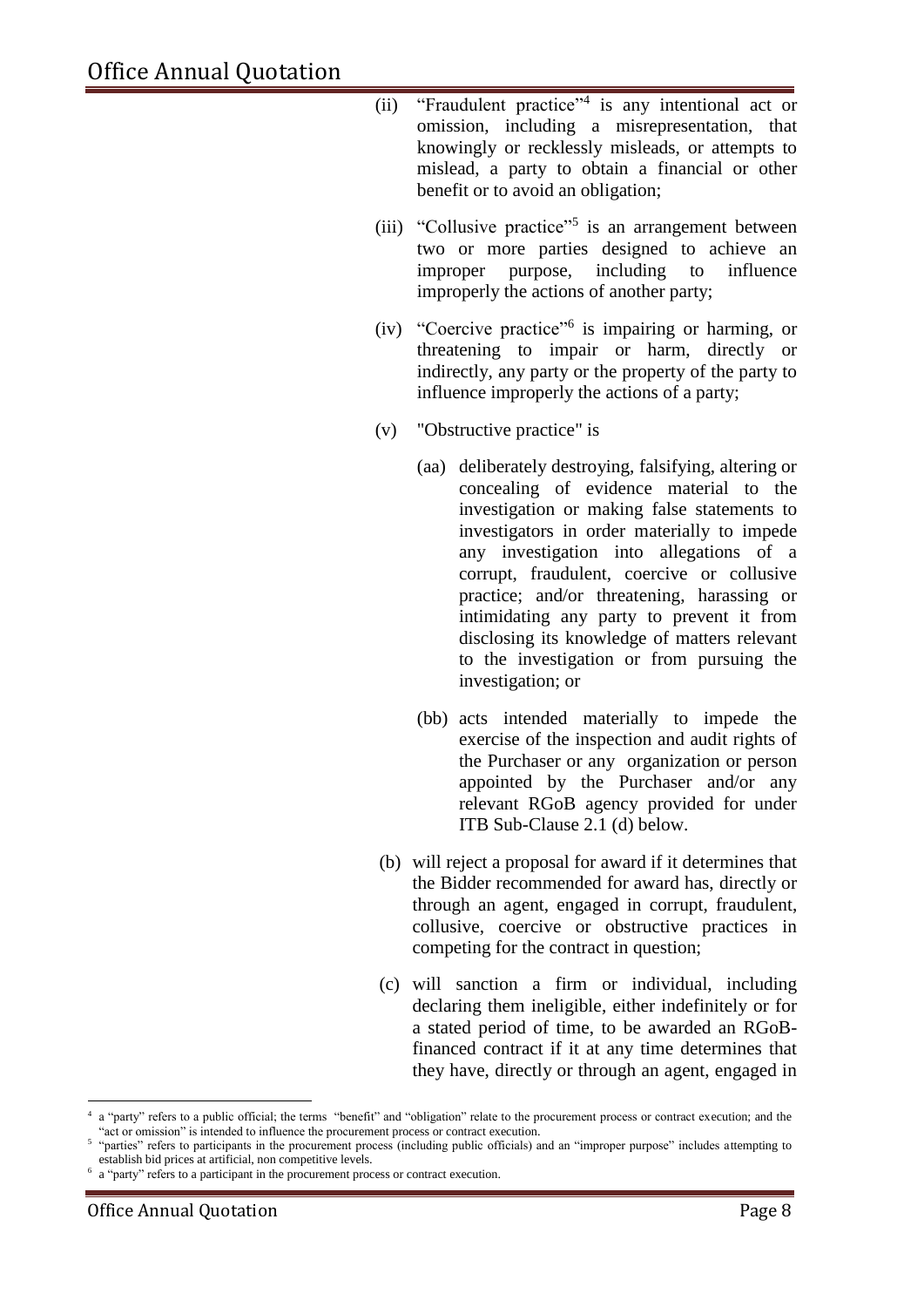corrupt, fraudulent, collusive, coercive or obstructive practices in competing for, or in executing, an RGoB-financed contract;

- (d) will have the right to require that a provision be included in Bidding Documents and in contracts financed by the RGoB, requiring Bidders, Suppliers, Contractors and their Subcontractors to permit the Purchaser, any organization or person appointed by the Purchaser and/or any relevant RGoB agency to inspect their accounts and records and other documents relating to their Bid submission and contract performance and to have them audited by auditors appointed by the Purchaser;
- (e) requires that Bidders, as a condition of admission to eligibility, execute and attach to their bids an Integrity Pact Statement in the form provided in Section IV, Bidding Forms as specified in the BDS. Failure to provide a duly executed Integrity Pact Statement may result in disqualification of the Bid; and
- (f) will report any case of corrupt, fraudulent, collusive, coercive or obstructive practice to the relevant RGoB agencies, including but not limited to the Anti-corruption Commission (ACC) of Bhutan, for necessary action in accordance with the statutes and provisions of the relevant agency.
- 2.2 Furthermore, Bidders shall be aware of the provision stated in Sub-Clause 36.1 (a) (iii) of the General Conditions of Contract.
- **3 Eligible Bidders** 3.1 A Bidder, and all parties constituting the Bidder, may have the nationality of any country, subject to the restrictions specified in Section V, Eligible Countries. A Bidder shall be deemed to have the nationality of a country if the Bidder is a citizen or is constituted, incorporated, or registered and operates in conformity with the provisions of the laws of that country. This criterion shall also apply to the determination of the nationality of proposed subcontractors or suppliers for any part of the Contract including Related Services.
	- 3.2 A Bidder shall not have a conflict of interest. All Bidders found to have a conflict of interest shall be disqualified. Bidders may be considered to have a conflict of interest with one or more parties in this bidding process if they: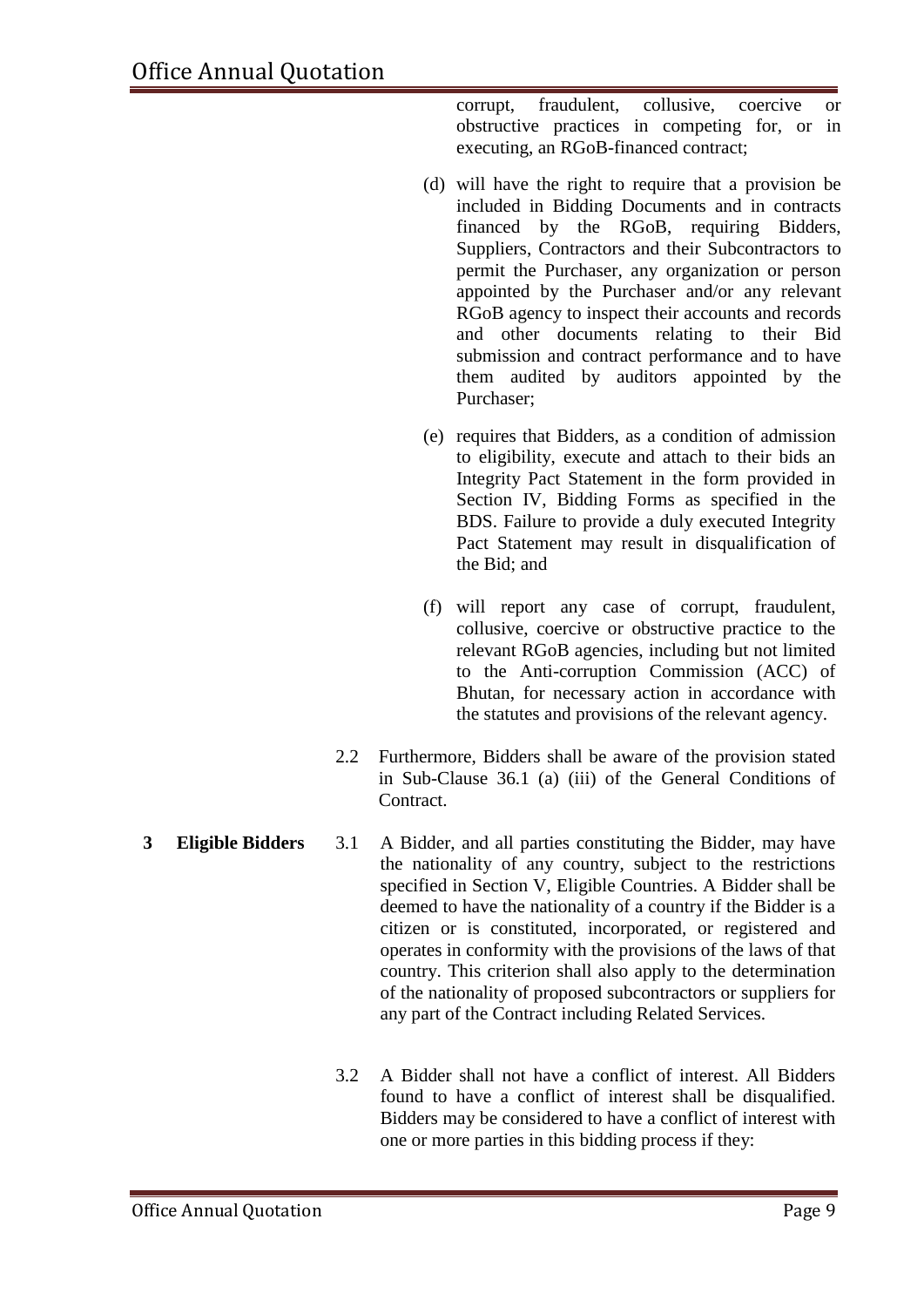- (a) are associated, or have been associated in the past, with a firm or any of its affiliates which has been engaged by the Purchaser to provide consulting services for the preparation of the design, specifications and/or other documents to be used for the procurement of the Goods to be purchased pursuant to these Bidding Documents, or
- (b) submit more than one Bid in this bidding process, except for alternative offers permitted under ITB Clause 15. However, this does not limit the participation of subcontractors in more than one Bid.
- (c) employ or otherwise engage, either directly or through any of their affiliates, a spouse, dependent or close relative of a public servant of the RGoB who either is employed by the Purchaser or has an authority over it. For the purposes of this Sub-Clause a close relative is defined as immediate family which includes father, mother, brother, sister, spouse and own children.
- 3.3 Government-owned enterprises in Bhutan shall be eligible only if they can establish that they (i) are legally and financially autonomous, (ii) operate under commercial law, and (iii) are not a dependent agency (directly or indirectly) of the Purchaser.
- 3.4 A Bidder that is under a declaration of ineligibility pursuant to ITB Sub-Clause 2.1 (c) shall not be eligible to participate in this bidding process in any capacity.
- 3.5 Bidders shall provide such evidence of their continued eligibility satisfactory to the Purchaser as the Purchaser shall reasonably request.
- **Bidders** 4.1 A Bidder shall be excluded from participating in this bidding process under the following circumstances:
	- (a) as a matter of law or official regulation, RGoB prohibits commercial relations with the country in which the Bidder is constituted, incorporated or registered; or
	- (b) by an act of compliance with a decision of the United Nations Security Council taken under Chapter VII of the Charter of the United Nations, RGoB prohibits (i) any import of Goods or contracting of Services from the country in which the Bidder is constituted, incorporated or registered or (ii) any payments to persons or entities in that country; or
	- (c) he is insolvent or is in receivership or is a bankrupt or is in the process of being wound up; or has entered into an arrangement with creditors; or

## **4 Exclusion of**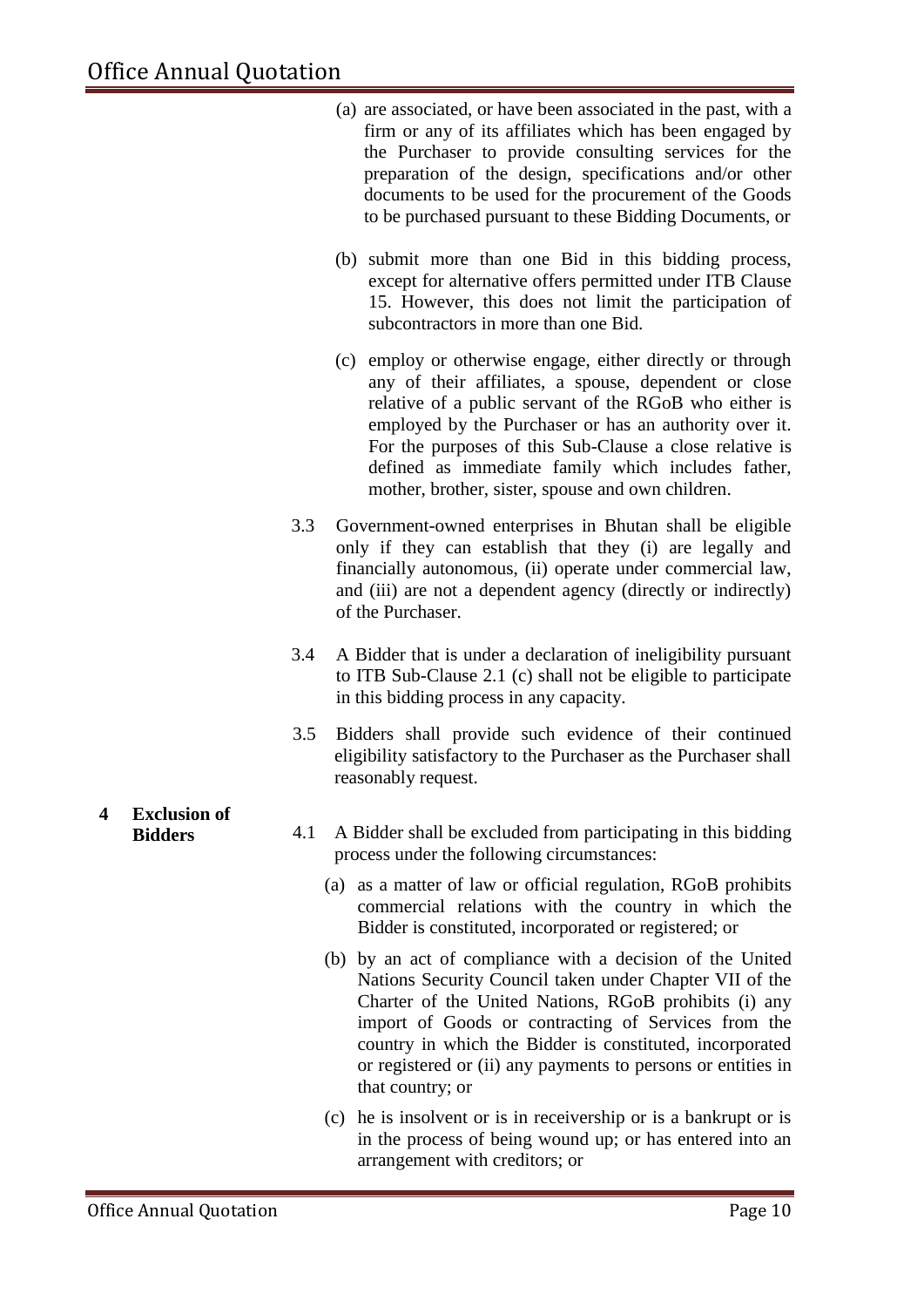|                                                     |     |                   | (d) his affairs are being administered by a court, judicial<br>officer or appointed liquidator; or                                                                                                                                                                                                                      |
|-----------------------------------------------------|-----|-------------------|-------------------------------------------------------------------------------------------------------------------------------------------------------------------------------------------------------------------------------------------------------------------------------------------------------------------------|
|                                                     |     |                   | (e) he has suspended business or is in any analogous situation<br>arising from similar procedures under the laws and<br>regulations of his country of establishment; or                                                                                                                                                 |
|                                                     |     |                   | (f) he has been found guilty of professional misconduct by a<br>recognized tribunal or professional body; or                                                                                                                                                                                                            |
|                                                     |     |                   | (g) he has not fulfilled his obligations with regard to the<br>payment of taxes, social security or other payments due in<br>accordance with the laws of the country in which he is<br>established or of the Kingdom of Bhutan; or                                                                                      |
|                                                     |     |                   | (h) he is guilty of serious misrepresentation in supplying<br>information in his tender; or                                                                                                                                                                                                                             |
|                                                     |     |                   | (i) he has been convicted for fraud and/or corruption by a<br>competent authority; or                                                                                                                                                                                                                                   |
|                                                     |     |                   | (j) he has not fulfilled any of his contractual obligations with<br>the Purchaser in the past.                                                                                                                                                                                                                          |
|                                                     |     |                   | (k) he has been debarred from participation in public<br>procurement by any competent authority as per law.                                                                                                                                                                                                             |
| 5. Eligible Goods<br>and Related<br><b>Services</b> | 5.1 |                   | All the Goods and Related Services to be supplied under the<br>Contract may have their origin in any country in accordance<br>with Section V, Eligible Countries.                                                                                                                                                       |
|                                                     | 5.2 |                   | For the purposes of this Clause, the term "Goods" includes<br>commodities, raw material, machinery, equipment and<br>industrial plants; and "Related Services" includes services<br>such as insurance, installation, training, and initial<br>maintenance.                                                              |
|                                                     | 5.3 |                   | The term "origin" means the country where the Goods have<br>been mined, grown, cultivated, produced, manufactured or<br>processed; or, through manufacture, processing, or assembly,<br>another commercially recognized article results that differs<br>substantially in its basic characteristics from its components. |
|                                                     | В.  |                   | <b>Contents of Bidding Documents</b>                                                                                                                                                                                                                                                                                    |
| <b>6. Parts of Bidding</b><br><b>Documents</b>      | 6.1 |                   | The Bidding Documents consist of Parts 1, 2 and 3, which<br>include all the Sections indicated below, and should be read<br>in conjunction with any Addenda issued in accordance with<br>ITB Clause 9.                                                                                                                  |
|                                                     |     | PART <sub>1</sub> | <b>Bidding Procedures</b>                                                                                                                                                                                                                                                                                               |
|                                                     |     |                   | Section I.<br>Instructions to Bidders (ITB)                                                                                                                                                                                                                                                                             |

- Section II. Bid Data Sheet (BDS)
- Section III. Evaluation and Qualification Criteria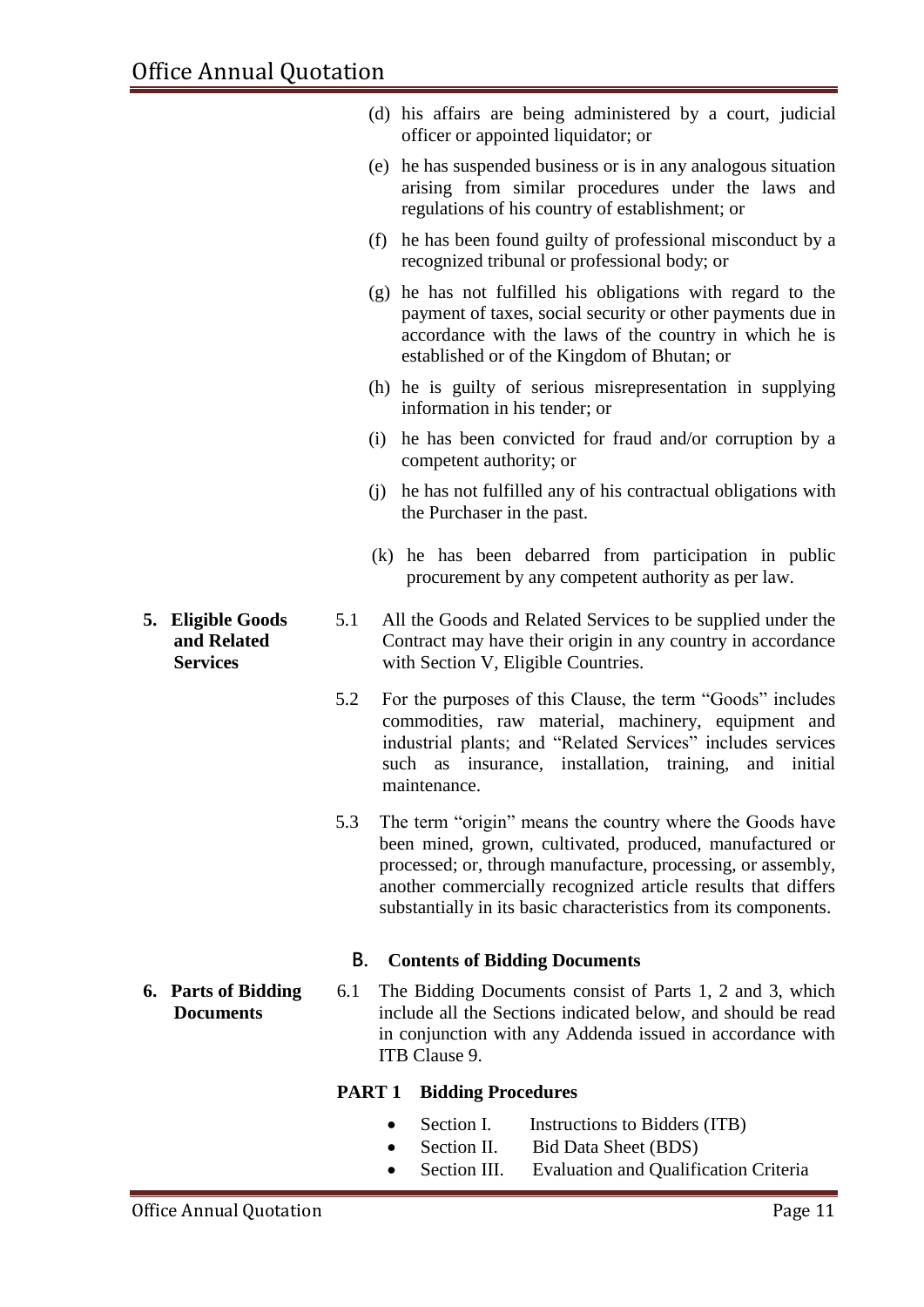- Section IV. Bidding Forms
- Section V. Eligible Countries

#### **PART 2 Supply Requirements**

Section VI. Schedule of Supply

#### **PART 3 Contract**

- Section VII. General Conditions of Contract (GCC)
- Section VIII. Special Conditions of Contract (SCC)
- Section IX. Contract Forms
- 7.1 The Invitation for Bids issued by the Purchaser is not part of the Bidding Documents.
- 7.2 The Purchaser is not responsible for the completeness of the Bidding Documents and their addenda, if any, if these were not obtained directly from the Purchaser.
- 7.3 The Bidder is expected to examine all instructions, forms, terms and specifications in the Bidding Documents. Failure to furnish all information or documentation required by the Bidding Documents may result in the rejection of the Bid.
- **8. Clarification of Bidding Documents** 8.1 Bidders shall not be allowed to seek any clarification of the Bidding Documents in person or by telephone or other verbal means.
	- 8.2 A prospective Bidder requiring any clarification of the Bidding Documents shall notify the same to the Purchaser in writing at the Purchaser's address specified in the BDS;
	- 8.3 The Purchaser shall respond in writing to any such request for clarification, provided that it is received no later than fifteen (15) days prior to the deadline for submission of Bids. Copies of the Purchaser's response shall be forwarded to all those who have acquired the Bidding Documents directly from the Purchaser, including a description of the enquiry without disclosing the name of the Bidder(s) seeking clarification. Should the Purchaser deem it necessary to amend the Bidding Documents as a result of a clarification, it shall do so following the procedure under ITB Clause 9 and ITB Sub-Clause 27.2; and
	- 8.4 A pre-bid meeting shall be conducted only if strictly necessary to clarify doubts and concerns of the Bidders prior to submission of Bids. Minutes of the pre-bid meeting shall be circulated to all Bidders that have purchased Bidding Documents.

#### **7. General Information**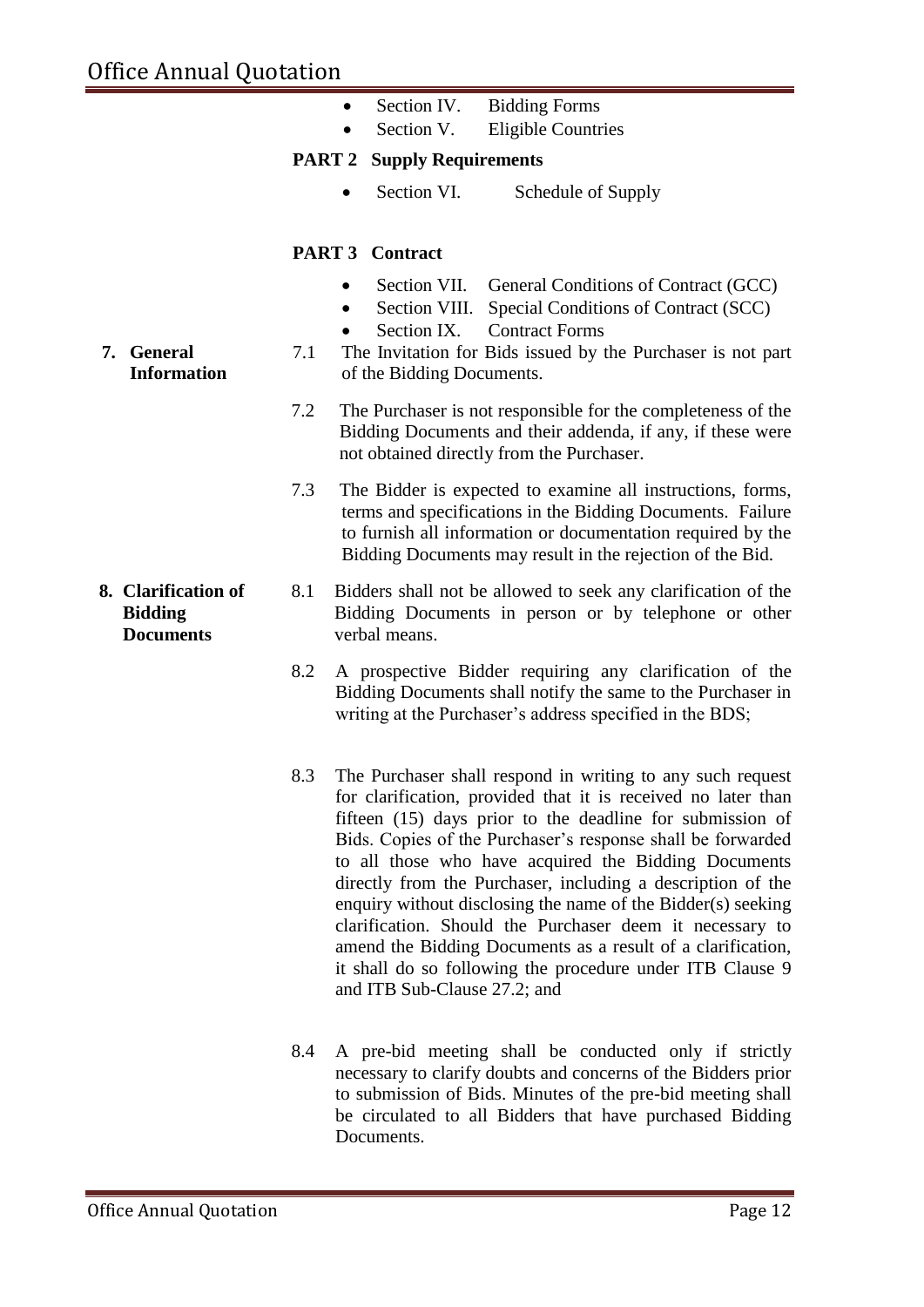| 9.<br><b>Amendment of</b><br><b>Bidding</b><br><b>Documents</b> |                                     | 9.1  | At any time prior to the deadline for submission of Bids the<br>Purchaser may amend the Bidding Documents by issuing an<br>addendum. This may be done either on the Purchaser's own<br>initiative or in response to a clarification request from a<br>prospective Bidder.                                                                                                                                                                                                                                               |
|-----------------------------------------------------------------|-------------------------------------|------|-------------------------------------------------------------------------------------------------------------------------------------------------------------------------------------------------------------------------------------------------------------------------------------------------------------------------------------------------------------------------------------------------------------------------------------------------------------------------------------------------------------------------|
|                                                                 |                                     | 9.2  | Any addendum thus issued shall be part of the Bidding<br>Documents and shall be communicated in writing to all who<br>have obtained the Bidding Documents directly from the<br>addendum shall be<br>binding on<br>Purchaser.Such<br>the<br>prospective Bidders, and shall require that prospective<br>Bidders confirm receipt of it before the time established for<br>the opening of Bids;                                                                                                                             |
|                                                                 |                                     | 9.3  | The Purchaser may, at its discretion, extend the deadline for<br>submission of Bids pursuant to ITB Sub-Clause 27.2 to<br>allow prospective Bidders reasonable time in which to take<br>the addendum into account in preparation of their Bids.                                                                                                                                                                                                                                                                         |
|                                                                 |                                     |      | <b>C.</b> Preparation of Bids                                                                                                                                                                                                                                                                                                                                                                                                                                                                                           |
|                                                                 | 10. Cost of Bidding                 |      | 10.1 The Bidder shall bear all costs associated with the<br>preparation and submission of its Bid, and the Purchaser<br>shall not be responsible or liable for those costs, regardless<br>of the conduct or outcome of the Bidding process.                                                                                                                                                                                                                                                                             |
|                                                                 | 11. Language of Bid                 | 11.1 | The Bid, as well as all correspondence and documents<br>relating to the Bid exchanged by the Bidder and the<br>Purchaser, shall be written in the language specified in the<br>BDS. Supporting documents and printed literature that are<br>part of the Bid may be in another language provided they are<br>accompanied by an accurate translation of the relevant<br>passages in the language specified in the BDS, in which<br>case, for the purposes of interpretation of the Bid, such<br>translation shall govern. |
|                                                                 | 12. Documents                       | 12.1 | The Bid shall comprise the following:                                                                                                                                                                                                                                                                                                                                                                                                                                                                                   |
|                                                                 | <b>Comprising the</b><br><b>Bid</b> |      | (a) Bid Submission Sheet and the applicable Price<br>Schedules in accordance with ITB Clauses 13, 14, 16<br>and $18$ ;                                                                                                                                                                                                                                                                                                                                                                                                  |
|                                                                 |                                     |      | (b) Bid Security, in accordance with ITB Clause 24;                                                                                                                                                                                                                                                                                                                                                                                                                                                                     |
|                                                                 |                                     |      | (c) Written confirmation authorizing the signatory of the<br>Bid to commit the Bidder, in accordance with ITB<br>Clause 25;                                                                                                                                                                                                                                                                                                                                                                                             |
|                                                                 |                                     |      | (d) Documentary evidence in accordance with ITB Clause<br>19 establishing the Bidder's eligibility to bid;                                                                                                                                                                                                                                                                                                                                                                                                              |
|                                                                 |                                     |      | (e) Documentary evidence in accordance with ITB Clause<br>20 that the Goods and Related Services to be supplied                                                                                                                                                                                                                                                                                                                                                                                                         |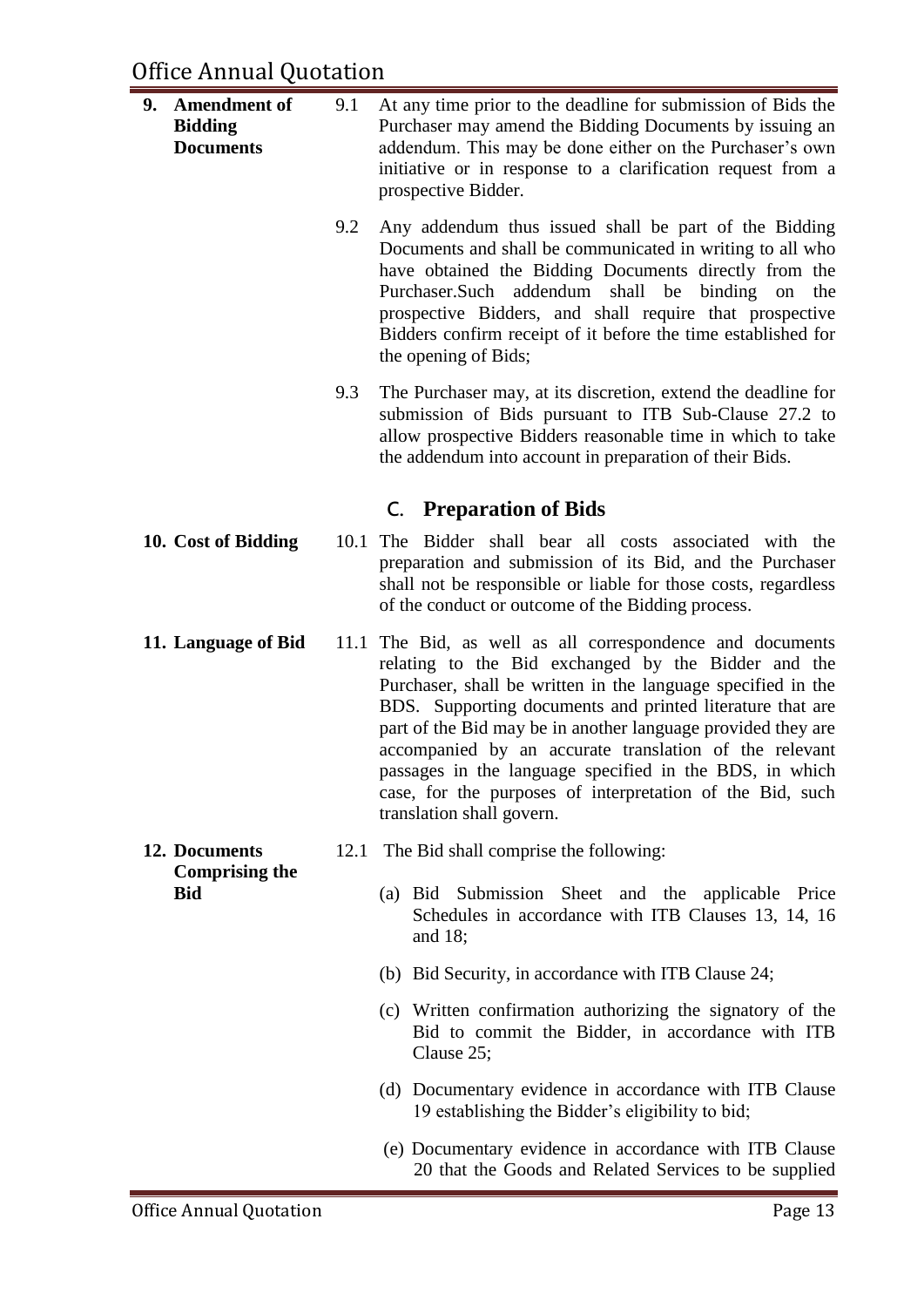|                                        |      | by the Bidder are of eligible origin;                                                                                                                                                                                                                                                            |
|----------------------------------------|------|--------------------------------------------------------------------------------------------------------------------------------------------------------------------------------------------------------------------------------------------------------------------------------------------------|
|                                        |      | (f) Documentary evidence in accordance with ITB Clauses<br>21 and 33 that the Goods and Related Services conform<br>to the Bidding Documents;                                                                                                                                                    |
|                                        |      | (g) Documentary evidence in accordance with ITB Clause<br>22 establishing the Bidder's qualifications to perform<br>the contract if its Bid is accepted;                                                                                                                                         |
|                                        |      | (h) Alternative Bids, if permissible, in accordance with ITB<br>Clause 15;                                                                                                                                                                                                                       |
|                                        |      | (i) Documentary evidence or certified statements that the<br>Bidder is not in any of the exclusion categories<br>stipulated in ITB Sub-Clause 4.1;                                                                                                                                               |
|                                        |      | Integrity Pact Statement, in accordance with ITB Sub-<br>(i)<br>Clause 2.1 (e) as specified in BDS; and                                                                                                                                                                                          |
|                                        |      | (k) Any other document required in the BDS.                                                                                                                                                                                                                                                      |
| 13. Bid Submission<br><b>Sheet</b>     | 13.1 | The Bidder shall submit the Bid Submission Sheet using the<br>form furnished in Section IV, Bidding Forms. This form<br>must be completed without any alterations to its format, and<br>no substitutes shall be accepted. All blank spaces shall be<br>filled in with the information requested. |
| <b>14. Price Schedules</b>             | 14.1 | The Bidder shall submit the Price Schedules for Goods and<br>Related Services, according to their origin as appropriate,<br>using the forms furnished in Section IV, Bidding Forms.                                                                                                              |
| <b>15. Alternative Bids</b>            | 15.1 | Unless otherwise indicated in the BDS alternative Bids shall<br>not be considered.                                                                                                                                                                                                               |
| 16. Bid Prices and<br><b>Discounts</b> |      | 16.1 The prices and discounts quoted by the Bidder in the Bid<br>Submission Sheet and in the Price Schedules shall conform<br>to the requirements specified below.                                                                                                                               |
|                                        |      | 16.2 All lots and items in the Schedule of Supply must be listed<br>and priced separately in the Price Schedules.                                                                                                                                                                                |
|                                        |      | 16.3 The price to be quoted in the Bid Submission Sheet shall be<br>the total price of the Bid excluding any discounts offered.                                                                                                                                                                  |
|                                        |      | 16.4 The Bidder shall quote any unconditional discounts and the<br>methodology for their application in the Bid Submission<br>Sheet.                                                                                                                                                             |
|                                        |      | 16.5 The terms EXW, CIF, CIP and other similar terms shall be<br>governed by the rules prescribed in the current edition of<br>Incoterms, published by The International Chamber of Commerce<br>as specified in the BDS.                                                                         |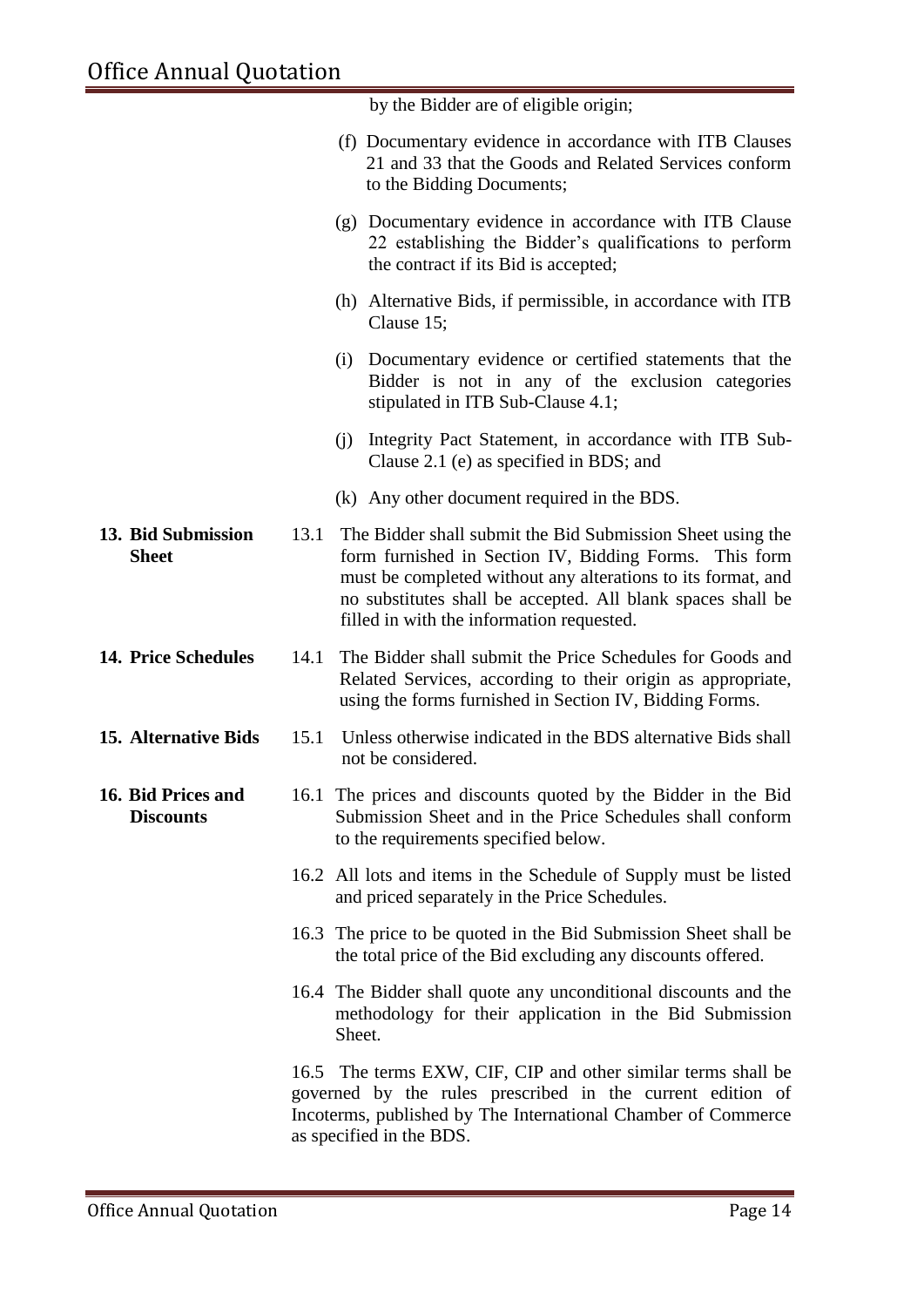- 16.6 Unless otherwise stated in the BDS, Prices shall be quoted inclusive of all applicable taxes and levies, insurance, transportation, handling costs and any other associated cost to fulfill the contractual obligations, as specified in the Price Schedule forms for Goods and related services included in Section IV Bidding Forms. However to avail margin of preference, prices shall be quoted as specified in the Price Schedule for Goods Manufactured in Bhutan in section IV Bidding Forms.. The disaggregation of price components shall be solely for the purpose of facilitating the comparison of Bids by the Purchaser. This shall not in any way limit the Purchaser's right to contract on any of the terms offered. In quoting prices the Bidder shall be free to use transportation through carriers registered in any eligible country, in accordance with Section V, Eligible Countries. Similarly, the Bidder may obtain insurance services from any eligible country in accordance with Section V, Eligible Countries. Prices shall be entered in the following manner:
	- (a) For goods manufactured in Bhutan:
		- (i) the price of the Goods quoted EXW (ex works, ex factory, ex warehouse, ex showroom, or offthe-shelf, as applicable), including all Customs duties and sales and other taxes already paid or payable on the components and raw material used in the manufacture or assembly of the Goods;
		- (ii) any Bhutan sales and other taxes which will be payable on the Goods if the contract is awarded to the Bidder; and
		- (iii) the price for inland transportation, insurance and other local services required to deliver the Goods to their final destination (Project Site) specified in the BDS.
		- (b) for Related Services, other than inland transportation and other services required to convey the Goods to their final destination, whenever such Related Services are specified in the Schedule of Supply:
			- (i) the price of each item comprising the Related Services (inclusive of any applicable taxes).
- 16.7 If so indicated in ITB Sub-Clause 1.1, Bids are being invited for individual items, lots or packages. Unless otherwise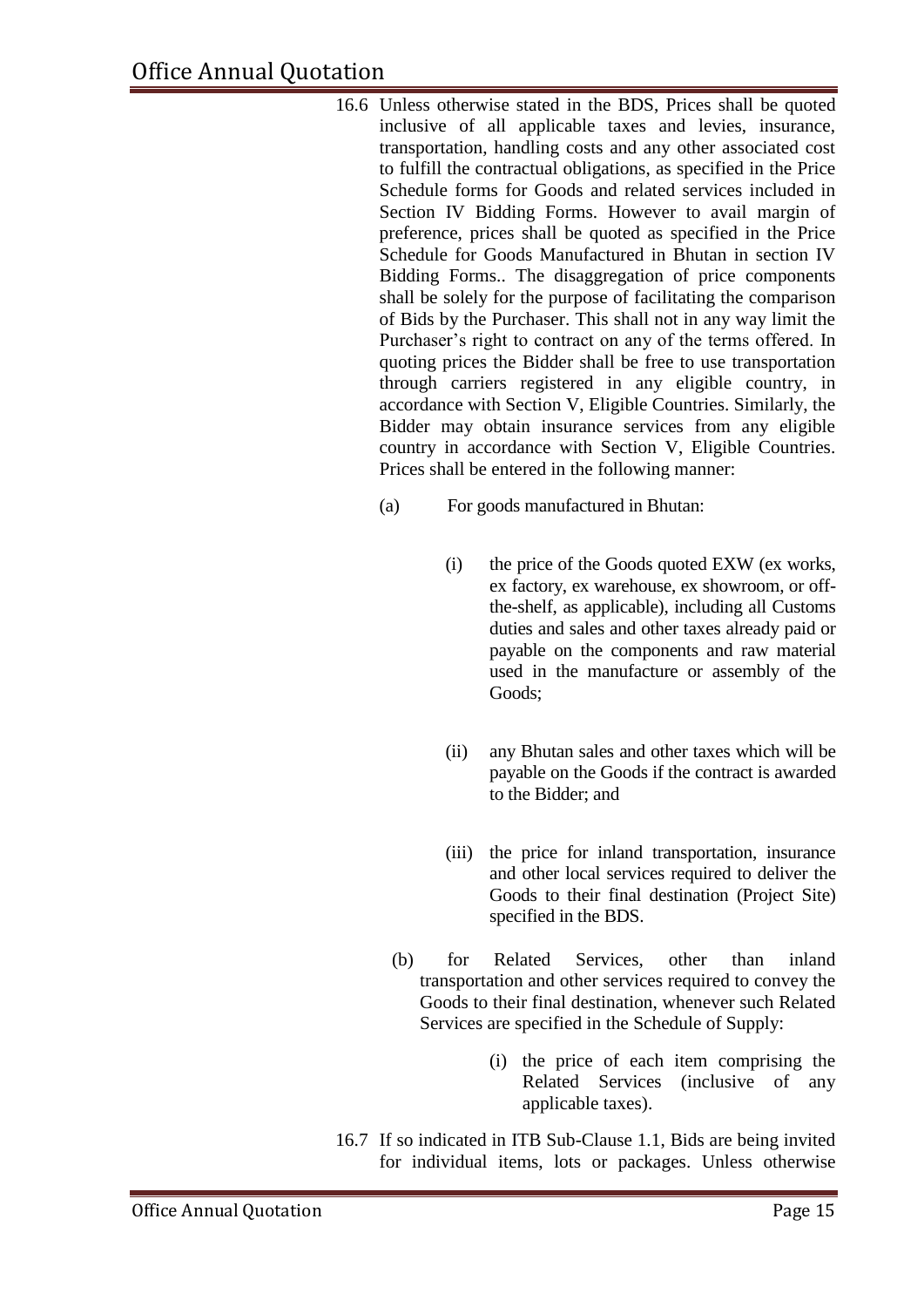indicated in the BDS, prices quoted shall correspond to one hundred percent (100%) of the items specified for each lot and to one hundred percent (100%) of the quantities for each item of a lot. Bidders wishing to offer any price reduction (discount) for the award of more than one Contract shall specify in their Bid the price reductions applicable to each package, or alternatively, to individual Contracts within the package. Price reductions or discounts shall be submitted in accordance with ITB Sub-Clause 16.4, provided the Bids for all lots are submitted and opened at the same time.

- **17. Price Variation** 17.1 Prices quoted by the Bidder shall be fixed during the Bidder's performance of the Contract and not subject to variation on any account, unless otherwise specified in the BDS. A Bid submitted with an adjustable price quotation shall be treated as non-responsive and shall be rejected pursuant to ITB Clause 33 unless adjustable price quotations are permitted by the BDS**.** If, in accordance with the BDS, prices quoted by the Bidder shall be subject to adjustment during the performance of the Contract, a Bid submitted with a fixed price quotation shall not be rejected, but the price adjustment shall be treated as zero.
- **18. Currencies of Bid** 18.1 The unit rates and prices shall be quoted by the Bidder entirely in Ngultrum (Nu). Foreign currency requirements shall be indicated and shall be payable at the option of the Bidder in up to three foreign currencies. In case of International procurement, bidders may express the unit rates and prices in fully convertible currency.If the bidders wish to be paid in a combination of amounts in different currencies, it may quote its price accordingly up to three foreign currencies.
	- 18.2 The rates of exchange to be used in arriving at the local currency equivalent shall be the selling rates for similar transactions established by RMA on the day of bid opening. These exchange rates shall apply for all payments so that no exchange risk shall be borne by the Bidder.
	- 18.3 Bids shall be evaluated as quoted in Ngultrum (NU) in accordance with ITB Sub-Clause 18.1, unless a Bidder has used different exchange rates than those prescribed in ITB Sub-Clause 18.2, in which case the Bid shall be first converted into the amounts payable in different currencies using the rates quoted in the Bid and then reconverted to Ngultrum (NU) using the exchange rates prescribed in ITB Sub-Clause 18.2.
	- 18.4 Bidders shall indicate details of their expected foreign currency requirements in the Bid.
	- 18.5 Bidders may be required by the Employer to clarify their foreign currency requirements and to substantiate that the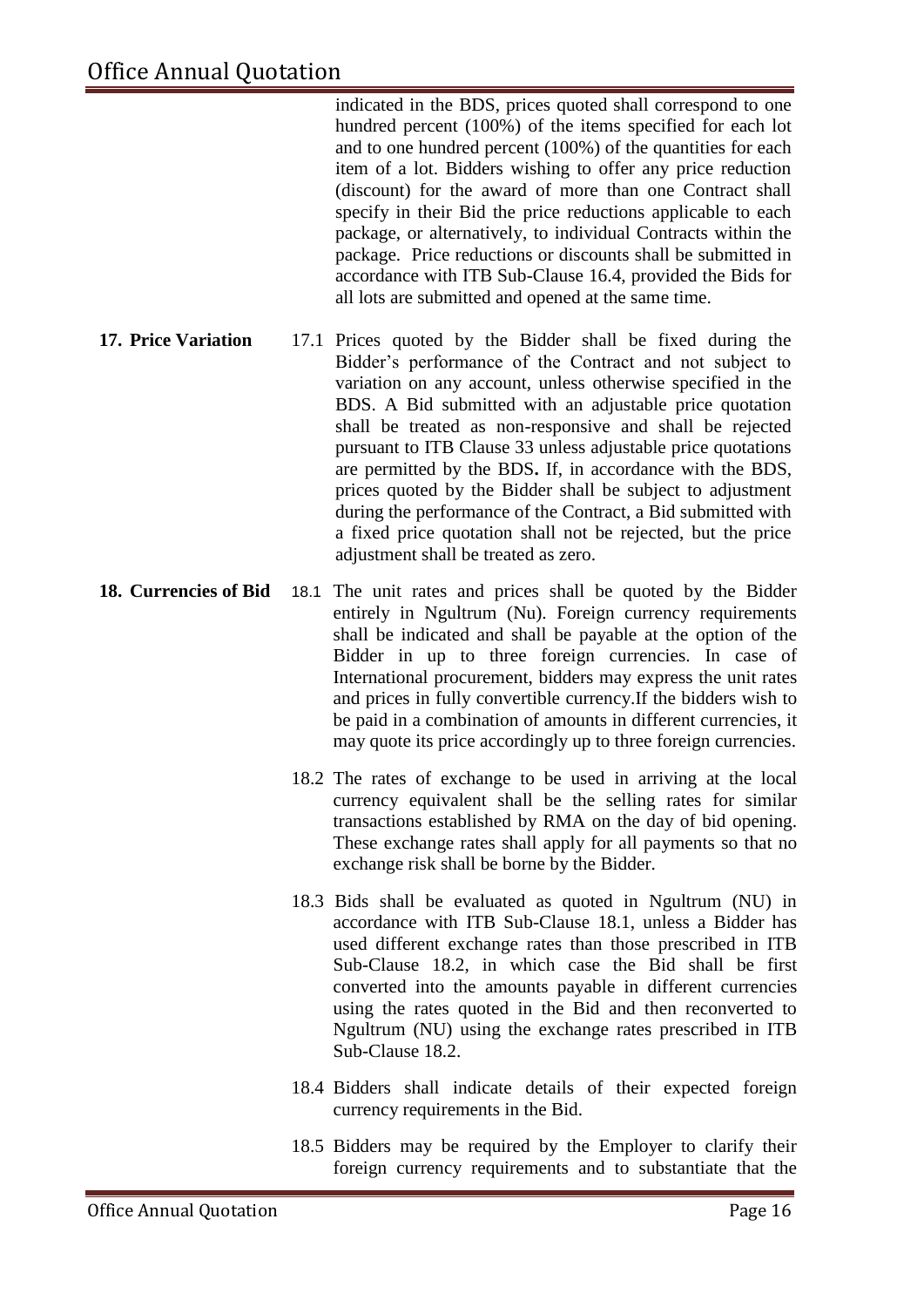amounts included in the rates and prices if required in the BDS, are reasonable and responsive to ITB Sub-Clause 18.1.

- 18.6 In case of International Procurement from countries other than India, the procuring agency may invite bids in convertible currencies. The bids shall however, be evaluated in accordance with Sub-Clause 18.3 above, but the payment shall be made in the currency of bid.
- **19. Documents Establishing the Eligibility of the Bidder**
- **20. Documents Establishing the Eligibility of the Goods and Related Services**
- **21. Documents Establishing the Conformity of the Goods and Related Services**
- 19.1 To establish their eligibility in accordance with ITB Clause 3, Bidders shall complete the Bid Submission Sheet included in Section IV, Bidding Forms.
- 20.1 To establish the eligibility of the Goods and Related Services in accordance with ITB Clause 5, Bidders shall complete the country of origin declarations in the Price Schedule Forms included in Section IV, Bidding Forms.
- 21.1 To establish the conformity of the Goods and Related Services to the Bidding Documents, the Bidder shall furnish as part of its Bid documentary evidence that the Goods conform to the technical specifications and standards specified in Section VI, Schedule of Supply.
- 21.2 The documentary evidence may be in the form of literature, drawings or data, and shall consist of a detailed item by item description of the essential technical and performance characteristics of the Goods and Related Services, demonstrating substantial responsiveness of the Goods and Related Services to the technical specifications and, if applicable, a statement of deviations and exceptions to the provisions of the Schedule of Supply.
- 21.3 The Bidder shall also furnish a list giving full particulars, including available sources and current prices of spare parts, special tools, etc., necessary for the proper and continuing functioning of the Goods during the period specified in the BDS following commencement of the use of the Goods by the Purchaser.
- 21.4 Standards for workmanship, process, material and equipment, as well as references to brand names or catalogue numbers specified by the Purchaser in the Schedule of Supply, are intended to be descriptive only and not restrictive. The Bidder may offer other standards of quality, brand names and/or catalogue numbers, provided that it demonstrates to the Purchaser's satisfaction that the substitutions ensure equivalence or are superior to those specified in the Schedule of Supply.
- **22. Documents** 22.1 The documentary evidence of the Bidder's qualifications to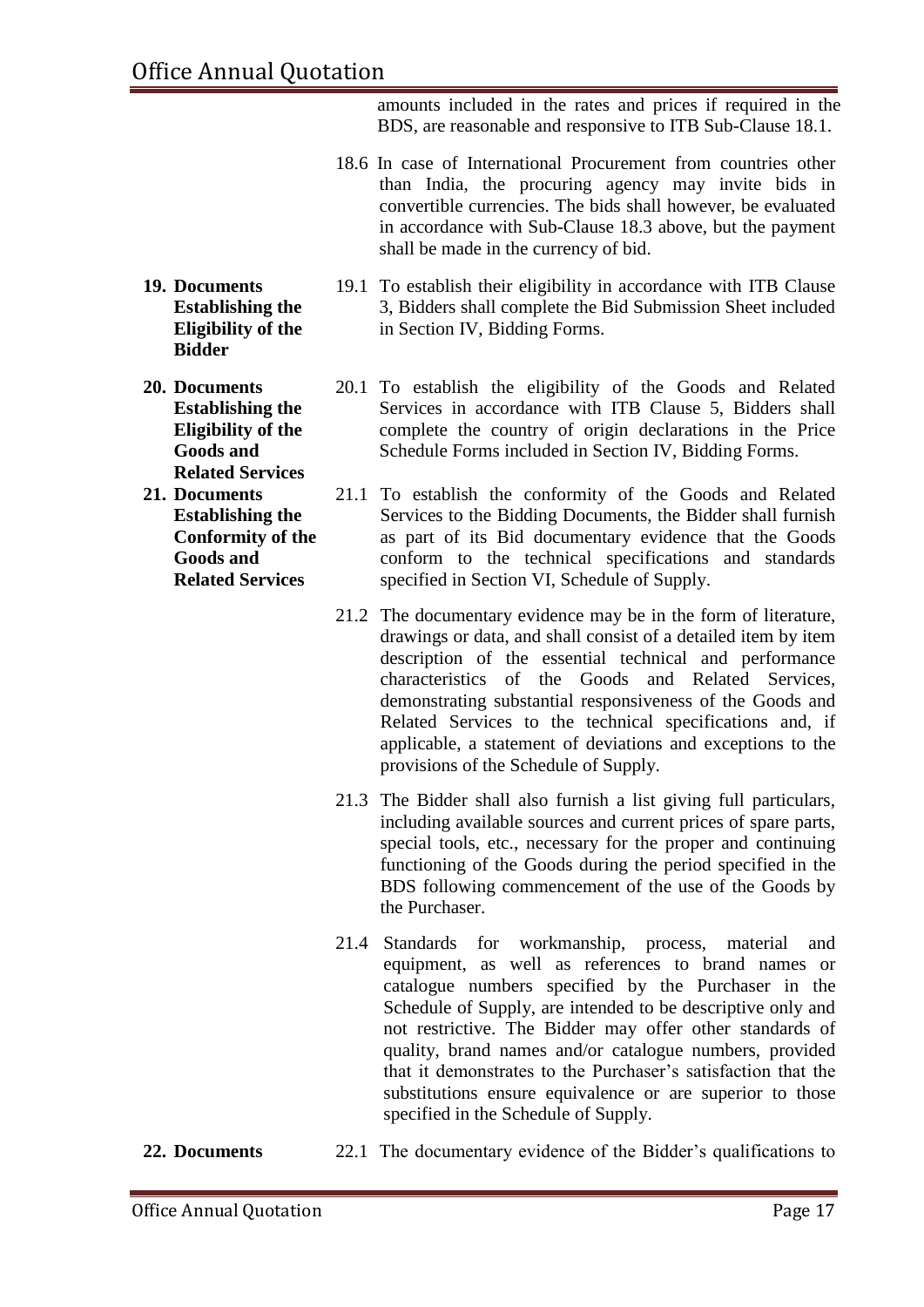## Office Annual Quotation

| <b>Establishing the</b><br><b>Qualifications of</b><br>the Bidder |     |           | perform the contract if its Bid is accepted shall establish to<br>the Purchaser's satisfaction:                                                                                                                                                                                                                                                                                       |
|-------------------------------------------------------------------|-----|-----------|---------------------------------------------------------------------------------------------------------------------------------------------------------------------------------------------------------------------------------------------------------------------------------------------------------------------------------------------------------------------------------------|
|                                                                   | (a) |           | that, if required by the BDS, a Bidder that does not<br>manufacture or produce the Goods it offers to supply<br>shall submit the Manufacturer's Authorization using the<br>form included in Section IV, Bidding Forms to<br>demonstrate that it has been duly authorized by the<br>manufacturer or producer of the Goods to supply these<br>Goods in Bhutan;                          |
|                                                                   | (b) |           | that, if required in the BDS, in the case of a Bidder not<br>doing business within Bhutan, the Bidder is or will be<br>(if awarded the Contract) represented by an agent in<br>Bhutan equipped and able to carry out the Supplier's<br>maintenance, repair<br>and<br>spare parts-stocking<br>obligations prescribed in the Conditions of Contract<br>and/or Technical Specifications; |
|                                                                   | (c) |           | that Bids submitted by a Joint Venture, Consortium or<br>Association $(JV/C/A)$ of two or more firms as partners<br>comply with the following requirements:                                                                                                                                                                                                                           |
|                                                                   |     | (i)       | the Bid is signed so as to be legally binding on<br>all partners;                                                                                                                                                                                                                                                                                                                     |
|                                                                   |     | (ii)      | all partners shall be jointly and severally liable<br>for the execution of the Contract in accordance<br>with the Contract terms;                                                                                                                                                                                                                                                     |
|                                                                   |     | (iii)     | one of the partners is nominated as being in<br>charge, authorized to incur liabilities, and to<br>receive instructions for and on behalf of any<br>and all partners of the JV/C/A;                                                                                                                                                                                                   |
|                                                                   |     | (iv)      | the execution of the entire Contract, including<br>payment, shall be done exclusively with the<br>partner in charge; and                                                                                                                                                                                                                                                              |
|                                                                   |     | (v)       | a copy of the JV/C/A Agreement entered into<br>by the partners is submitted with the Bid; or a<br>Intent<br>Letter of<br>a $JV/C/A$<br>to<br>execute<br>Agreement in the event of a successful Bid is<br>signed by all partners and submitted with the<br>Bid, together with a copy of the proposed<br>Agreement.                                                                     |
|                                                                   | (d) | Criteria. | that the Bidder meets each of the qualification criteria<br>specified in Section III, Evaluation and Qualification                                                                                                                                                                                                                                                                    |

**23. Period of Validity** 23.1 Bids shall remain valid for the period specified in the BDS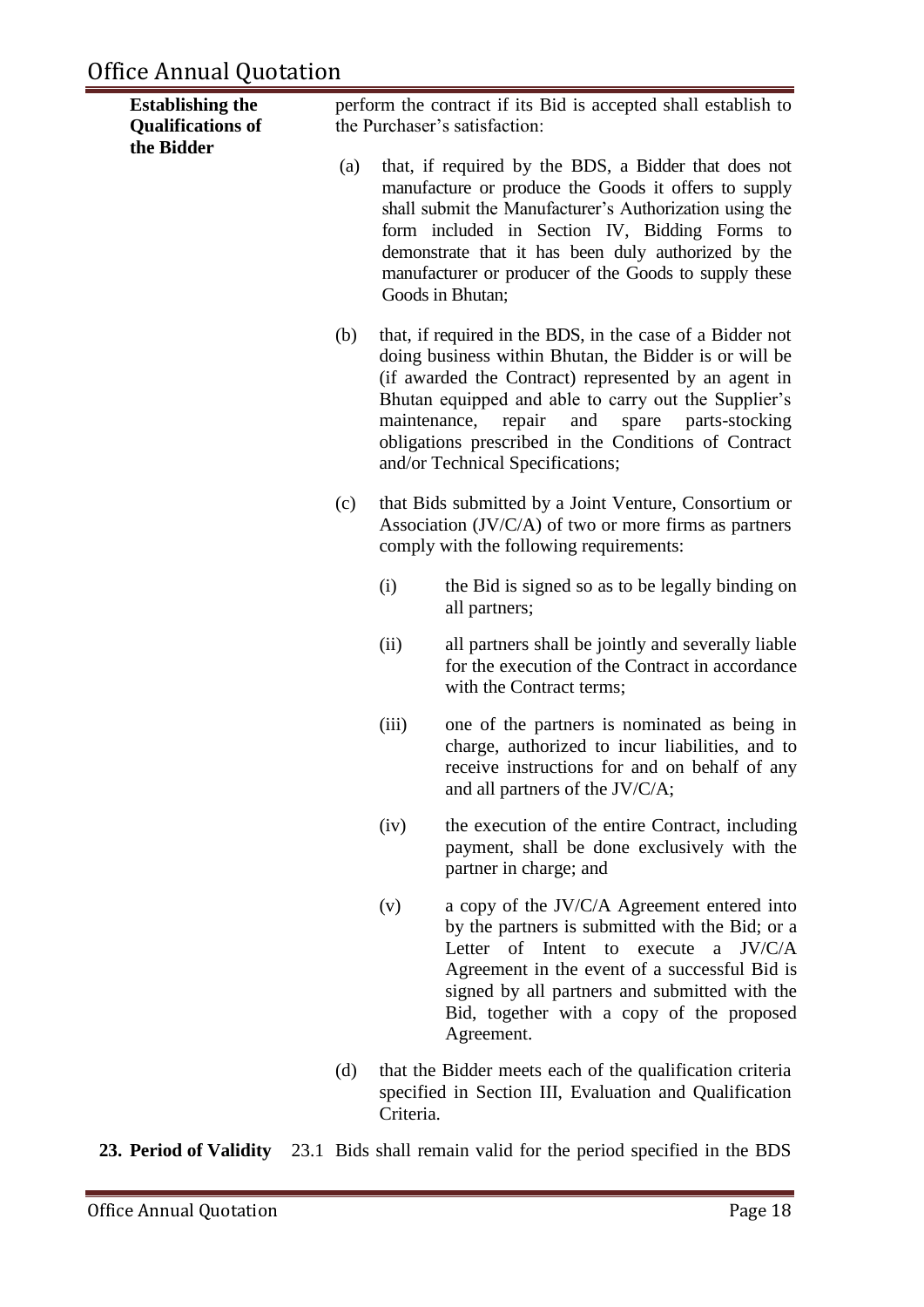| of Bids          | from the Bid submission deadline prescribed by the<br>Purchaser. A Bid valid for a shorter period shall be rejected<br>by the Purchaser as non-responsive.                                                                                                                                                                                                                                                                                                                                                                                             |
|------------------|--------------------------------------------------------------------------------------------------------------------------------------------------------------------------------------------------------------------------------------------------------------------------------------------------------------------------------------------------------------------------------------------------------------------------------------------------------------------------------------------------------------------------------------------------------|
|                  | 23.2 In exceptional circumstances, prior to expiry of the Bid validity<br>period, the Purchaser may request Bidders to extend the period<br>of validity of their Bids. The request and the responses shall be<br>made in writing. The Bid Security shall also be extended for a<br>corresponding period. A Bidder may refuse the request to<br>extend the validity of its Bid without forfeiting its Bid Security.<br>A Bidder granting the request shall not be required or permitted<br>to modify its Bid, except as provided in ITB Sub-Clause 23.3 |
|                  | 23.3 In the case of fixed price contracts, if the award is delayed<br>by a period exceeding sixty (60) days beyond the expiry of<br>the initial Bid validity, the Contract price shall be adjusted as<br>specified in the request for extension. Bid evaluation shall be<br>based on the Bid Price without taking into consideration the<br>above correction.                                                                                                                                                                                          |
| 24. Bid Security | 24.1 The Bidder shall furnish, as part of its Bid, a Bid Security in<br>original form, denominated in Ngultrum or a freely<br>convertible currency and in the amount specified in the BDS.                                                                                                                                                                                                                                                                                                                                                             |
|                  | 24.2 The Bid Security shall:                                                                                                                                                                                                                                                                                                                                                                                                                                                                                                                           |
|                  | (a) at the Bidder's option, be in any of the following forms:                                                                                                                                                                                                                                                                                                                                                                                                                                                                                          |
|                  | an Unconditional Bank Guarantee; or<br>(i)                                                                                                                                                                                                                                                                                                                                                                                                                                                                                                             |
|                  | (ii) a Banker's Certified Cheque/Cash Warrant; or                                                                                                                                                                                                                                                                                                                                                                                                                                                                                                      |
|                  | (iii) a Demand Draft;                                                                                                                                                                                                                                                                                                                                                                                                                                                                                                                                  |
|                  | (b) be issued by a financial institution in Bhutan acceptable<br>to the Purchaser and selected by the Bidder. If the<br>institution issuing the Bid Security is located outside<br>Bhutan it shall have a correspondent financial institution<br>located in Bhutan to make the Bid Security enforceable.                                                                                                                                                                                                                                               |
|                  | (c) in the case of a bank guarantee, be substantially in<br>accordance with the form of Bid Security included in<br>Section IV, Bidding Forms, or other form approved by<br>the Purchaser prior to Bid submission;                                                                                                                                                                                                                                                                                                                                     |
|                  | (d) be promptly payable upon written demand by the<br>Purchaser in case any of the conditions listed in ITB<br>Sub-Clause 24.6 are invoked;                                                                                                                                                                                                                                                                                                                                                                                                            |
|                  | (e) be submitted in its original form; copies shall not be<br>accepted;                                                                                                                                                                                                                                                                                                                                                                                                                                                                                |
|                  | (f) remain valid for a period of thirty $(30)$ days beyond the<br>end of the validity period of the Bid, as extended, if                                                                                                                                                                                                                                                                                                                                                                                                                               |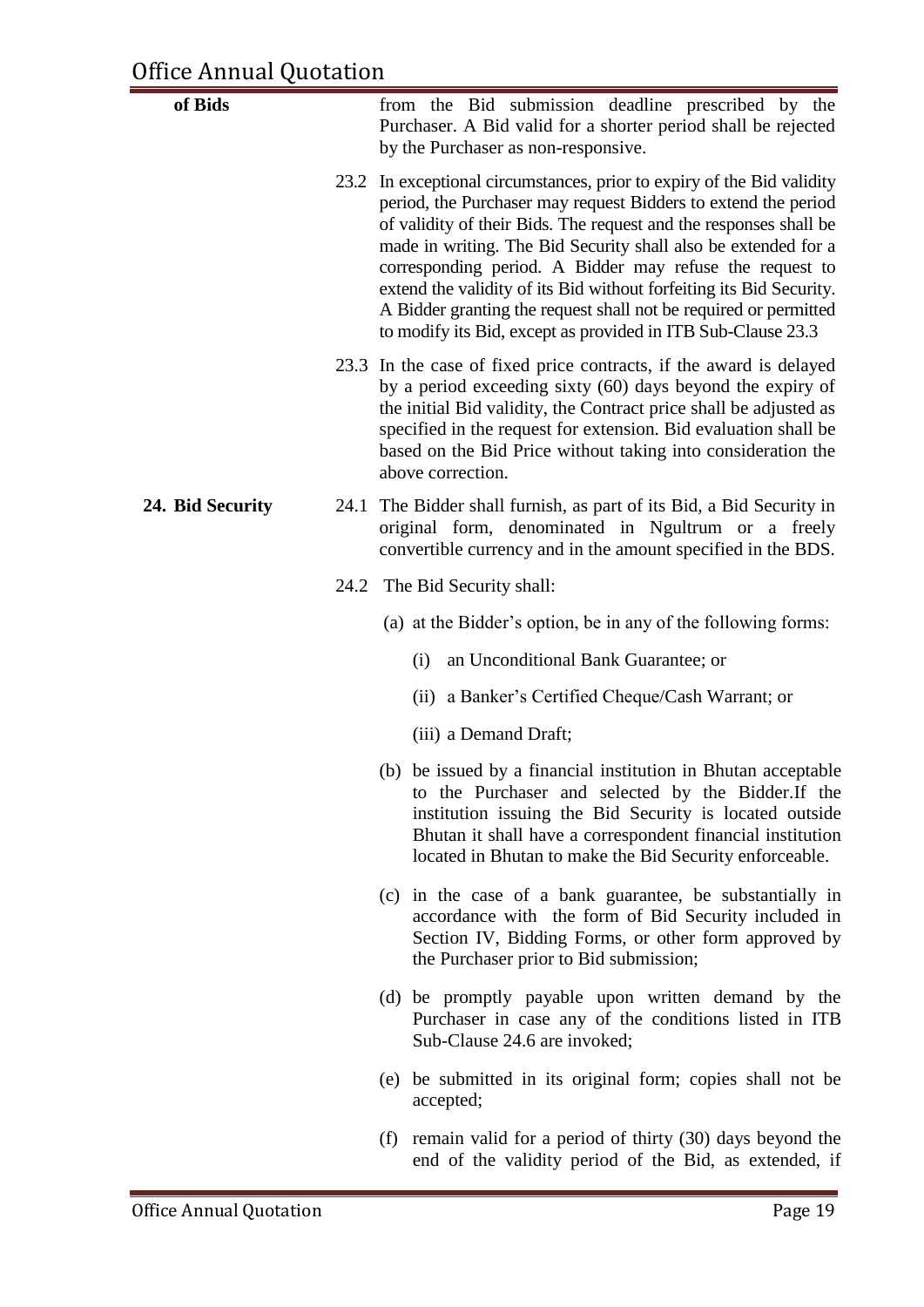applicable, in accordance with ITB Sub-Clause 23.2.

- 24.3 Any Bid not accompanied by a responsive Bid Security shall be rejected by the Purchaser as non-responsive.
- 24.4 The Bid Securities of unsuccessful Bidders shall be discharged/returned as promptly as possible upon award of contract, but in any event not later than thirty (30) days after the expiration of the period of bid validity prescribed by the procuring agency and the successful Bidder furnishing the Performance Security pursuant to ITB Clause 47.
- 24.5 The Bid Security of the successful Bidder shall be returned as promptly as possible after the successful Bidder has signed the Contract and furnished the required Performance Security.
- 24.6 The Bid Security shall be forfeited:
	- (a) if a Bidder withdraws its Bid during the period of Bid validity specified by the Bidder on the Bid Submission Sheet, except as provided in ITB Sub-Clause 23.2; or
	- (b) if the successful Bidder fails to:
		- (i) sign the Contract in accordance with ITB Clause 46;
		- (ii) furnish a Performance Security in accordance with ITB Clause 47; or
		- (iii) accept the correction of its Bid Price pursuant to ITB Sub-Clause 34.4
- 24.7 The Bid Security of a JV/C/A must be in the name of the JV/C/A that submits the Bid. If the JV/C/A has not been legally constituted at the time of bidding the Bid Security shall be in the names of all future partners as named in the letter of intent.
- 25.1 The Bidder shall prepare ONE Original of the documents comprising the Bid as described in ITB Clause 12 and clearly mark it "ORIGINAL." In addition, the Bidder shall submit copies of the Bid, in the number specified in the BDS, and clearly mark them "COPY." In the event of any discrepancy between the original and the copies, the original shall prevail.
- 25.2 The original and all copies of the Bid shall be typed or written in indelible ink and shall be signed by a person duly authorized to sign on behalf of the Bidder.
- 25.3 Any interlineations, erasures or overwriting shall be valid only if they are signed or initialed by the person signing the Bid.

**25. Format and Signing of Bid**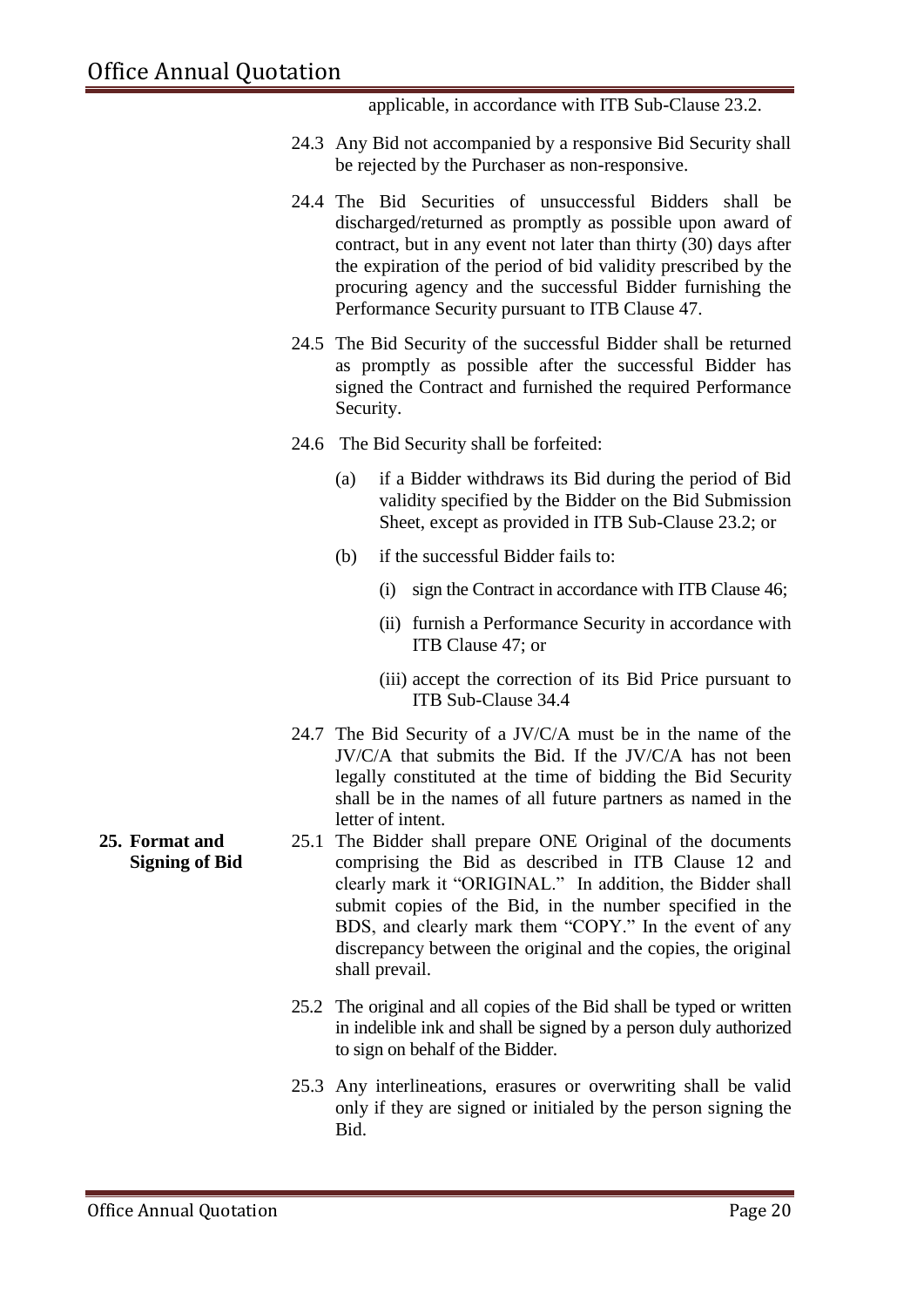#### **D. Submission and Opening of Bids**

- **26.Submission, Sealing and Marking of Bids** 26.1 Bids shall be delivered by hand, courier or registered post. The Bidder shall seal the original of the Bid and the number of copies stipulated in the BDS, including alternative Bids if permitted in accordance with ITB Clause 15, in separate inner envelopes contained within one outer envelope. All envelopes shall be sealed with adhesive or other sealant to prevent reopening.
	- 26.2 The inner envelopes shall:
		- (a) be signed across their seals by the person authorized to sign the Bid on behalf of the Bidder; and
		- (b) be marked "ORIGINAL", "ALTERNATIVE" (if any) and "COPIES";
	- 26.3 The outer envelope shall:
		- (a) be marked "Confidential";
		- (b) be addressed to the Purchaser at the address<sup>7</sup> provided in the BDS;
		- (c) bear the name and identification number of the Contract as defined in the BDS; and
		- (d) provide a warning not to open before the specified time and date for Bid Opening as defined in the BDS.
	- 26.4 In addition to the identification required in ITB Sub-Clause 26.2, the inner envelopes shall indicate the name and address of the Bidder, to enable the Bid to be returned unopened in case it is declared late pursuant to ITB Clause 28.
	- 26.5 If the outer envelope is not sealed and marked as above, the Purchaser shall assume no responsibility for the misplacement or premature opening of the Bid.
	- 26.6 In the Two-Stage Process, Bidders shall be advised to submit only the technical proposal in the first stage. In the second stage, Bidders shall be requested to submit both their technical proposals as modified and agreed with the Purchaser and the financial proposals based on the modified technical proposal simultaneously in two separate sealed envelopes.
	- 26.7 When so specified in the BDS Bidders shall have the option of submitting their Bids electronically. Bidders submitting

<sup>&</sup>lt;u>.</u> <sup>7</sup> The receiving address shall be an office that is staffed during normal working hours by personnel authorized to certify time and date of receipt and assure safe-keeping until Bid opening. A post office address is not to be used. The address must be the same as the receiving address described in the Invitation for Bids.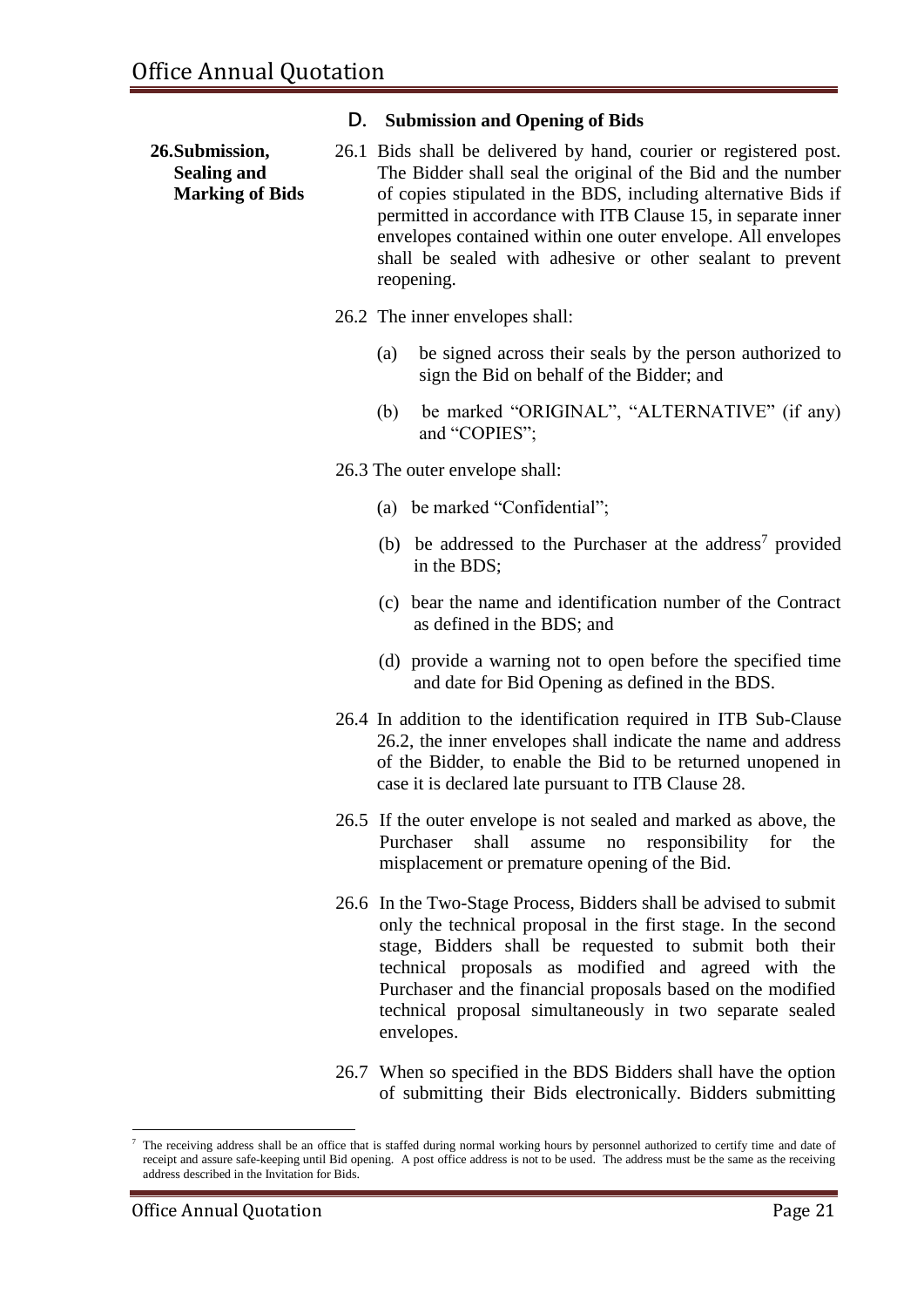**27. Deadline for** 

**Bids**

Bids electronically shall follow the procedures specified in the BDS.

- **Submission of**  27.1 Bids shall be delivered by hand, courier or registered post to the Purchaser at the address and no later than the date and time indicated in the BDS.
	- 27.2 The Purchaser may, at its discretion, extend the deadline for the submission of Bids by amending the Bidding Documents in accordance with ITB Clause 9, in which case all rights and obligations of the Purchaser and Bidders previously subject to the deadline shall thereafter be subject to the deadline as extended.
- **28. Late Bids** 28.1 The Purchaser shall not consider any Bid that arrives after the deadline for submission of Bids**.** Any Bid received by the Purchaser after the deadline for submission of Bids shall be declared late, rejected, and returned unopened to the Bidder.
- **29. Withdrawal, Substitution and Modification of Bids**  29.1 A Bidder may withdraw, substitute or modify its Bid after it has been submitted by sending a written notice in accordance with ITB Clause 26, duly signed by an authorized representative, and shall include a copy of the authorization (the power of attorney) in accordance with ITB Sub-Clause 25.2, (except that withdrawal notices do not require copies). The corresponding substitution or modification of the Bid must accompany the respective written notice. All notices must be:
	- (a) submitted in accordance with ITB Clauses 25 and 26 (except that withdrawal notices do not require copies) and, in addition, the respective envelopes shall be clearly marked "WITHDRAWAL", "SUBSTITUTION" or "MODIFICATION;" and
	- (b) received by the Purchaser prior to the deadline prescribed for submission of Bids, in accordance with ITB Clause 27.
	- 29.2 Bids requested to be withdrawn in accordance with ITB Sub-Clause 29.1 shall be returned unopened to the Bidders.
	- 29.3 No Bid may be withdrawn, substituted or modified in the interval between the deadline for submission of Bids and the expiry of the period of Bid validity specified by the Bidder on the Bid Submission Sheet or any extension thereof.
	- 29.4 Withdrawal of a bid between the deadline for submission of bids and expiration of the period of bid validity specified in the BDS or as extended pursuant to Clause 23.1, may result in the forfeiture of the Bid Security pursuant to Clause 24.6. If the lowest or the lowest evaluated bidder withdraws his bid between the periods specified in this clause, the bid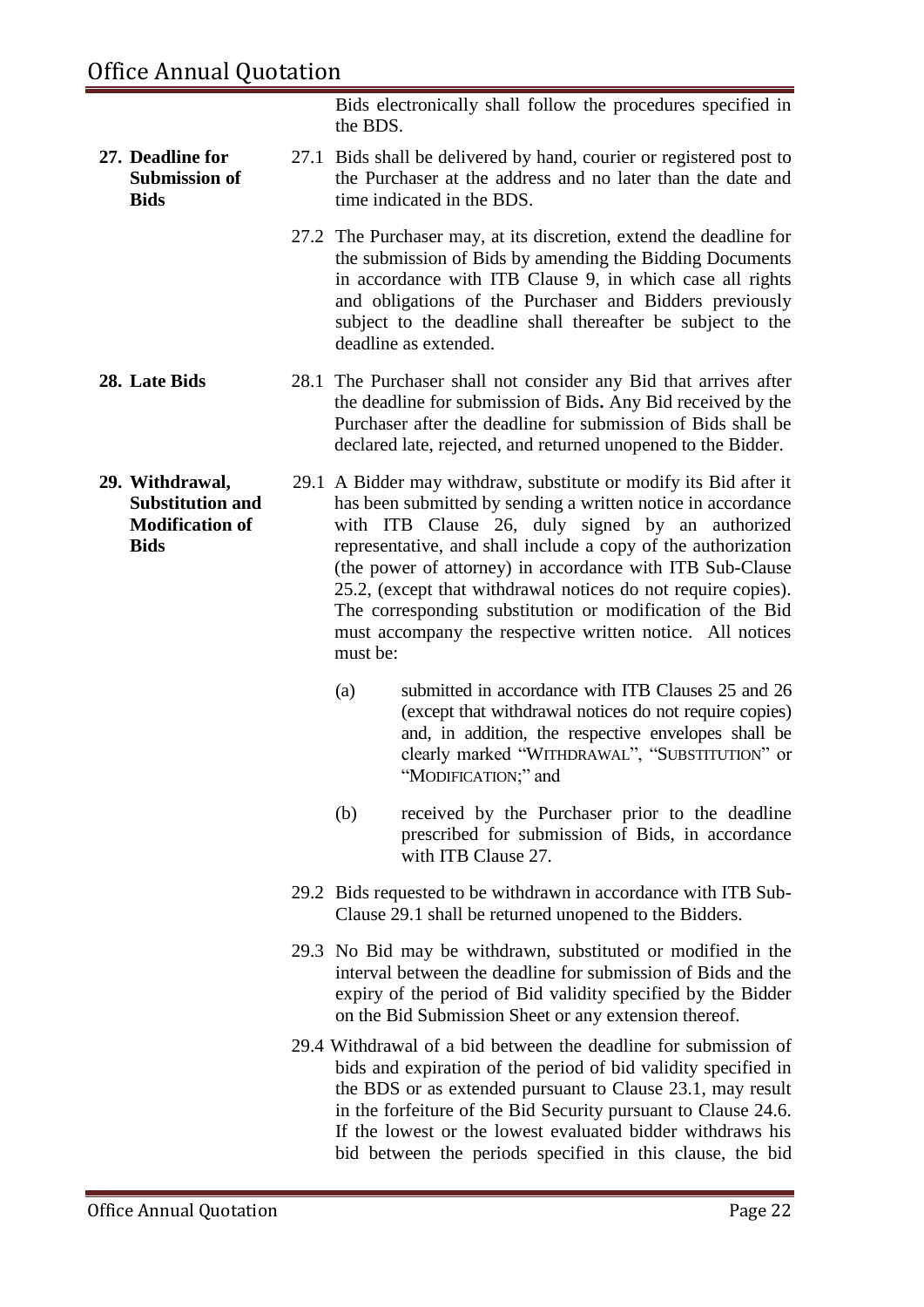security of the bidder shall be forfeited and in addition, the bidder shall pay to the employer the positive difference of sum, if any, with the next lowest bidder within fourteen (14) days of his withdrawal. If the bidder fails to pay the difference within the said date, the bidder shall be debarred by a competent authority as per law. In the case of framework contracts, the bid security shall be forfeited and the supply of the particular item will be re-tendered.

- **30. Bid Opening** 30.1 The Purchaser shall conduct the Bid Opening in public, in the presence of Bidders` designated representatives who choose to attend, and at the address, date and time specified in the BDS. Any specific electronic Bid Opening procedures required if electronic bidding is permitted in accordance with ITB Sub-Clause 26.7 shall be as specified in the BDS.
	- 30.2 Bidders, their representatives and other attendees at the Bid Opening shall not be permitted to approach any members of the Bid Opening Committee or any RGoB officials.
	- 30.3 First, envelopes marked "WITHDRAWAL" shall be opened and read out and the envelope with the corresponding Bid shall not be opened, but shall be returned to the Bidder. No Bid withdrawal shall be permitted unless the corresponding withdrawal notice contains a valid authorization to request the withdrawal and is read out at Bid Opening. Next, envelopes marked "SUBSTITUTION" shall be opened and read out and exchanged with the corresponding Bid being substituted. The substituted Bid shall not be opened, but shall be returned to the Bidder. No Bid substitution shall be permitted unless the corresponding substitution notice contains a valid authorization to request the substitution and is read out at Bid Opening. Envelopes marked "MODIFICATION" shall be opened and read out with the corresponding Bid. No Bid modification shall be permitted unless the corresponding modification notice contains a valid authorization to request the modification and is read out at Bid Opening. Only envelopes that are opened and read out at Bid Opening shall be considered further.
	- 30.4 All other envelopes shall be opened one at a time. The Bidders' names, the Bid prices, the total amount of each Bid and of any alternative Bid (if alternatives have been requested or permitted), any discounts, Bid withdrawals, substitutions or modifications, the presence or absence of Bid Security, responses to any Bidding Documents addenda, and such other details as the Purchaser may consider appropriate shall be announced by the Purchaser at the Bid Opening. This information also shall be written on a notice board for the public to copy. Any Bid price, discount or alternative Bid price not announced and recorded shall not be taken into account in Bid evaluation. No Bid shall be rejected at Bid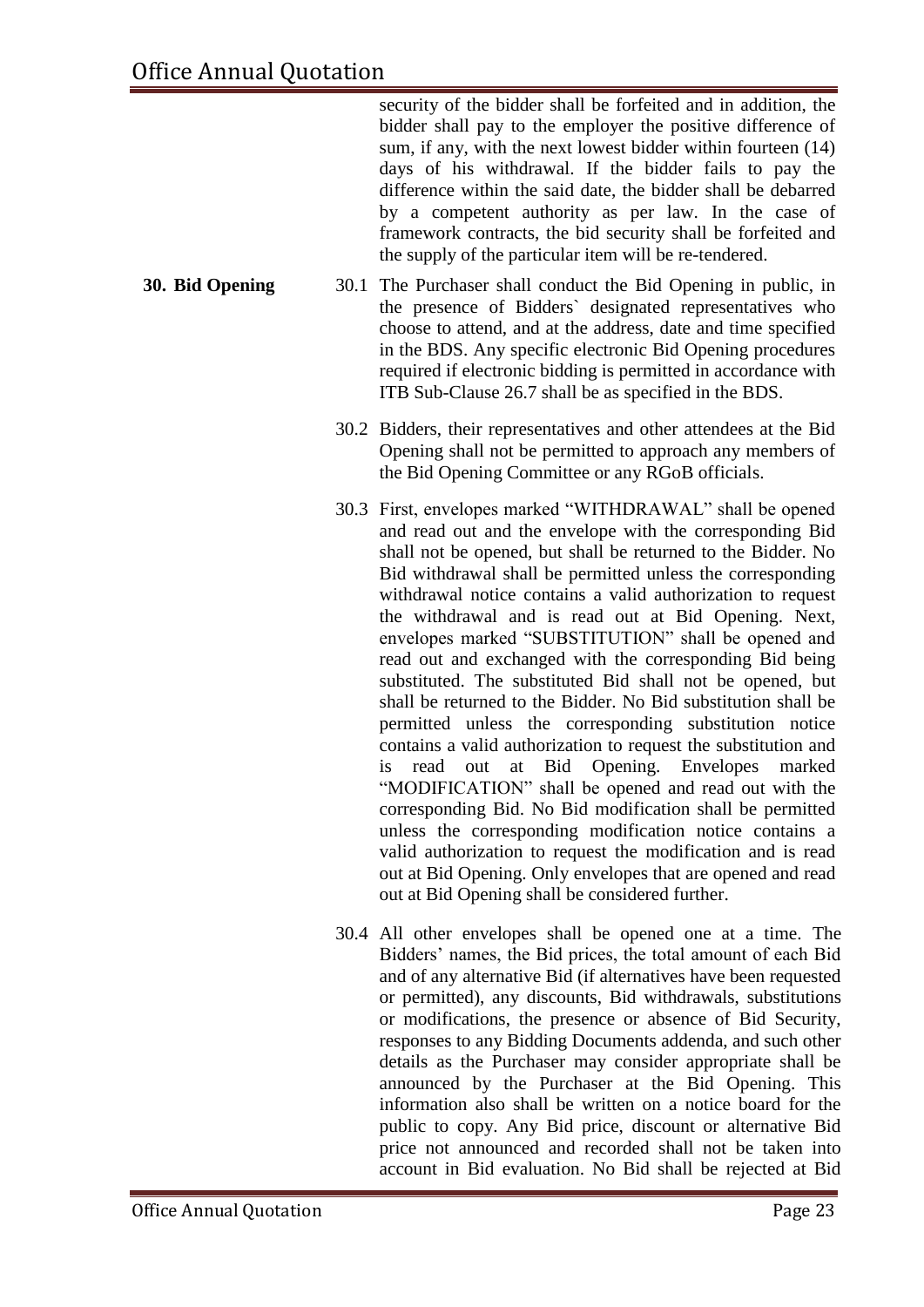Opening except for late Bids pursuant to ITB Clause 28. Substitution Bids and modifications submitted pursuant to ITB Clause 29 that are not opened and read out at Bid Opening shall not be considered for further evaluation regardless of the circumstances. Late, withdrawn and substituted Bids shall be returned unopened to Bidders.

- 30.5 The Purchaser shall prepare a record of the Bid Opening, which shall include the information disclosed to those present in accordance with ITB Sub-Clause 30.4. The minutes shall include, as a minimum:
	- (a) the Contract title and reference number;
	- (b) the Bid number;
	- (c) the Bid deadline date and time;
	- (d) the date, time and place of Bid Opening;
	- (e) Bid prices, per lot if applicable, offered by the Bidders, including any discounts and alternative offers;
	- (f) the presence or absence of Bid Security and, if present, its amount;
	- (g) the name and nationality of each Bidder, and whether there is a withdrawal, substitution or modification;
	- (h) the names of attendees at the Bid Opening, and of the Bidders they represent (if any);
	- (i) details of any complaints or other comments made by attendees/representatives attending the Bid Opening, including the names and signatures of the attendees/representatives making the complaint(s) and/or comment(s); and
	- (j) the names, designations and signatures of the members of the Bid Opening Committee.

The Bidders' representatives and attendees who are present shall be requested to sign the record. The omission of a Bidder's or other attendee's signature on the record shall not invalidate the contents and effect of the record. A copy of the record shall be distributed to all Bidders.

#### **E. Evaluation and Comparison of Bids**

#### **31. Confidentiality** 31.1 Information relating to the examination, evaluation, comparison and postqualification of Bids, and recommendation of Contract Award, shall not be disclosed to Bidders or any other persons not officially concerned with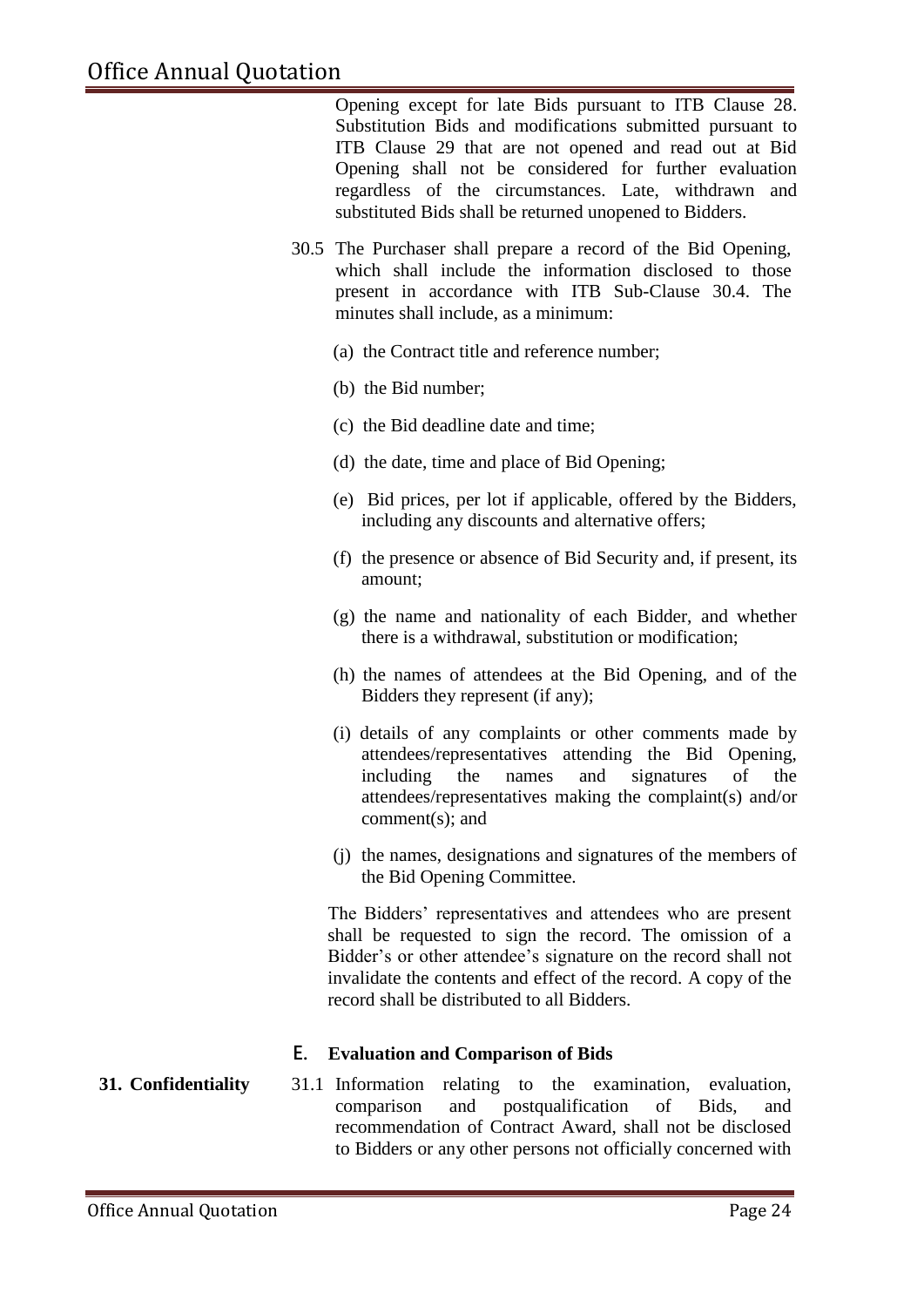such process until publication of the Contract Award.

- 31.2 Any effort by a Bidder to influence the Purchaser in the examination, evaluation, comparison and postqualification of the Bids or Contract Award decisions may result in the rejection of its Bid.
- 31.3 Notwithstanding ITB Sub-Clause 31.2, from the time of Bid Opening to the time of Contract Award, if any Bidder wishes to contact the Purchaser on any matter related to the bidding process, it should do so in writing.
- **32. Clarification of Bids** 32.1 To assist in the examination, evaluation, comparison and postqualification of the Bids, the Purchaser may, at its discretion, ask any Bidder for a clarification of its Bid. Any clarification submitted by a Bidder that is not in response to a request by the Purchaser shall not be considered. The Purchaser's request for clarification and the response shall be in writing. No change in the prices or substance of the Bid shall be sought, offered or permitted, except to confirm the correction of arithmetic errors discovered by the Purchaser in the evaluation of the Bids, in accordance with ITB Clause 34.
- **33. Responsiveness of**  33.1 The Purchaser's determination of a Bid's responsiveness **Bids** shall be based on the contents of the Bid itself, and is to determine which of the Bids received are responsive and thereafter to compare the responsive Bids against each other to select the lowest evaluated Bid.
	- 33.2 A substantially responsive Bid is one that conforms to all the terms, conditions and specifications of the Bidding Documents without material deviation, reservation or omission. A material deviation, reservation or omission is one that:
		- (a) affects in any substantial way the scope, quality or performance of the Goods or Related Services required; or
		- (b) limits in any substantial way inconsistent with the Bidding Documents, the Purchaser's rights or the Bidder's obligations under the Contract; or
		- (c) if rectified would affect unfairly the competitive position of other Bidders presenting responsive **Bids**
	- 33.3 If a Bid is not substantially responsive to the Bidding Documents it shall be rejected by the Purchaser and may not subsequently be made responsive by the Bidder by correction of the material deviation, reservation or omission.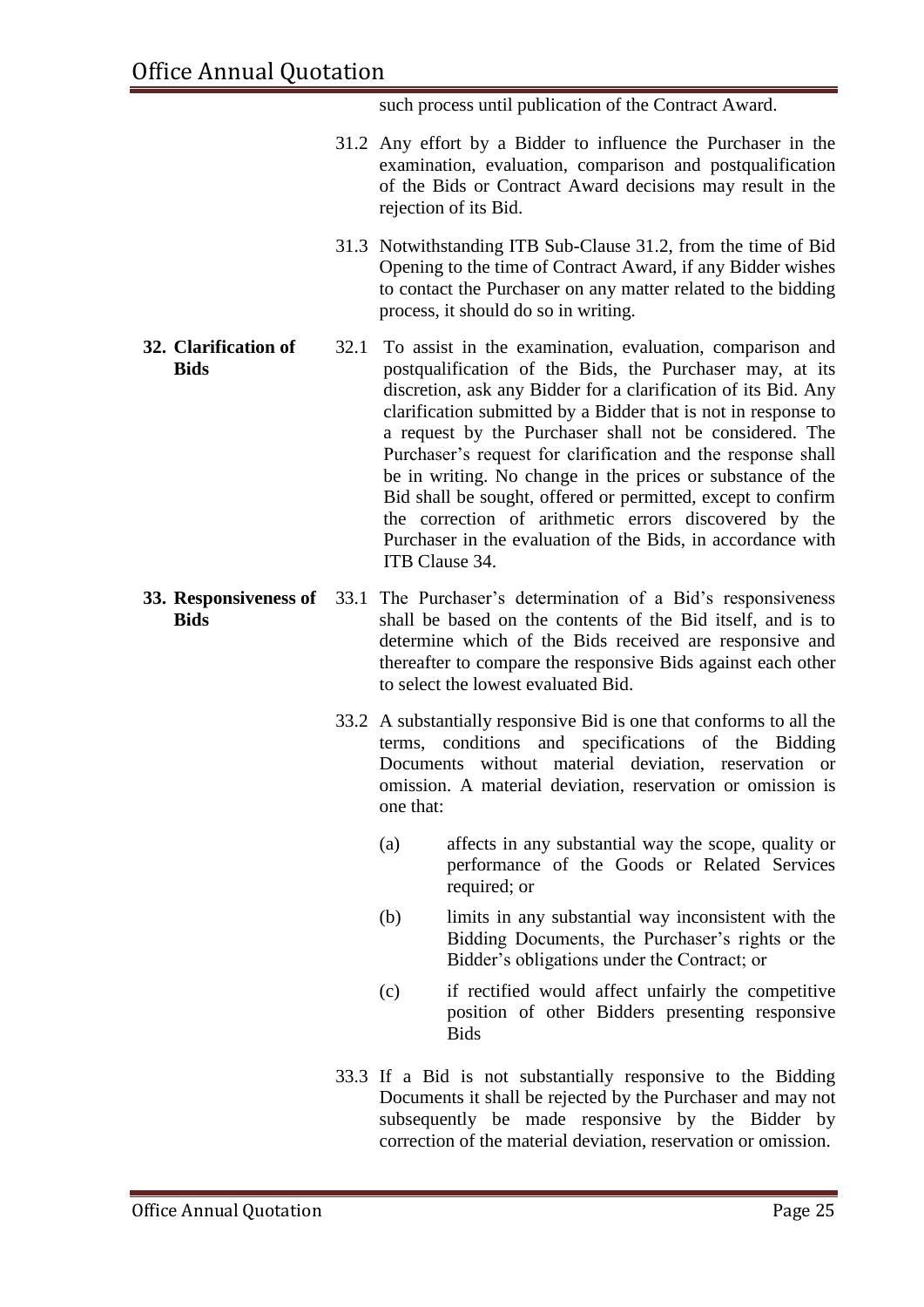- **34. Nonconformities, Errors and Omissions** 34.1 Provided that a Bid is substantially responsive, the Purchaser may waive any non-conformities or omissions in the Bid that do not constitute a material deviation.
	- 34.2 Provided that a Bid is substantially responsive, the Purchaser may request that the Bidder submit the necessary information or documentation, within a reasonable period of time, to rectify nonmaterial nonconformities or omissions in the Bid related to documentation requirements. Such omission shall not be related to any aspect of the price of the Bid. Failure of the Bidder to comply with the request may result in the rejection of its Bid.
	- 34.3 Provided that the Bid is substantially responsive, the Purchaser shall correct arithmetical errors on the following basis:
		- (a) if there is a discrepancy between the unit price and the line item total that is obtained by multiplying the unit price by the quantity, the unit price shall prevail and the line item total shall be corrected, unless in the opinion of the Purchaser there is an obvious misplacement of the decimal point in the unit price, in which case the line item total as quoted shall govern and the unit price shall be corrected;
		- (b) if there is an error in a total corresponding to the addition or subtraction of subtotals, the subtotals shall prevail and the total shall be corrected; and
		- (c) if there is a discrepancy between words and figures, the amount in words shall prevail, unless the amount expressed in words is related to an arithmetic error, in which case the amount in figures shall prevail subject to ITB Sub-Clauses 34.3 (a) and (b) above.
	- 34.4 If the Bidder that submitted the lowest evaluated Bid does not accept the correction of errors, its Bid shall be disqualified and its Bid Security shall be forfeited.
	- 35.1 The Purchaser shall examine the Bids to confirm that all documents and technical documentation requested in ITB Clause 12 have been provided, and to determine the completeness of each document submitted.
		- 35.2 The Purchaser shall confirm that the following documents and information have been provided in the Bid. If any of these documents or information is missing, the offer shall be rejected.
			- (a) Bid Submission Sheet, in accordance with ITB Sub-

**35. Preliminary Examination of Bids**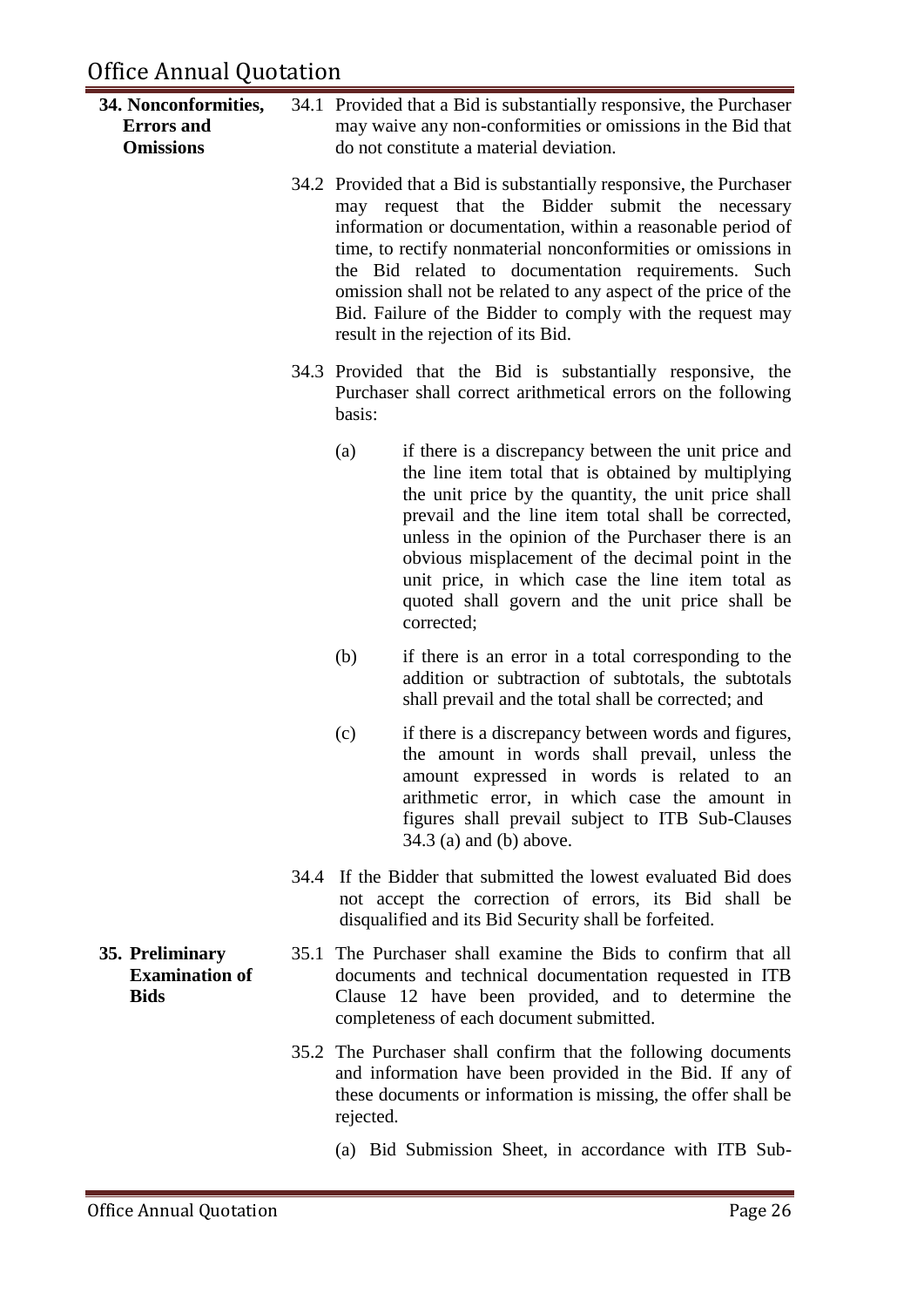|                                                                                  |      | Clause $12.1$ (a);                                                                                                                                                                                                                                                                            |
|----------------------------------------------------------------------------------|------|-----------------------------------------------------------------------------------------------------------------------------------------------------------------------------------------------------------------------------------------------------------------------------------------------|
|                                                                                  |      | (b) Price Schedules, in accordance with ITB Sub-Clause<br>12.1 $(a)$ ;                                                                                                                                                                                                                        |
|                                                                                  |      | (c) Bid Security, in accordance with ITB Clause 24.                                                                                                                                                                                                                                           |
| 36. Examination of<br><b>Terms</b> and<br><b>Conditions;</b><br><b>Technical</b> |      | 36.1 The Purchaser shall examine the Bid to confirm that all<br>terms and conditions specified in the GCC and the SCC have<br>been accepted by the Bidder without any material deviation<br>or reservation.                                                                                   |
| <b>Evaluation</b>                                                                |      | 36.2 The Purchaser shall evaluate the technical aspects of the Bid<br>submitted in accordance with ITB Clause 21, to confirm that<br>all requirements specified in Section VI, Schedule of Supply<br>of the Bidding Documents have been met without any<br>material deviation or reservation. |
|                                                                                  |      | 36.3 If, after the examination of the terms and conditions and the<br>technical evaluation, the Purchaser determines that the Bid is<br>not substantially responsive in accordance with ITB Clause<br>33, it shall reject the Bid.                                                            |
| 37. Conversion to<br><b>Single Currency</b>                                      | 37.1 | For evaluation and comparison purposes, the Purchaser shall<br>convert all Bid prices expressed in amounts in various<br>currencies into a single currency and using the exchange<br>rates specified in the BDS.                                                                              |
| 38. Margin of<br>Preference                                                      | 38.1 | A margin of preference may apply to domestic goods<br>manufactured in Bhutan as provided for in the BDS. To<br>avail a margin of preference, the bidder shall provide a<br>value addition certificate from the Ministry of Economic<br>Affairs.                                               |
| <b>39. Evaluation of Bids</b>                                                    |      | 39.1 The Purchaser shall evaluate each Bid that has been<br>determined, up to this stage of the evaluation, to be<br>substantially responsive.                                                                                                                                                |
|                                                                                  |      | 39.2 To evaluate a Bid, the Purchaser shall only use all the<br>factors, methodologies and criteria defined in this ITB<br>Clause 39. No other criteria or methodology shall be<br>permitted.                                                                                                 |
|                                                                                  |      | 39.3 To evaluate a Bid, the Purchaser shall consider the<br>following:                                                                                                                                                                                                                        |
|                                                                                  |      | evaluation shall be done for Items or Lots, as specified<br>(a)<br>in the BDS;                                                                                                                                                                                                                |
|                                                                                  |      | the Bid Price, as quoted in accordance with ITB<br>(b)<br>Clause 16;                                                                                                                                                                                                                          |
|                                                                                  |      | price adjustment for correction of arithmetic errors in<br>(c)                                                                                                                                                                                                                                |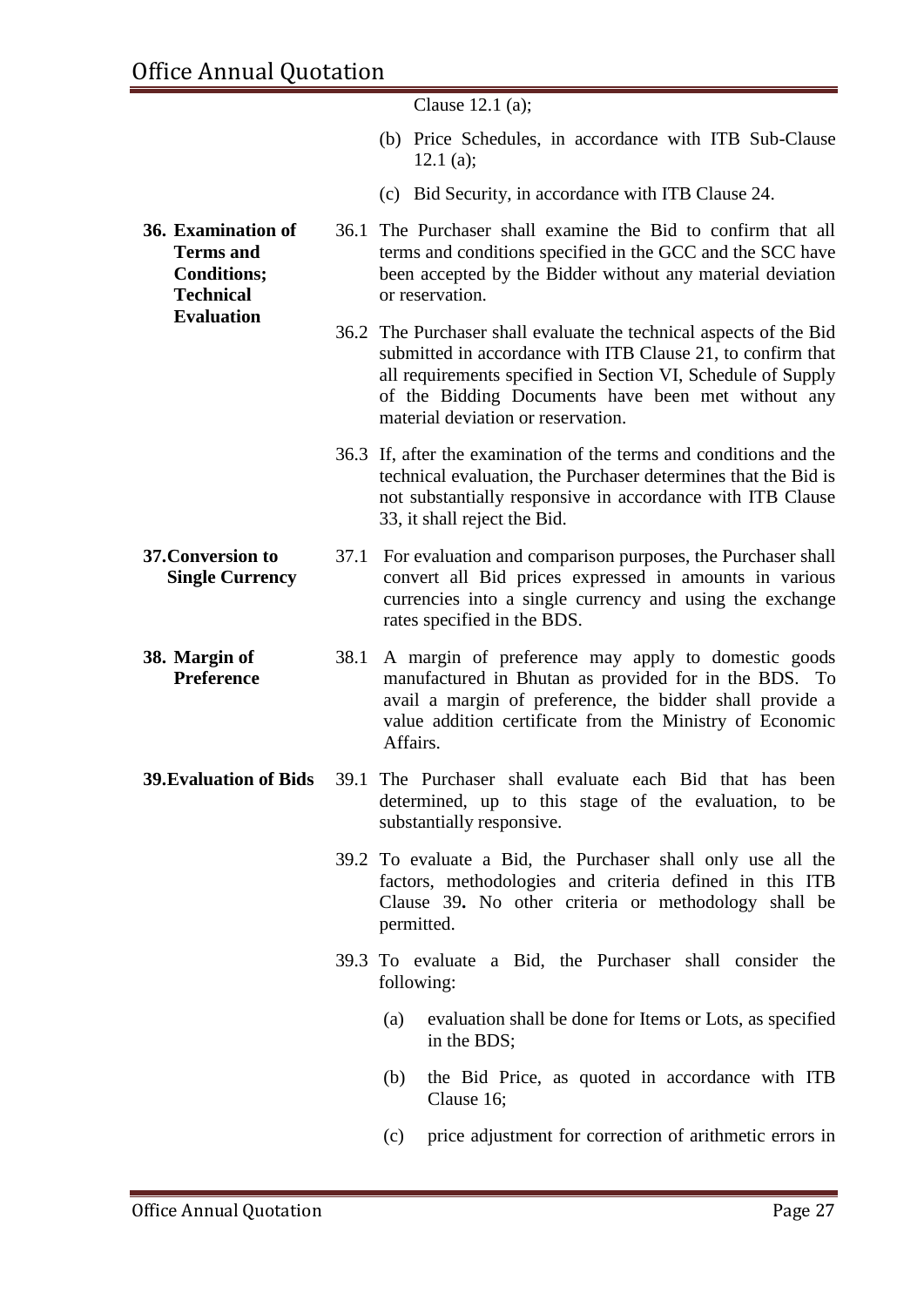accordance with ITB Clause 34.3;

- (d) price adjustment due to discounts offered in accordance with ITB Clause 16.4;
- (e) adjustments due to the application of the evaluation criteria specified in the BDS from amongst those set out in Section III, Evaluation and Qualification Criteria; and
- (f) adjustments due to the application of a margin of preference, in accordance with ITB Clause 38, if applicable*.*
- 39.4 The Purchaser's evaluation of a Bid shall exclude and not take into account*:* 
	- (a) in the case of Goods manufactured in Bhutan, sales and other similar taxes which will be payable on the Goods if the Contract is awarded to the Bidder;
	- (b) in the case of Goods manufactured outside Bhutan, already imported or to be imported, Customs duties and other import taxes levied on the imported Goods, sales and other similar taxes which will be payable on the Goods if the Contract is awarded to the Bidder; and
	- (c) any allowance for price adjustment during the period of execution of the Contract, if provided in the Bid*.*
- 39.5 The Purchaser's evaluation of a Bid may require the consideration of other factors in addition to the Bid Price quoted in accordance with ITB Clause 16. These factors may be related to the characteristics, performance, and terms and conditions of purchase of the Goods and Related Services. The effect of the factors selected, if any, shall be expressed in monetary terms to facilitate comparison of Bids, unless otherwise specified in Section III, Evaluation and Qualification Criteria. The factors, criteria and the methodology of application shall be as specified in ITB Sub-Clause 39.3 (e).
- 39.6 If so specified in the BDS, these Bidding Documents shall allow Bidders to quote separate prices for one or more lots, and shall allow the Purchaser to award one or multiple lots to more than one Bidder. The methodology of evaluation to determine the lowest evaluated lot combinations is specified in Section III, Evaluation and Qualification Criteria.
- **40. Comparison of** 40.1 The Purchaser shall compare all substantially responsive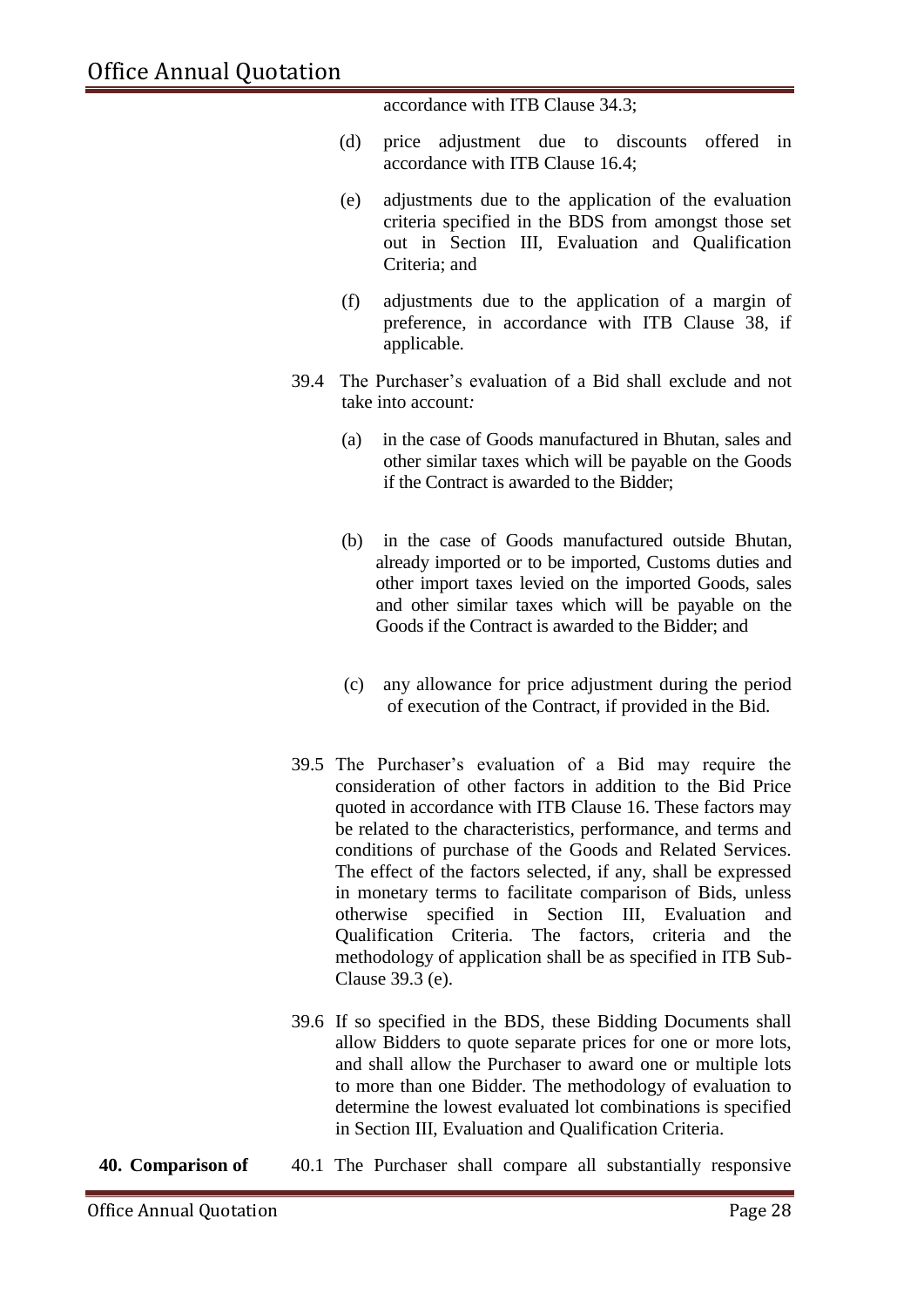**Bids** Bids to determine the lowest evaluated Bid, in accordance with ITB Sub-Clause 39.

- 40.2 If the Bid price of the lowest evaluated Bid appears abnormally low and/or seriously unbalanced, the Purchaser may require the Bidder to produce written explanations of, justifications and detailed price analyses for any or all items offered. Such explanations may include, but are not limited to, details of the method by which the Goods and Related Services are to be provided, the technical solutions chosen, exceptionally favorable conditions available to the Bidder for the execution of the Contract, and the originality of the Goods proposed by the Bidder. After objective evaluation of the explanations, justifications and price analyses, if the Purchaser decides to accept the Bid with an abnormally low and/or seriously unbalanced price, the Purchaser shall require that the amount of the Performance Security stipulated in ITB Clause 47 be increased at the expense of the Bidder to a level sufficient to protect the Purchaser against financial loss in the event of default of the successful Bidder under the Contract.
- **41.Postqualification of the Bidder** 41.1 The Purchaser shall determine to its satisfaction whether the Bidder that is selected as having submitted the lowest evaluated and substantially responsive Bid is qualified to perform the Contract satisfactorily.
	- 41.2 The determination shall be based upon an examination of the documentary evidence of the Bidder's qualifications submitted by the Bidder, pursuant to ITB Clause 22.
	- 41.3 An affirmative determination shall be a prerequisite for award of the Contract to the Bidder. A negative determination shall result in disqualification of the Bid, in which event the Purchaser shall proceed to the next lowest evaluated Bid to make a similar determination of that Bidder's capabilities to perform satisfactorily.
- **42.Purchaser's Right to Accept Any Bid, and to Reject Any or All Bids** 42.1 The Purchaser reserves the right to accept or reject any Bid, and to annul the bidding process and reject all Bids at any time prior to Contract award, without thereby incurring any liability to Bidders.

#### **F. Award of Contract**

**43.Award Criteria** 43.1 The Purchaser shall award the Contract to the Bidder whose offer has been determined to be the lowest evaluated Bid and is substantially responsive to the Bidding Documents, provided further that the Bidder is determined to be qualified to perform the Contract satisfactorily.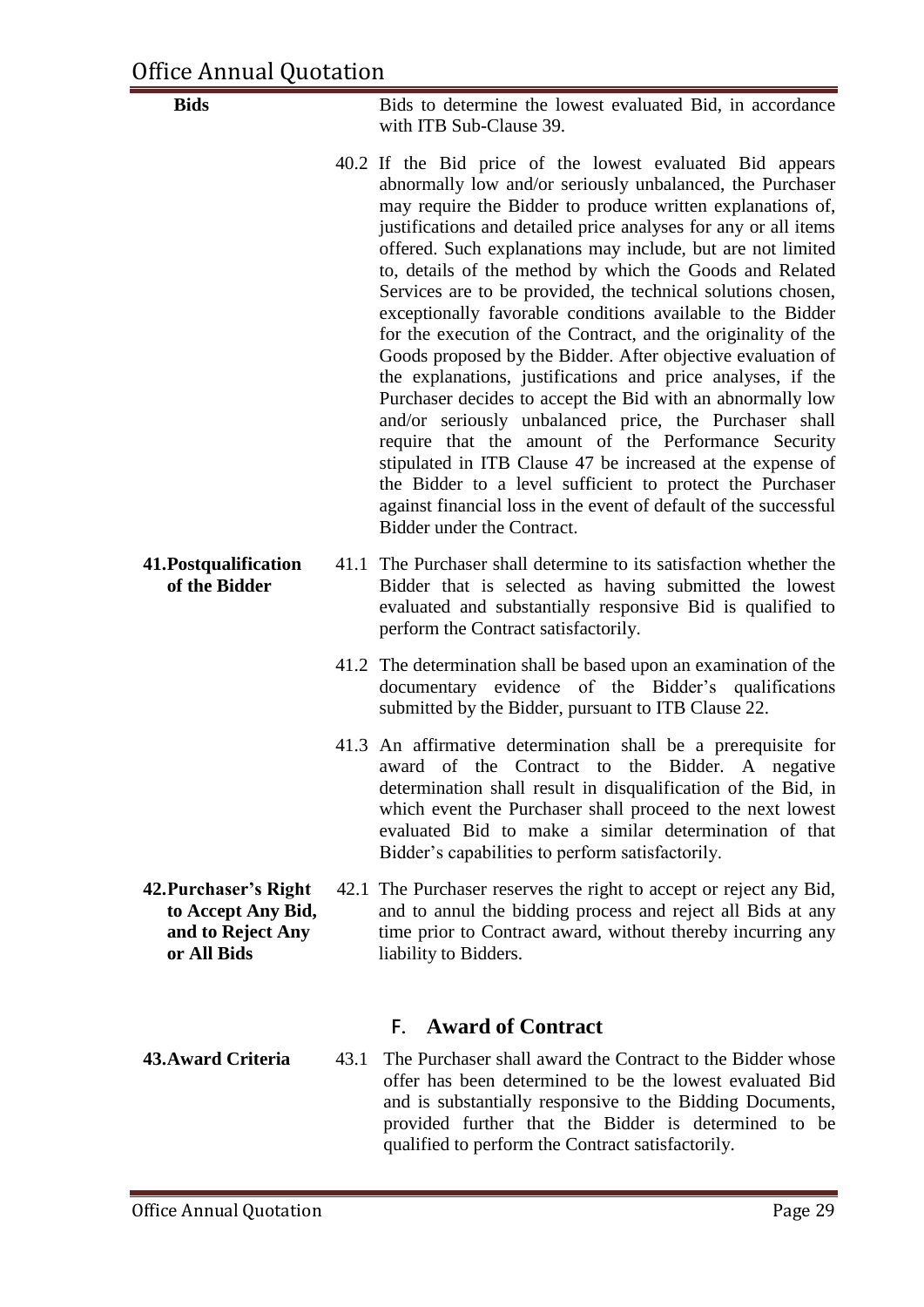#### Office Annual Quotation

- **44.Purchaser's Right to Vary Quantities at Time of Award** 44.1 At the time the Contract is awarded, the Purchaser reserves the right to increase or decrease the quantity of Goods and Related Services originally specified in Section VI, Schedule of Supply, provided this does not exceed the percentages indicated in the BDS, and without any change in the unit prices or other terms and conditions of the Bid and the Bidding Documents.
- **45.Letter of Intent to Award the Contract/Notificati on of Award** 45.1 The Employer shall notify the concerned Bidder whose bid has been selected in accordance with ITB 43 in writing (in the format in section IV-hereafter called the letter of Intent to award the contract) that the Employer has intention to accept its bid and the information regarding the name, address and amount of selected bidder shall be given to all other bidders who submitted the bid. Such notification should be communicated in writing, including by cable, facsimile, telex or electronic mail to all the bidders on the same day of dispatch. The Employer shall ensure that the same information is uploaded on their website on the same day of dispatch.
	- 45.2 If no bidder submits an application pursuant to ITB 48 within a period of ten (10) days of the notice provided under ITB 45.1, prior to expiry of the period of Bid validity, the Purchaser shall notify the successful Bidder, in writing, that its Bid has been accepted.
	- 45.3 Until a formal Contract is prepared and executed, the notification of award shall constitute a binding Contract.
	- 45.4 Upon the successful Bidder furnishing the signed Contract Form and the Performance Security pursuant to ITB Clause 47 the Purchaser:
		- (a) shall promptly notify each unsuccessful Bidder and discharge its Bid Security, pursuant to ITB Sub-Clause 24.4; and
		- (b) publish a notification of award on the Purchaser's website.
	- 45.5 The notifications to all unsuccessful Bidders and the notification posted on the Purchaser's website shall include the following information:
		- (a) the Bid and lot numbers;
		- (b) name of the winning Bidder, and the price it offered, as well as the duration and summary scope of the Contract awarded; and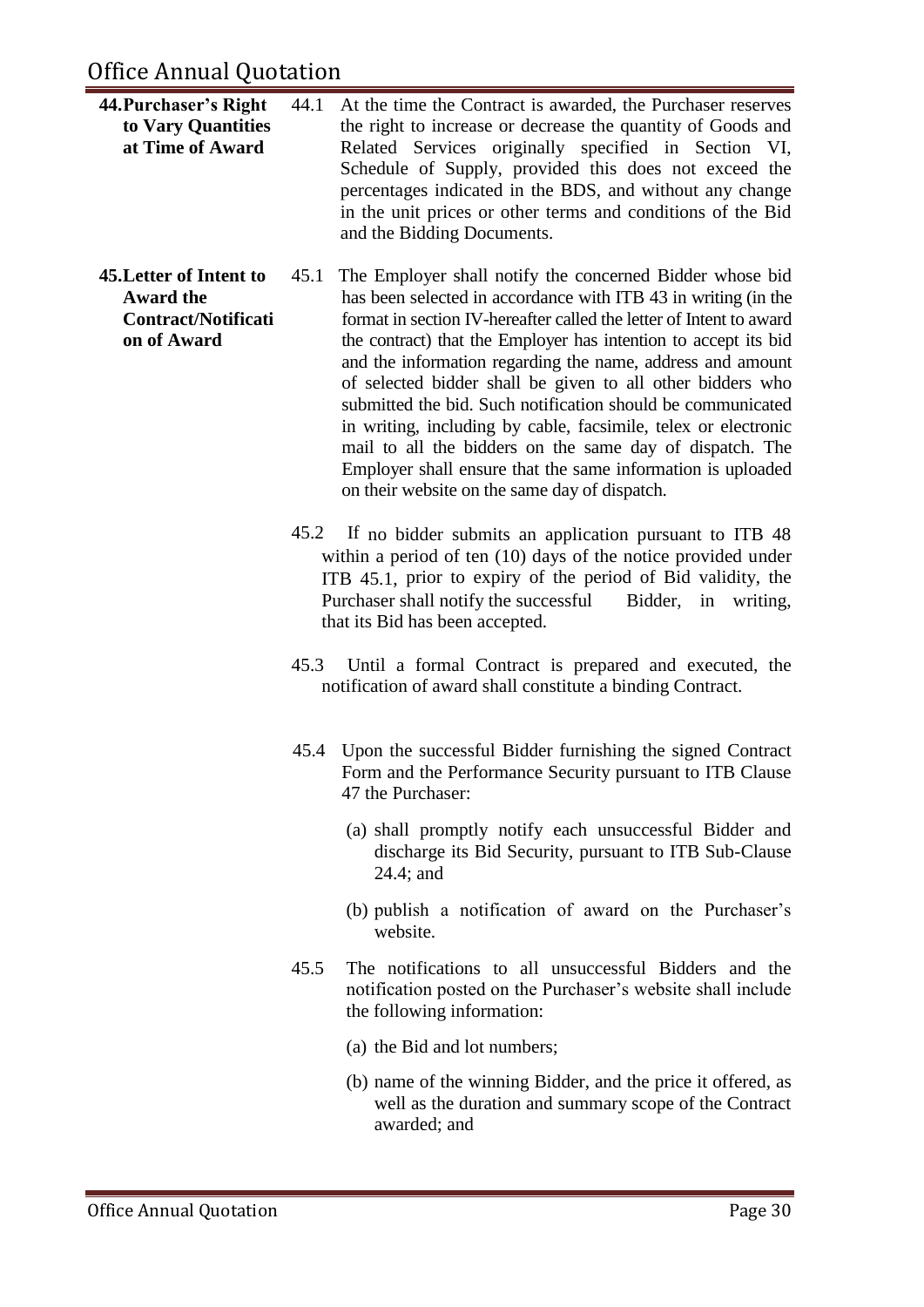(c) the date of the award decision.

- 45.6 After publication of the award, unsuccessful Bidders may request in writing to the Purchaser for a debriefing seeking explanations of the grounds on which their Bids were not selected. The Purchaser shall promptly respond in writing to any unsuccessful Bidder who, after publication of contract award, requests a debriefing.
- **46 Signing of Contract** 46.1 At the same time as notifying the successful Bidder in writing that its Bid has been accepted the Purchaser shall send the successful Bidder the Contract Agreement and the Special Conditions of Contract.
	- 46.2 Within fifteen (15) days of receipt of the Contract Agreement the successful Bidder shall sign, date and return it to the Purchaser.
	- 46.3 Notwithstanding ITB Sub-Clause 46.2 above, in case signing of the Contract Agreement is prevented by any export restrictions attributable to the Purchaser, to Bhutan, or to the use of the products/Goods, systems or services to be supplied, where such export restrictions arise from trade regulations from a country supplying those products/Goods, systems or services, the Bidder shall not be bound by its Bid, always provided, however, that the Bidder can demonstrate to the satisfaction of the Purchaser that signing of the Contact Agreement has not been prevented by any lack of diligence on the part of the Bidder in completing any formalities, including applying for permits, authorizations and/or licenses necessary for the export of the products/Goods, systems or services under the terms of the Contract.
- **47 Performance Security** 47.1 Within fifteen (15) working days of the receipt of notification of award from the Purchaser, the Bidder shall submit the Performance Security in accordance with the GCC, using for that purpose any of the following security forms:
	- (a) unconditional bank guarantee in the form provided for in Section IX, Contract Forms, or another form acceptable to the Purchaser, or
	- (b) banker's certified cheque/cash warrant, or
	- (c) demand draft.
	- 47.2 If the Performance Security is provided by the successful Bidder in the form of a demand bank guarantee it shall be issued, at the Bidder's option, by a financial institution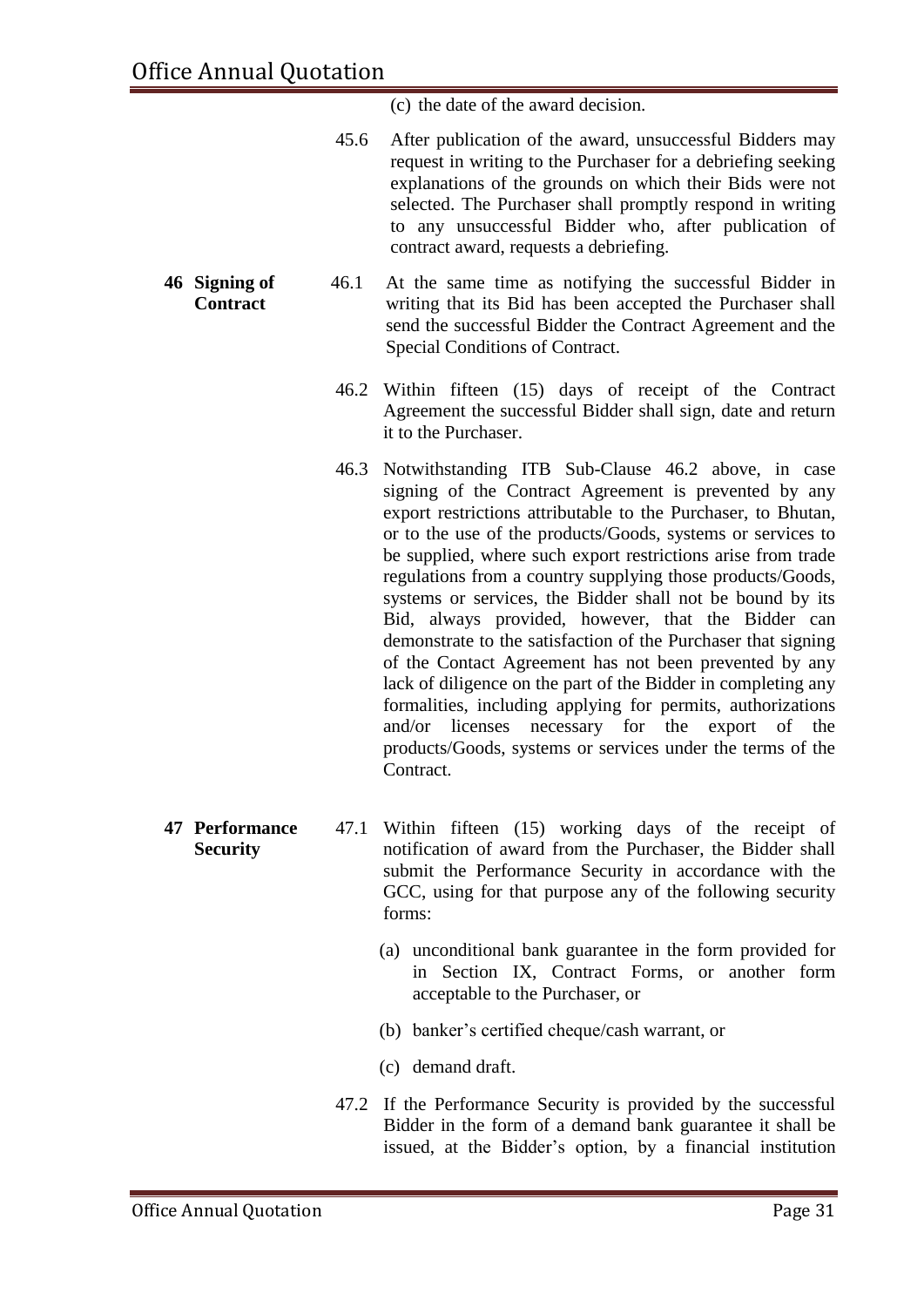#### located in Bhutan.

- 47.3 Failure by the successful Bidder to submit the abovementioned Performance Security or to sign the Contract shall constitute sufficient grounds for the annulment of the award and forfeiture of the Bid Security. In that event the Purchaser may award the Contract to the next lowest evaluated Bidder whose offer is substantially responsive and is determined by the Purchaser to be qualified to perform the Contract satisfactorily. Such a failure shall be considered as "withdrawal" and all relevant clauses shall apply.
- **48.Complaint and Review** 48.1 If the Bidder has or is likely to suffer, loss or injury due to breach of a duty imposed on the Employer by the provisions of this bidding document, the Bidder shall submit the complaint in writing to the Employer within ten (10) days from the date of letter of intent to award the contract. In the first instance, the Bidder shall submit the complaint to the Employer.
	- 48.2 The Bidder may appeal to the Independent Review Body only if the Procuring Entity has not delivered the decision within the specified time, or the complainant is not satisfied with the decision of the Employer.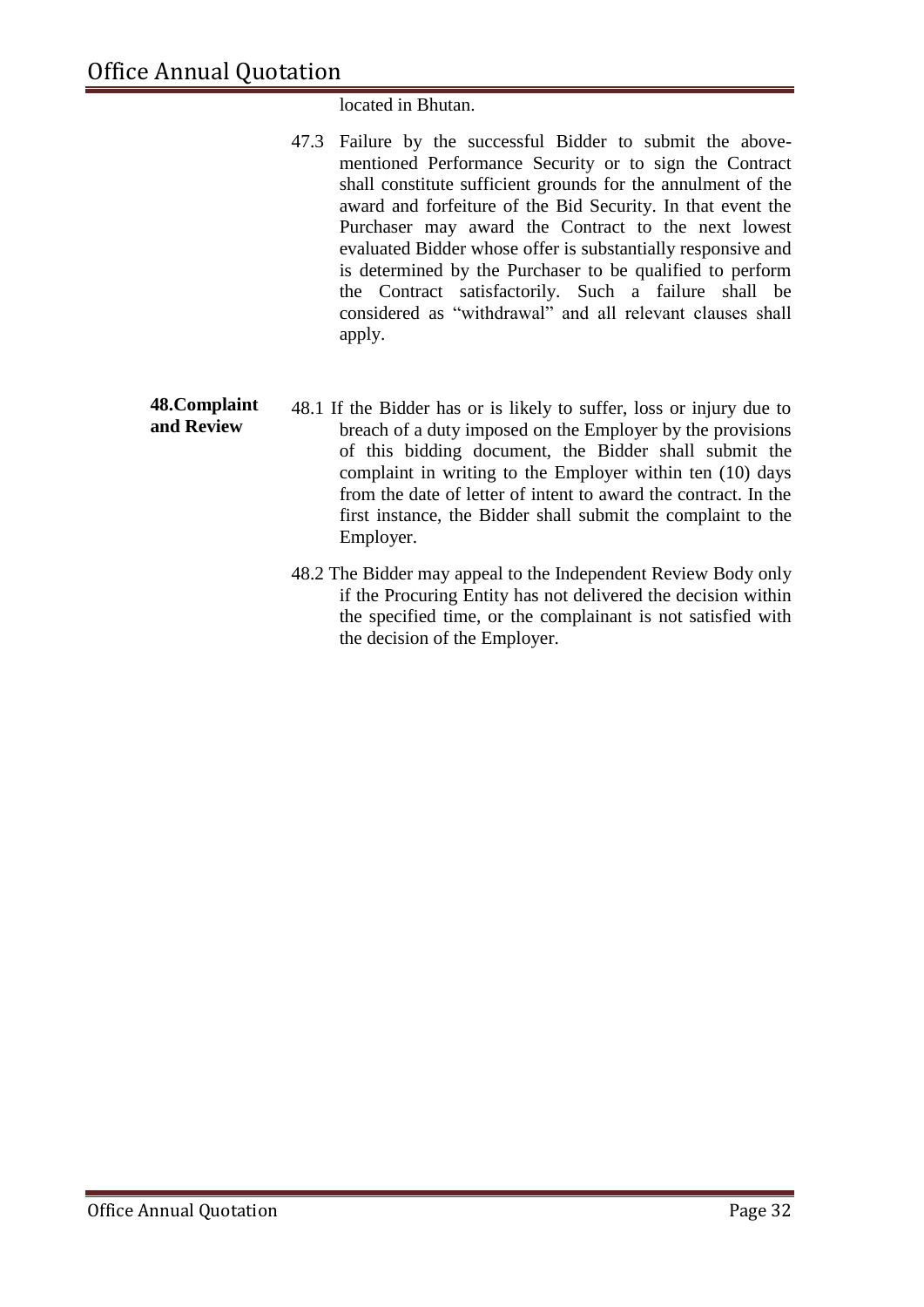<span id="page-32-0"></span>

| A. Introduction                                           |                                                                                                                                                                                                                                      |  |  |  |
|-----------------------------------------------------------|--------------------------------------------------------------------------------------------------------------------------------------------------------------------------------------------------------------------------------------|--|--|--|
| <b>ITB 1.1</b>                                            | The Purchaser is: <b>Bhutan Narcotics Control Authority</b>                                                                                                                                                                          |  |  |  |
| <b>ITB 1.1</b>                                            | The name, identification number and number of lots within this<br>procurement are:                                                                                                                                                   |  |  |  |
|                                                           | Package 1-Stationaries                                                                                                                                                                                                               |  |  |  |
|                                                           | Package 2- Catering                                                                                                                                                                                                                  |  |  |  |
|                                                           | Package 3- computer & accessories, printing and photocopying                                                                                                                                                                         |  |  |  |
|                                                           | Package 4- Furnitures                                                                                                                                                                                                                |  |  |  |
|                                                           | Package 5- Vehicles                                                                                                                                                                                                                  |  |  |  |
|                                                           | Package 6- Dietary items                                                                                                                                                                                                             |  |  |  |
|                                                           | <b>B.</b> Bidding Documents                                                                                                                                                                                                          |  |  |  |
| <b>ITB 8.2</b>                                            | For <b>clarification of Bid purposes</b> only, the Purchaser's address is:                                                                                                                                                           |  |  |  |
|                                                           | <b>Attention: Procurement Unit</b>                                                                                                                                                                                                   |  |  |  |
|                                                           | Address: [Bhutan Narcotic Control Authority, Lungtenzampa, Near<br>RSTA office, Post Box #429, Thimphu: Bhutan.                                                                                                                      |  |  |  |
|                                                           | Facsimile number: 00975-02-335371                                                                                                                                                                                                    |  |  |  |
|                                                           | <b>C.</b> Preparation of Bids                                                                                                                                                                                                        |  |  |  |
| <b>ITB 11.1</b>                                           | The language of the Bid is: <i>English</i>                                                                                                                                                                                           |  |  |  |
| <b>ITB</b> 12.1 $(k)$                                     | The Bidder shall submit with its Bid the following additional documents:<br>1. Copy Valid Trade License<br>Valid Tax clearance certificate<br>2.<br>Profile of your firm<br>3.<br>Past performance certificate may be attached<br>4. |  |  |  |
| <b>ITB</b> 12.1 $(i)$                                     | The bidders shall submit a signed Integrity Pact: [Yes]                                                                                                                                                                              |  |  |  |
| <b>ITB 15.1</b>                                           | Alternative Bids ["shall not be"] permitted.                                                                                                                                                                                         |  |  |  |
| <b>ITB 16.5</b>                                           | The Incoterms edition is: [Latest edition]                                                                                                                                                                                           |  |  |  |
| <b>ITB</b> 16.6 (a)<br>(iii), (b) (ii)<br>and $(c)$ $(v)$ | The final destination (Project Site) is: <b>Bhutan Narcotic Control</b><br>Authority, Lungtenzampa.                                                                                                                                  |  |  |  |
| <b>ITB 17.1</b>                                           | The prices quoted by the Bidder <b><i>["shall not"]</i></b> be adjustable. If prices shall                                                                                                                                           |  |  |  |

### **Section II. Bid Data Sheet**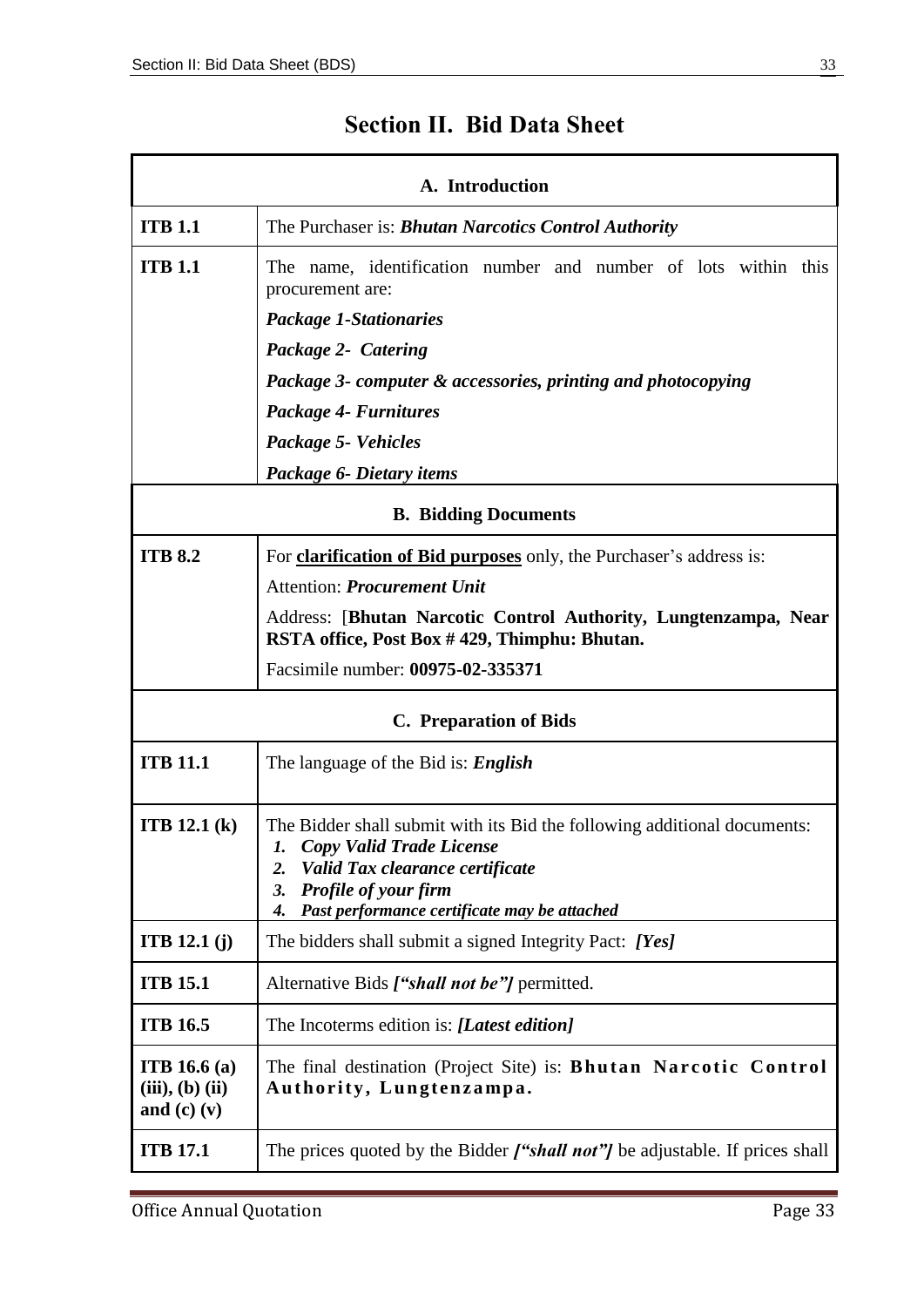|                                   | be adjustable, the methodology is specified in Section III, Evaluation and<br>Qualification Criteria.                                                                                                      |  |
|-----------------------------------|------------------------------------------------------------------------------------------------------------------------------------------------------------------------------------------------------------|--|
| <b>ITB 18.1</b>                   | The Bidder $f''$ is"/required to quote in Ngultrum (BTN) the portion of the<br>Bid Price that corresponds to expenditures incurred in Ngultrum (BTN) in<br>Bhutan.                                         |  |
| <b>ITB 21.3</b>                   | The period of time for which the Goods are expected to be functioning (for<br>the purpose of spare parts, special tools, etc) is [Financial Year 2019-<br>2020].                                           |  |
| <b>ITB</b> 22.1 $(a)$             | Manufacturer's authorization ["Is not"] required.                                                                                                                                                          |  |
| <b>ITB</b> 22.1 $(b)$             | After sales maintenance, repair, spare parts stocking and related services<br>[Are] required, and the Bidder therefore [Is] required to be represented by<br>a suitably equipped and able agent in Bhutan. |  |
| <b>ITB 23.1</b>                   | The Bid validity period shall be [60] days.                                                                                                                                                                |  |
| <b>ITB 24.1</b>                   | The amount and currency of the Bid Security is $Nu$ 10,000 Lumpsum]                                                                                                                                        |  |
| D. Submission and Opening of Bids |                                                                                                                                                                                                            |  |
| <b>ITB 25.1 and</b><br>26.1       | In addition to the original of the Bid, the number of copies is: <i>[one copy</i><br>marked as "COPY"]                                                                                                     |  |
| <b>ITB</b> 26.3 (d)               | The name and identification number of the Contract is <i>[Supplies of</i><br>catering services for the Fiscal Year 2019-20]                                                                                |  |
| <b>ITB</b> 26.3 $(e)$             | The time and date for Bid Opening is [15 July 2019 at 11.00 AM] Bhutan<br>standard time.                                                                                                                   |  |
| <b>ITB 26.7</b>                   | Bidders <i>["shall not"]</i> have the option of submitting their Bids<br>electronically.                                                                                                                   |  |
| <b>ITB 27.1</b>                   | For Bid submission purposes, the Purchaser's address is:                                                                                                                                                   |  |
|                                   | Attention: Director General, Bhutan Narcotics Control Authority, Post<br>$Box # 429$ , Lungtenzampa, Thimphu:                                                                                              |  |
|                                   | The deadline for the submission of Bids is:                                                                                                                                                                |  |
|                                   | Date: 15 <i>July</i> 2019                                                                                                                                                                                  |  |
|                                   | Time: 10.30 AM Bhutan time.                                                                                                                                                                                |  |
| <b>ITB 30.1</b>                   | The Bid Opening shall take place at:                                                                                                                                                                       |  |
|                                   | Address: Bhutan Narcotics Control Authority, Thimphu: Bhutan.                                                                                                                                              |  |
|                                   | Date: [15 July 2019]                                                                                                                                                                                       |  |
|                                   | Time: [11.00 AM] Bhutan time.                                                                                                                                                                              |  |
|                                   | E. Evaluation and Comparison of Bids                                                                                                                                                                       |  |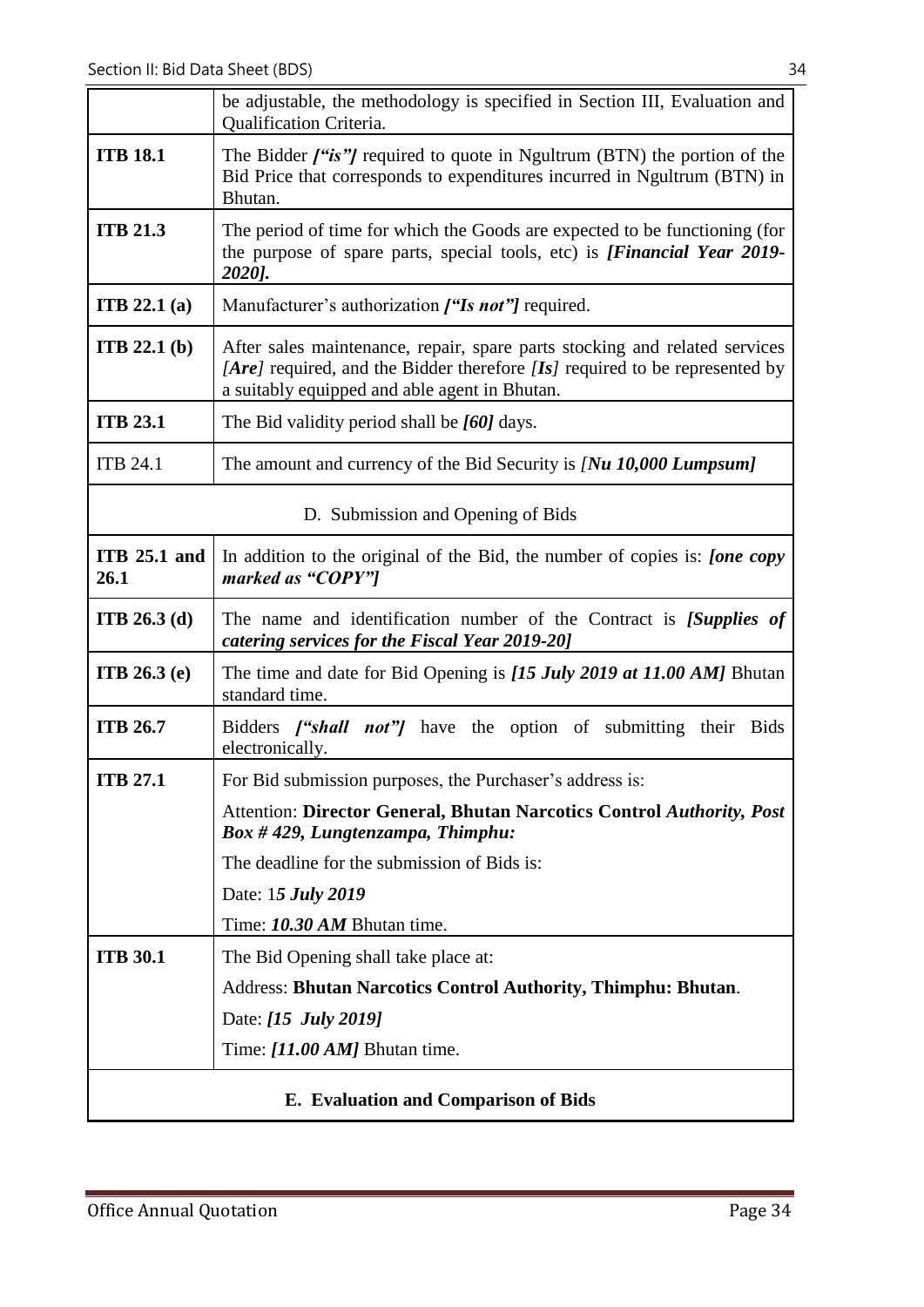| <b>ITB 37.1</b>     | Bid prices expressed in different currencies shall be converted into<br>Ngultrum (BTN).                                                                                                                                                                                       |  |  |  |  |  |  |
|---------------------|-------------------------------------------------------------------------------------------------------------------------------------------------------------------------------------------------------------------------------------------------------------------------------|--|--|--|--|--|--|
|                     | The source of exchange rates shall be the Royal Monetary Authority of<br>Bhutan.                                                                                                                                                                                              |  |  |  |  |  |  |
|                     | The date for the exchange rates shall be the date of Bid Opening, as<br>prescribed in ITB Sub-Clause 30.1.                                                                                                                                                                    |  |  |  |  |  |  |
| <b>ITB 38.1</b>     | A margin of five percent (5%) Domestic Preference [shall be applicable<br><i>for goods manufactured in Bhutan]</i> apply.                                                                                                                                                     |  |  |  |  |  |  |
| <b>ITB</b> 39.3 (a) | Evaluation will be done                                                                                                                                                                                                                                                       |  |  |  |  |  |  |
|                     | The bidders has to fulfill the following terms and conditions, which will be<br>verified by the evaluation committee:<br>1. Cleanliness of the hotel.<br>2. Well trained catering staffs should be 4-5<br>3. Transport facilities should be available.                        |  |  |  |  |  |  |
|                     | Bids will be evaluated for the lowest quoted commonly ordered items.<br>Note following criteria will lead to cancellation of the contract:<br>1. Repeated complaints from sectors, even after verbal/written reminder<br>On the service delivery.<br>2. Poor service delivery |  |  |  |  |  |  |
| <b>ITB</b> 39.3 (e) | The adjustments shall be determined using the following criteria from<br>amongst those set out in Section III, Evaluation and Qualification Criteria:<br>[refer to Schedule III, Evaluation and Qualification Criteria; insert<br>complementary details if necessary]         |  |  |  |  |  |  |
|                     | Deviation in Delivery schedule: [No]<br>(a)                                                                                                                                                                                                                                   |  |  |  |  |  |  |
|                     | (b)<br>Deviation in payment schedule [No]                                                                                                                                                                                                                                     |  |  |  |  |  |  |
|                     | (c)<br>The cost of major replacement components, mandatory spare parts,<br>and service: [Yes as per the requirements]                                                                                                                                                         |  |  |  |  |  |  |
|                     | The availability in Bhutan of spare parts and after-sales services for<br>(d)<br>the equipment offered in the Bid [Yes, as required]                                                                                                                                          |  |  |  |  |  |  |
|                     | The projected operating and maintenance costs during the life of<br>(e)<br>the equipment The performance and productivity of the equipment<br>offered: [No]                                                                                                                   |  |  |  |  |  |  |
|                     | The performance and productivity of the equipment offered: [Yes]<br>(f)                                                                                                                                                                                                       |  |  |  |  |  |  |
|                     | Inspection of hotel/restuarant and selection by evaluation<br>(g)<br>committee.                                                                                                                                                                                               |  |  |  |  |  |  |
| <b>ITB 39.6</b>     | Bidders <i>["shall not"]</i> be allowed to quote separate prices for one or more<br>lots. [refer to Section III, Evaluation and Qualification Criteria for the<br>evaluation methodology, if appropriate]                                                                     |  |  |  |  |  |  |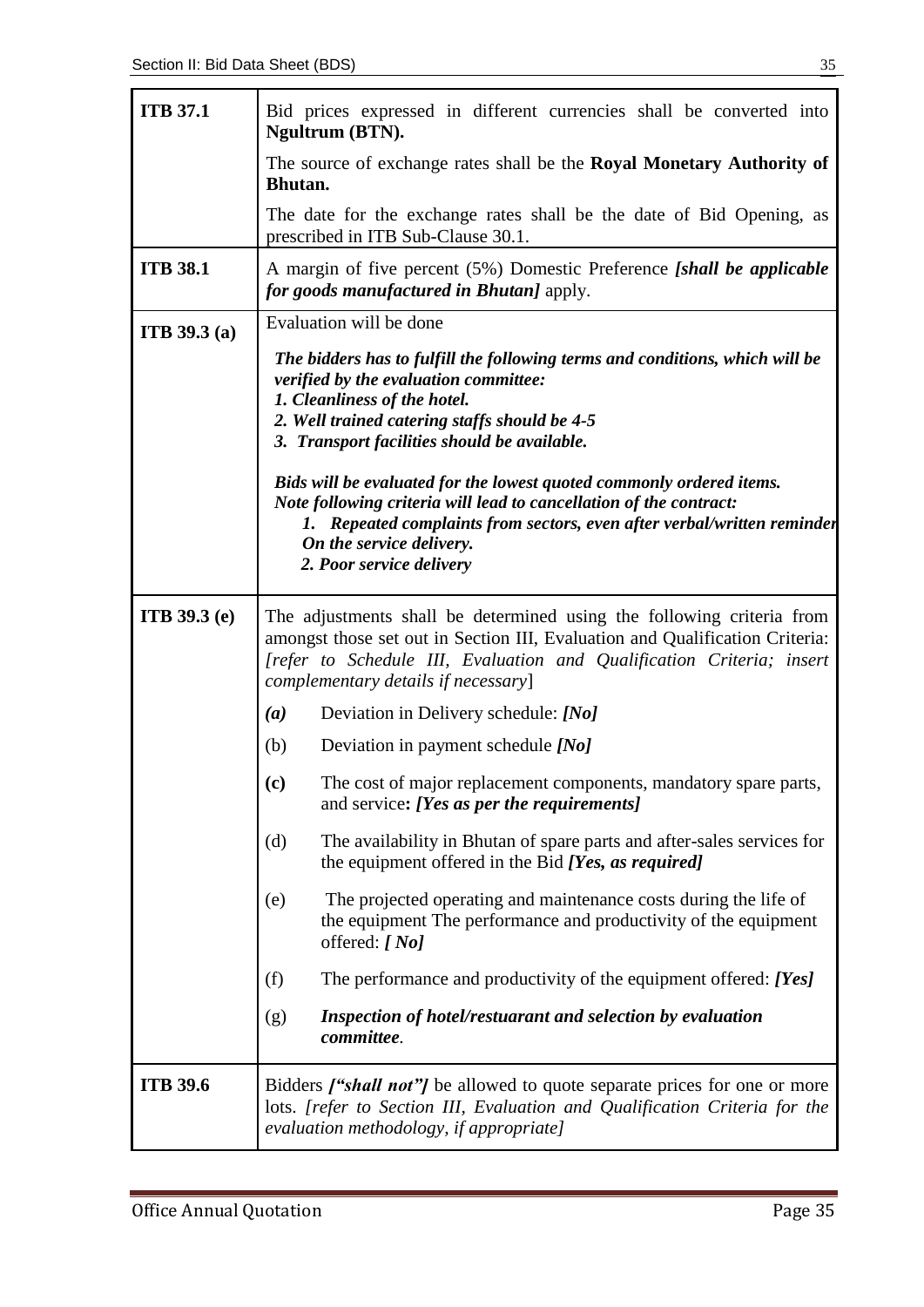| <b>F.</b> Award of Contract |                                                                             |
|-----------------------------|-----------------------------------------------------------------------------|
| <b>ITB</b> 44.1             | The maximum percentage by which quantities may be increased is $[15 \, \%]$ |
|                             | The maximum percentage by which quantities may be decreased is $[15\%]$     |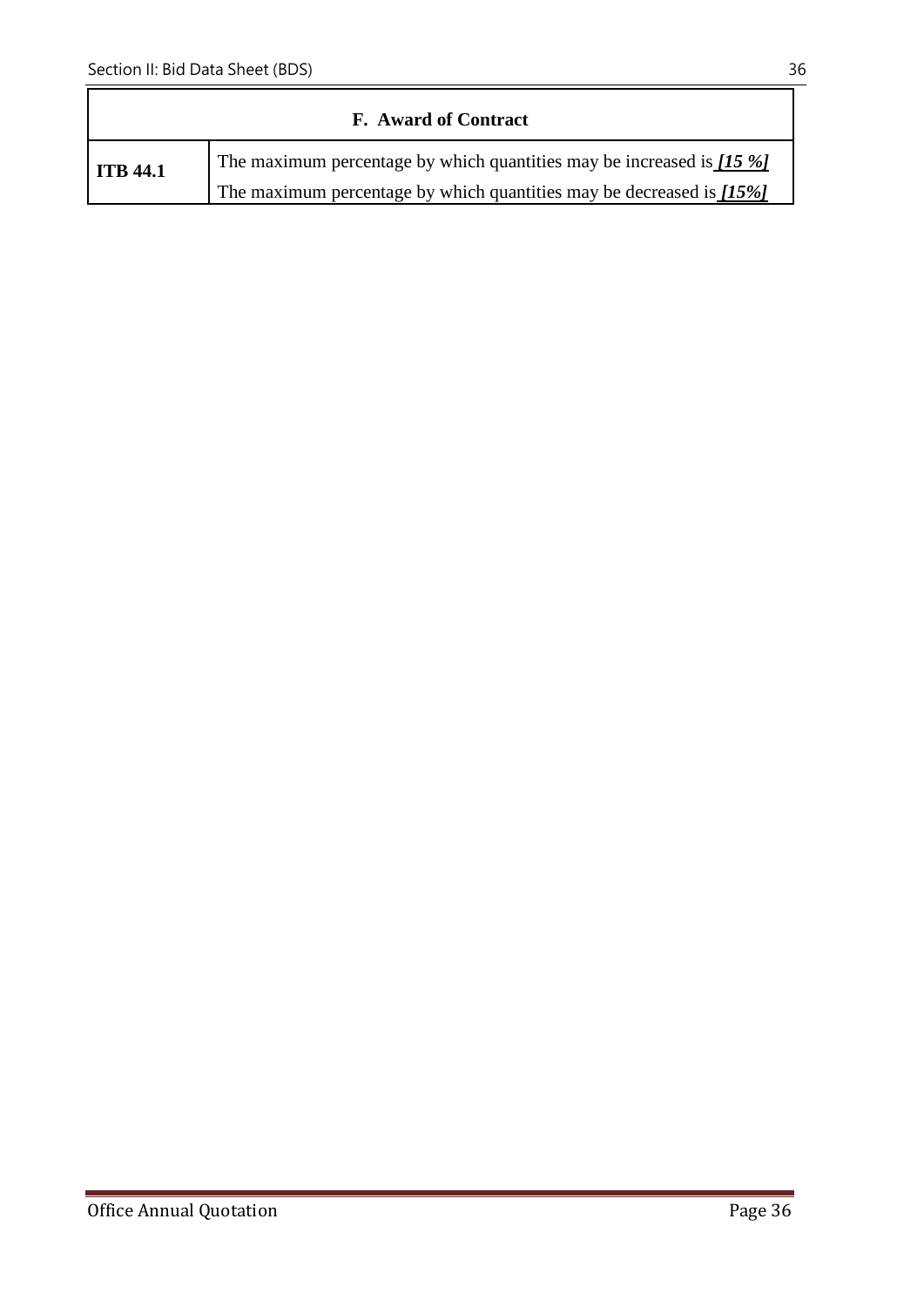# **Section III. Evaluation and Qualification Criteria**

- 1. Margin of Preference (ITB Clause 38)
- 2. Evaluation Criteria (ITB Sub-Clause 39.3 (e))
- 3. Multiple Contracts (ITB Sub-Clause 39.6)
- 4. Postqualification Requirements (ITB Sub-Clause 41.2)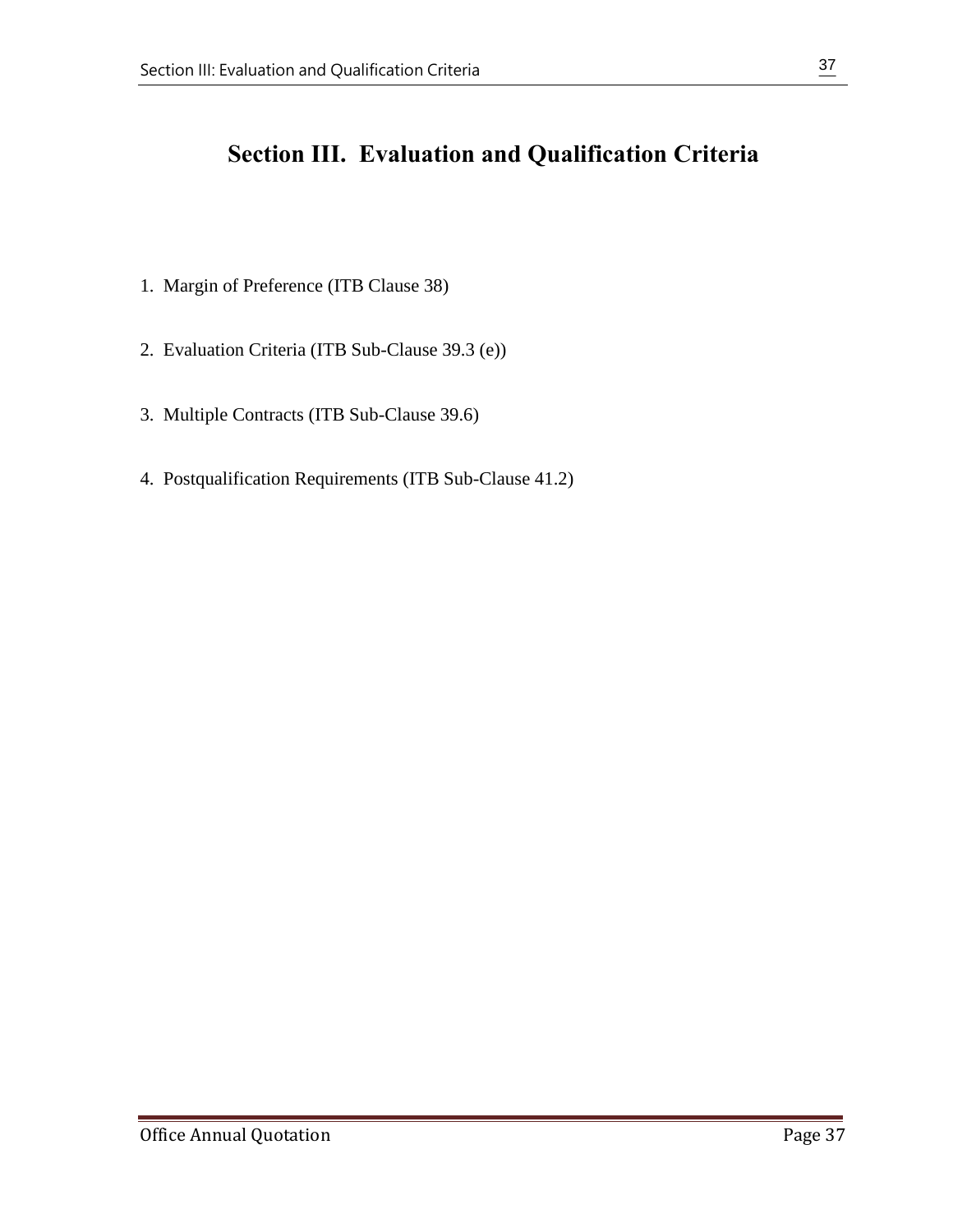#### **1. Domestic Preference (ITB 38)**

- 1.1 If the Bidding Data Sheet (BDS) so specifies, the purchaser may grant a margin of preference to goods manufactured in the Purcheser's country for the purpose of bid comparision, in accordance with the procedure outlined in subsequent paragraphs:
- 1.2 Bids will be classified in one of the three groups, as follows:
	- a) Group A: Bids offering goods manufactured in Bhutan, for which (i) labour, raw materials and components form within the country account for more than thirty (30) percent of the EXW price; and (ii) the production facility in which they will be manufactured or assembled has been engaged in manufacturing or assembling such goods at least since the date of bid submission.
	- b) Group B: All other bids offering Goods manufactured in Bhutan
	- c) Group C: Bids offering Goods manufactured ourside Bhutan that have been already imported or that will be imported.
- 1.3 The price quoted for goods in bids of Group A and B shall include all duties and taxes paid or payable on the basic materials or components purchased in the domestic market or imported, but shall exclude the sales and similar taxes on the finished product. The price quoted for goods in bids of Group C shall be on CIF or CIP (place of destination), which is exclusive of customs duties and other import taxes already paid or to be paid.
- 1.4 In the first step, all evaluated bids in each group shall be compared to determine the lowest bid in each group. Such losest evaluated bids shall be compared with each other and if, as a result of this comparision, a bid from Group A or Group B is the lowest, it shall be selected for the award.
- 1.5 If as a result of preceeding comparision, the lowest evalauated bid is a bid from Group C, the lowest evaluated bid from Group C shall be further compared with the lowest evaluated bid from Group A after adding to the lowest evaluated price of goods offered in the bid from Group C, for the purpose of this further comparision only, an amount equal to five (5) percent of the CIF or CIP bid price. The lowest evaluated bid determined form this last comparision shall be selected for the award.

#### 2**. Evaluation Criteria (ITB 39.3 (e))**

The Purchaser's evaluation of a Bid may take into account, in addition to the Bid Price quoted in accordance with ITB Sub-Clause 16.6, one or more of the following factors as specified in ITB Sub-Clause 39.3(e) and in the BDS referring to ITB Sub-Clause 39.3(e)**,** using the following criteria and methodologies.

(a) Delivery Schedule. *(as per Incoterms specified in the BDS)*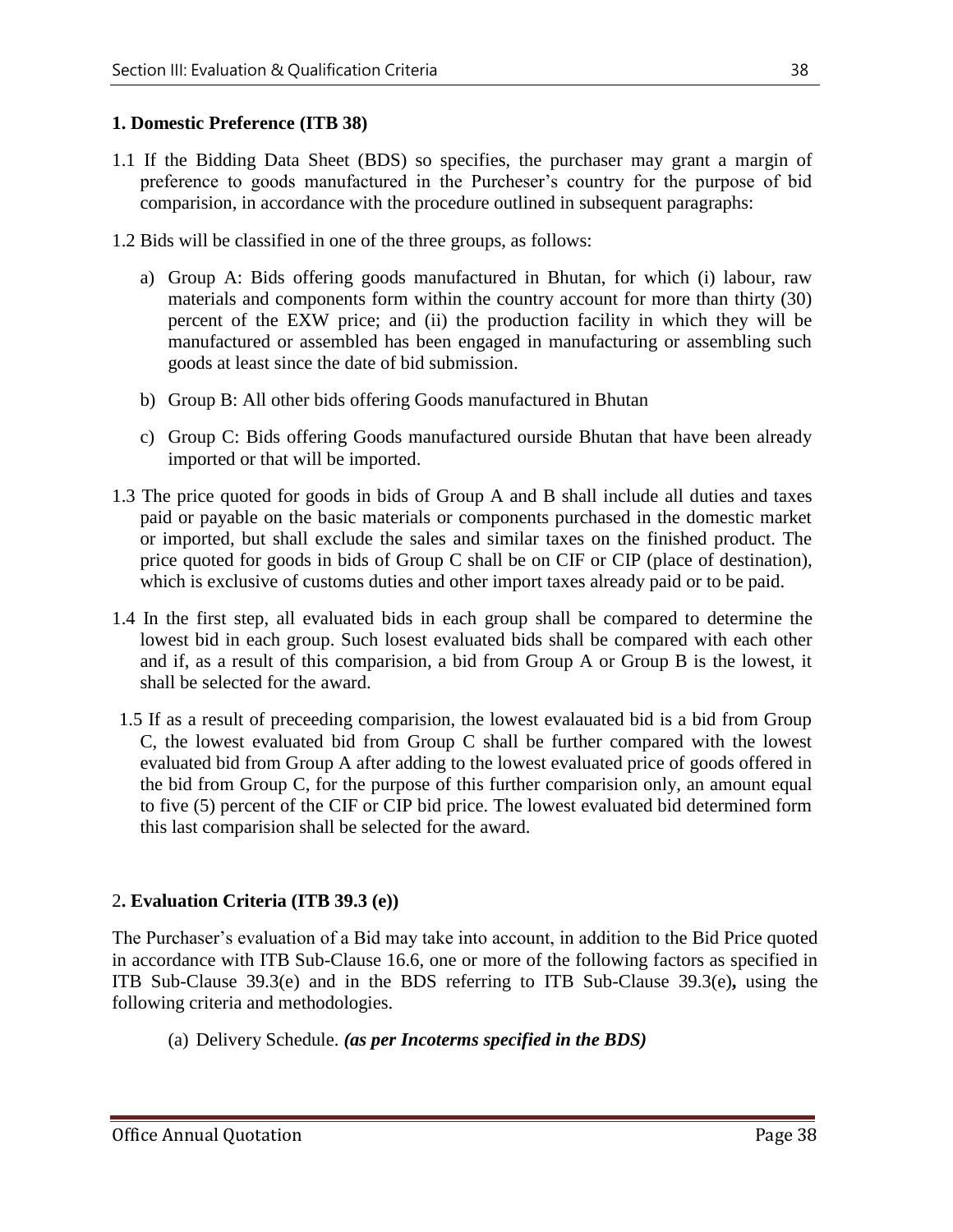*The Goods are required to be delivered within the acceptable time range (after the earliest and before the final date, both dates inclusive) specified in the List of Goods and Delivery Schedule in Section VI. No credit will be given to deliveries before the earliest date, and Bids offering delivery after the final date shall be treated as non responsive. Within this acceptable period, an adjustment, as specified in BDS Sub-Clause ITB 39.3(e), will be added, for evaluation purposes only, to the Bid price of Bids offering deliveries later than the "Earliest Delivery Date" specified in Section VI , List of Goods and Delivery Schedule.*

- (b) Deviation in Payment Schedule. *(insert one of the following)*
	- (i) *Bidders shall state their Bid price for the payment schedule outlined in the SCC. Bids shall be evaluated on the basis of this base price. Bidders are, however, permitted to state an alternative payment schedule and indicate the reduction in Bid Price they wish to offer for such alternative payment schedule. The Purchaser may consider the alternative payment schedule and the reduced Bid Price offered by the Bidder selected on the basis of the base price for the payment schedule outlined in the SCC.*

#### **or**

- (ii) *The SCC stipulates the payment schedule specified by the Purchaser. If a Bid deviates from the schedule and if such deviation is considered acceptable to the Purchaser, the Bid will be evaluated by calculating interest earned for any earlier payments involved in the terms outlined in the Bid as compared with those stipulated in the SCC, at the rate per annum specified in BDS Sub-Clause 39.3 (e).*
- (c) Cost of major replacement components, mandatory spare parts, and service. *(insert one of the following)*
	- (i) *The list of items and quantities of major assemblies, components and selected spare parts likely to be required during the initial period of operation specified in BDS Sub-Clause ITB 21.3 is in the List of Goods. An adjustment equal to the total cost of these items, at the unit prices quoted in each Bid, shall be added to the Bid Price, for evaluation purposes only.*

#### **or**

(ii) *The Purchaser will draw up a list of high-usage and high-value items of components and spare parts, along with estimated quantities of usage in the initial period of operation specified in BDS Sub-Clause ITB 21.3. The total*  cost of these items and quantities will be computed from spare parts unit *prices submitted by the Bidder and added to the Bid Price, for evaluation purposes only.*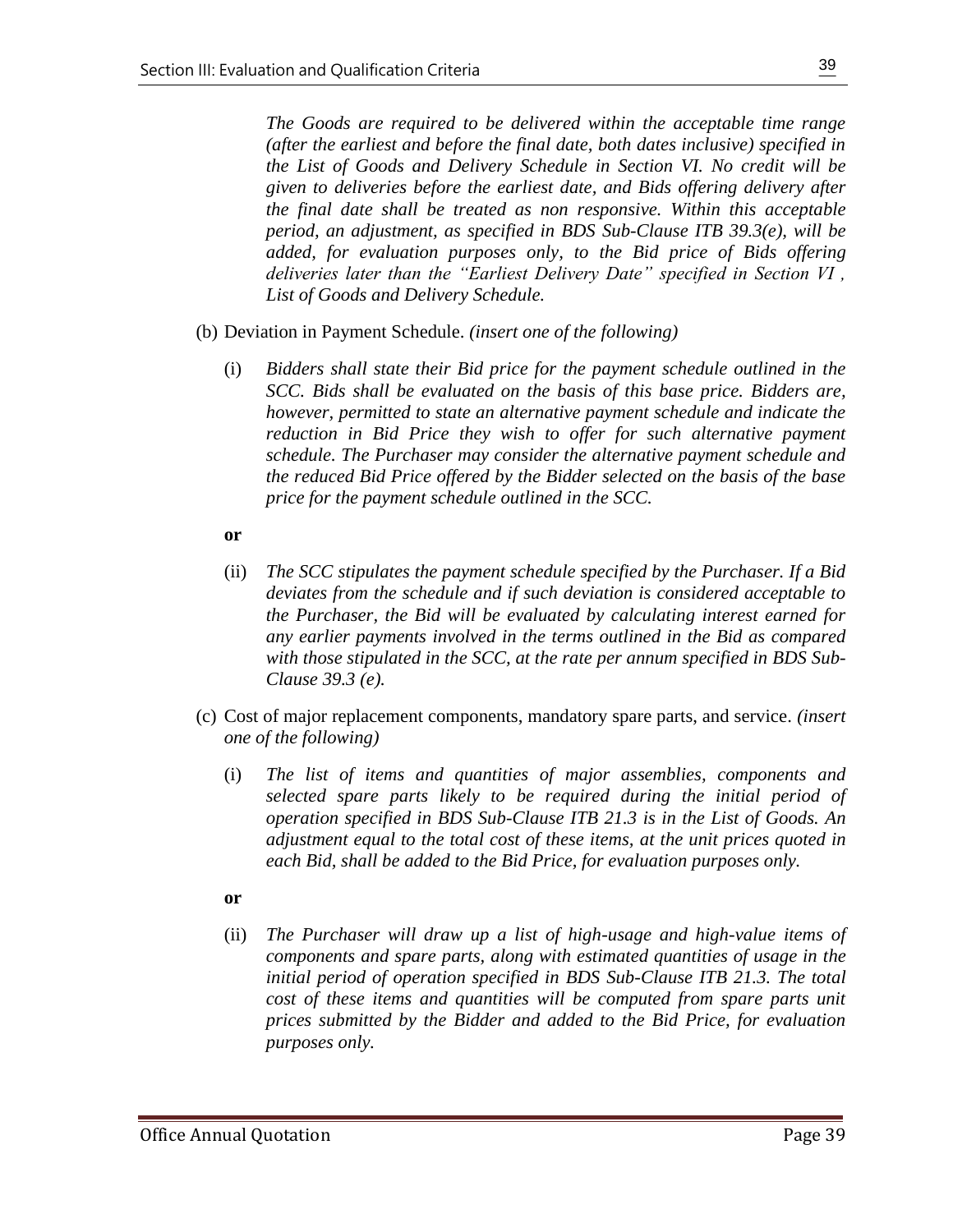(d) Availability in Bhutan of spare parts and after sales services for equipment offered in the Bid.

An adjustment equal to the cost to the Purchaser of establishing the minimum service facilities and parts inventories, as outlined in BDS Sub-Clause ITB 39.3 (e), if quoted separately, shall be added to the Bid Price, for evaluation purposes only*.*

(e) Projected operating and maintenance costs.

Operating and maintenance costs. An adjustment to take into account the operating and maintenance costs of the Goods will be added to the Bid Price, for evaluation purposes only, if specified in BDS Sub-Clause ITB 39.3 (e). The adjustment will be evaluated in accordance with the methodology specified in the BDS Sub-Clause ITB 39.3 (e).

- (f) Performance and productivity of the equipment. (*insert one of the following*)
	- (i) Performance and productivity of the equipment. An adjustment representing the capitalized cost of additional operating costs over the life of the plant will be added to the Bid Price, for evaluation purposes, if specified in BDS Sub-Clause ITB 39.3(e). The adjustment will be evaluated based on the drop in the guaranteed performance or efficiency offered in the Bid below the norm of 100, using the methodology specified in BDS Sub-Clause ITB 39.3 (e).
	- **or**
	- (ii) An adjustment to take into account the productivity of the Goods offered in the Bid will be added to the Bid Price, for evaluation purposes only, if specified in BDS Sub-Clause ITB 39.3 (e). The adjustment will be evaluated based on the cost per unit of the actual productivity of the Goods offered in the Bid with respect to minimum required values, using the methodology specified in BDS Sub-Clause ITB 39.3 (e).
- (g) Specific additional criteria

*Other specific additional criteria to be considered in the evaluation, and the evaluation method, shall be detailed in BDS Sub-Clause ITB 39.3 (e)]*

#### **3. Multiple Contracts (ITB 39.6)**

The Purchaser shall award multiple contracts to the Bidder that offers the lowest evaluated combination of Bids (one contract per Bid) and meets the postqualification criteria (this Section III, Sub-Section ITB Sub-Clause 41.2, Postqualification Requirements)

The Purchaser shall: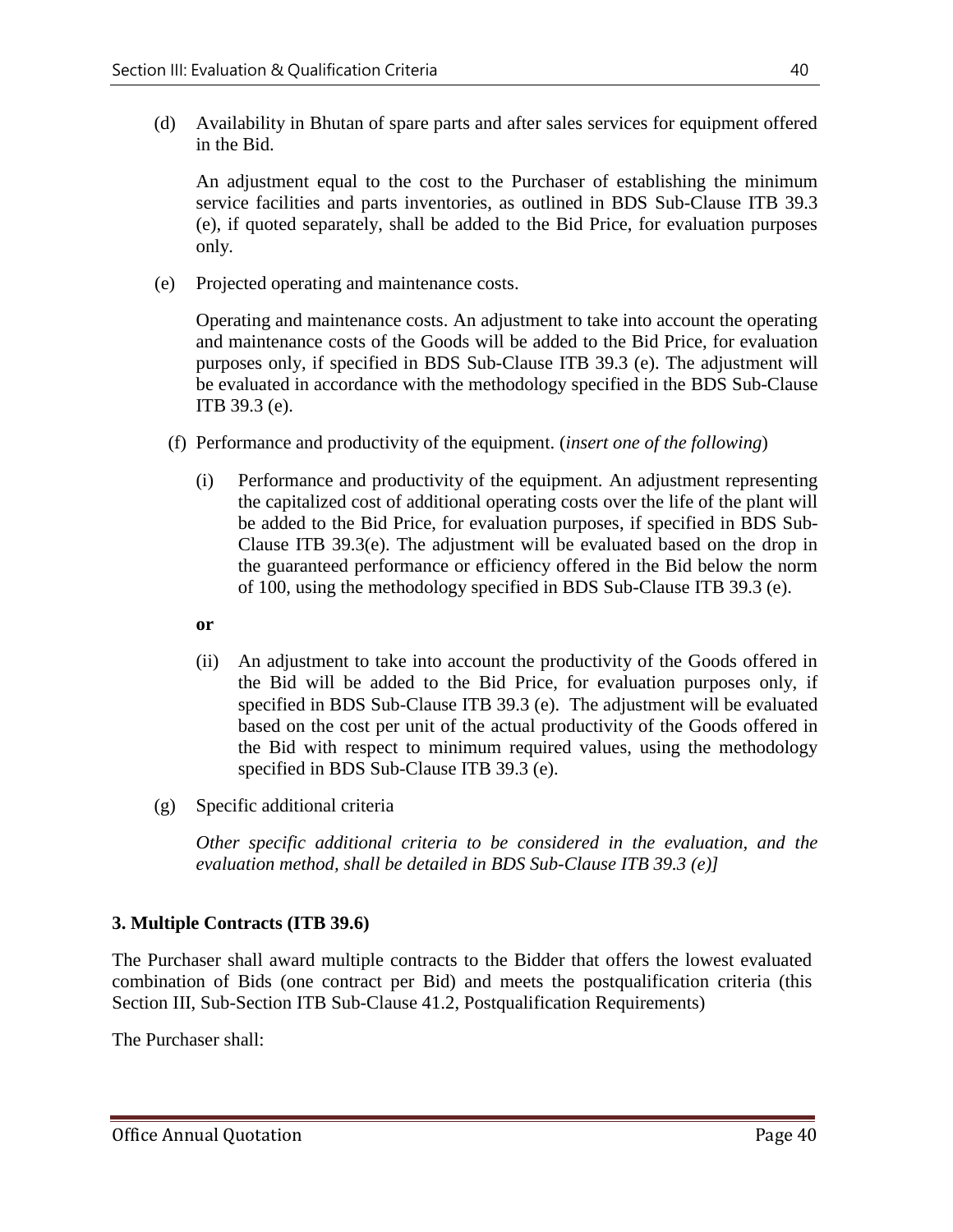- (a) evaluate only lots or contracts that include at least the percentages of items per lot and quantity per item as specified in ITB Sub-Clause 16.7.
- (b) take into account:
	- (i) the lowest-evaluated Bid for each lot; and
	- (ii) the price reduction per lot and the methodology for its application as offered by the Bidder in its Bid.

#### **4. Postqualification Requirements (ITB 41.2)**

After determining the lowest-evaluated Bid in accordance with ITB Sub-Clause 40.1, the Purchaser shall carry out the postqualification of the Bidder in accordance with ITB Clause 41, using only the requirements specified. Requirements not included in the text below shall not be used in the evaluation of the Bidder's qualifications.

(a) Financial Capability

The Bidder shall furnish documentary evidence that it meets the following financial requirement(s): *[list the requirement(s)]*

(b) Experience and Technical Capacity

The Bidder shall furnish documentary evidence to demonstrate that it meets the following experience requirement(s): *[list the requirement(s)]*

(c) The Bidder shall furnish documentary evidence to demonstrate that the Goods it offers meet the following usage requirement(s): *[list the requirement(s)]*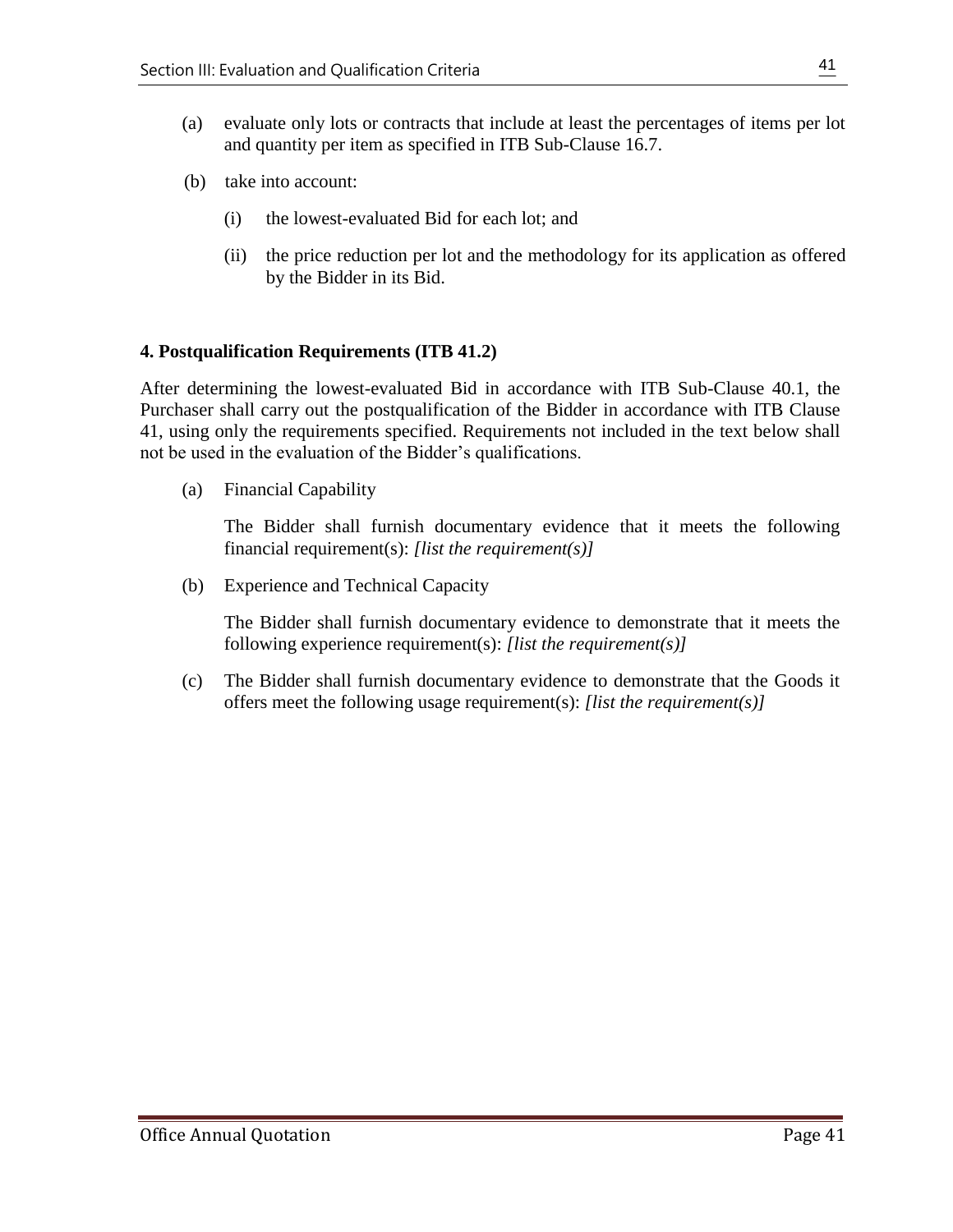# **Section IV. Bidding Forms**

### **Table of Forms**

| Joint Venture, Consortium or Association (JV/C/A) Partner Information Form  Error! Bookmark not<br>defined. |  |
|-------------------------------------------------------------------------------------------------------------|--|
|                                                                                                             |  |
|                                                                                                             |  |
|                                                                                                             |  |
|                                                                                                             |  |
|                                                                                                             |  |
|                                                                                                             |  |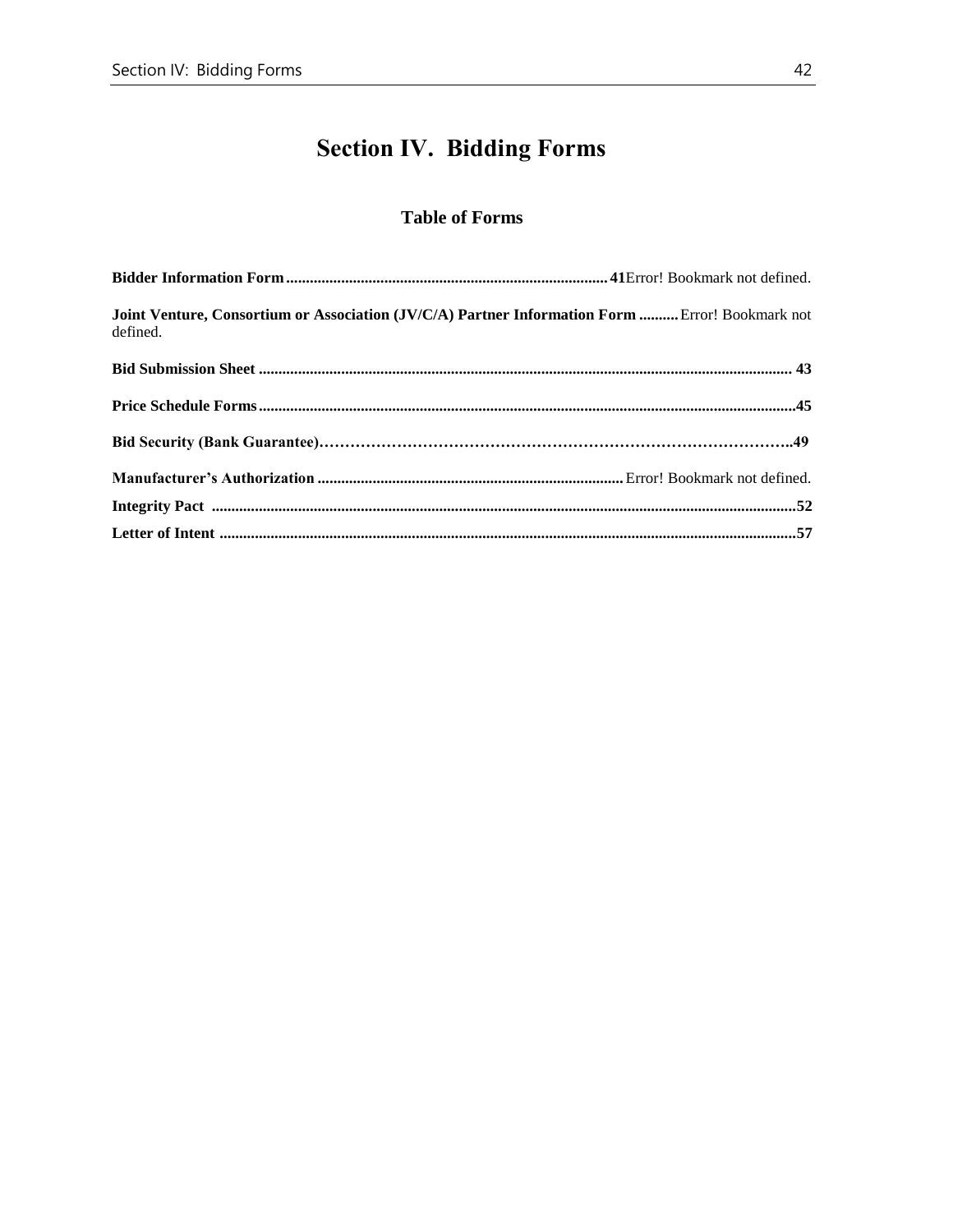# **Bidder Information Form**

*[The Bidder shall fill in this Form in accordance with the instructions indicated below. No alterations to its format shall be permitted and no substitutions shall be accepted.]*

> Date: *of Bid submission*] Bid No.: *BNCA/Pro/01(01)2017-2018/*

> > Page \_\_\_\_\_\_\_\_\_ of \_\_\_\_\_\_\_\_\_ pages

|        | 1. Bidder's Legal Name                                                                                                                                                                      |
|--------|---------------------------------------------------------------------------------------------------------------------------------------------------------------------------------------------|
|        | 2. In the case of a Joint Venture, Consortium or Association (JV/C/A) legal name of each<br>party:                                                                                          |
|        | 3. Bidder's actual or intended Country of Registration:                                                                                                                                     |
|        | 4. Bidder's Year of Registration:                                                                                                                                                           |
|        | 5. Bidder's Legal Address in Country of Registration:                                                                                                                                       |
|        | 6. Bidder's Authorized Representative Information                                                                                                                                           |
|        | Name:                                                                                                                                                                                       |
|        | Address:                                                                                                                                                                                    |
|        | Telephone/Fax numbers:                                                                                                                                                                      |
|        | E-mail Address:                                                                                                                                                                             |
|        | 7. Attached are copies of the following original documents: [check the box(es) of the<br>attached original documents]                                                                       |
| $\Box$ | Articles of Incorporation or Registration of firm named in 1 above, in accordance with ITB<br>Sub-Clause 3.1.                                                                               |
|        | In the case of a JV/C/A, letter of intent to form the JV/C/A, or the JV/C/A agreement, in<br>accordance with ITB Sub-Clause $22.1$ (c) (v).                                                 |
|        | In the case of a government owned entity from Bhutan, documents establishing legal and<br>financial autonomy and compliance with commercial law, in accordance with ITB Sub-<br>Clause 3.3. |
|        | Power of attorney authorizing the signatory of the Bid to sign on behalf of the Bidder.                                                                                                     |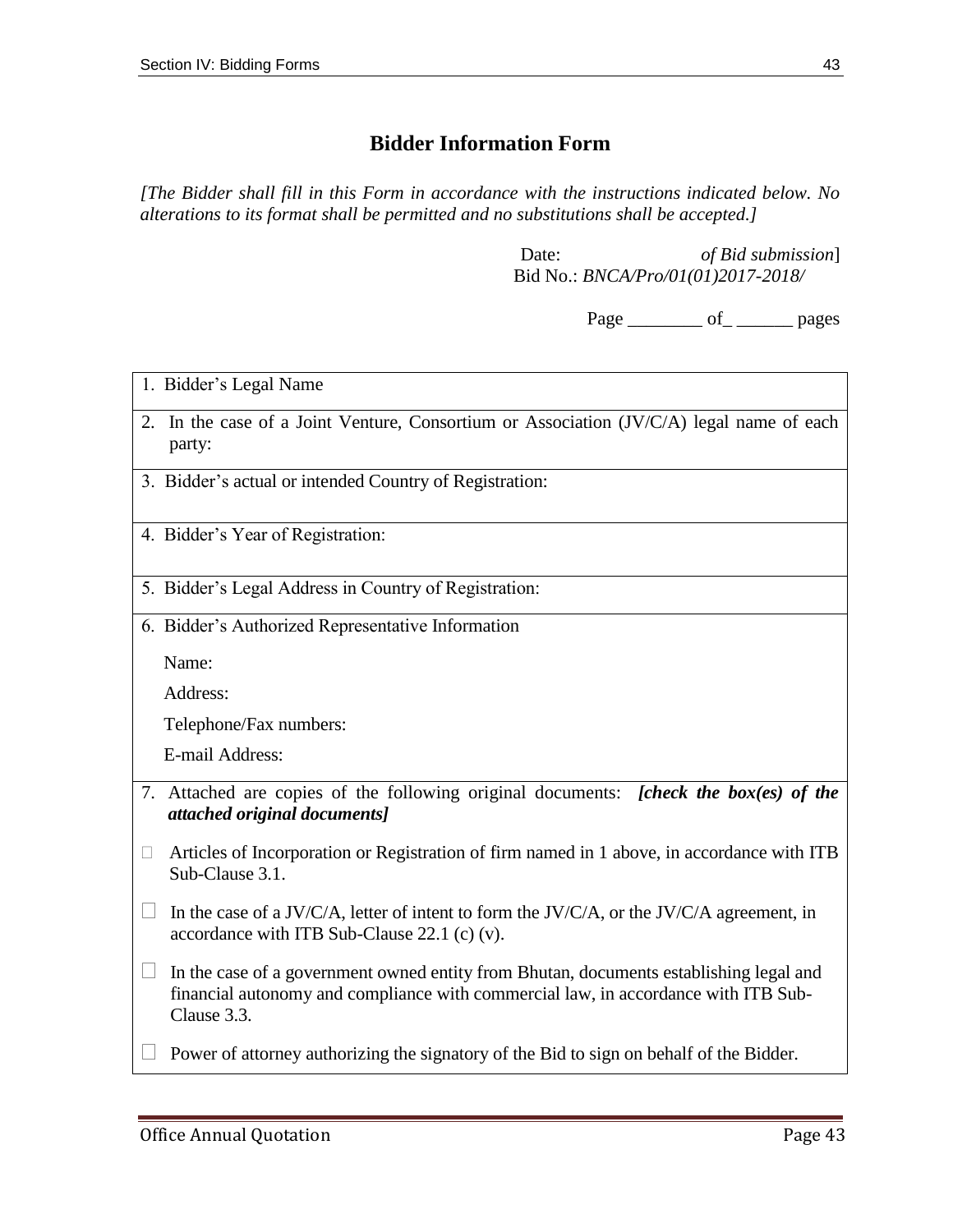# **Joint Venture, Consortium or Association (JV/C/A) Partner Information Form**

*[The Bidder shall fill in this Form in accordance with the instructions indicated below].* Date: *of Bid submission*] Bid No.: *BNCA/Pro/01(01)2017-2018/*

Page \_\_\_\_\_\_\_\_\_ of \_\_\_\_\_\_\_\_ pages

| 1. Bidder's Legal Name:                                                                                                                                                                     |
|---------------------------------------------------------------------------------------------------------------------------------------------------------------------------------------------|
| 2. JV/C/A Party's legal name:                                                                                                                                                               |
| 3. JV/C/A Party's Country of Registration:                                                                                                                                                  |
| JV/C/A Party's Year of Registration:<br>4.                                                                                                                                                  |
| JV/C/A Party's Legal Address in Country of Registration:<br>5.                                                                                                                              |
| 6. JV/C/A Party's Authorized Representative Information                                                                                                                                     |
| Name:                                                                                                                                                                                       |
| Address:                                                                                                                                                                                    |
| Telephone/Fax numbers:                                                                                                                                                                      |
| E-mail Address:                                                                                                                                                                             |
| 7. Attached are copies of the following original documents: [check the box(es) of the<br>attached original documents]                                                                       |
| Articles of Incorporation or Registration of firm named in 2 above, in accordance with<br>Ш<br>ITB Sub-Clause 3.1.                                                                          |
| In the case of a government owned entity from Bhutan, documents establishing legal and<br>financial autonomy and compliance with commercial law, in accordance with ITB Sub-<br>Clause 3.3. |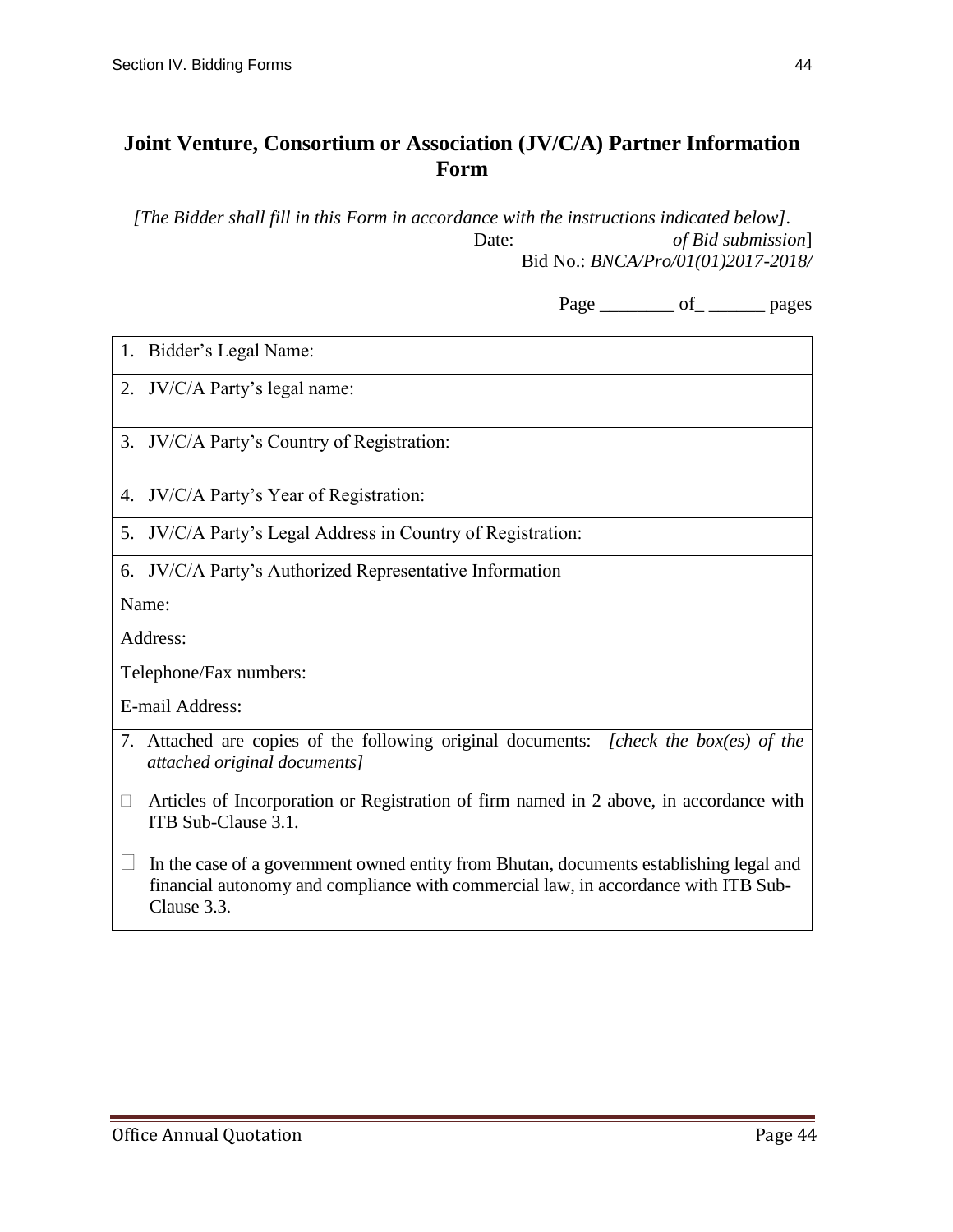#### **Bid Submission Sheet**

*[The Bidder shall fill in this form in accordance with the instructions indicated. No alterations to its format shall be permitted and no substitutions shall be accepted.]*

Date: Invitation for Bid No BNCA/Pro/01(01)2017-2018/

To: *………………………………………………………………………..*

We, the undersigned, declare that:

- (a) We have examined and have no reservations to the Bidding Documents, including Addenda No.: *……………………………………………………………..;*
- (b) We offer to supply in conformity with the Bidding Documents and in accordance with the Delivery Schedules specified in the Schedule of Supply the following Goods and Related Services: …………………………………………………………..
- (c) The total price of our Bid, excluding any discounts offered in item (d) below is: **Word**………………………………………………………………………**Nu**…………
- (d) The discounts offered and the methodology for their application are:

**Discounts.** If our Bid is accepted, the following discounts shall apply: *[Specify in detail each discount offered and the specific item of the Schedule of Supply to which it applies.] …………………………………………………………………..*

**Methodology of Application of the Discounts.** The discounts shall be applied using the following methodology:

*[Specify in detail the methodology that shall be used to apply the discounts];………………………………………………………..*

- (e) Our Bid shall be valid for a period of *[ ] days* from the date fixed for the Bid submission deadline in accordance with ITB Sub-Clause 27.1, and it shall remain binding upon us and may be accepted at any time before expiry of that period;
- (f) If our Bid is accepted, we commit to provide a Performance Security in accordance with ITB Clause 47 and GCC Clause 19 for the due performance of the Contract;
- (g) We are not participating, as Bidders, in more than one Bid in this bidding process, other than any alternative offers submitted in accordance with ITB Clause 15;
- (h) We, including any subcontractors or suppliers for any part of the Contract, have nationality from eligible countries, viz: We have no conflict of interest pursuant to ITB Sub-Clause 3.2;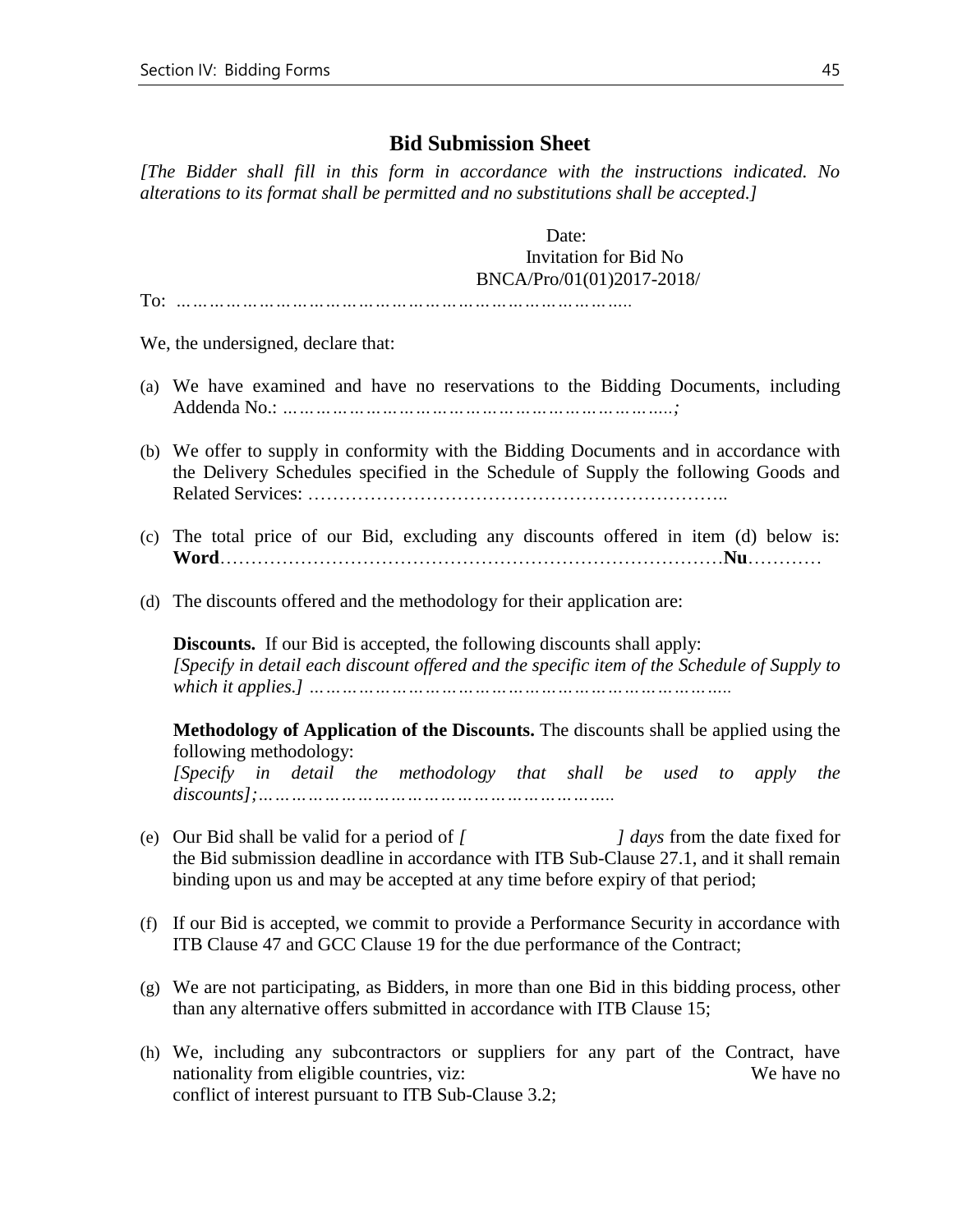- (i) Our firm, its affiliates or subsidiaries including any subcontractors or suppliers for any part of the contract - has not been declared ineligible by the Purchaser under the laws or official regulations of Bhutan, in accordance with ITB Sub-Clause 3.4;
- (j) The following commissions, gratuities or fees have been paid or are to be paid with respect to the bidding process or execution of the Contract: *[insert complete name of each Recipient, its full address, the reason for which each commission or gratuity was paid and the amount and currency of each such commission or gratuity]*

| Name of Recipient | Address | Reason | Amount |  |
|-------------------|---------|--------|--------|--|
|                   |         |        |        |  |
|                   |         |        |        |  |

(If none has been paid or is to be paid, indicate "none.")

- (l) We understand that this Bid, together with your written acceptance thereof included in your notification of award, shall constitute a binding contract between us, until a formal contract is prepared and executed.
- (m)We understand that you are not bound to accept the lowest evaluated Bid or any other Bid that you may receive.

Signed: \_\_\_\_\_\_\_\_\_\_\_\_\_\_\_ In the capacity of  $\frac{1}{\sqrt{1-\frac{1}{\sqrt{1-\frac{1}{\sqrt{1-\frac{1}{\sqrt{1-\frac{1}{\sqrt{1-\frac{1}{\sqrt{1-\frac{1}{\sqrt{1-\frac{1}{\sqrt{1-\frac{1}{\sqrt{1-\frac{1}{\sqrt{1-\frac{1}{\sqrt{1-\frac{1}{\sqrt{1-\frac{1}{\sqrt{1-\frac{1}{\sqrt{1-\frac{1}{\sqrt{1-\frac{1}{\sqrt{1-\frac{1}{\sqrt{1-\frac{1}{\sqrt{1-\frac{1}{\sqrt{1-\frac{1}{\sqrt{1-\frac{1}{\sqrt{1-\frac{1}{\sqrt{1-\frac{$ 

Name: \_\_\_\_\_\_\_\_\_\_\_\_

| Duly authorized to sign the bid for and on behalf of: | <i>linsert complete</i> |
|-------------------------------------------------------|-------------------------|
| name of Bidder]                                       |                         |

Dated on \_\_\_\_\_\_\_\_\_\_\_\_ day of \_\_\_\_\_\_\_\_\_\_\_\_\_\_\_\_\_\_, \_\_\_\_\_\_\_ *[insert date of signing]*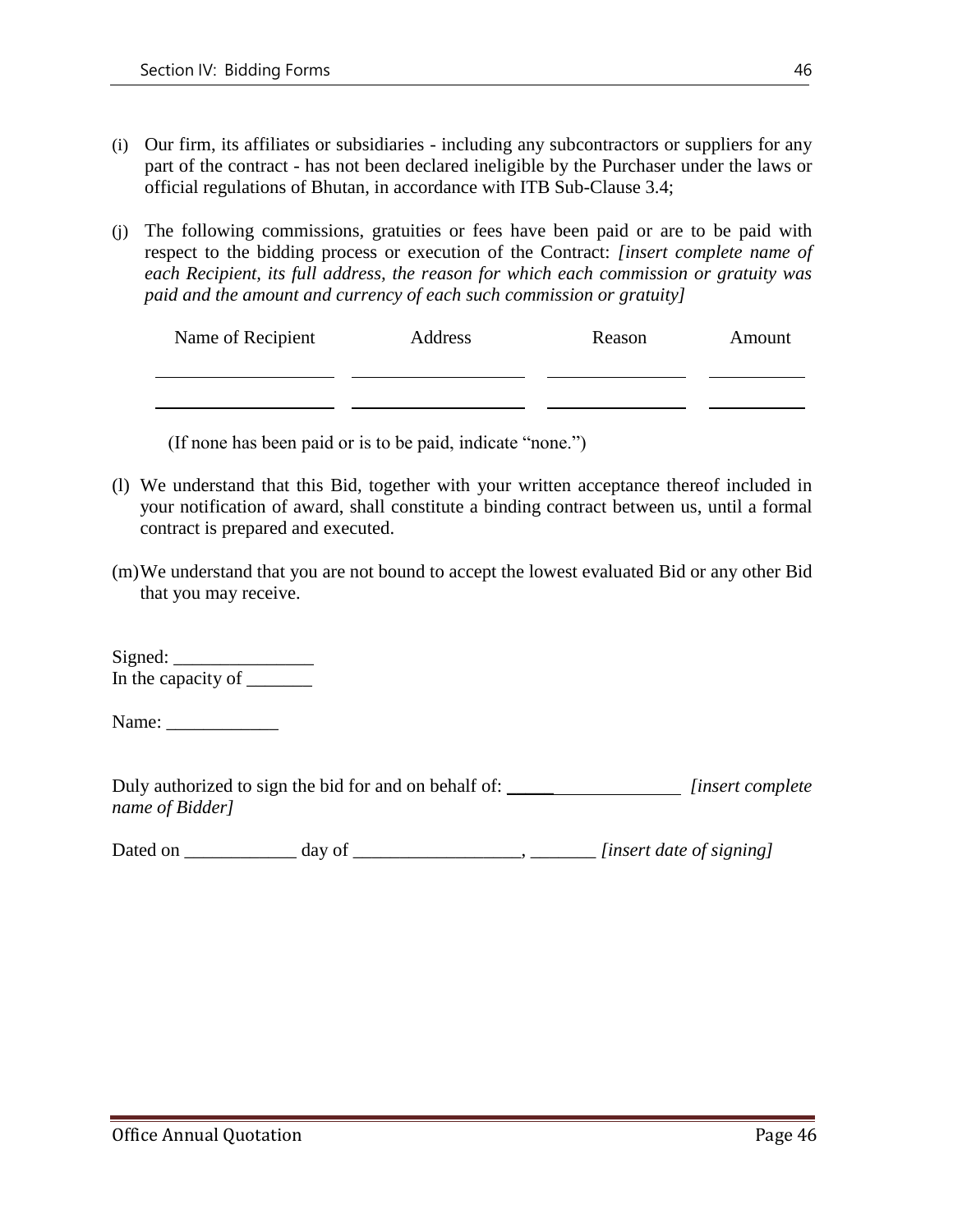# **Price Schedule Forms**

*[The Bidder shall fill in these Price Schedule Forms in accordance with the instructions indicated. The list of line items in Column 1 of the Price Schedules shall coincide with the List of Goods and Related Services specified by the Purchaser in the Schedule of Supply.]*

*Price schedule attached at the end of the Bidding Document*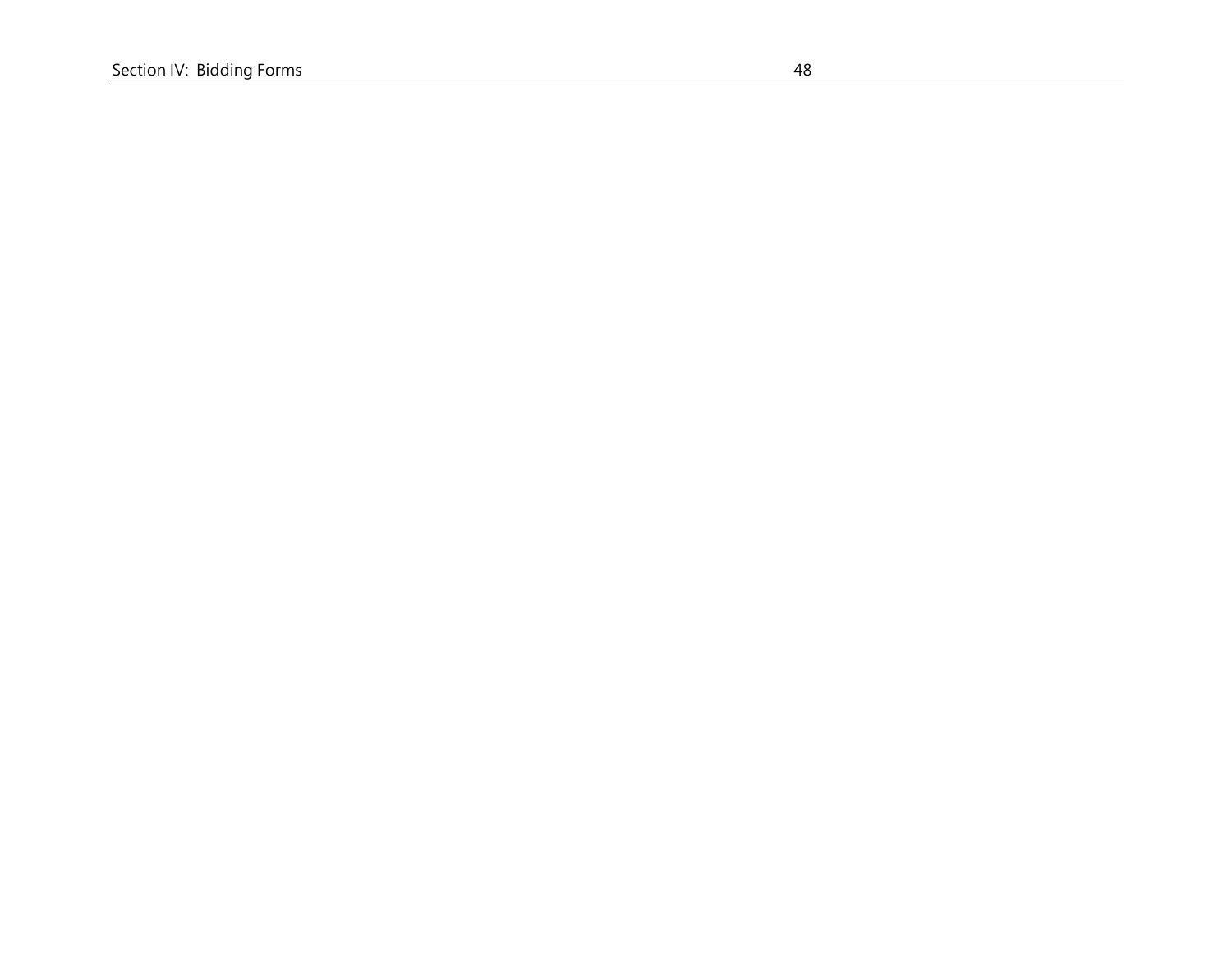|                            | Date: $\qquad \qquad$<br>Currencies in accordance with ITB Clause 18<br>Alternative No:<br>Page No: _______ of ________                                   |                      |                                                             |                            |            |                                                           |
|----------------------------|-----------------------------------------------------------------------------------------------------------------------------------------------------------|----------------------|-------------------------------------------------------------|----------------------------|------------|-----------------------------------------------------------|
|                            | 2                                                                                                                                                         | 3                    | 4                                                           | 5                          | 6          |                                                           |
| Servic<br>e<br>$N^{\circ}$ | Description of Services (excludes<br>inland transportation and other<br>services required in Bhutan to<br>convey the Goods to their final<br>destination) | Country<br>of Origin | <b>Delivery Date</b><br>at place of<br>Final<br>destination | Quantity and physical unit | Unit price | Total Price per<br>Service<br>(Col. $5*6$ or<br>estimate) |
|                            |                                                                                                                                                           |                      |                                                             |                            |            |                                                           |
|                            |                                                                                                                                                           |                      |                                                             |                            |            |                                                           |
|                            |                                                                                                                                                           |                      |                                                             |                            |            |                                                           |
|                            |                                                                                                                                                           |                      |                                                             |                            |            |                                                           |
|                            |                                                                                                                                                           |                      |                                                             |                            |            |                                                           |
|                            |                                                                                                                                                           |                      |                                                             |                            |            |                                                           |
|                            |                                                                                                                                                           |                      |                                                             | <b>Total Bid Price</b>     |            |                                                           |

#### **Price and Completion Schedule - Related Services**

Name of Bidder *[ ]* Signature of Bidder *[ ]*  $\qquad$  *]* Date *[ ]*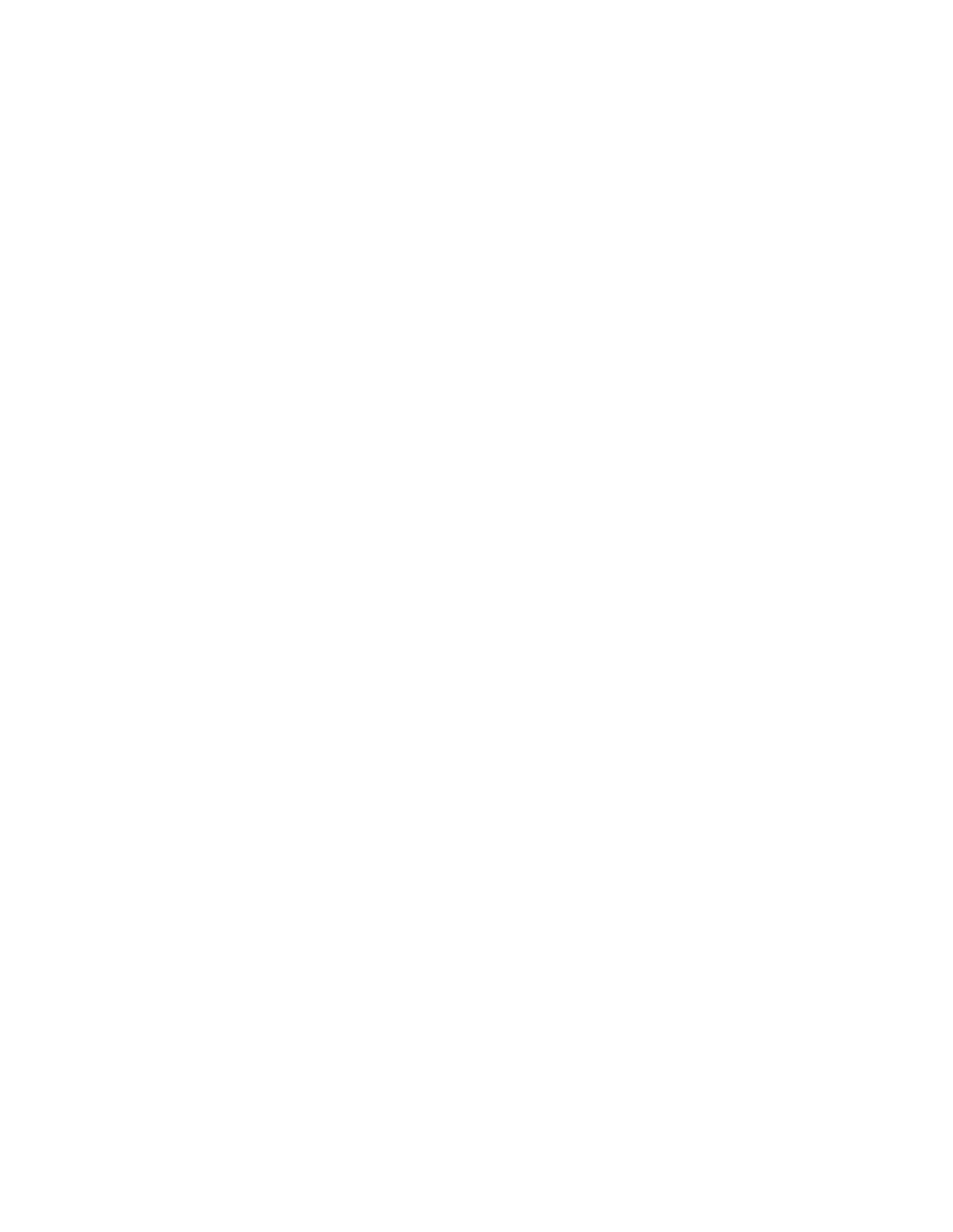### **Bid Security (Bank Guarantee)**

*[The Bank shall fill in this Bank Guarantee Form in accordance with the instructions indicated.]*

*[insert Bank's Name, and Address of Issuing Branch or Office]*

**Beneficiary:** \_\_\_\_\_\_\_\_\_\_\_\_\_\_\_\_\_\_\_ *[Name and Address of Purchaser]*

**Date:** \_\_\_\_\_\_\_\_\_\_\_\_\_\_\_\_

*\_\_\_\_\_\_\_\_\_\_\_\_\_\_\_\_\_\_\_\_\_\_\_\_\_\_\_\_\_\_\_\_*

**BID GUARANTEE No.:** 

We have been informed that *[insert name of the Bidder]* (hereinafter called "the Bidder") has submitted to you its Bid dated (hereinafter called "the Bid") for the execution of *[insert name of Contract]* under Invitation for Bids No. *[insert IFB number]* ("the IFB").

Furthermore, we understand that, according to your conditions, Bids must be supported by a Bid Guarantee.

At the request of the Bidder, we *[insert name of Bank]* hereby irrevocably undertake to pay you any sum or sums not exceeding in total an amount of *[insert amount in figures]* (*[insert amount in words]*) upon receipt by us of your first demand in writing accompanied by a written statement stating that the Bidder is in breach of its obligation(s) under the Bid conditions, because the Bidder:

- (a) has withdrawn its Bid during the period of Bid validity specified by the Bidder in the Form of Bid; or
- (b) having been notified of the acceptance of its Bid by the Purchaser during the period of Bid validity, (i) fails or refuses to execute the Contract Form; or (ii) fails or refuses to furnish the Performance Security, if required, in accordance with the Instructions to Bidders.

This guarantee will expire: (a) if the Bidder is the successful Bidder, upon our receipt of copies of the contract signed by the Bidder and the Performance Security issued to you upon the instruction of the Bidder; or (b) if the Bidder is not the successful Bidder, upon the earlier of (i) our receipt of a copy of your notification to the Bidder of the name of the successful Bidder; or (ii) twenty-eight days after the expiration of the Bidder's Bid.

Consequently, any demand for payment under this guarantee must be received by us at this office on or before that date.

*[signature(s)]*

**\_\_\_\_\_\_\_\_\_\_\_\_\_\_\_\_\_\_\_\_\_\_\_\_\_\_\_\_\_**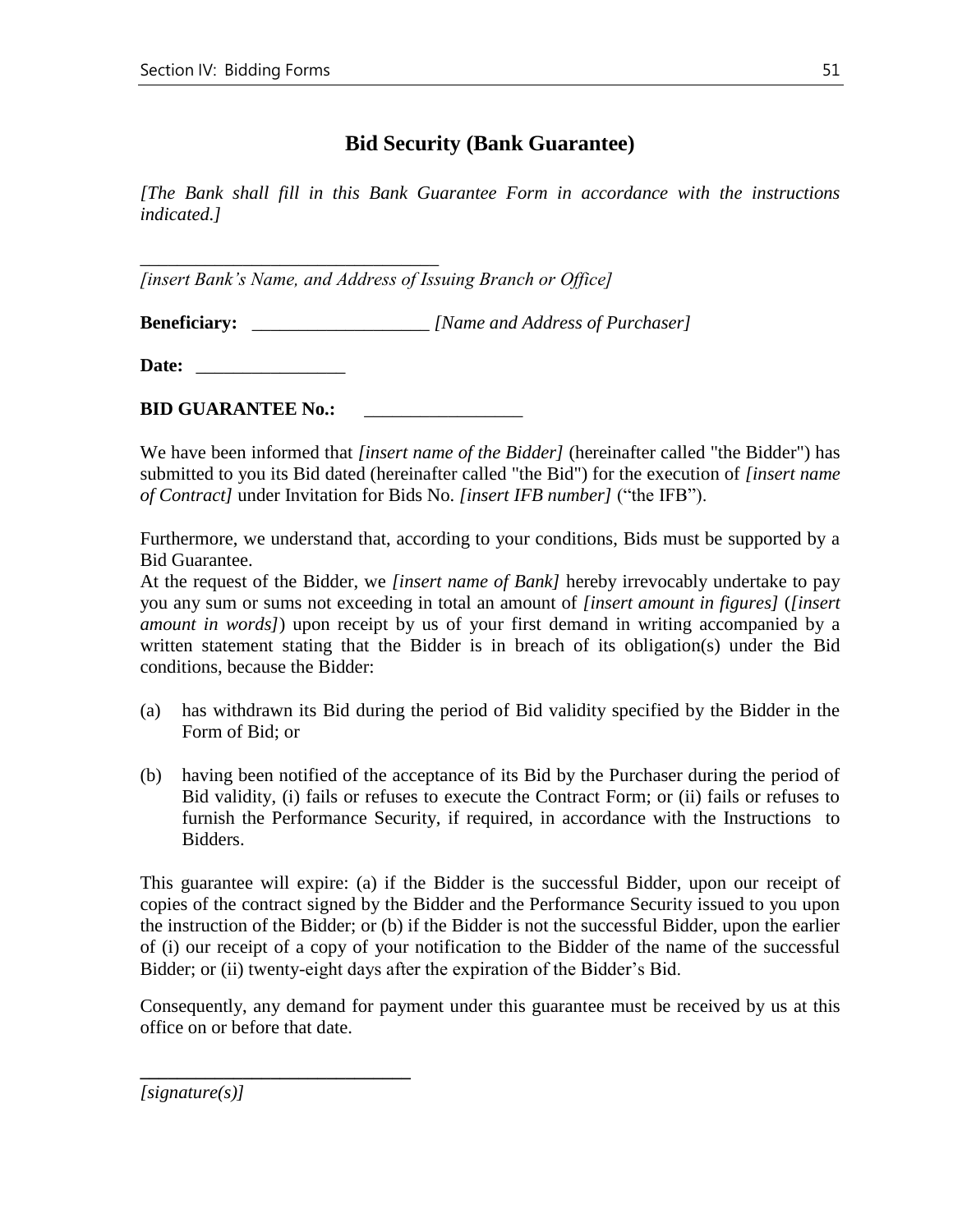### **Manufacturer's Authorization**

*[The Bidder shall require the Manufacturer to fill in this Form in accordance with the instructions indicated. This letter of authorization should be on the letterhead of the Manufacturer and be signed by a person with the proper authority to sign documents that are binding on the Manufacturer. The Bidder shall include it in its bid, if so indicated in the BDS.]*

Date: *[insert date of Bid Submission]*

#### Invitation for Bid No.: *[insert IFB number]* Alternative No.: *[insert identification No if this is a Bid for an alternative]*

To: *[insert complete name of the Purchaser]*

#### WHEREAS

We *[insert complete name of the Manufacturer]*, who are official manufacturers of *[insert type of Goods manufactured]*, having factories at *[insert full address(es) of the Manufacturer's factory/ies]*, do hereby authorize *[insert complete name of Bidder]* to submit a Bid in relation to the Invitation for Bids indicated above, the purpose of which is to provide the following Goods, manufactured by us, namely *[insert name and/or brief description of the Goods],* and subsequently to negotiate and sign the Contract.

We hereby extend our full guarantee and warranty in accordance with Clause 29 of the General Conditions of Contract, with respect to the Goods offered by the above firm.

Signed: *[insert signature(s) of authorized representative(s) of the Manufacturer]*

Name: *[insert complete name(s) of the authorized representative(s) of the Manufacturer]*

Title: *[insert title(s) of the authorized representative(s) of the Manufacturer]*

Duly authorized to sign this Authorization for and on behalf of *[insert complete name of the Bidder]*

Dated on the *[insert number]* day of *[insert month], [insert year]*.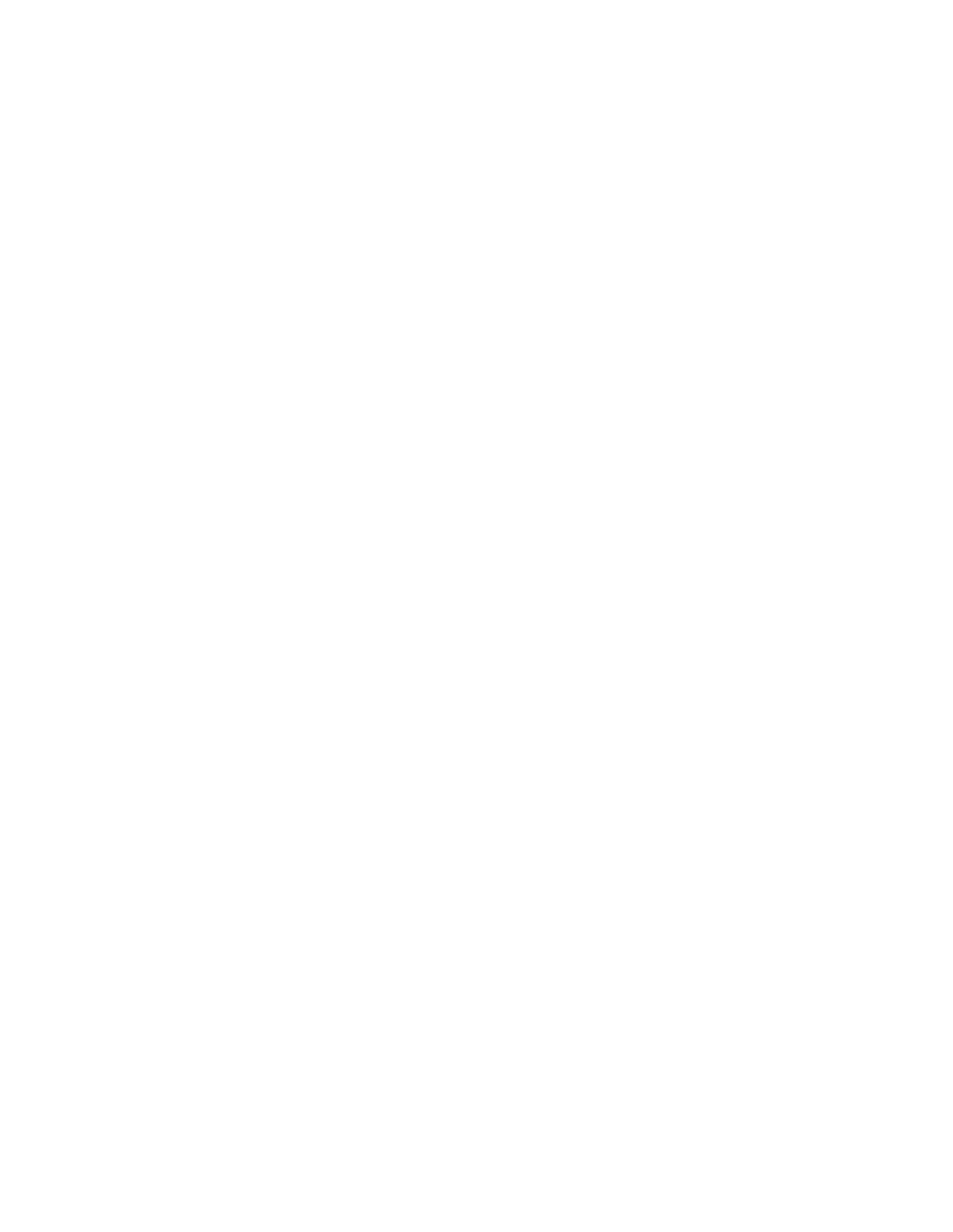# **INTEGRITY PACT**

#### **1 General:**

|          |  |  | Whereas (Name of head of the procuring agency or his/her authorized representative, with   |  |  |
|----------|--|--|--------------------------------------------------------------------------------------------|--|--|
|          |  |  |                                                                                            |  |  |
|          |  |  |                                                                                            |  |  |
|          |  |  | Royal Government of Bhutan, hereinafter referred to as the "Employer" on one part, and     |  |  |
|          |  |  | (Name of bidder or his/her authorized representative, with power of                        |  |  |
|          |  |  |                                                                                            |  |  |
|          |  |  | hereinafter referred to as the "Bidder" on the other part hereby execute this agreement as |  |  |
| follows: |  |  |                                                                                            |  |  |

This agreement shall be a part of the standard bidding document, which shall be signed by both the parties at the time of purchase of bidding documents and submitted along with the tender document. This IP is applicable only to "**large**" scale works, goods and services, the threshold of which will be announced by the government from time to time. The signing of the IP shall not apply to framework contracting such as annual office supplies etc.

#### **2 Objectives:**

Whereas, the Employer and the Bidder agree to enter into this agreement, hereinafter referred to as IP, to avoid all forms of corruption or deceptive practice by following a system that is fair, transparent and free from any influence/unprejudiced dealings in the **bidding process**<sup>8</sup> and **contract administration**<sup>9</sup> , with a view to:

- 2.1 Enabling the Employer to obtain the desired contract at a reasonable and competitive price in conformity to the defined specifications of the works or goods or services; and
- 2.2 Enabling bidders to abstain from bribing or any corrupt practice in order to secure the contract by providing assurance to them that their competitors will also refrain from bribing and other corrupt practices.

#### **3. Scope:**

 $\overline{a}$ 

The validity of this IP shall cover the bidding process and contract administration period.

#### **4. Commitments of the Employer:**

<sup>8</sup> Bidding process, for the purpose of this IP, shall mean the procedures covering tendering process starting from bid preparation, bid submission, bid processing, and bid evaluation.

<sup>9</sup> Contract administration, for the purpose of this IP, shall mean contract award, contract implementation, unauthorized sub-contracting and contract handing/taking over.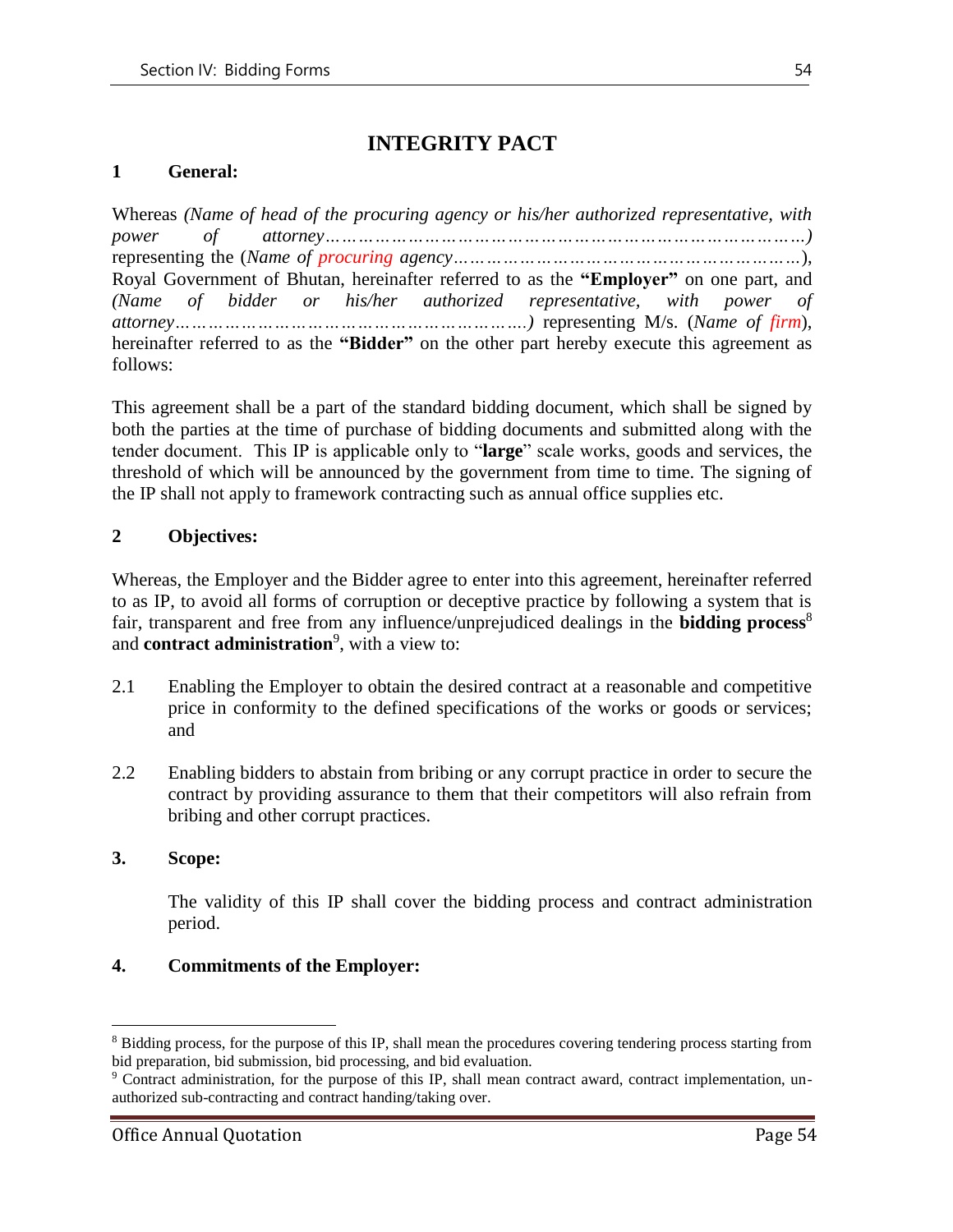The Employer Commits itself to the following:-

- 4.1 The Employer hereby undertakes that no officials of the Employer, connected directly or indirectly with the contract, will demand, take a promise for or accept, directly or through intermediaries, any bribe, consideration, gift, reward, favor or any material or immaterial benefit or any other advantage from the Bidder, either for themselves or for any person, organization or third party related to the contract in exchange for an advantage in the bidding process and contract administration.
- 4.2 The Employer further confirms that its officials shall not favor any prospective bidder in any form that could afford an undue advantage to that particular bidder in the bidding process and contract administration and will treat all Bidders alike.
- 4.3 Officials of the Employer, who may have observed or noticed or have reasonable suspicion shall report to the head of the employing agency or an appropriate government office any violation or attempted violation of clauses 4.1 and 4.2.
- 4.4 Following report on violation of clauses 4.1 and 4.2 by official (s), through any source, necessary disciplinary proceedings, or any other action as deemed fit, including criminal proceedings shall be initiated by the Employer and such a person shall be debarred from further dealings related to the bidding process and contract administration.

#### **5. Commitments of Bidders**

The Bidder commits himself/herself to take all measures necessary to prevent corrupt practices, unfair means and illegal activities during any stage of the bidding process and contract administration in order to secure the contract or in furtherance to secure it and in particular commits himself/herself to the following :-

- 5.1 The Bidder shall not offer, directly or through intermediaries, any bribe, gift, consideration, reward, favor, any material or immaterial benefit or other advantage, commission, fees, brokerage or inducement to any official of the Employer, connected directly or indirectly with the bidding process and contract administration, or to any person, organization or third party related to the contract in exchange for any advantage in the bidding process and contract administration.
- 5.2 The Bidder shall not collude with other parties interested in the contract to manipulate in whatsoever form or manner, the bidding process and contract administration.
- 5.3 If the bidder(s) have observed or noticed or have reasonable suspicion that the provisions of the IP have been violated by the procuring agency or other bidders, the bidder shall report such violations to the head of the procuring agency.

#### **6. Sanctions for Violation:**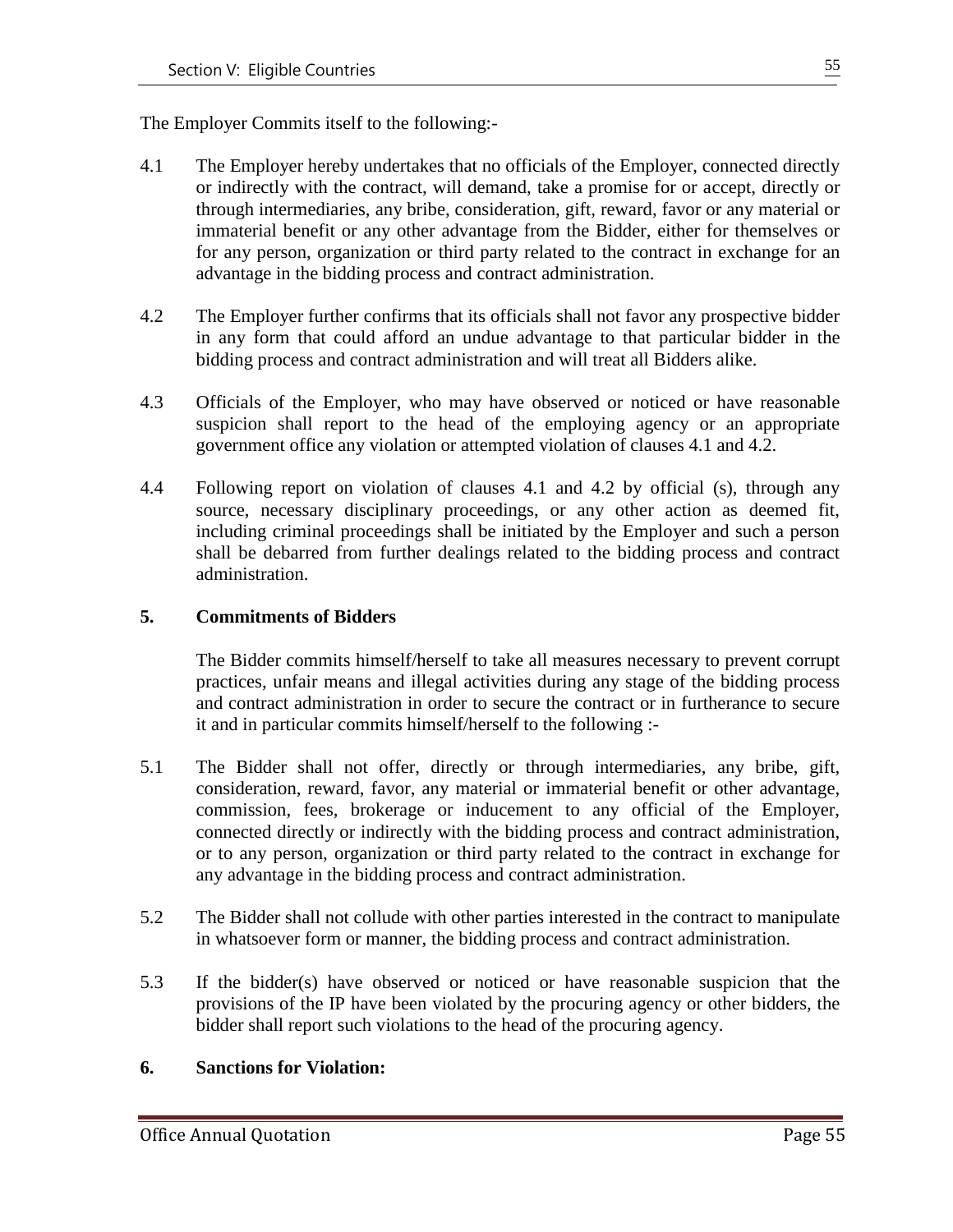The breach of any of the aforesaid provisions shall result in administrative charges or penal actions as per the relevant rules and laws.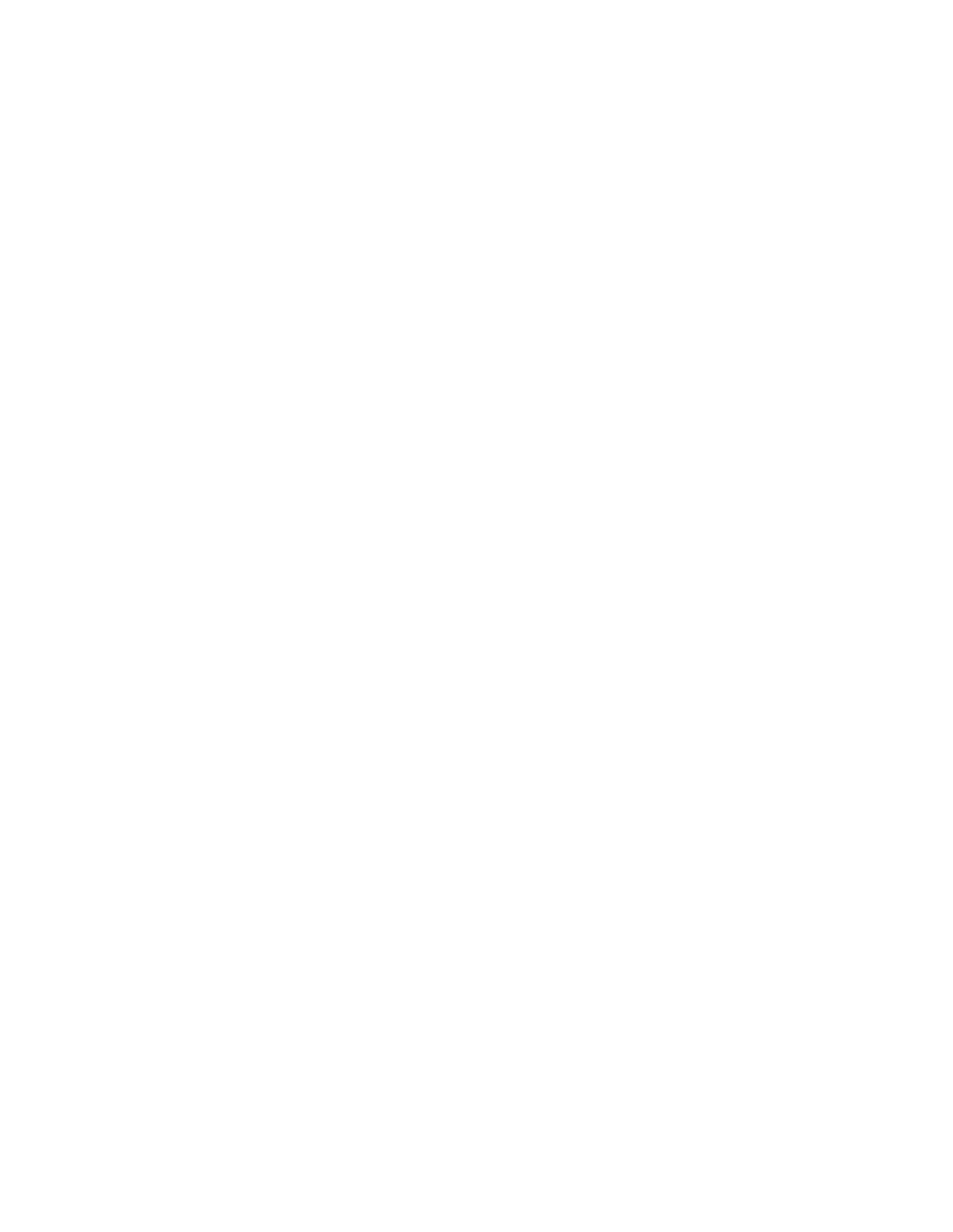- 6.1 The breach of the IP or commission of any offence (forgery, providing false information, mis-representation, providing false/fake documents, bid rigging, bid steering or coercion) by the Bidder, or any one employed by him, or acting on his/her behalf (whether with or without the knowledge of the Bidder), shall be dealt with as per the terms and conditions of the contract and other provisions of the relevant laws, including De-barment Rules.
- 6.2 The breach of the IP or commission of any offence by the officials of the procuring agency shall be dealt with as per the rules and laws of the land in vogue.

#### **7. Monitoring and Administration:**

- 7.1 The respective procuring agency shall be responsible for administration and monitoring of the IP as per the relevant laws.
- 7.2 The bidder shall have the right to appeal as per the arbitration mechanism contained in the relevant rules.

We, hereby declare that we have read and understood the clauses of this agreement and shall abide by it.

|  | The parties hereby sign this Integrity Pact at (place) |  | on <i>(date)</i> |
|--|--------------------------------------------------------|--|------------------|
|  |                                                        |  |                  |
|  |                                                        |  |                  |

| Affix<br>Legal<br>Stamp | Affix<br>Legal<br>Stamp |
|-------------------------|-------------------------|
| <b>EMPLOYER</b>         | BIDDER/REPRESENTATIVE   |
| CID:                    | CID:                    |
|                         |                         |
| Name:                   | Name:                   |
| CID:                    | CID:                    |

#### Office Annual Quotation **Page 58**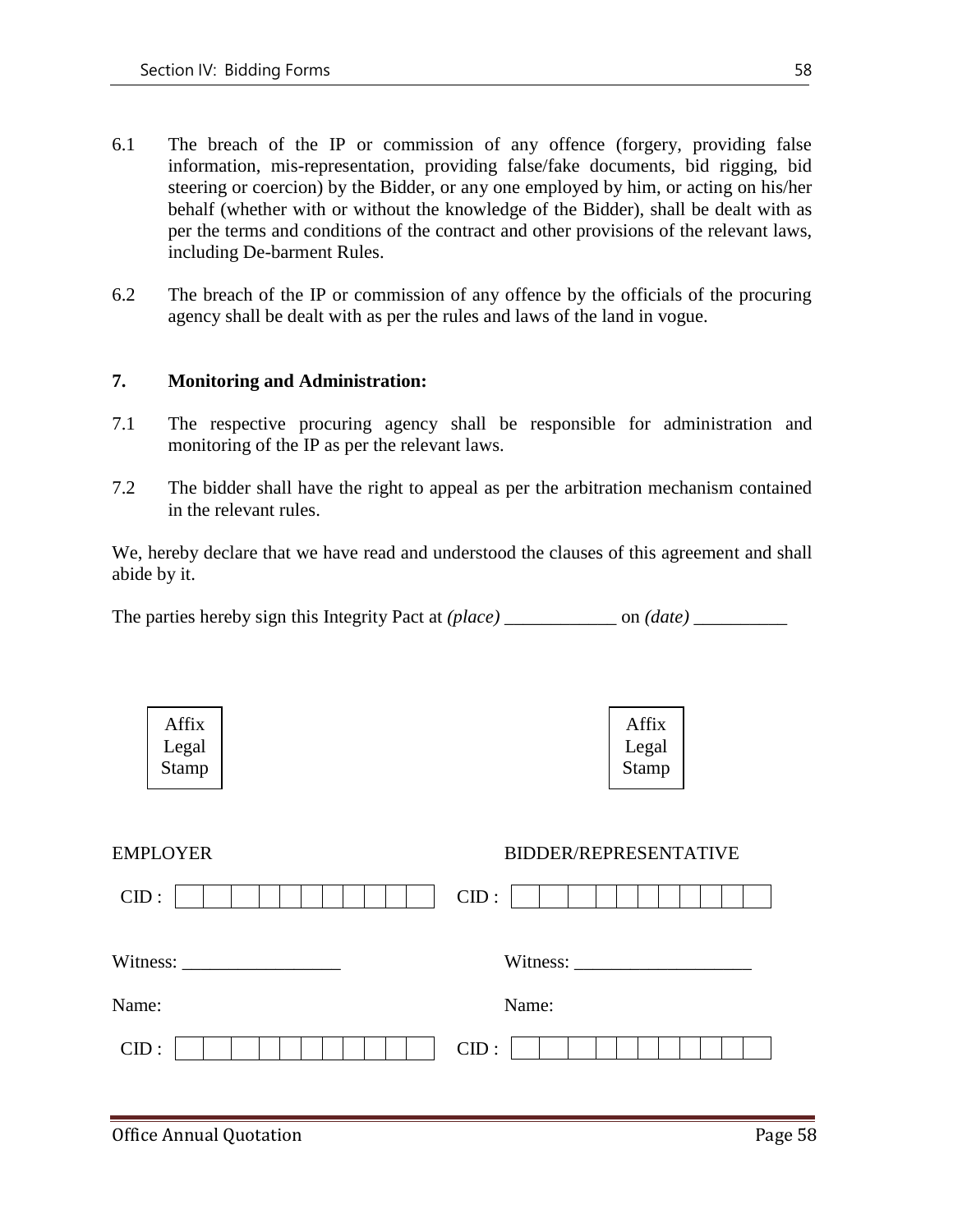#### **Letter of Intent**

*(Letterhead paper of the Employer)*

#### **Notes on standard form of letter of Intent**

*This issuance of Letter of Intent(always before letter of acceptance) is the information of the selection of the bid of the successful bidder by the Employer and for providing information to other unsuccessful bidders who participated in the bid as regards the outcome of the procurement process*

*The Employer shall allow 10 days as described in ITB 33.2 between this letter of intent and letter of acceptance to allow aggrieved bidders to complaint the decision if they feel they have treated unfairly.*

(*Insert date*)

To:------------------------------------------------------------[*Name and address of the Supplier*]

This is to notify you that, it is our intention to award the contract for your Bid dated----- -------------------[] for execution of the----------------------------------------------- ---------[*Insert name of the contract and identification number, as given in the BDS/SCC*] for the Contract Price of-------------------------------------[*Insert amount in figure and words and name of currency*] as corrected and modified [*if any corrections*] in accordance with the Instructions to Bidders.

#### CC:

[Insert name and address of all other suppliers who submitted the bid]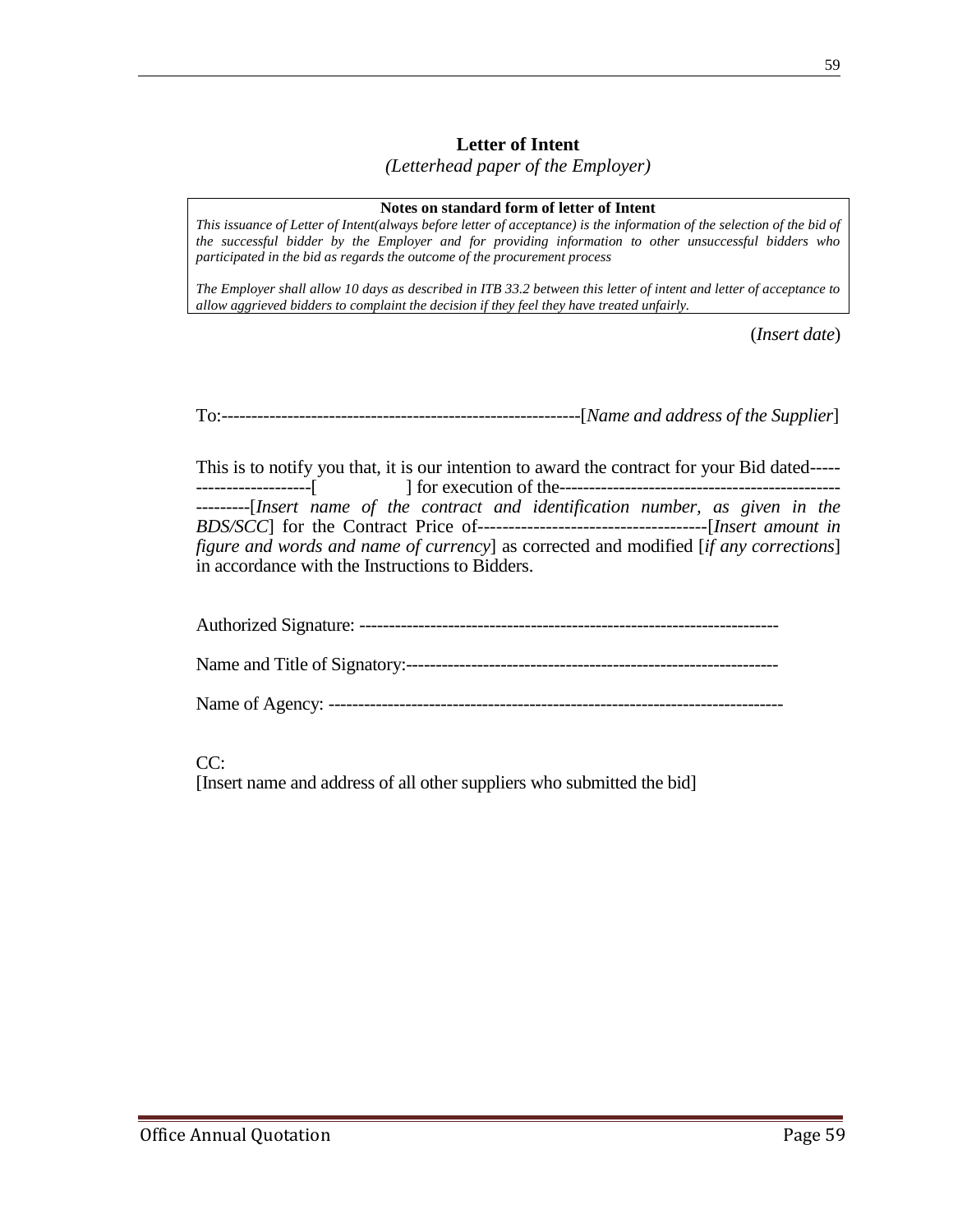# **Section V: Eligible Countries**

#### **Eligibility for the Provision of Goods and Related Services in RGoB-financed Procurement**

The RGoB permits firms and individuals from all countries to offer Goods and Related Services for RGoB-financed projects. As an exception, firms of a Country, Goods manufactured in a Country or services provided from or by a Country may be excluded if:

- 1.1 as a matter of law or official regulation, the RGoB prohibits commercial relations with that Country; or
- 1.2 by an Act of Compliance with a Decision of the United Nations Security Council taken under Chapter VII of the Charter of the United Nations, the RGoB prohibits any import of Goods from that Country or any payments to persons or entities in that Country.

For the information of Bidders, at the present time firms, Goods and Services from the following countries are excluded from this bidding:

(a) With reference to Paragraph 1.1 above:

*[insert list of countries prohibited under the law or official regulations of Bhutan]*

(b) With reference to Paragraph 1.2 above:

*[insert list of countries which are barred under UN Security Council Chapter VII]*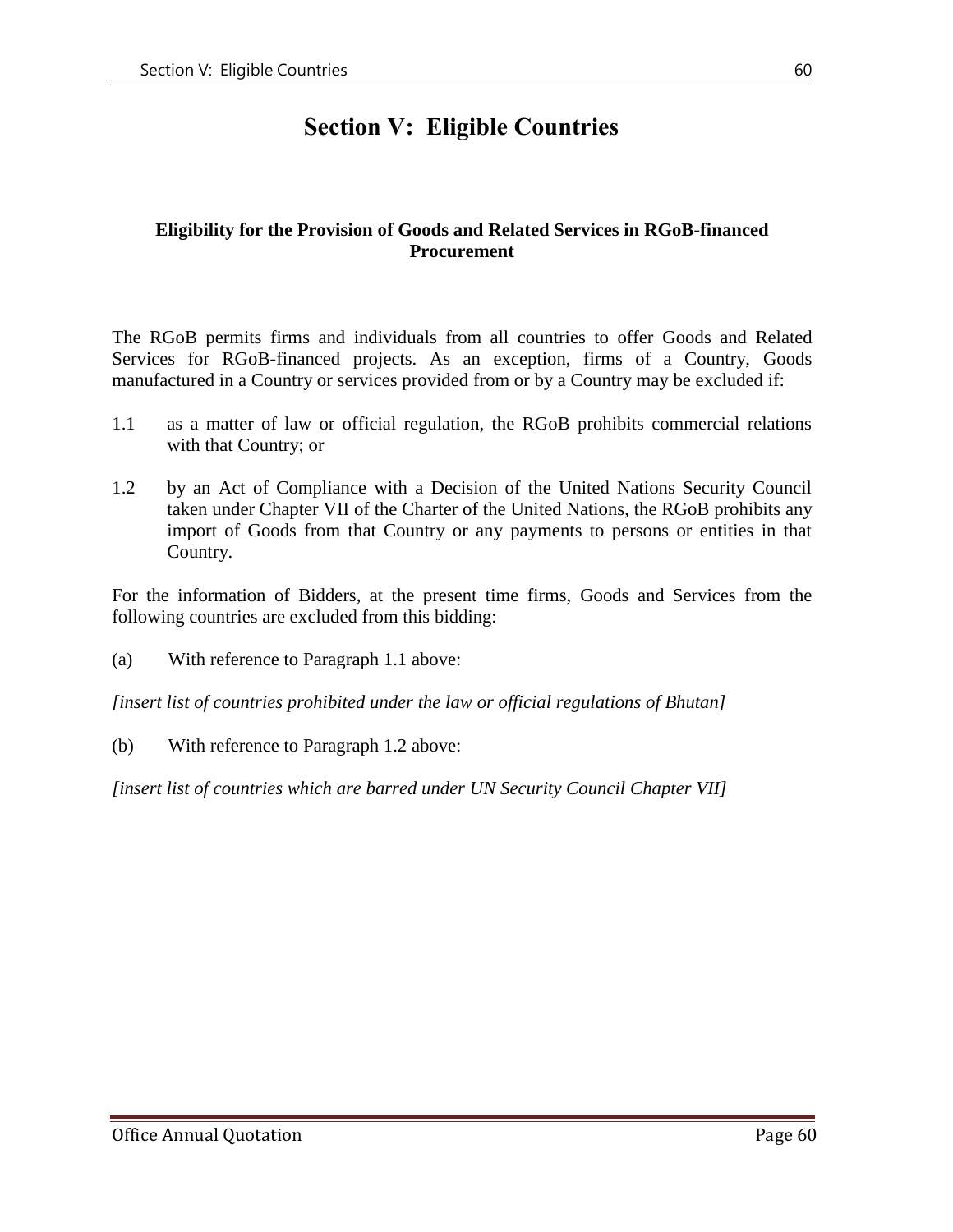**PART 2 – Supply Requirements**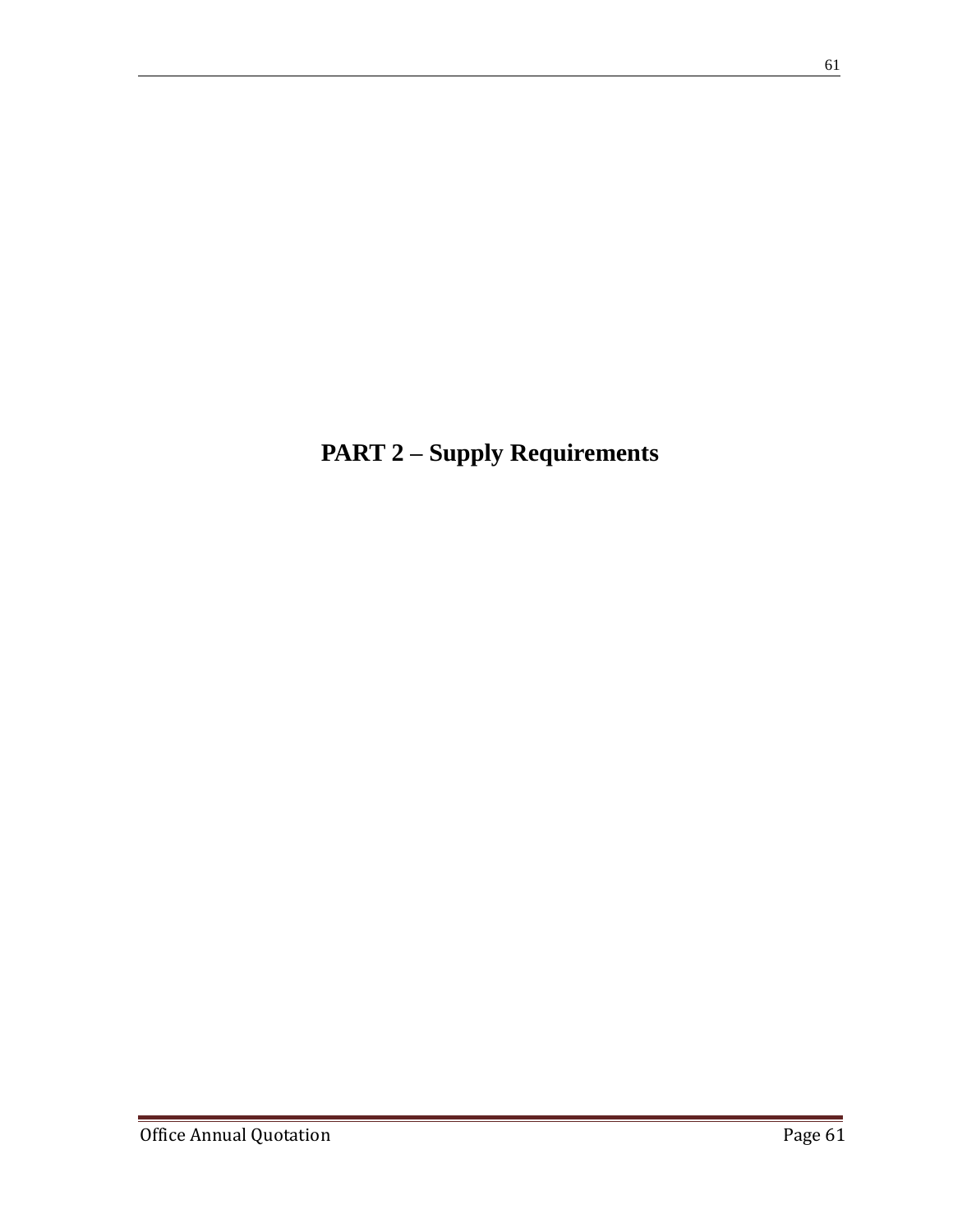# **Section VI: Schedule of Supply**

### **Contents**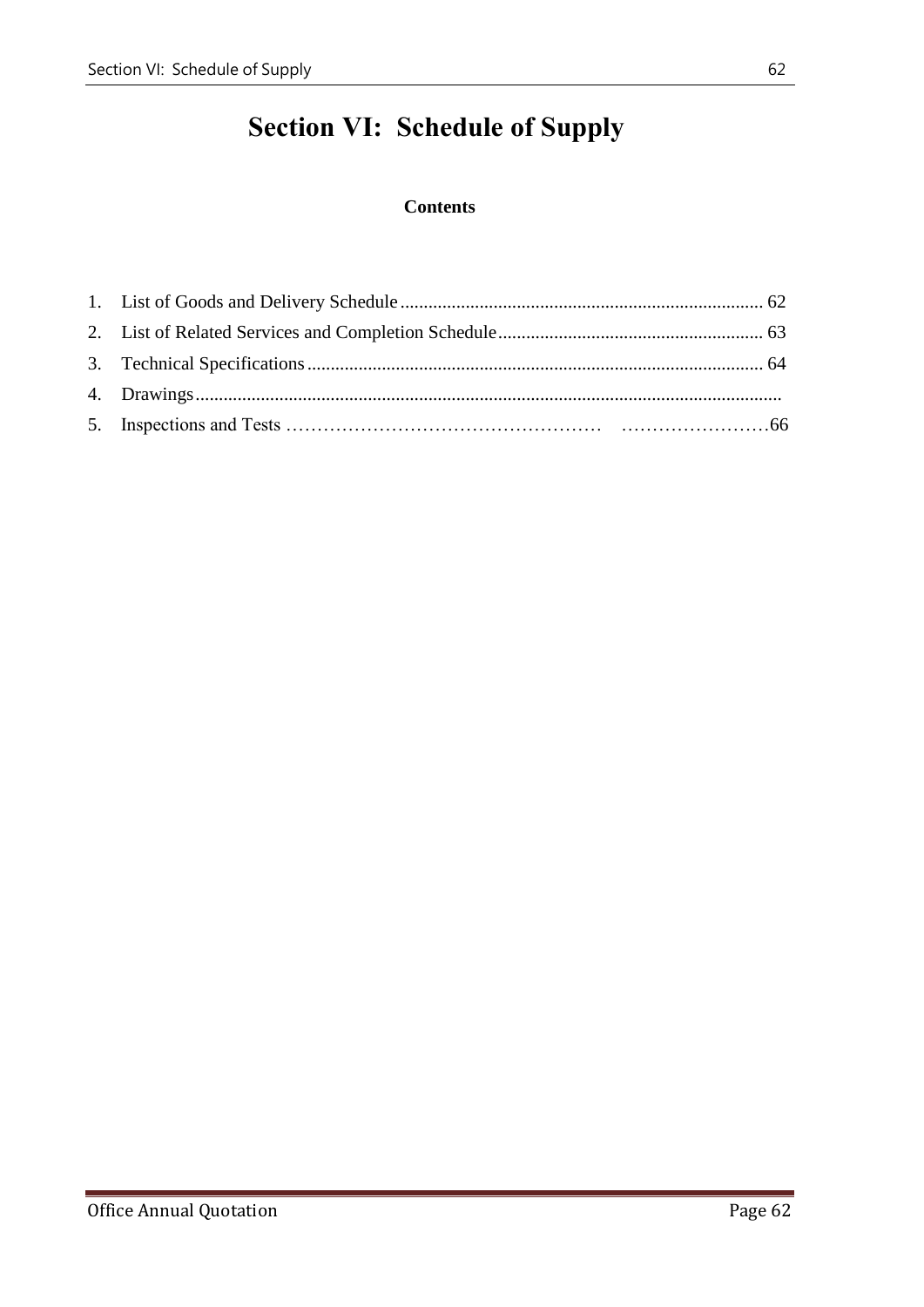#### **Notes for Preparing the Schedule of Supply**

The Schedule of Supply shall be included in the Bidding Documents by the Purchaser, and shall cover, at a minimum, a description of the Goods and Services to be supplied and the delivery schedule.

The objective of the Schedule of Supply is to provide sufficient information to enable Bidders to prepare their Bids efficiently and accurately, in particular the Price Schedule, for which a form is provided in Section IV. In addition, the Schedule of Supply, together with the Price Schedule, should serve as a basis in the event of quantity variation at the time of award of Contract pursuant to ITB Clause 44.

The date or period for delivery should be carefully specified, taking into account (a) the implications of delivery terms stipulated in the Instructions to Bidders pursuant to the *Incoterms* rules (i.e., EXW; or CIF, CIP, FOB, FCA where "delivery" takes place when the Goods are delivered **to the carriers**), and (b) the date prescribed herein from which the Purchaser's delivery obligations start (i.e., notice of award, contract signature, opening or confirmation of the letter of credit).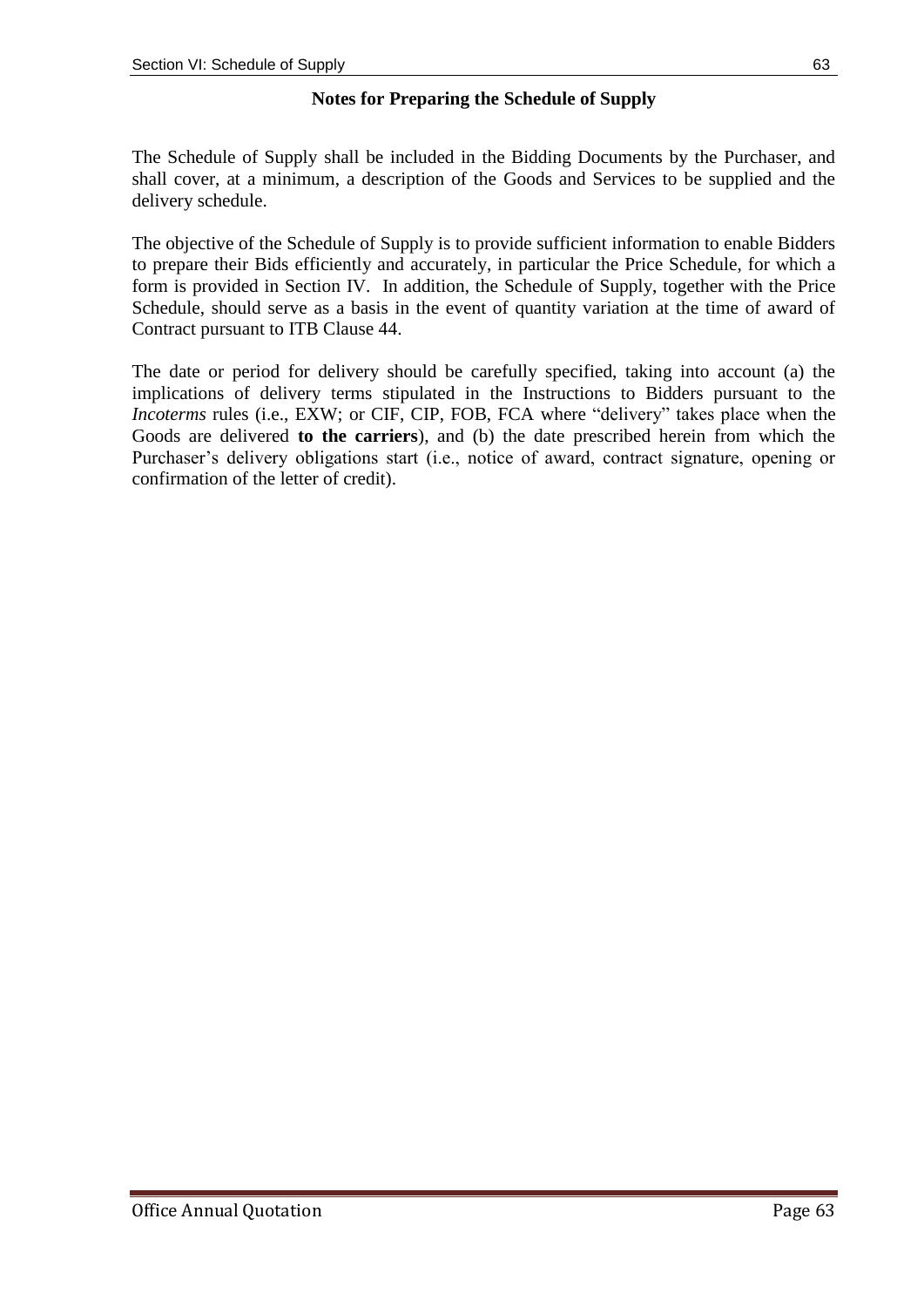#### **1. List of Goods and Delivery Schedule**

*[The Purchaser shall fill in this table, with the exception of the column "Bidder's Offered Delivery Date", which is to be filled by the Bidder]*

| Line                       | <b>Physical</b><br><b>Description of Goods</b><br>Quantity<br>Final<br>(Project Site)<br>unit<br><b>Destination</b><br>as specified<br>in BDS |  | <b>Delivery Date</b>                    |                                |                                                                                      |  |
|----------------------------|-----------------------------------------------------------------------------------------------------------------------------------------------|--|-----------------------------------------|--------------------------------|--------------------------------------------------------------------------------------|--|
| <b>Item</b><br>$N^{\circ}$ |                                                                                                                                               |  | <b>Earliest</b><br><b>Delivery Date</b> | <b>Latest Delivery</b><br>Date | <b>Bidder's Offered</b><br><b>Delivery Date [to be</b><br>provided by the<br>Bidder] |  |
|                            |                                                                                                                                               |  |                                         |                                |                                                                                      |  |
|                            |                                                                                                                                               |  |                                         |                                |                                                                                      |  |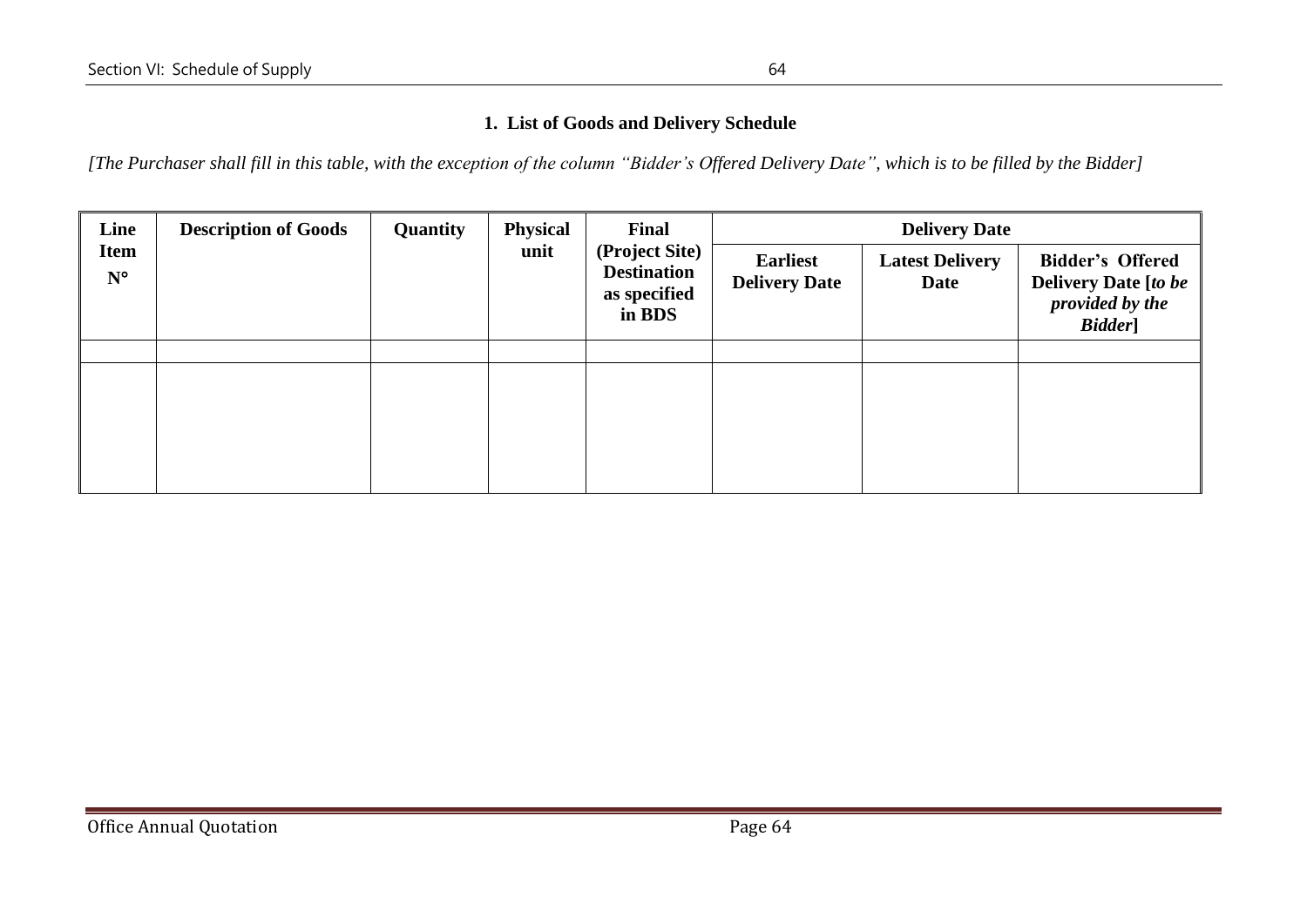#### **2. List of Related Services and Completion Schedule**

*[This table shall be filled in by the Purchaser. The Required Completion Dates should be realistic, and consistent with the required Goods Delivery Dates (as per Incoterms)]* 

| <b>Service</b>                                           | <b>Description of Service</b>            | Quantity <sup>1</sup>                                      | <b>Physical Unit</b>                                    | <b>Place where Services</b><br>shall be performed | Final<br>Completion<br>$Date(s)$ of<br><b>Services</b>  |
|----------------------------------------------------------|------------------------------------------|------------------------------------------------------------|---------------------------------------------------------|---------------------------------------------------|---------------------------------------------------------|
| <i>linsert</i><br><b>Service</b><br>$N$ o $\overline{a}$ | [insert description of Related Services] | <i>linsert quantity of</i><br><i>items to be supplied]</i> | <i>linsert physical</i><br>unit for the<br><i>items</i> | <i>linsert name of the</i><br>Place]              | <i>linsert required</i><br><b>Completion</b><br>Date(s) |
|                                                          | <b>Catering services</b>                 | As required                                                | As required                                             |                                                   |                                                         |
|                                                          |                                          |                                                            |                                                         |                                                   |                                                         |
|                                                          |                                          |                                                            |                                                         |                                                   |                                                         |
|                                                          |                                          |                                                            |                                                         |                                                   |                                                         |
|                                                          |                                          |                                                            |                                                         |                                                   |                                                         |

1. If applicable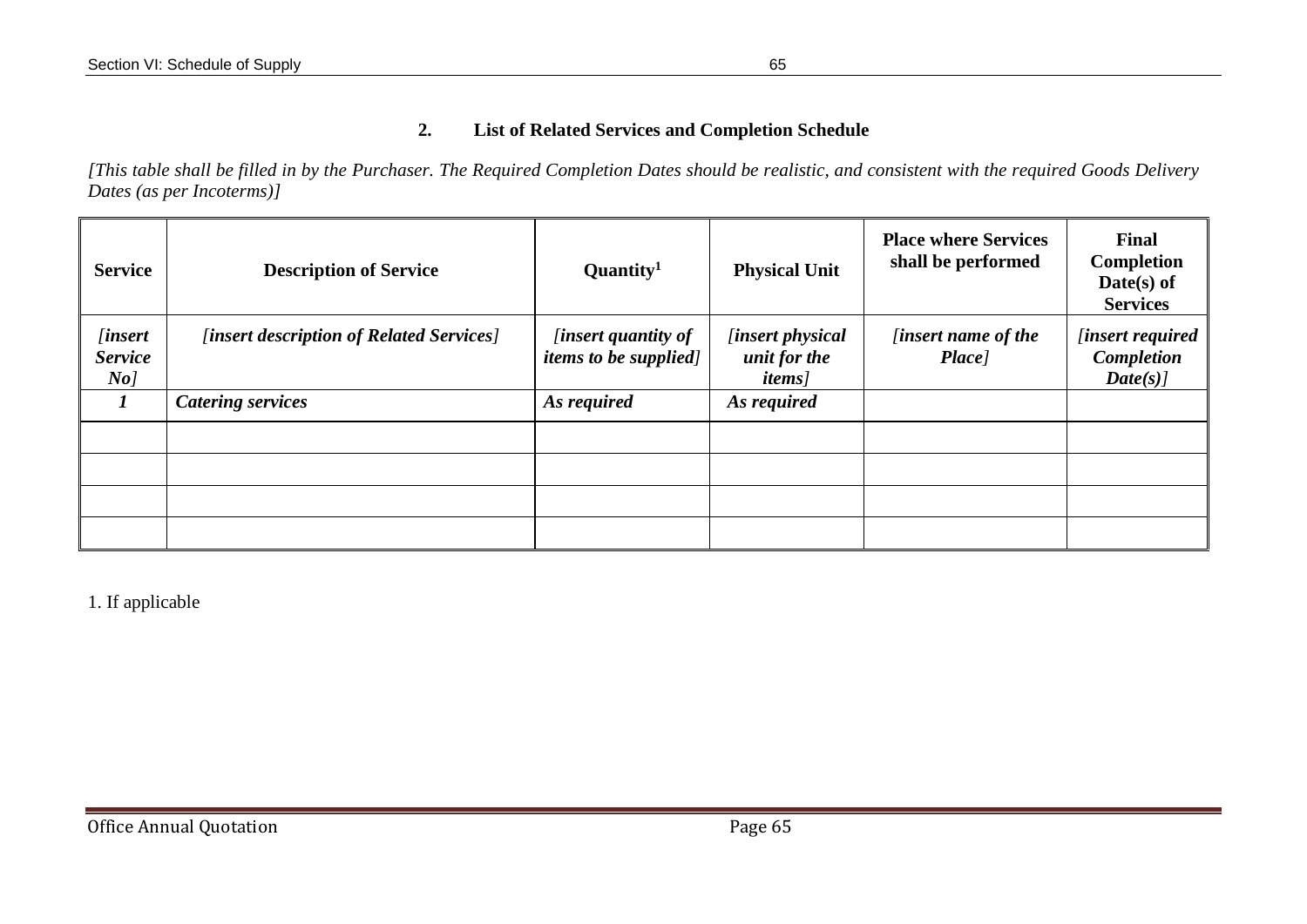#### **3. Technical Specifications**

*The purpose of the Technical Specifications (TS) is to define the technical characteristics of the Goods and Related Services required by the Purchaser. The Purchaser shall prepare the detailed TS taking into account that:* 

- *The TS constitute the benchmarks against which the Purchaser will verify the technical responsiveness of Bids and subsequently evaluate the Bids. Therefore, well-defined TS will facilitate preparation of responsive Bids by Bidders, as well as examination, evaluation and comparison of the Bids by the Purchaser.*
- *The TS shall require that all goods and materials to be incorporated in the Goods be new, unused, of the most recent or current models, and that they incorporate all recent improvements in design and materials, unless provided for otherwise in the Contract.*
- *The TS shall make use of best practices. Samples of specifications from successful similar procurements may provide a sound basis for drafting the TS.*
- *Standardizing technical specifications may be advantageous, depending on the complexity of the Goods and the repetitiveness of the type of procurement. Technical Specifications should be broad enough to avoid restrictions on workmanship, materials and equipment commonly used in manufacturing similar kinds of Goods.*
- *Standards for equipment, materials and workmanship specified in the Bidding Documents shall not be restrictive. Recognized international standards should be specified as much as possible. Reference to brand names, catalogue numbers or other details that limit any materials or items to a specific manufacturer should be avoided as far as possible. Where unavoidable, such item description should always be followed by the words "or equivalent or higher." When other particular standards or codes of practice are referred to in the TS a statement should follow to the effect that other authoritative standards that ensure at least a substantially equal quality will also be acceptable.*
- *Technical Specifications shall be fully descriptive of the requirements in respect of, but not limited to, the following:*
	- *(a) Standards of materials and workmanship required for the production and manufacturing of the Goods.*
	- *(b) Detailed tests required (type and number).*
	- *(c) Other additional work and/or Related Services required to achieve full delivery/completion.*
	- *(d) Detailed activities to be performed by the Supplier, and participation of the Purchaser therein.*
	- *(e) List of detailed functional guarantees covered by the Warranty and the specification of the liquidated damages to be applied in the event that such guarantees are not met.*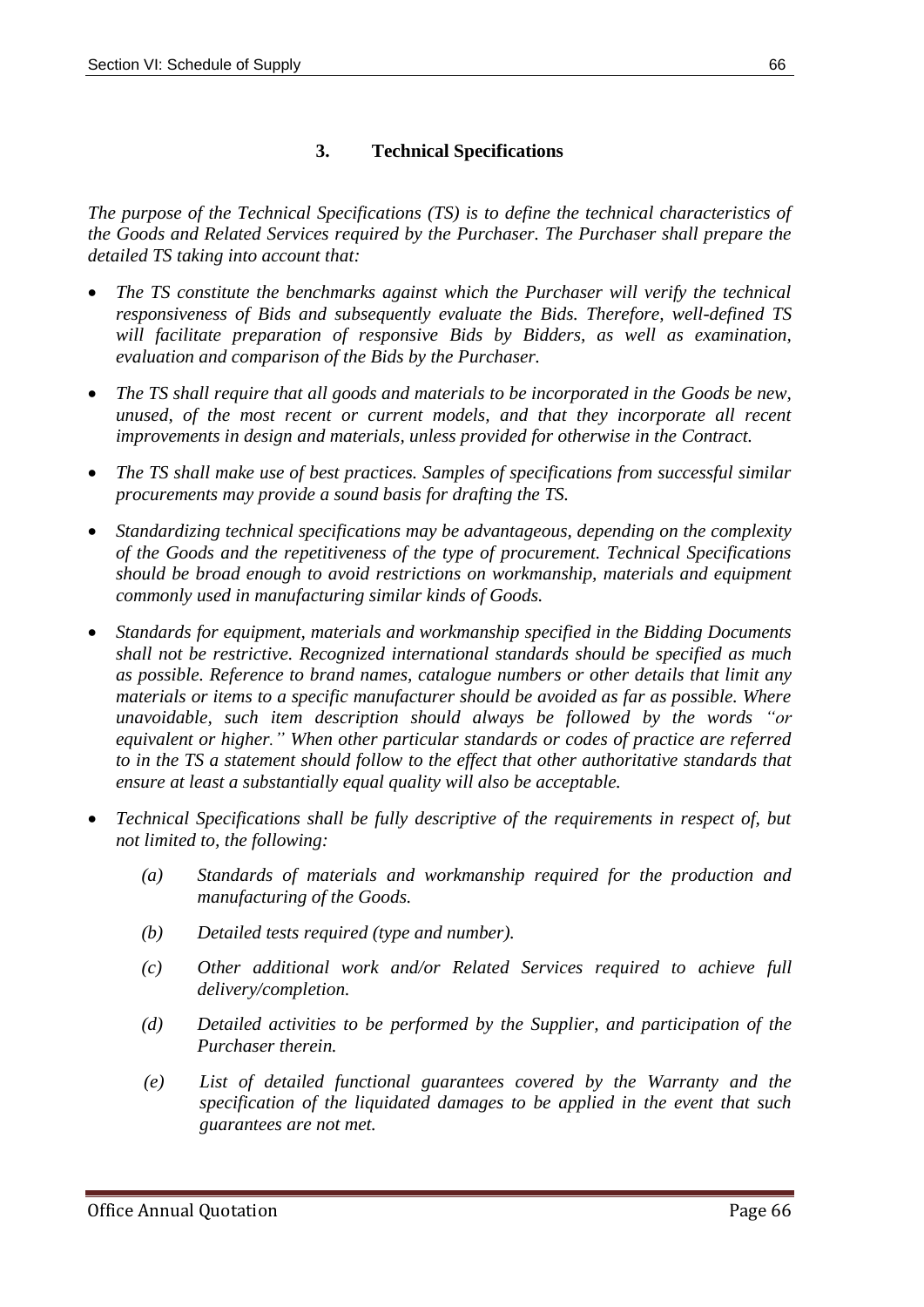• *The TS shall specify all essential technical and performance characteristics and requirements, including guaranteed or acceptable maximum or minimum values, as appropriate. Whenever necessary, the Purchaser shall include an additional ad-hoc bidding form (to be an Attachment to the Bid Submission Sheet), where the Bidder shall provide detailed information on such technical performance characteristics in respect of the corresponding acceptable or guaranteed values.*

*When the Purchaser requests that the Bidder provides in its Bid a part or all of the Technical Specifications, technical schedules or other technical information, the Purchaser shall specify in detail the nature and extent of the required information and the manner in which it has to be presented by the Bidder in its Bid.*

*[If a summary of the Technical Specifications (TS) has to be provided, the Purchaser shall insert information in the table below. The Bidder shall prepare a similar table to justify compliance with the requirements]* 

*"Summary of Technical Specifications. The Goods and Related Services shall comply with following Technical Specifications and Standards:* 

| <b>Item No</b>   | <b>Name of Goods or</b><br><b>Related Service</b> | <b>Technical Specifications and Standards</b> |
|------------------|---------------------------------------------------|-----------------------------------------------|
| [insert item No] | [insert name]                                     | [insert TS and Standards]                     |
|                  |                                                   |                                               |
|                  |                                                   |                                               |
|                  |                                                   |                                               |

*Detailed Technical Specifications and Standards [whenever necessary].* 

| [Insert | <i>detailed</i> | description |  |
|---------|-----------------|-------------|--|
|         |                 |             |  |

*\_\_\_\_\_\_\_\_\_\_\_\_\_\_\_\_\_\_\_\_\_\_\_\_\_\_\_\_\_\_\_\_\_\_\_\_\_\_\_\_\_\_\_\_\_\_\_\_\_\_\_\_\_\_\_\_\_\_\_\_\_\_\_\_\_\_\_\_"*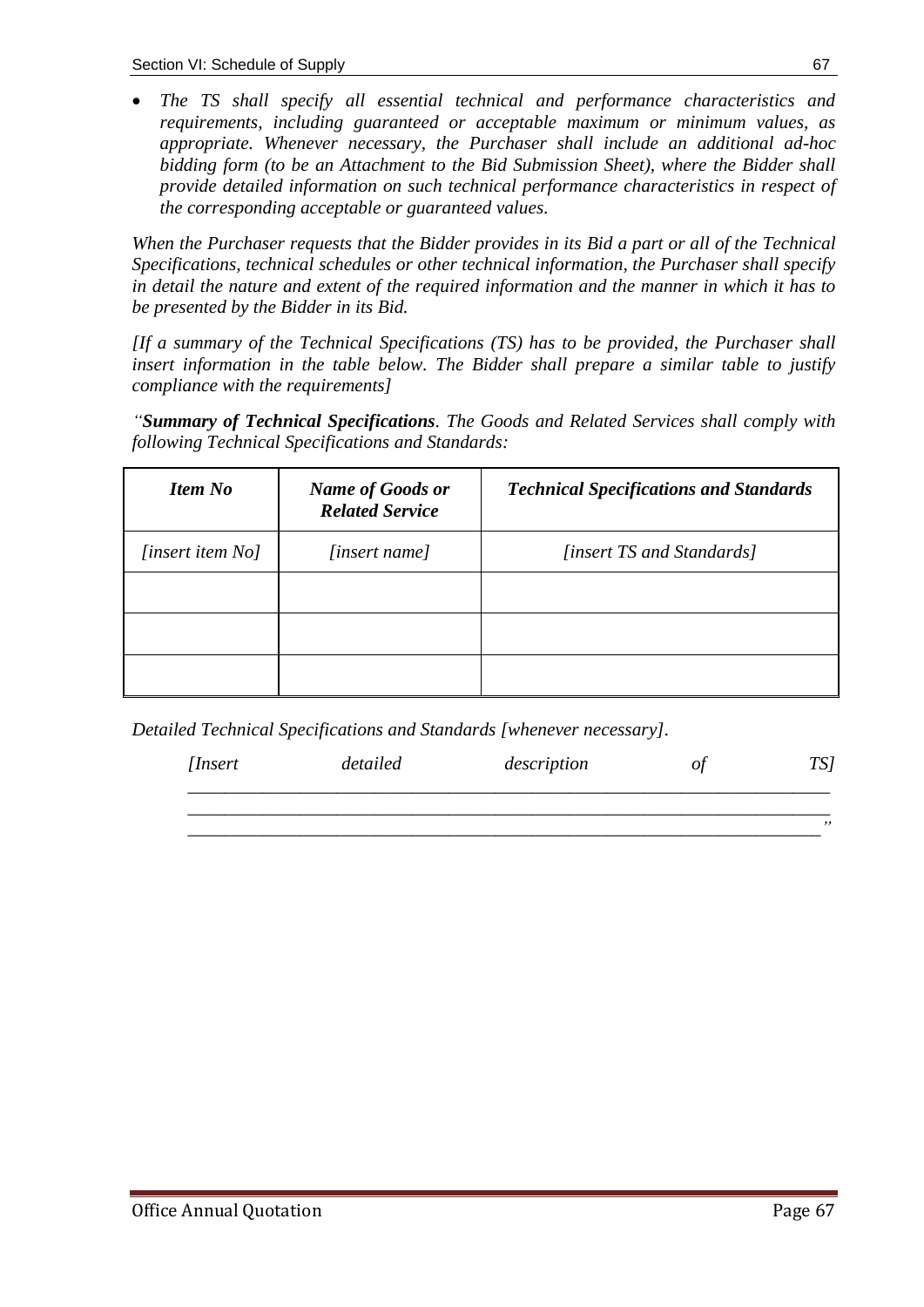#### **5. Inspections and Tests**

The following inspections and tests shall be performed:

- **1.** *Conformity to the sample provided and selected by the procuring agency.*
- **2.** *Conformity tests for quality through established standards.*
- **3.** *The quantity and quality of goods will be verified during the time of delivery.*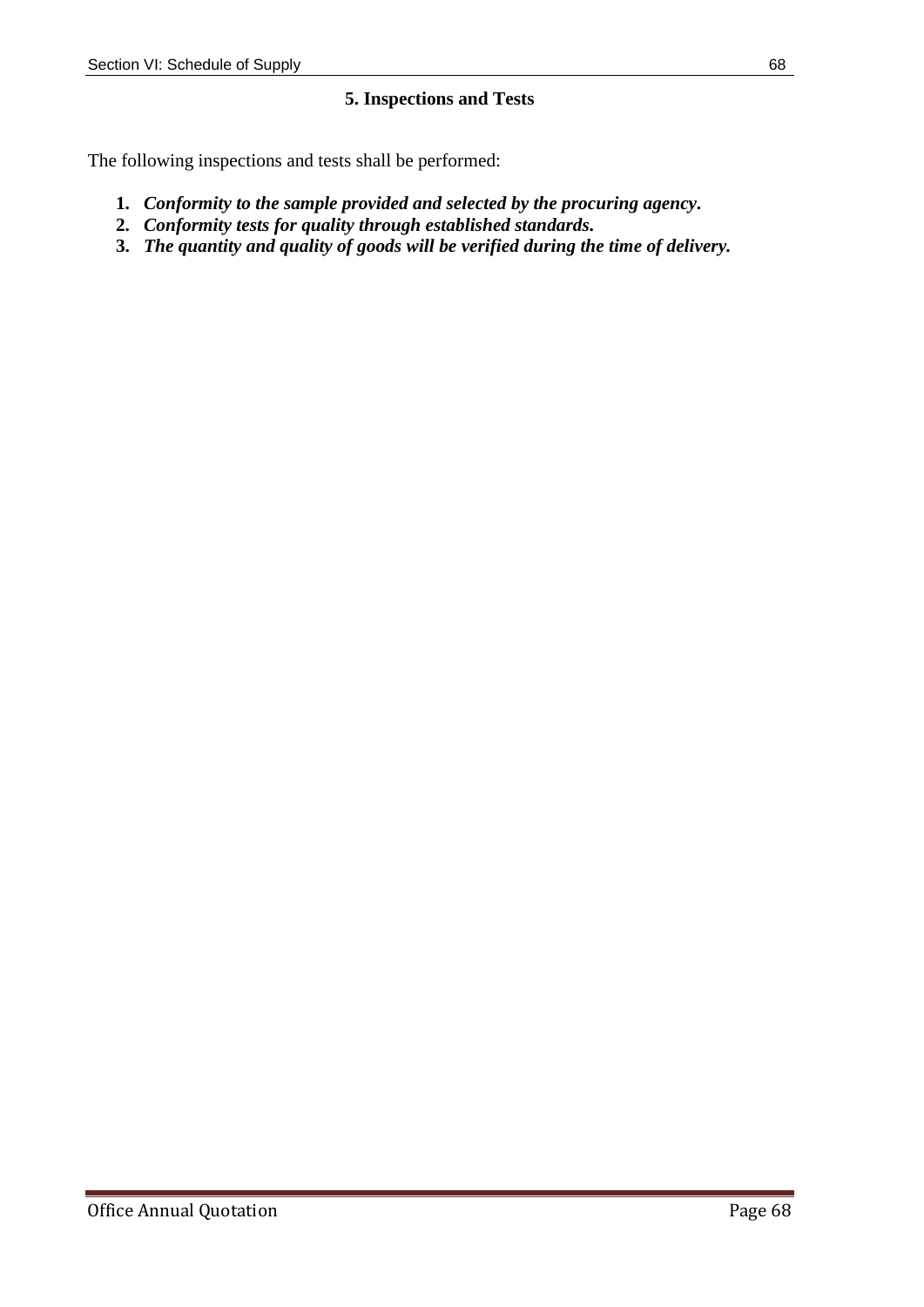# **PART 3 - CONTRACT**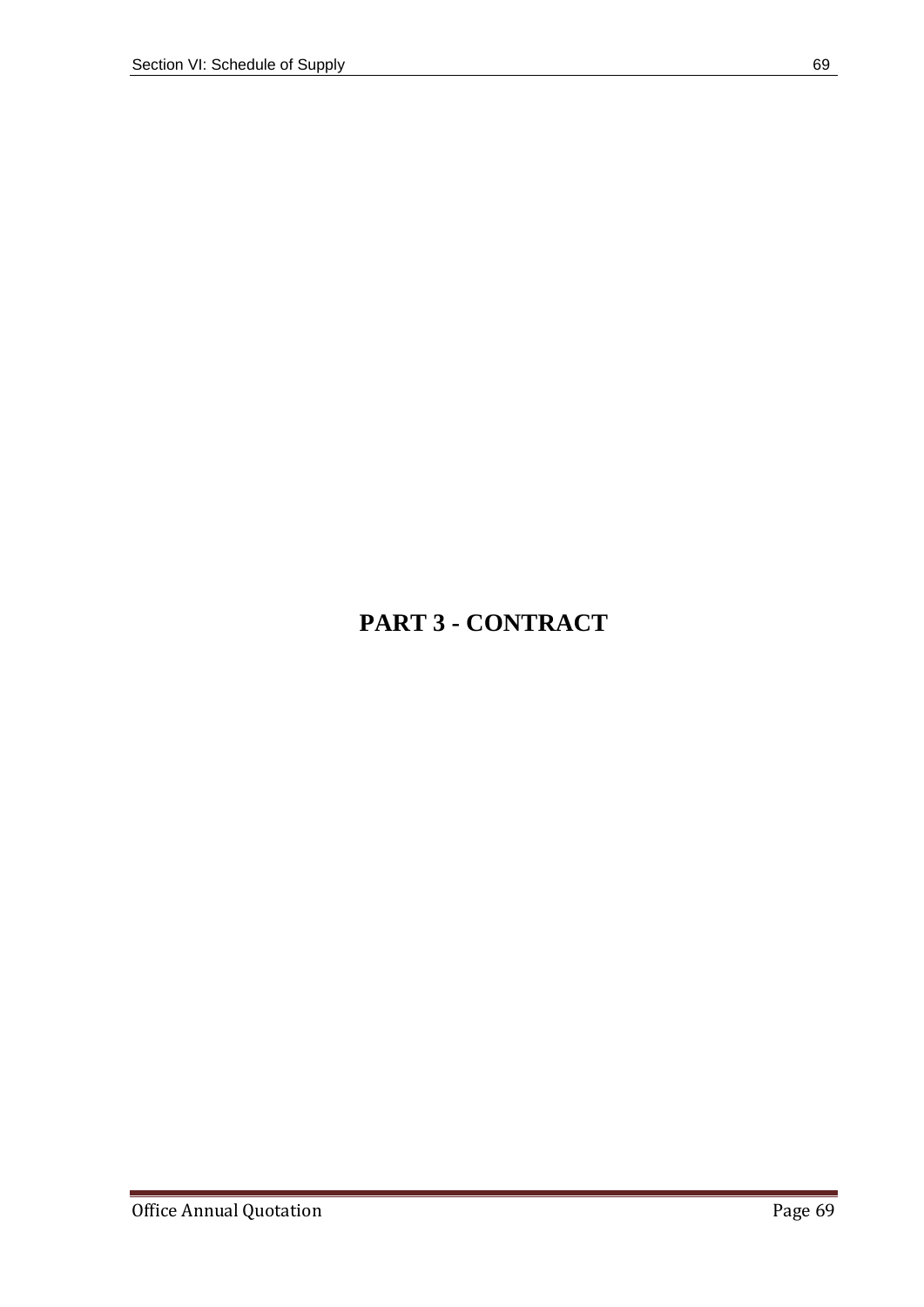# **Section VII. General Conditions of Contract**

#### **Table of Clauses**

| 1.        |  |
|-----------|--|
| 2.        |  |
| 3.        |  |
| 4         |  |
| 5         |  |
| 6         |  |
| 7         |  |
| 8         |  |
| 9         |  |
| <b>10</b> |  |
| 11        |  |
| 12        |  |
| 13        |  |
| 14        |  |
| 15        |  |
| 16        |  |
| 17        |  |
| 18        |  |
| 19        |  |
| 20        |  |
| 21        |  |
| 22        |  |
| 23        |  |
| 24        |  |
| 25        |  |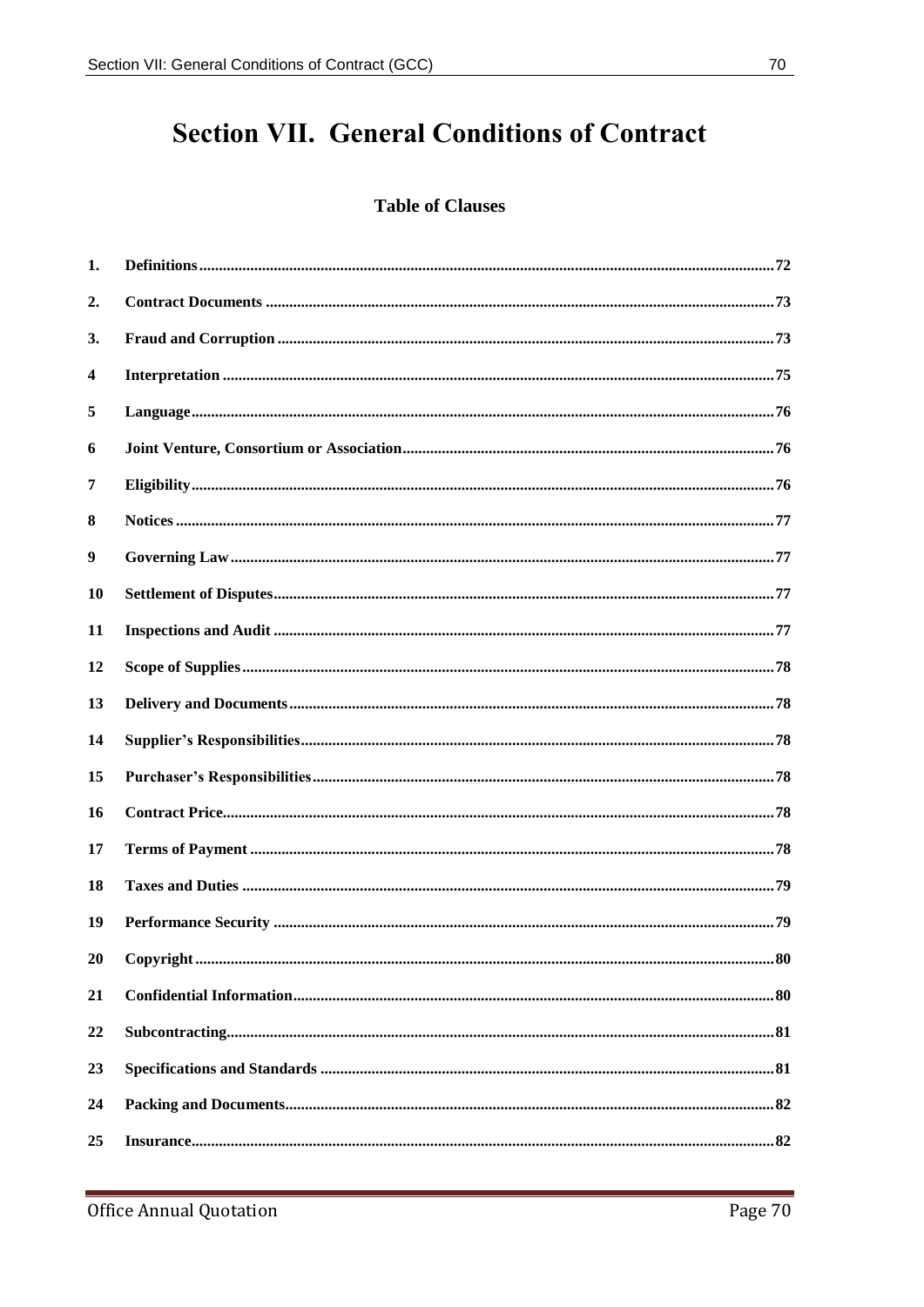| Section VII: General Conditions of Contract (GCC) |    | 71                                                     |  |
|---------------------------------------------------|----|--------------------------------------------------------|--|
| 26                                                |    |                                                        |  |
|                                                   | 27 |                                                        |  |
|                                                   | 28 |                                                        |  |
|                                                   | 29 |                                                        |  |
|                                                   | 30 |                                                        |  |
|                                                   | 31 | ${\bf Limitation~of~Liability~} \\ \hspace*{2.5cm} 86$ |  |
|                                                   | 32 |                                                        |  |
|                                                   | 33 |                                                        |  |
|                                                   | 34 |                                                        |  |
|                                                   | 35 |                                                        |  |
|                                                   | 36 |                                                        |  |
|                                                   | 37 |                                                        |  |
|                                                   | 38 |                                                        |  |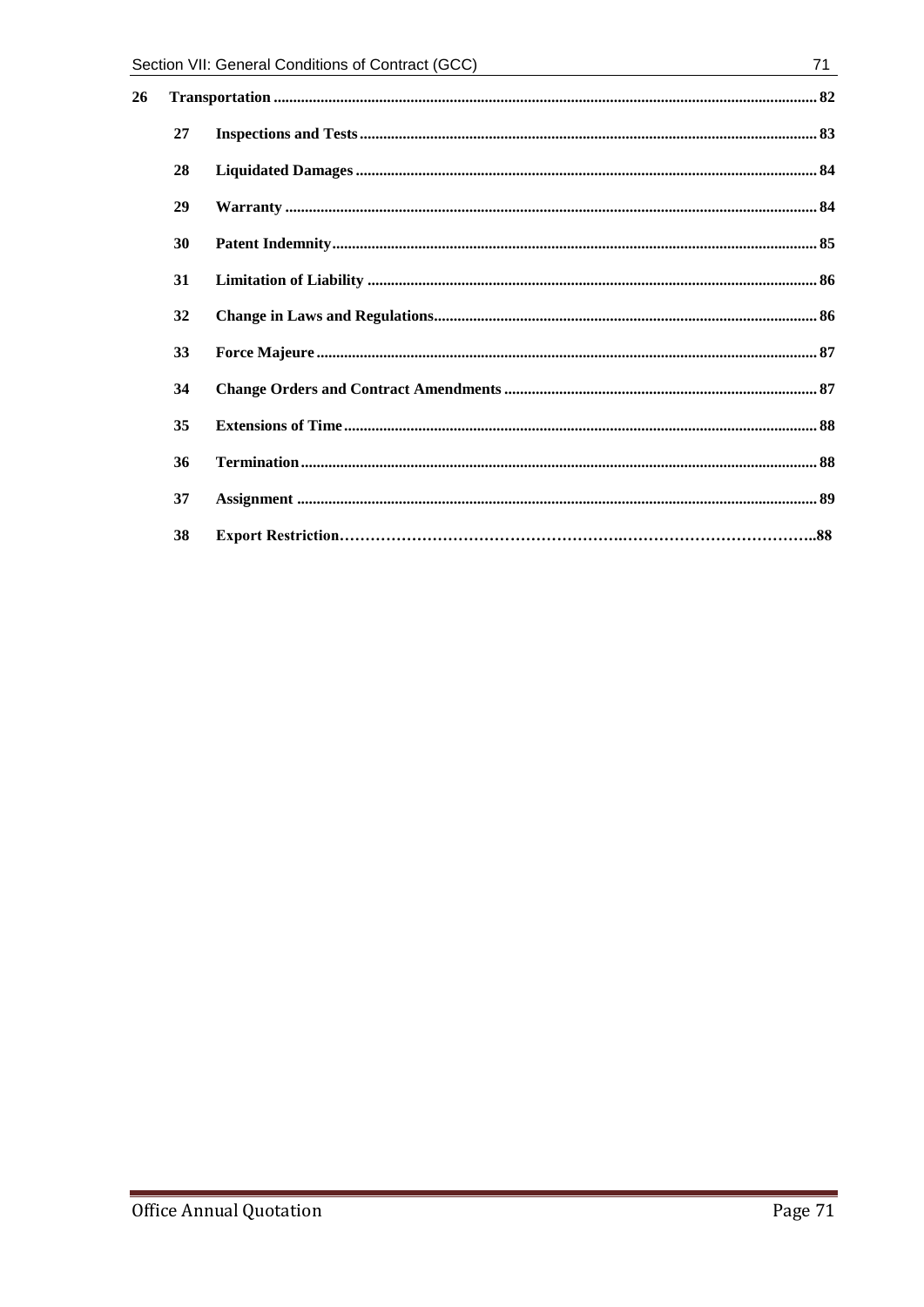#### **Section VII. General Conditions of Contract**

- **1. Definitions** 1.1 The following words and expressions shall have the meanings hereby assigned to them:
	- (a) **Award of Contract** means the decision of the Purchaser to enter into a Contract with the Supplier for supply and delivery of the specified Goods, including any Related Services.
	- (b) **Bid** means an offer to supply Goods, including any Related Services, made in accordance with the terms and conditions set out in the Bidding Documents that preceded the placement of the Contract of which these GCC form a part. The term "tender" is synonymous with the term "Bid".
	- (c) **Bidder** means an eligible individual or legal entity that participated in the bidding process governed by the Bidding Documents that preceded the placement of the Contract of which these GCC form a part.
	- (d) **Bidding Documents** means the set of Bidding Documents that preceded the placement of the Contract of which these GCC form a part, which were sold or issued by the Purchaser to potential Bidders, and in which the specifications, terms and conditions of the proposed procurement were prescribed.
	- (e) **Contract Documents** means the documents listed in the Contract Agreement, including any amendments thereto.
	- (f) **Contract Price** means the price payable to the Supplier as specified in the Contract Agreement, subject to such additions and adjustments thereto or deductions therefrom as may be made pursuant to the Contract.
	- (g) **Day** means calendar day.
	- (h) **Delivery** means the transfer of the Goods from the Supplier to the Purchaser in accordance with the terms and conditions set forth in the Contract Documents.
	- (i) **GCC** means the General Conditions of Contract.
	- (j) **Goods** means all of the commodities, raw materials, machinery and equipment, and/or other materials, including any object in solid, liquid or gaseous form that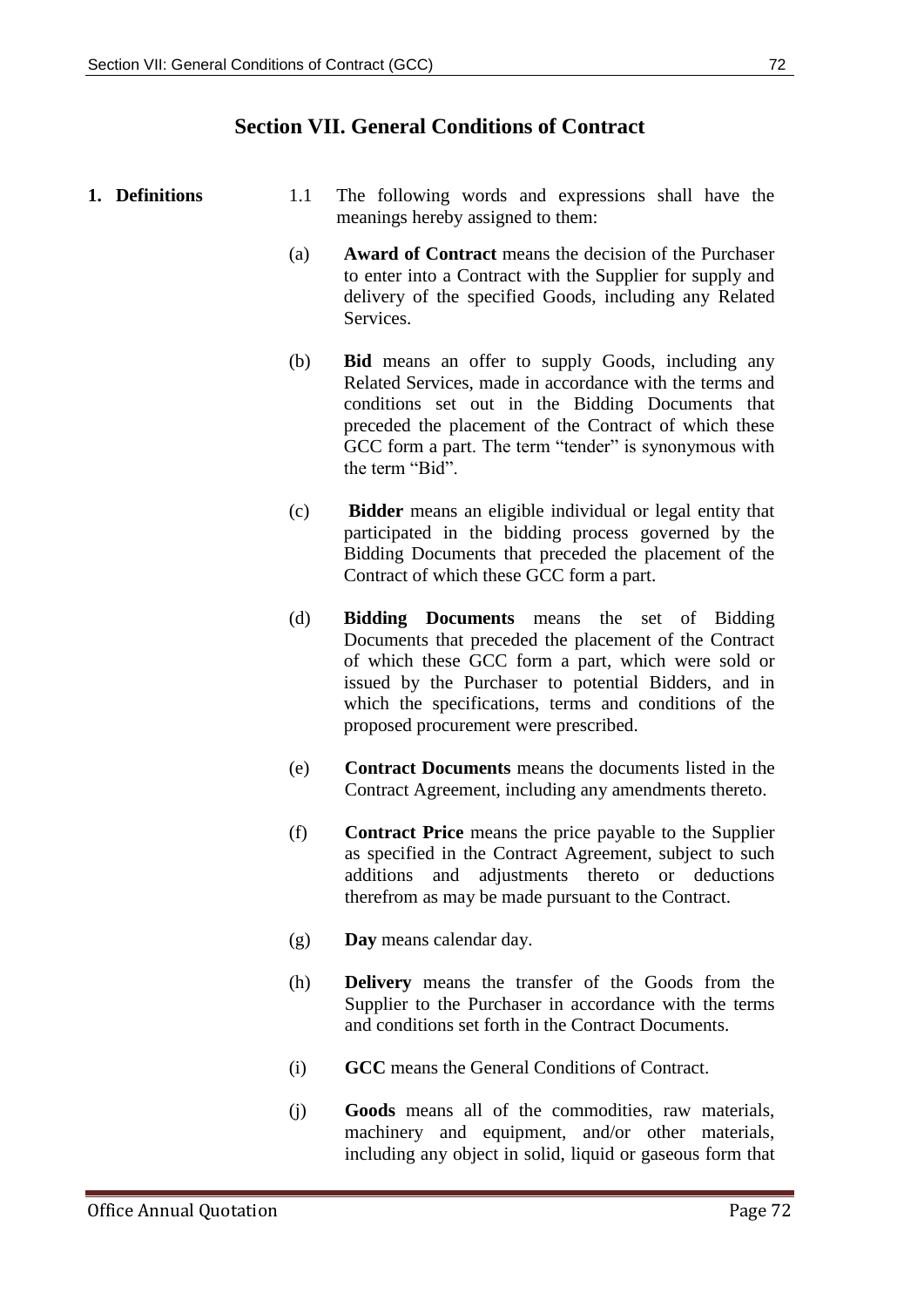has an economic utility or value and which can be exchanged or traded, that the Supplier is required to supply to the Purchaser under the Contract.

- (k) The **Project Site,** where applicable, means the place named in the SCC.
- (l) **Purchaser** means the entity purchasing the Goods and Related Services, as specified in the SCC.
- (m) **Related Services** means the services incidental to the supply of the Goods, such as insurance, installation, training and initial maintenance and other obligations of the Supplier under the Contract
- (n) **SCC** means the Special Conditions of Contract.
- (o) **Subcontractor** means any natural person, private or government entity, or a combination thereof, including its legal successors and permitted assigns, to whom any part of the Goods to be supplied or execution of any part of the Related Services is subcontracted by the Supplier.
- (p) **Supplier** means the natural person, private or government entity, or a combination of the above, whose Bid to perform the Contract has been accepted by the Purchaser and is named as such in the Agreement, and includes the legal successors or permitted assigns of the Supplier.
- **2. Contract Documents** 2.1 Subject to the order of precedence set forth in the Contract Documents Agreement, all documents forming the Contract (and all parts thereof) are intended to be correlative, complementary and mutually explanatory. The Contract Agreement shall be read as a whole.
	- 3.1 If the Purchaser determines that the Supplier has engaged in corrupt, fraudulent, collusive, coercive or obstructive practices in competing for or in executing the Contract then the Purchaser may, after giving fourteen (14) days notice to the Supplier, terminate the Supplier's employment under the Contract and cancel the Contract, and the provisions of GCC Clause 36 shall apply as if such termination has been made under GCC Sub-Clause 36.1.
		- 3.2 Should any employee of the Supplier be determined to have engaged in corrupt, fraudulent, collusive, coercive or obstructive practice during the purchase of the Goods, then that employee shall be removed.

**3. Fraud and Corruption**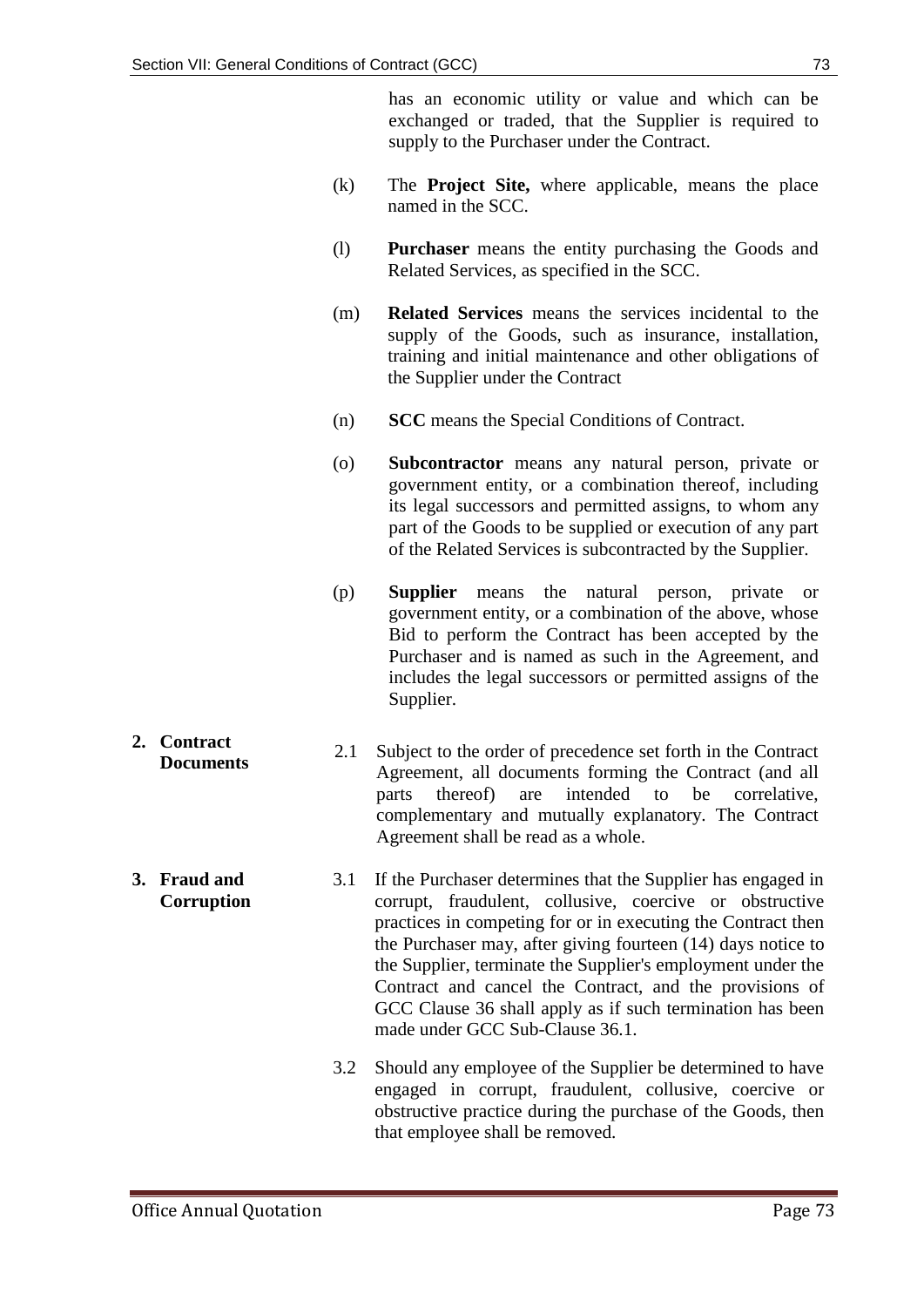- 3.3 For the purposes of this Sub-Clause:
	- (a) "corrupt practice"<sup>10</sup> is the offering, giving, receiving or soliciting, directly or indirectly, of anything of value<sup>11</sup> to influence improperly the actions of another party;
	- (b) "fraudulent practice"<sup>12</sup> is any intentional act or omission, including a misrepresentation, that knowingly or recklessly misleads, or attempts to mislead, a party to obtain a financial or other benefit or to avoid an obligation;
	- (c) "collusive practice"<sup>13</sup> is an arrangement between two or more parties designed to achieve an improper purpose, including to influence improperly the actions of another party;
	- (d) "coercive practice"<sup>14</sup> is impairing or harming, or threatening to impair or harm, directly or indirectly, any party or the property of the party to influence improperly the actions of a party;
	- (e) "obstructive practice" is
		- (i) deliberately destroying, falsifying, altering or concealing of evidence material to the investigation or making false statements to investigators in order materially to impede any investigation into allegations of a corrupt, fraudulent, coercive or collusive practice; and/or threatening, harassing or intimidating any party to prevent it from disclosing its knowledge of matters relevant to the investigation or from pursuing the investigation; or
		- (ii) acts intended materially to impede the exercise of the inspection and audit rights of the Purchaser and/or any other relevant RGoB agency provided for under GCC Clause 11.

<sup>1</sup> <sup>10</sup> "another party" refers to a public official acting in relation to the procurement process or contract execution. In this context, "public official" includes staff and employees of other organizations (including any institutions providing finance for the Goods) taking or reviewing procurement decisions.

<sup>&</sup>lt;sup>11</sup> "anything of value" includes, but is not limited to, any gift, loan, fee, commission, valuable security or other asset or interest in an asset; any office, employment or contract; any payment, discharge or liquidation of any loan, obligation or other liability whatsoever, whether in whole or in part; any other services, favour or advantage, including protection from any penalty or disability incurred or apprehended or from any action or proceeding of a disciplinary or penal nature, whether or not already instituted and including the exercise or the forbearance from the exercise of any right or any official power or duty.

 $12$  a "party" refers to a public official; the terms "benefit" and "obligation" relate to the procurement process or contract execution; and the "act or omission" is intended to influence the procurement process or contract execution.

<sup>&</sup>lt;sup>13</sup> "parties" refers to participants in the procurement process (including public officials) and an "improper purpose" includes attempting to establish bid prices at artificial, non competitive levels.

<sup>&</sup>lt;sup>14</sup> a "party" refers to a participant in the procurement process or contract execution.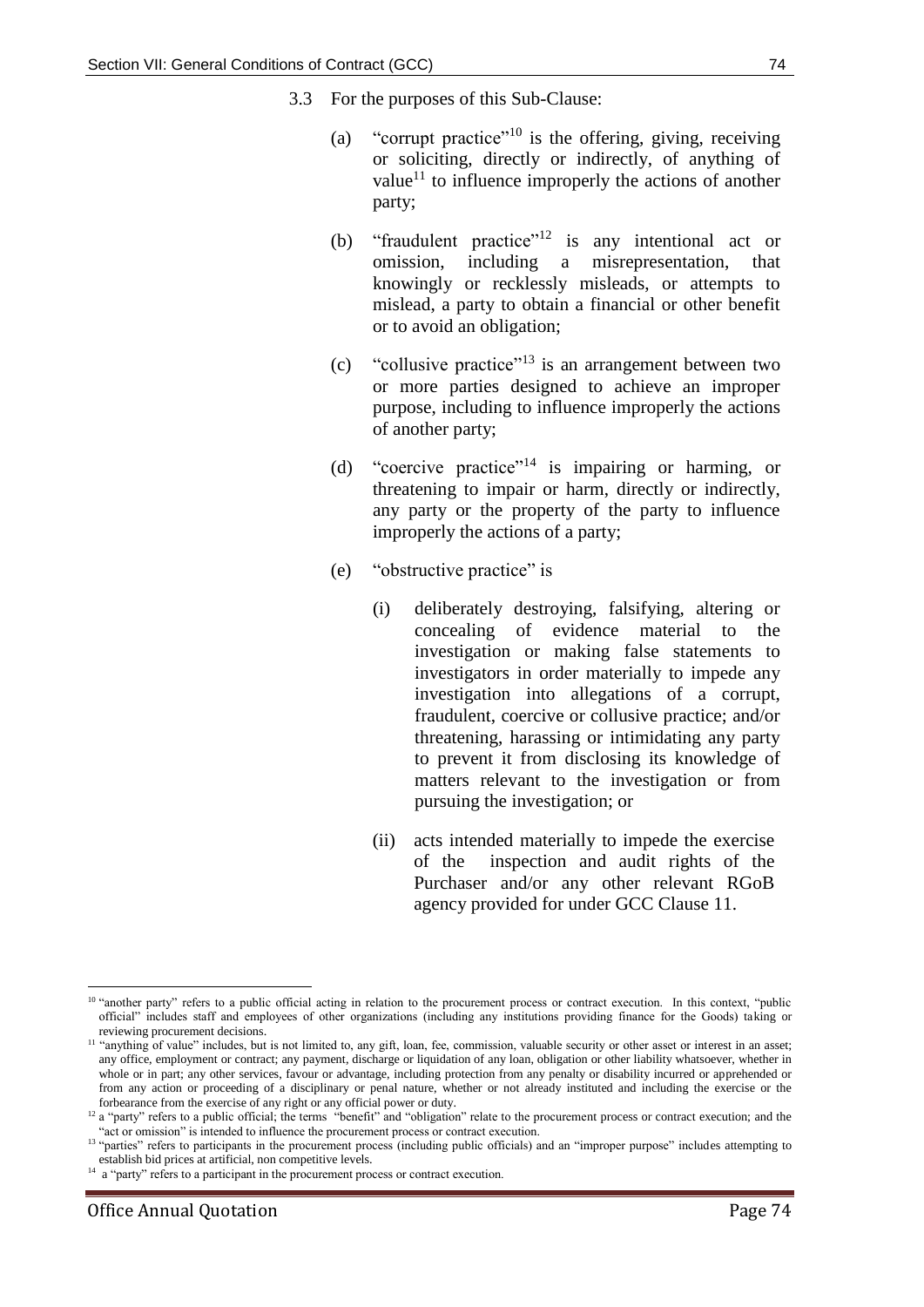- 3.4 Any communications between the Supplier and the Purchaser related to matters of alleged fraud or corruption must be made in writing.
- **4 Interpretation** 4.1 If the context so requires it, singular means plural and vice versa.
	- 4.2 Incoterms
		- (a) Unless inconsistent with any provision of the Contract or otherwise specified in the SCC, the meaning of any trade term and the rights and obligations of parties thereunder shall be as prescribed by Incoterms.
		- (b) The terms EXW, CIF, CIP and other similar terms, when used, shall be governed by the rules prescribed in the current edition of Incoterms specified in the SCC and published by the International Chamber of Commerce in Paris, France.
	- 4.3 Entire Agreement

The Contract constitutes the entire agreement between the Purchaser and the Supplier and supersedes all communications, negotiations and agreements (whether written or oral) of the parties with respect thereto made prior to the date of Contract.

4.4 Amendment

No amendment or other variation of the Contract shall be valid unless it is in writing, is dated, expressly refers to the Contract, and is signed by a duly authorized representative of each party thereto.

- 4.5 Non-waiver
	- (a) Subject to GCC Sub-Clause 4.5 (b) below, no relaxation, forbearance, delay or indulgence by either party in enforcing any of the terms and conditions of the Contract or the granting of time by either party to the other shall prejudice, affect or restrict the rights of that party under the Contract, neither shall any waiver by either party of any breach of Contract operate as waiver of any subsequent or continuing breach of Contract.
	- (b)Any waiver of a party's rights, powers or remedies under the Contract must be in writing, dated and signed by an authorized representative of the party granting such waiver, and must specify the right and the extent to which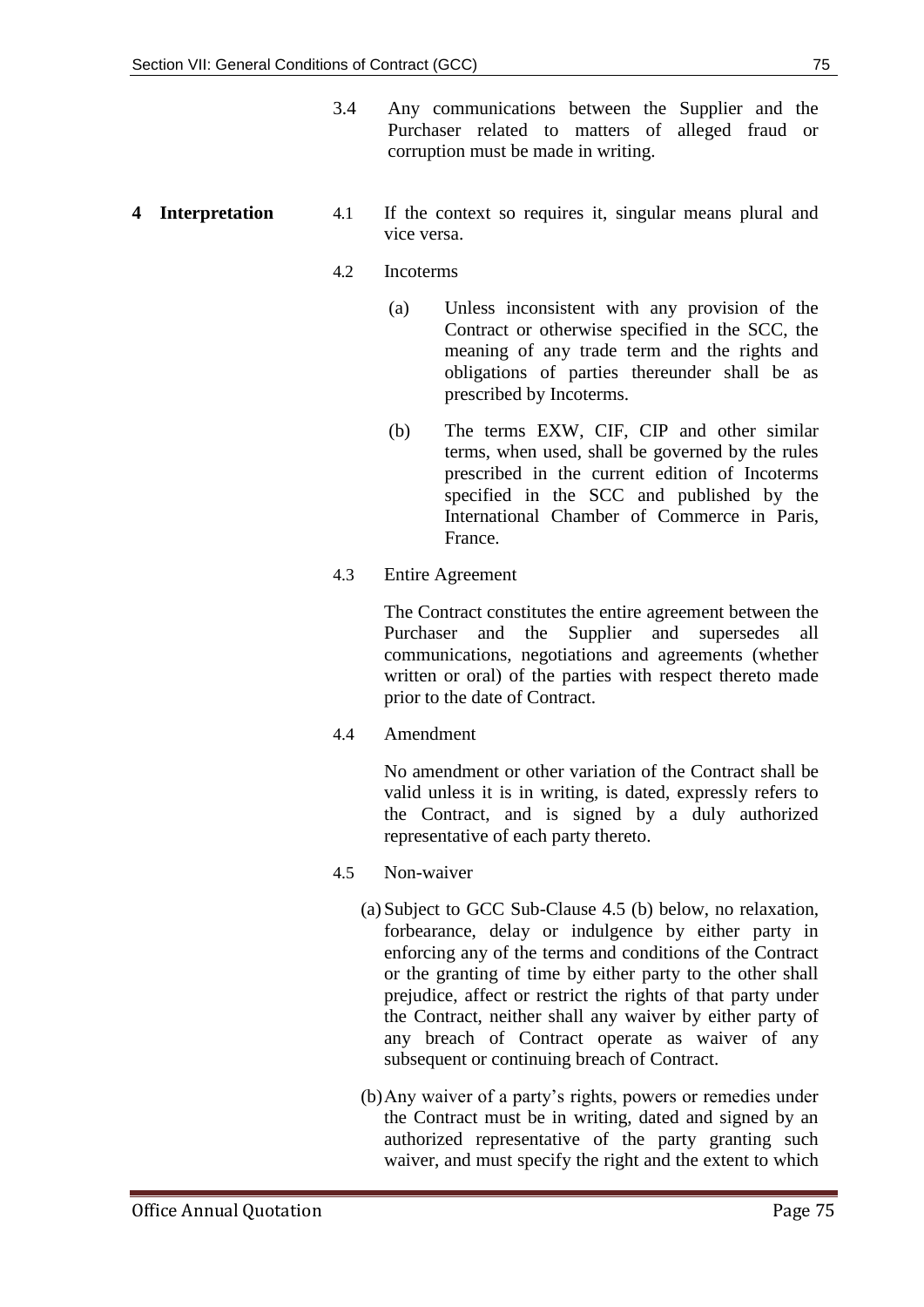it is being waived.

4.6 Severability

If any provision or condition of the Contract is prohibited or rendered invalid or unenforceable, such prohibition, invalidity or unenforceability shall not affect the validity or enforceability of any other provisions and conditions of the Contract.

- **5 Language** 5.1 The Contract, as well as all correspondence and documents relating to the Contract exchanged by the Supplier and the Purchaser, shall be written in the language specified in the SCC. Supporting documents and printed literature that are part of the Contract may be in another language provided they are accompanied by an accurate translation of the relevant passages in the language specified in the SCC, in which case, for purposes of interpretation of the Contract, the translation shall govern.
	- 5.2 The Supplier shall bear all costs of translation to the governing language and all risks of the accuracy of such translation, for documents provided by the Supplier.
- **6 Joint Venture, Consortium or Association** 6.1 If the Supplier is a joint venture, consortium or association, all of the parties shall be jointly and severally liable to the Purchaser for the fulfillment of the provisions of the Contract and shall designate one party to act as a leader with authority to bind the joint venture, consortium or association. The composition or the constitution of the joint venture, consortium or association shall not be altered without the prior consent of the Purchaser.
- **<sup>7</sup> Eligibility** 7.1 The Supplier and its Subcontractors shall have the nationality of an eligible country. A Supplier or Subcontractor shall be deemed to have the nationality of a country if it is a citizen or constituted, incorporated, or registered, and operates in conformity with the provisions of the laws of that country.
	- 7.2 All Goods and Related Services to be supplied under the Contract shall have their origin in Eligible Countries. For the purpose of this Clause, origin means the country where the Goods have been grown, mined, cultivated, produced, manufactured or processed; or through manufacture, processing or assembly, another commercially recognized article results that differs substantially in its basic characteristics from its components.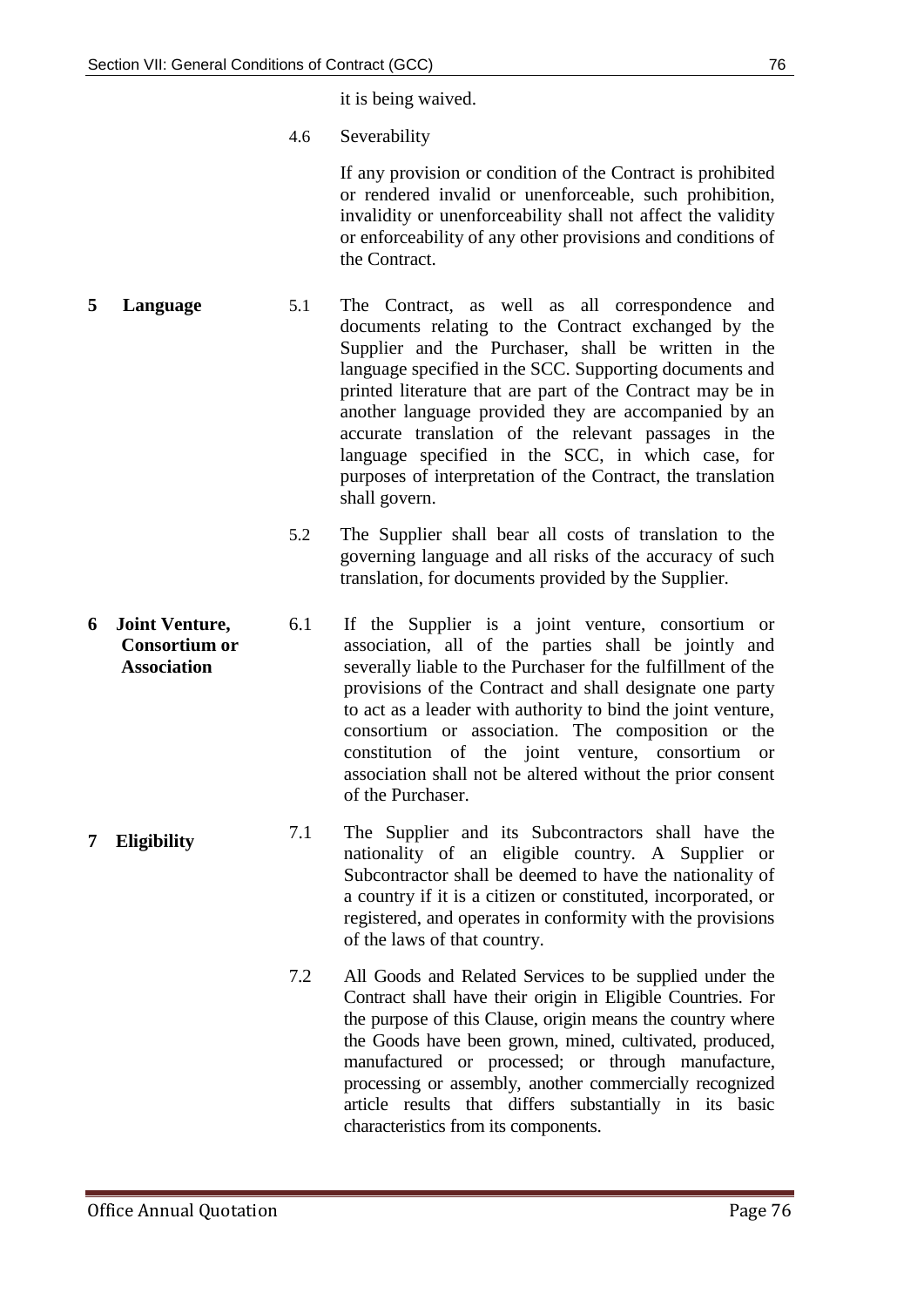- **8 Notices** 8.1 Any notice given by one party to the other pursuant to the Contract shall be in writing to the address specified in the SCC. The term "in writing" means communicated in written form, including electronic communication, with proof of receipt.
	- 8.2 A notice shall be effective when delivered or on the notice's effective date, whichever is later.
- **9 Governing Law** 9.1 The Contract shall be governed by and interpreted in accordance with the laws of Bhutan.
- **10 Settlement of Disputes** 10.1 The Purchaser and the Supplier shall make every effort to resolve amicably by direct informal negotiation any disagreement or dispute arising between them under or in connection with the Contract.
	- 10.2 If, after thirty (30) days, the parties have failed to resolve their dispute or difference by such mutual consultation, either the Purchaser or the Supplier may give notice to the other party of its intention to commence arbitration, as hereinafter provided, as to the matter in dispute. No arbitration in respect of this matter may be commenced unless such notice is given. Any dispute or difference in respect of which a notice of intention to commence arbitration has been given in accordance with this Clause shall be finally settled by arbitration. Arbitration may be commenced prior to or after delivery of the Goods under the Contract. Arbitration proceedings shall be conducted in accordance with the rules of procedure specified in the SCC.
	- 10.3 Notwithstanding any reference to arbitration herein,
		- (a) the parties shall continue to perform their respective obligations under the Contract unless they otherwise agree; and
		- (b) the Purchaser shall pay the Supplier any monies due the Supplier.
	- 11.1 The Supplier shall permit the Purchaser and/or persons appointed by the Purchaser to inspect the Supplier's offices and/or the accounts and records of the Supplier and its Subcontractors relating to the performance of the Contract, and to have such accounts and records audited by auditors appointed by the Purchaser if so required by the Purchaser. The Supplier's attention is drawn to GCC Clause 3, which provides, inter alia, that acts intended materially to impede the exercise of the inspection and audit rights provided for under this GCC Sub-Clause 11.1 constitute a prohibited
- **11 Inspections and Audit**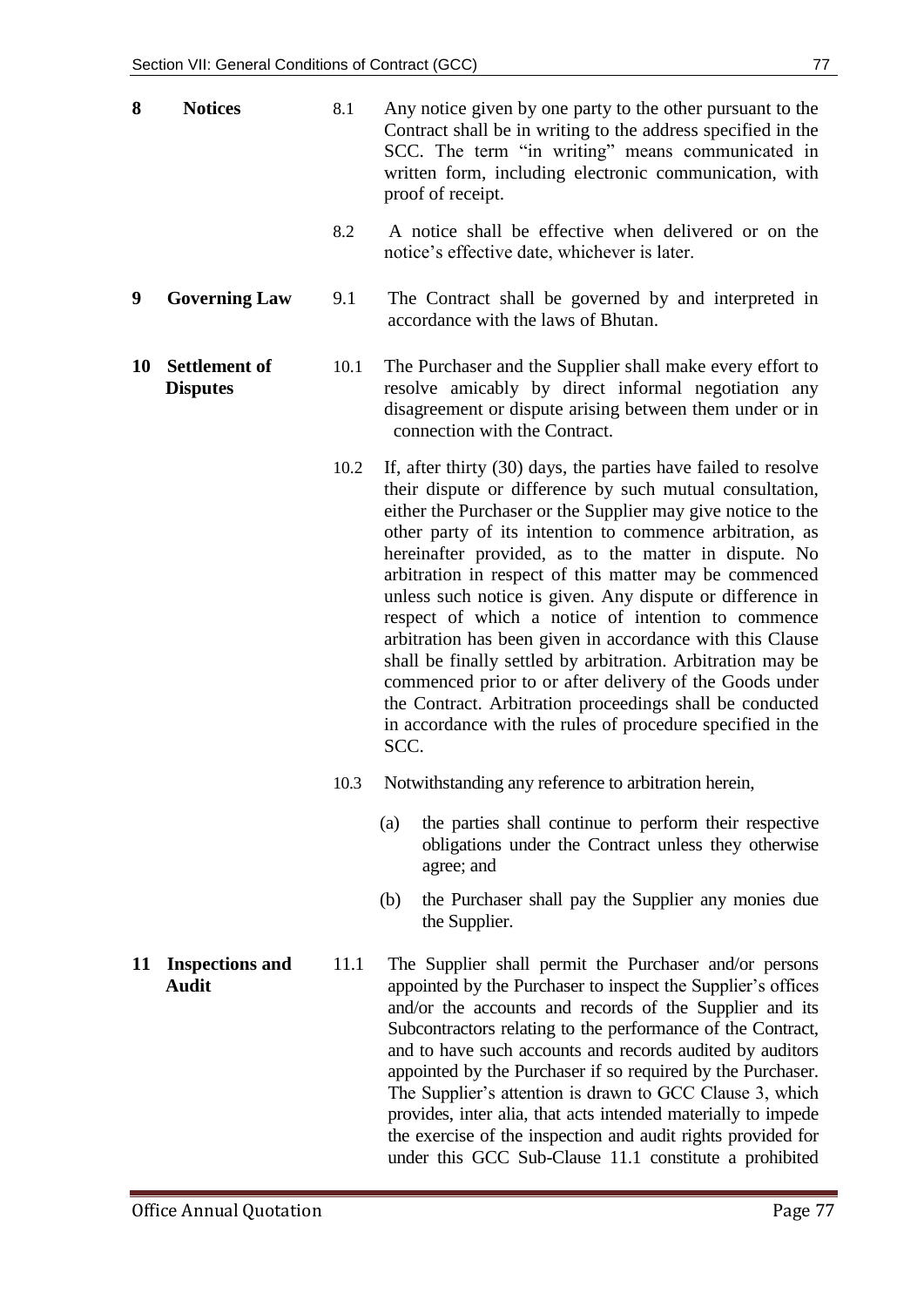|    |                                         |      | practice subject to contract termination (as well as to a<br>determination of ineligibility under ITB Sub-Clause 2.1 (c)<br>of the Instructions to Bidders that preceded the placement<br>of the Contract of which these GCC form a part).                                                                                                                                                                                    |
|----|-----------------------------------------|------|-------------------------------------------------------------------------------------------------------------------------------------------------------------------------------------------------------------------------------------------------------------------------------------------------------------------------------------------------------------------------------------------------------------------------------|
| 12 | <b>Scope of Supplies</b>                | 12.1 | The Goods and Related Services to be supplied shall be as<br>specified in the Schedule of Supply.                                                                                                                                                                                                                                                                                                                             |
|    |                                         | 12.2 | Unless otherwise stipulated in the Contract, the Supply<br>shall include all such items not specifically mentioned in<br>the Contract but that can be reasonably inferred from the<br>Contract as being required for attaining Delivery of the<br>Goods and Completion of the Related Services as if such<br>items were expressly mentioned in the Contract.                                                                  |
| 13 | <b>Delivery and</b><br><b>Documents</b> |      | 13.1 Subject to GCC Sub-Clause 34.1, the delivery of the<br>Goods and completion of the Related Services shall be in<br>accordance with the delivery and completion requirements<br>specified in the Schedule of Supply. The details of<br>shipping and other documents to be furnished by the<br>Supplier are specified in the SCC.                                                                                          |
| 14 | Supplier's<br><b>Responsibilities</b>   |      | 14.1 The Supplier shall supply all the Goods and Related<br>Services included in the Scope of Supplies in accordance<br>with GCC Clause 12, and the delivery and completion<br>requirements as per GCC Clause 13.                                                                                                                                                                                                             |
| 15 | Purchaser's<br><b>Responsibilities</b>  | 15.1 | Whenever the supply of Goods and Related Services<br>requires that the Supplier obtain permits, approvals and/or<br>import and other licenses or similar permissions from<br>Bhutanese public authorities, the Purchaser shall, if so<br>required by the Supplier, use its best efforts to assist the<br>Supplier in complying with such requirements in a timely<br>and expeditious manner, but without incurring any costs. |
| 16 | <b>Contract Price</b>                   | 16.1 | The Contract Price shall be as specified in the Contract<br>Agreement subject to any additions and adjustments<br>thereto or deductions therefrom as may be made pursuant<br>to the Contract.                                                                                                                                                                                                                                 |
|    |                                         | 16.2 | Prices charged by the Supplier for the Goods supplied and<br>the Related Services performed under the Contract shall<br>not vary from the prices quoted by the Supplier in its Bid,<br>with the exception of any price adjustments authorized in<br>the SCC.                                                                                                                                                                  |
| 17 | <b>Terms of Payment</b>                 | 17.1 | The Contract Price, including any Advance Payments, if<br>applicable, shall be paid as specified in the SCC.                                                                                                                                                                                                                                                                                                                  |

17.2 The Supplier's request for payment shall be made to the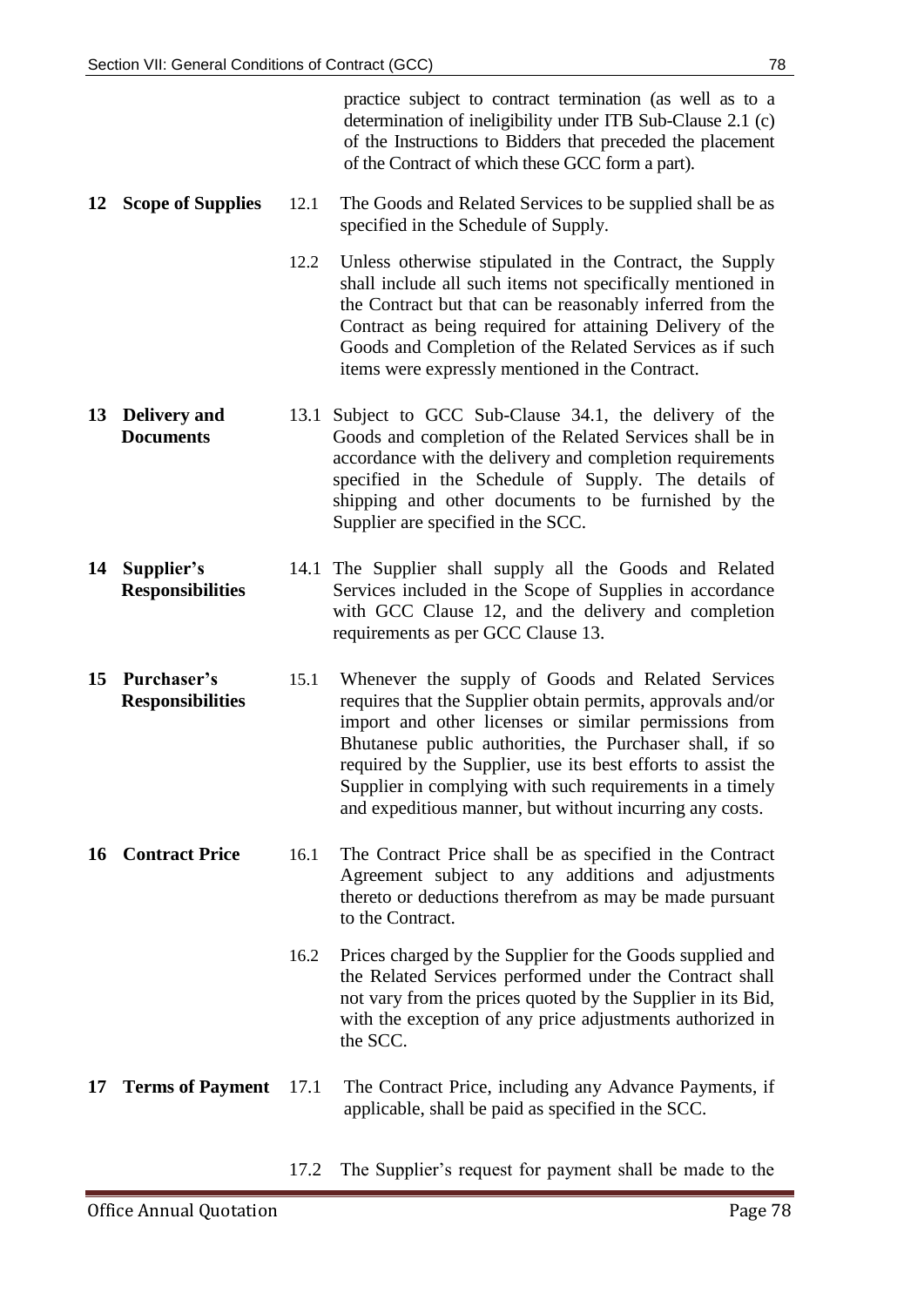Purchaser in writing, accompanied by invoices describing, as appropriate, the Goods delivered and Related Services performed, and by the documents submitted pursuant to GCC Clause 13 and upon fulfillment of all the obligations stipulated in the Contract.

- 17.3 Payments shall be made promptly by the Purchaser, no later than thirty (30) days after the submission of verified invoice or request for payment by the Supplier, and the Purchaser has accepted it.
- 17.4 The currencies in which payments shall be made to the Supplier under this Contract shall be those in which the Bid Price is expressed.
- 17.5 In the event that the Purchaser fails to pay the Supplier any payment by its due date or within the period set forth in the SCC**,** the Purchaser shall pay to the Supplier interest on the amount of such delayed payment at the rate shown in the SCC, for the period of delay until payment has been made in full, whether before or after judgment or arbitrage award.
- **18 Taxes and Duties** 18.1 For Goods manufactured outside Bhutan the Supplier shall bear and pay all applicable taxes, stamp duties, licence fees and other similar levies imposed outside Bhutan.
	- 18.2 For Goods manufactured within Bhutan the Supplier shall bear and promptly pay all applicable taxes, duties, licence fees and other similar levies incurred until delivery of the contracted Goods to the Purchaser.
	- 18.3 If any tax exemptions, reductions, allowances or privileges may be available to the Supplier in Bhutan the Purchaser shall use its best efforts to enable the Supplier to benefit from any such tax savings to the maximum allowable extent.
- **19 Performance Security** 19.1 The Supplier shall, within fifteen (15) working days of the notification of contract award, provide a Performance Security for the due performance of the Contract in the amount and currency specified in the SCC.
	- 19.2 The proceeds of the Performance Security shall be payable to the Purchaser as compensation for any loss resulting from the Supplier's failure to complete its obligations under the Contract.
	- 19.3 The Performance Security shall be denominated in the currency (ies) of the Contract or in a freely convertible currency acceptable to the Purchaser, shall be valid until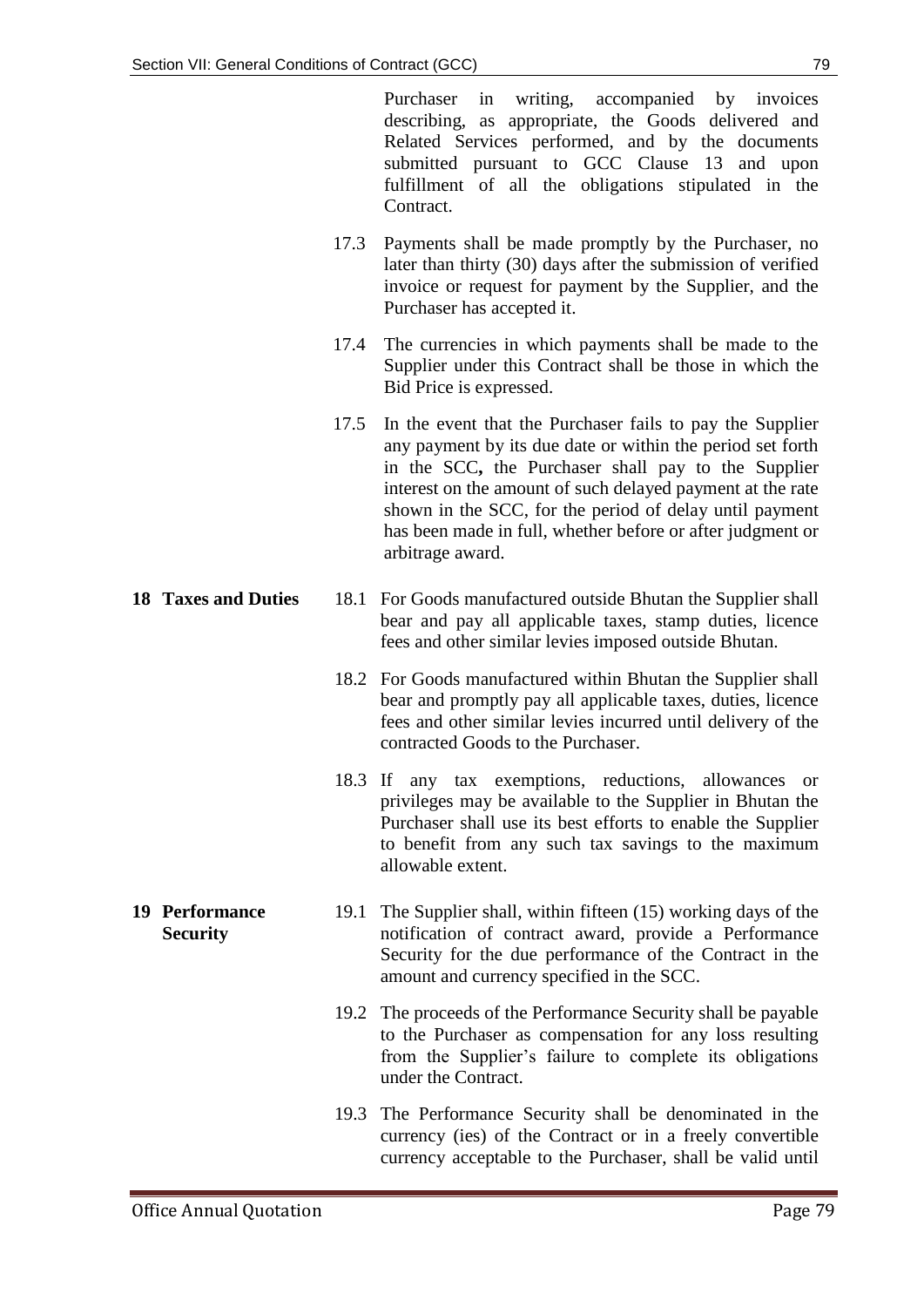the successful completion of the Supplier's performance obligations under the Contract, including any warranty obligations, and shall be in one of the forms stipulated by the Purchaser in the SCC.

- 19.4 The Performance Security shall be discharged by the Purchaser and returned to the Supplier not later than thirty (30) days following the date of completion of the Supplier's performance obligations under the Contract, including any warranty obligations, unless specified otherwise in the SCC,.
- **20 Copyright** 20.1 The copyright in all drawings, documents and other materials containing data and information furnished to the Purchaser by the Supplier shall remain vested in the Supplier, or, if they are furnished to the Purchaser directly or through the Supplier by any third party, including suppliers of materials, the copyright in such materials shall remain vested in such third party.
- **21 Confidential Information** 21.1 The Purchaser and the Supplier shall keep confidential and shall not, without the written consent of the other party hereto, divulge to any third party any documents, data or other information furnished directly or indirectly by the other party hereto in connection with the Contract, whether such information has been furnished prior to, during or following completion or termination of the Contract. Notwithstanding the above, the Supplier may furnish to its Subcontractor(s) such documents, data and other information as it receives from the Purchaser to the extent required for the Subcontractor(s) to perform its/their work under the Contract, in which event the Supplier shall obtain from such Subcontractor(s) an undertaking of confidentiality similar to that imposed on the Supplier under GCC Clause 21.
	- 21.2 The Purchaser shall not use such documents, data and other information received from the Supplier for any purposes unrelated to the Contract. Similarly, the Supplier shall not use such documents, data and other information received from the Purchaser for any purpose other than the design, procurement or other work and services required for the performance of the Contract.
	- 21.3 The obligation of a party under GCC Sub-Clauses 21.1 and 21.2 above, however, shall not apply to information that: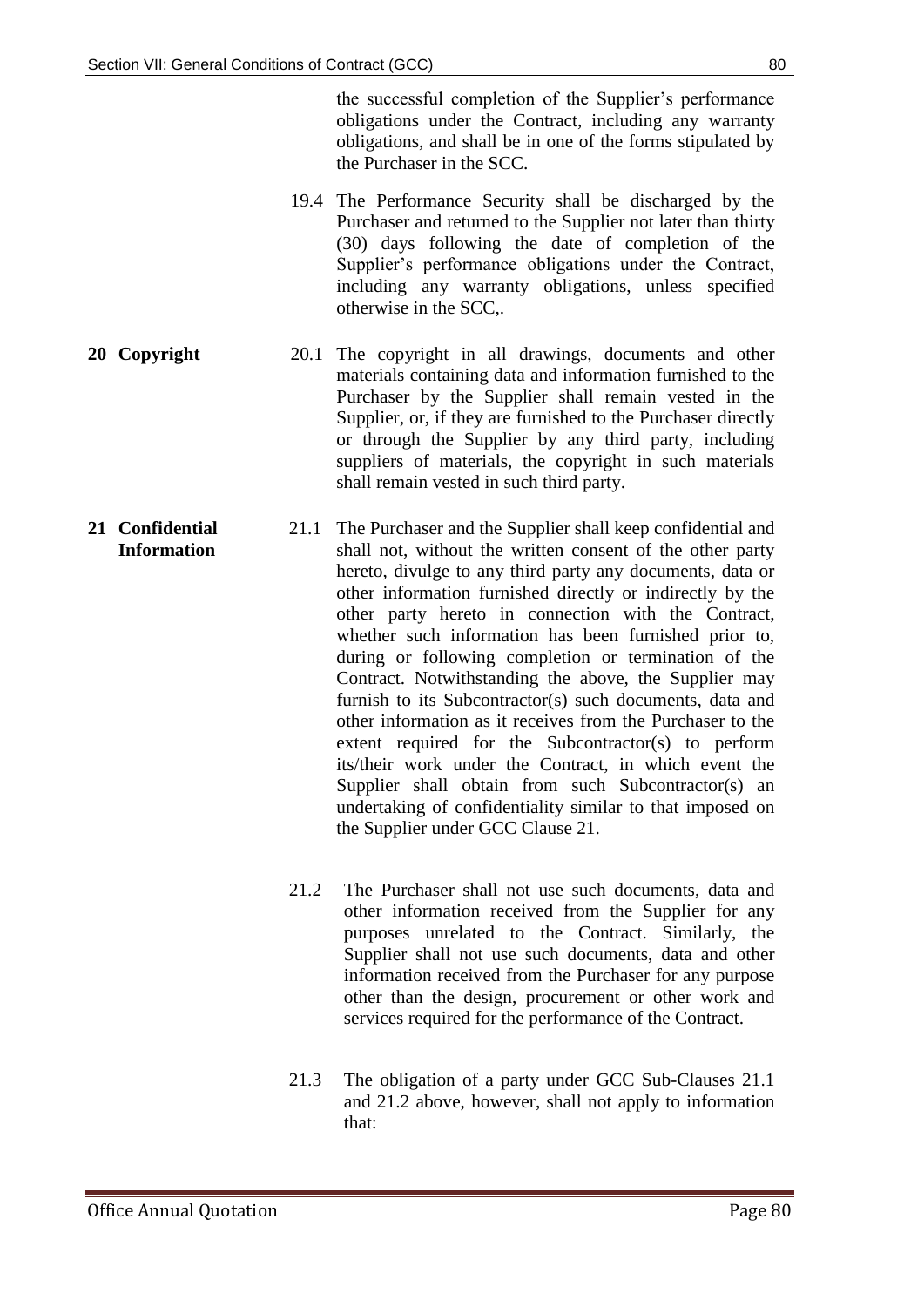- (a) the Purchaser or Supplier needs to share with the RGoB or other institutions participating in the financing of the Contract;
- (b) now or hereafter enters the public domain through no fault of that party;
- (c) can be proven to have been possessed by that party at the time of disclosure and which was not previously obtained, directly or indirectly, from the other party; or
- (d) otherwise lawfully becomes available to that party from a third party that has no obligation of confidentiality.
- 21.4 The above provisions of GCC Clause 21 shall not in any way modify any undertaking of confidentiality given by either of the parties hereto prior to the date of the Contract in respect of the Supply or any part thereof.
- 21.5 The provisions of GCC Clause 21 shall survive completion or termination, for whatever reason, of the Contract.
- **22 Subcontracting** 22.1 The Supplier shall notify the Purchaser in writing of all subcontracts awarded under the Contract if not already specified in the Bid. Such notification, in the original Bid or later, shall not relieve the Supplier of any of its obligations, duties, responsibilities or liabilities under the Contract.
	- 22.2 Subcontracts shall comply with the provisions of GCC Clauses 3 and 7.
	- 23.1 Technical Specifications and Drawings:
		- (a) The Goods and Related Services supplied under this Contract shall conform to the technical specifications and standards stipulated in Section VI, Schedule of Supply and, when no applicable standard is mentioned, the standard shall be equivalent or superior to the official standards whose application is appropriate to the Goods'
- **23 Specifications and Standards**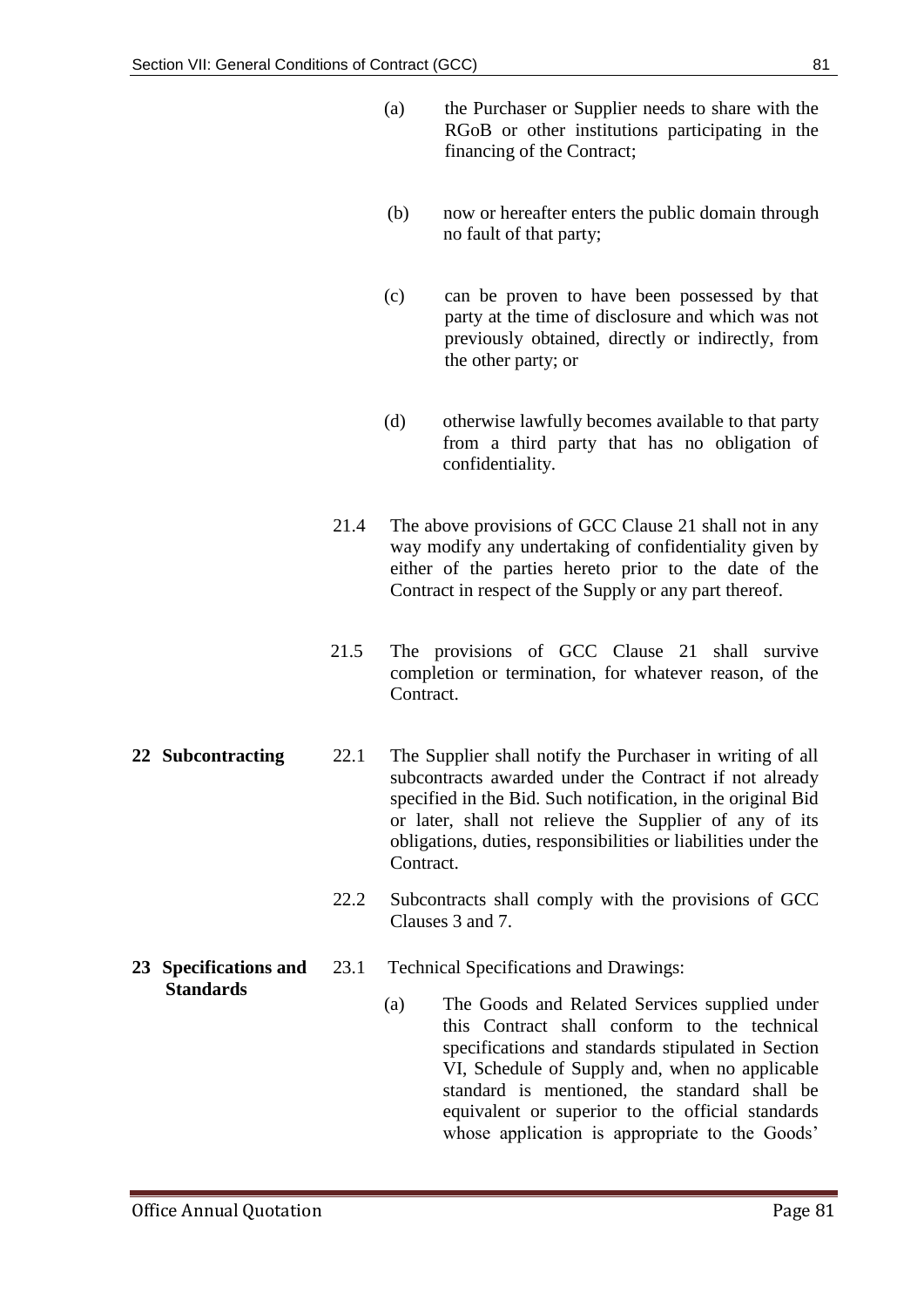country of origin.

- (b) The Supplier shall be entitled to disclaim responsibility for any design, data, drawing, specification or other document, or any modification thereof provided or designed by or on behalf of the Purchaser, by giving a notice of such disclaimer to the Purchaser.
- (c) Wherever references are made in the Contract to codes and standards in accordance with which it shall be executed, the editions or the revised versions of such codes and standards shall be those specified in the Schedule of Supply. During Contract execution, any changes in any such codes and standards shall be applied only after approval by the Purchaser and shall be treated in accordance with GCC Clause 34.
- **24 Packing and Documents** 24.1 The Supplier shall provide such packing of the Goods as is required to prevent their damage or deterioration during transit to their final destination, as indicated in the Contract. During transit, the packing shall be sufficient to withstand, without limitation, rough handling and exposure to extreme temperatures, salt and precipitation, and open storage. Packing case sizes and weights shall take into consideration, where appropriate, the remoteness of the Goods' final destination and the absence of heavy handling facilities at all points in transit.
	- 24.2 The packing, marking and documentation within and outside the packages shall comply strictly with such special requirements as shall be expressly provided for in the Contract, including additional requirements, if any, specified in the SCC, and in any other instructions ordered by the Purchaser.
- **25 Insurance** 25.1 Unless otherwise specified in the SCC the Goods supplied under the Contract shall be fully insured, in a freely convertible currency from an eligible country, against loss or damage incidental to manufacture or acquisition, transportation, storage and delivery, in accordance with the applicable Incoterms or in the manner specified in the SCC.
- **26 Transportation** 26.1 Unless otherwise specified in the SCC, responsibility for arranging transportation of the Goods shall be in accordance with the specified Incoterms.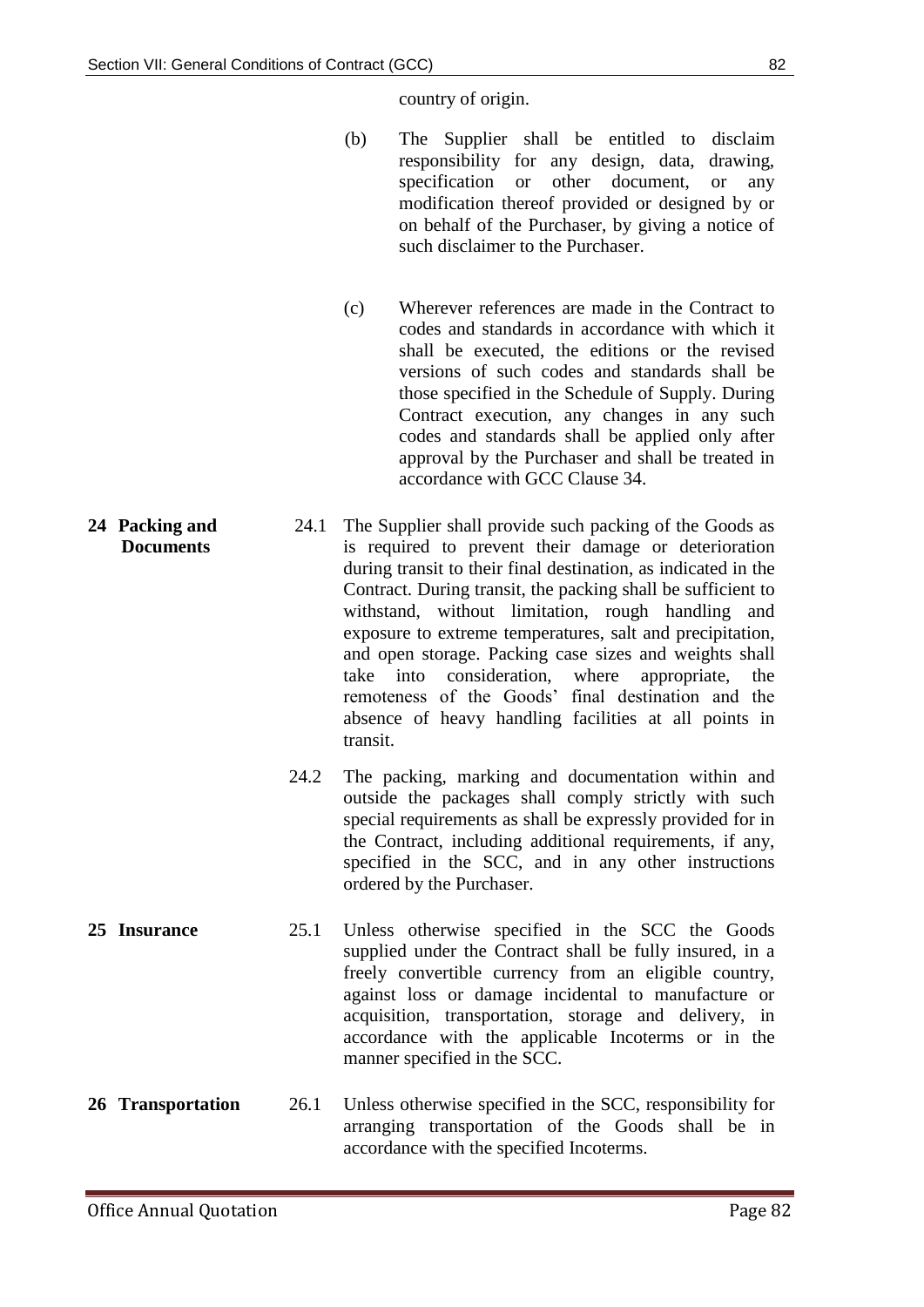- **27 Inspections and Tests**
- 27.1 At its own expense and at no cost to the Purchaser the Supplier shall carry out all such tests and/or inspections of the Goods and Related Services as are specified in the SCC.
- 27.2 The inspections and tests may be conducted on the premises of the Supplier or its Subcontractor, at point of delivery, and/or at the Goods' final destination, or in another place in Bhutan as specified in the SCC. Subject to GCC Sub-Clause 27.3, if conducted on the premises of the Supplier or its Subcontractor, all reasonable facilities and assistance, including access to drawings and production data, shall be furnished to the inspectors at no charge to the Purchaser.
- 27.3 The Purchaser or its designated representative shall be entitled to attend the tests and/or inspections referred to in GCC Sub-Clause 27.2, provided that the Purchaser bears all of its own costs and expenses incurred in connection with such attendance including, but not limited to, all travelling and board and lodging expenses.
- 27.4 Whenever the Supplier is ready to carry out any such test and inspection, it shall give reasonable advance notice, including the place and time, to the Purchaser. The Supplier shall obtain from any relevant third party or manufacturer any necessary permission or consent to enable the Purchaser or its designated representative to attend the test and/or inspection.
- 27.5 The Purchaser may require the Supplier to carry out any test and/or inspection not required by the Contract but deemed necessary to verify that the characteristics and performance of the Goods comply with the technical specifications, codes and standards under the Contract, provided that the Supplier's reasonable costs and expenses incurred in the carrying out of such test and/or inspection shall be added to the Contract Price. Further, if such test and/or inspection impedes the progress of manufacturing and/or the Supplier's performance of its other obligations under the Contract, due allowance will be made in respect of the Delivery Dates and Completion Dates and the other obligations so affected.
- 27.6 The Supplier shall provide the Purchaser with a report of the results of any such test and/or inspection.
- 27.7 The Purchaser may reject any Goods or any part thereof that fail to pass any test and/or inspection or do not conform to the specifications. The Supplier shall either rectify or replace such rejected Goods or parts thereof or make alterations necessary to meet the specifications at no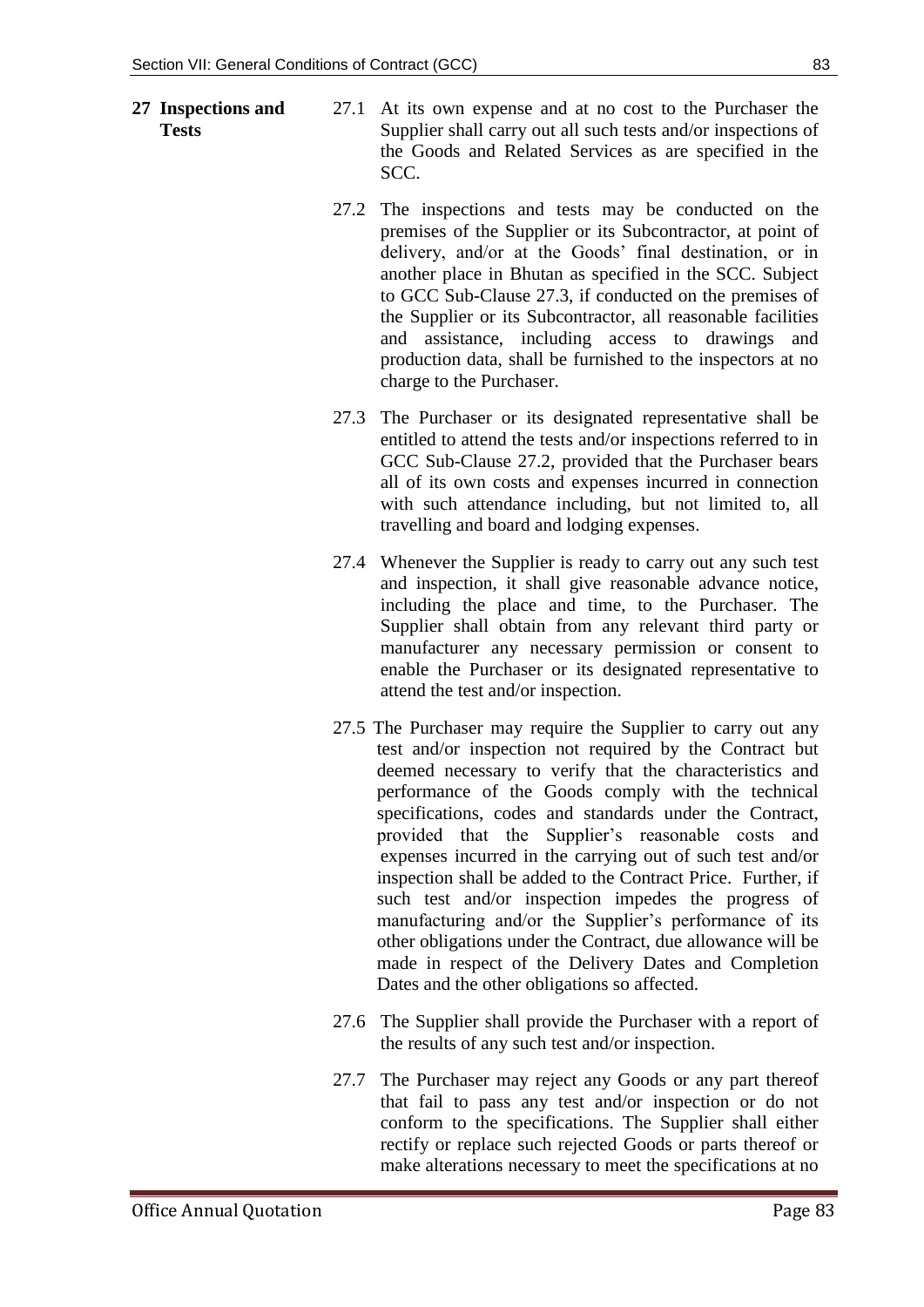cost to the Purchaser, and shall repeat the test and/or inspection, at no cost to the Purchaser, upon giving a notice pursuant to GCC Sub-Clause 27.4.

- 27.8 The Supplier agrees that neither the execution of a test and/or inspection of the Goods or any part thereof, nor the attendance by the Purchaser or its representative, nor the issue of any report pursuant to GCC Sub-Clause 27.6, shall release the Supplier from any warranties or other obligations under the Contract.
- **28 Liquidated Damages** 28.1 Except as provided for under GCC Clause 33, if the Supplier fails to deliver any or all of the Goods by the date(s) of delivery or fails to perform the Related Services within the period specified in the Contract, the Purchaser may, without prejudice to all its other remedies under the Contract, deduct from the Contract Price, as liquidated damages, a sum equivalent to the percentage specified in the SCC of the delivered price of the delayed Goods or unperformed Services for each week or part thereof of delay until actual delivery or performance, up to a maximum deduction of the percentage specified in those SCC. Once the maximum is reached, the Purchaser may terminate the Contract pursuant to GCC Clause 36.
- **29 Warranty** 29.1 The Supplier warrants that all the Goods are new, unused, and of the most recent or current models, and that they incorporate all recent improvements in design and materials, unless provided otherwise in the Contract.
	- 29.2 Subject to GCC Sub-Clause 23.1 (b), the Supplier further warrants that the Goods shall be free from defects arising from any act or omission of the Supplier or arising from design, materials and workmanship, under normal use in the conditions prevailing in Bhutan.
	- 29.3 Unless otherwise specified in the SCC, the warranty shall remain valid for twelve (12) months after the Goods, or any portion thereof as the case may be, have been delivered to and accepted at the final destination indicated in the SCC, or for eighteen (18) months after the date of shipment from the port or place of loading in the country of origin, whichever period concludes earlier.
	- 29.4 The Purchaser shall give notice to the Supplier stating the nature of any such defects together with all available evidence thereof, promptly following the discovery thereof. The Purchaser shall afford all reasonable opportunity for the Supplier to inspect such defects.
	- 29.6 Upon receipt of such notice, the Supplier shall, within the period specified in the SCC, expeditiously repair or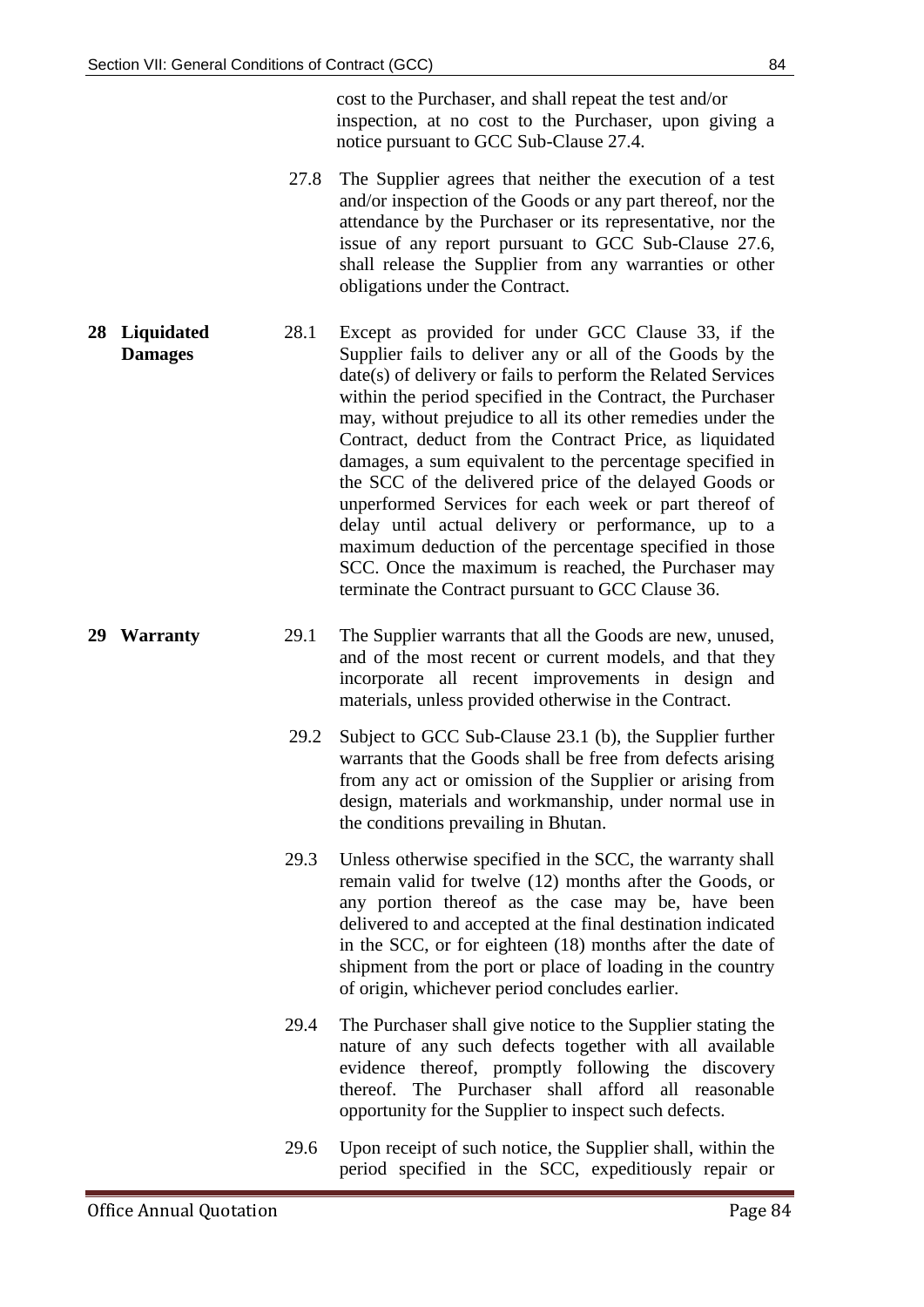replace the defective Goods or parts thereof, at no cost to the Purchaser.

- 29.7 If, having been notified, the Supplier fails to remedy the defect within the period specified in the SCC, the Purchaser may proceed to take within a reasonable period such remedial action as may be necessary, at the Supplier's risk and expense and without prejudice to any other rights which the Purchaser may have against the Supplier under the Contract.
- **30 Patent Indemnity** 30.1 The Supplier shall, subject to the Purchaser's compliance with GCC Sub-Clause 30.2, indemnify and hold harmless the Purchaser and its employees and officers from and against any and all suits, actions or administrative proceedings, claims, demands, losses, damages, costs and expenses of any nature, including attorney's fees and expenses, which the Purchaser may suffer as a result of any infringement or alleged infringement of any patent, utility model, registered design, trademark, copyright or other intellectual property right registered or otherwise existing at the date of the Contract by reason of:
	- a) the installation of the Goods by the Supplier or the use of the Goods in Bhutan; and
	- b) the sale in any country of the products produced by the Goods.

Such indemnity shall not cover any use of the Goods or any part thereof other than for the purpose indicated by or reasonably to be inferred from the Contract, neither any infringement resulting from the use of the Goods or any part thereof, or any products produced thereby in association or combination with any other equipment, plant or materials not supplied by the Supplier, pursuant to the Contract.

- 30.2 If any proceedings are brought or any claim is made against the Purchaser arising out of the matters referred to in GCC Sub-Clause 30.1, the Purchaser shall promptly give the Supplier notice thereof, and the Supplier may at its own expense and in the Purchaser's name conduct such proceedings or claim and any negotiations for the settlement of any such proceedings or claim.
- 30.3 If the Supplier fails to notify the Purchaser within thirty (30) days after receipt of such notice that it intends to conduct any such proceedings or claim, then the Purchaser shall be free to conduct the same on its own behalf.
- 30.4 The Purchaser shall, at the Supplier's request, afford all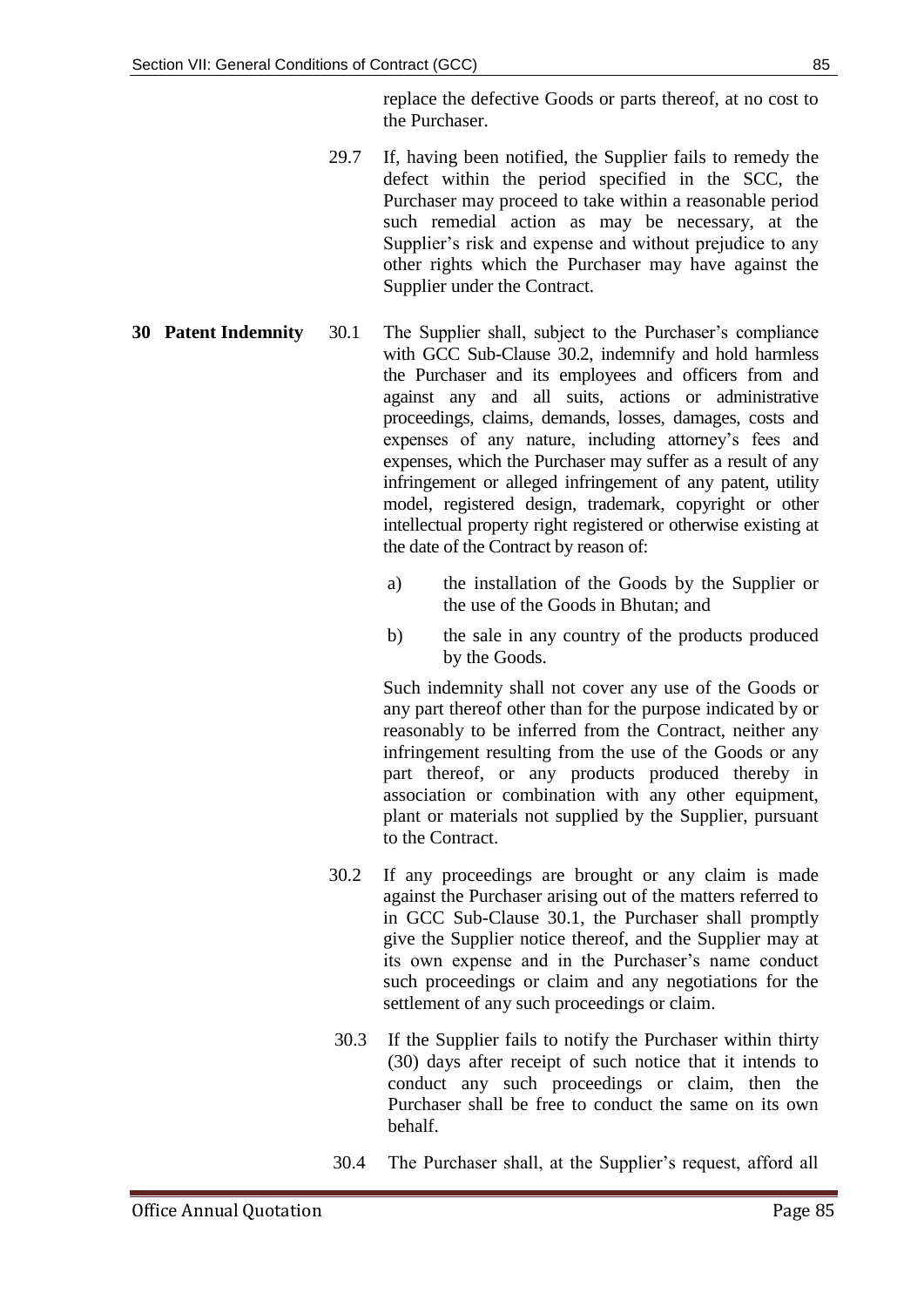available assistance to the Supplier in conducting such proceedings or claim, and shall be reimbursed by the Supplier for all reasonable expenses incurred in so doing.

- 30.6 The Purchaser shall indemnify and hold harmless the Supplier and its employees, officers and Subcontractors from and against any and all suits, actions or administrative proceedings, claims, demands, losses, damages, costs and expenses of any nature, including attorney's fees and expenses, which the Supplier may suffer as a result of any infringement or alleged infringement of any patent, utility model, registered design, trademark, copyright or other intellectual property right registered or otherwise existing at the date of the Contract arising out of or in connection with any design, data, drawing, specification or other documents or materials provided or designed by or on behalf of the Purchaser.
- **31 Limitation of Liability**  31.1 Except in cases of gross negligence or willful misconduct:
	- (a) neither party shall be liable to the other party, whether in contract, tort or otherwise, for any indirect or consequential loss or damage, loss of use, loss of production, or loss of profits or interest costs, provided that this exclusion shall not apply to any obligation of the Supplier to pay liquidated damages to the Purchaser; and
	- (b) the aggregate liability of the Supplier to the Purchaser, whether under the Contract, in tort or otherwise, shall not exceed the total Contract Price, provided that this limitation shall not apply to the cost of repairing or replacing defective equipment, or to any obligation of the Supplier to indemnify the Purchaser with respect to patent infringement.
- **32 Change in Laws and Regulations** 32.1 Unless otherwise specified in the Contract if, after the date thirty (30) days prior to the date of Bid submission, any law, regulation, ordinance, order or bylaw having the force of law is enacted, promulgated, abrogated or changed in Bhutan (which shall be deemed to include any change in interpretation or application by the competent authorities) that subsequently affects the Delivery/Completion Schedule and/or the Contract Price, then such Delivery/Completion Schedule and/or Contract Price shall be correspondingly increased or decreased, to the extent that the Supplier has thereby been affected in the performance of any of its obligations under the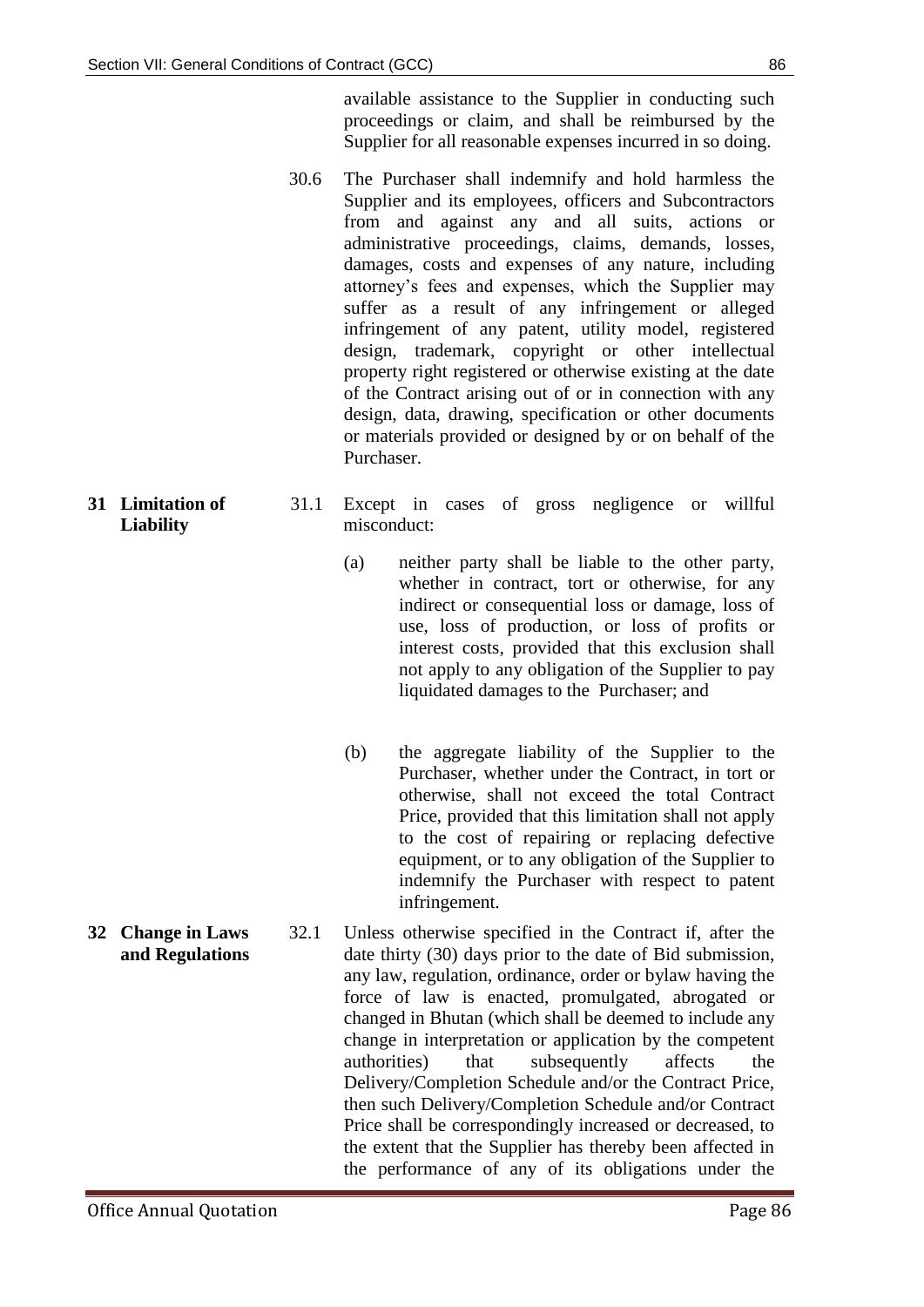Contract. Notwithstanding the foregoing, such additional or reduced cost shall not be separately paid or credited if the same has already been accounted for in the price adjustment provisions where applicable, in accordance with GCC Sub-Clause 16.2.

- **33 Force Majeure** 33.1 The Supplier shall not be liable for forfeiture of its Performance Security, liquidated damages or termination for default if and to the extent that it's delay in performance or other failure to perform its obligations under the Contract is the result of an event of Force Majeure.
	- 33.2 For purposes of this Clause, "Force Majeure" means an event or situation beyond the control of the Supplier that is not foreseeable, is unavoidable, and its origin is not due to negligence or lack of care on the part of the Supplier. Such events may include, but not be limited to, acts of the Purchaser in its sovereign capacity, wars or revolutions, fires, floods, epidemics, quarantine restrictions and freight embargoes.
	- 33.3 If a Force Majeure situation arises, the Supplier shall promptly notify the Purchaser in writing of such condition and the cause thereof. Unless otherwise directed by the Purchaser in writing, the Supplier shall continue to perform its obligations under the Contract as far as is reasonably practical, and shall seek all reasonable alternative means for performance not prevented by the Force Majeure event.
- **34 Change Orders and Contract Amendments** 34.1 The Purchaser may at any time order the Supplier through notice in accordance with GCC Clause 8 to make changes within the general scope of the Contract in any one or more of the following:
	- (a) drawings, designs or specifications, where Goods to be furnished under the Contract are to be specifically manufactured for the Purchaser;
	- (b) the method of shipment or packing;
	- (c) the place of delivery; and
	- (d) the Related Services to be provided by the Supplier.
	- 34.2 If any such change causes an increase or decrease in the cost of, or the time required for, the Supplier's performance of any provisions under the Contract, an equitable adjustment shall be made in the Contract Price or in the Delivery/Completion Schedule, or both, and the Contract shall accordingly be amended. Any claims by the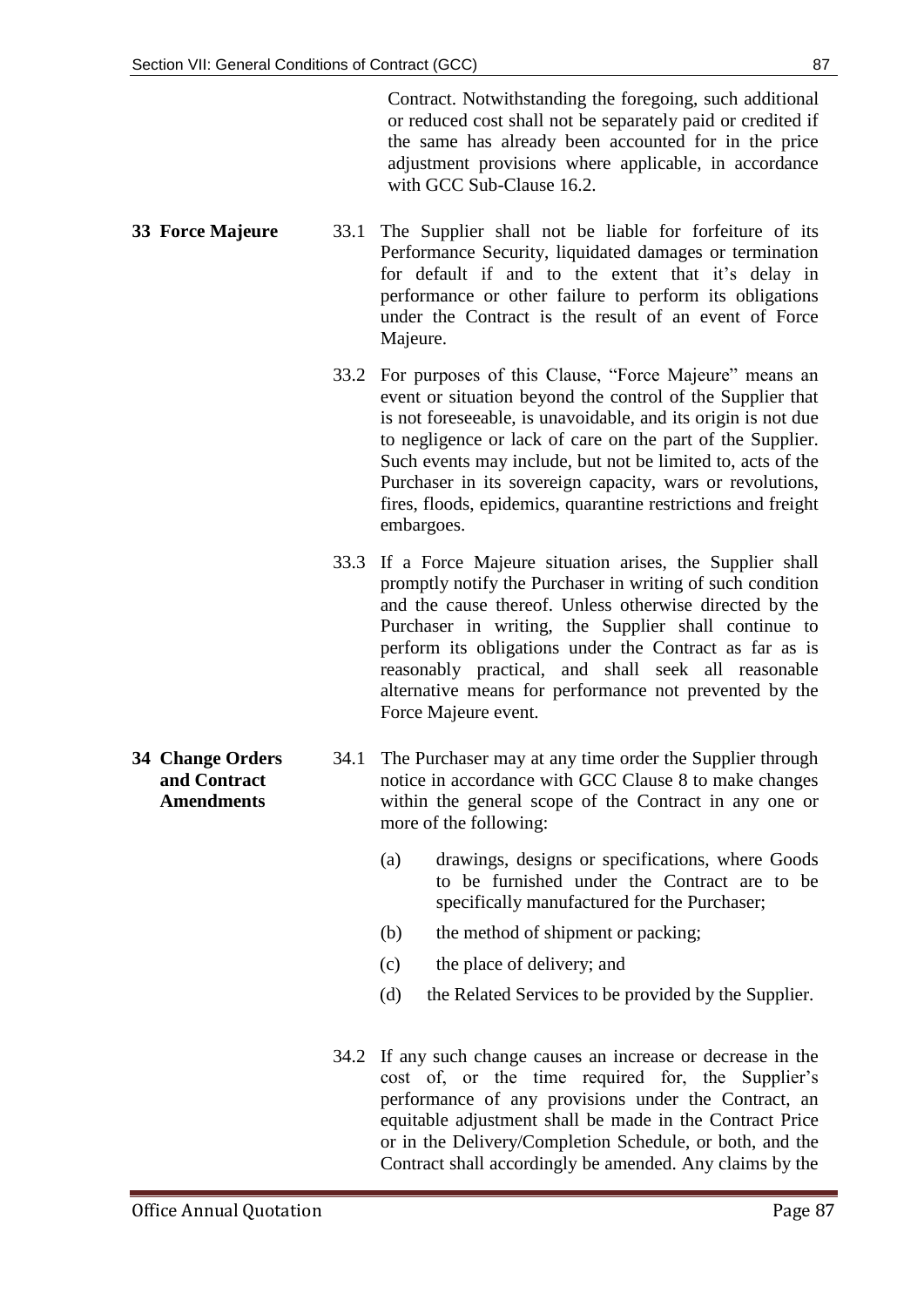Supplier for adjustment under this Clause must be asserted within thirty (30) days from the date of the Supplier's receipt of the Purchaser's change order.

- 34.3 Prices to be charged by the Supplier for any Related Services that might be needed but which were not included in the Contract shall be agreed upon in advance by the parties and shall not exceed the prevailing rates charged to other parties by the Supplier for similar services.
- 34.4 Subject to the above, no variation in or modification of the terms of the Contract shall be made except by written amendment by the parties.
- **35 Extensions of Time** 35.1 If at any time during performance of the Contract the Supplier or its subcontractors should encounter conditions impeding timely delivery of the Goods or completion of Related Services pursuant to GCC Clause 13, the Supplier shall promptly notify the Purchaser in writing of the delay, its likely duration, and its cause. As soon as practicable after receipt of the Supplier's notice, the Purchaser shall evaluate the situation and may at its discretion extend the Supplier's time for performance, in which case the extension shall be ratified by the parties by amendment of the Contract.
	- 35.2 Except in case of Force Majeure, as provided under GCC Clause 33, a delay by the Supplier in the performance of its Delivery and Completion obligations shall render the Supplier liable to the imposition of liquidated damages pursuant to GCC Clause 28, unless an extension of time is agreed upon, pursuant to GCC Sub-Clause 35.1.

- **36 Termination** 36.1 Termination for Default
	- (a) The Purchaser, without prejudice to any other remedy for breach of Contract, by written notice of default sent to the Supplier, may terminate the Contract in whole or in part:
		- (i) if the Supplier fails to deliver any or all of the Goods within the period specified in the Contract, or within any extension thereof granted by the Purchaser pursuant to GCC Sub-Clause 35.1; or
		- (ii) if the Supplier fails to perform any other obligation under the Contract; or
		- (iii) if the Supplier, in the judgment of the Purchaser has engaged in fraud and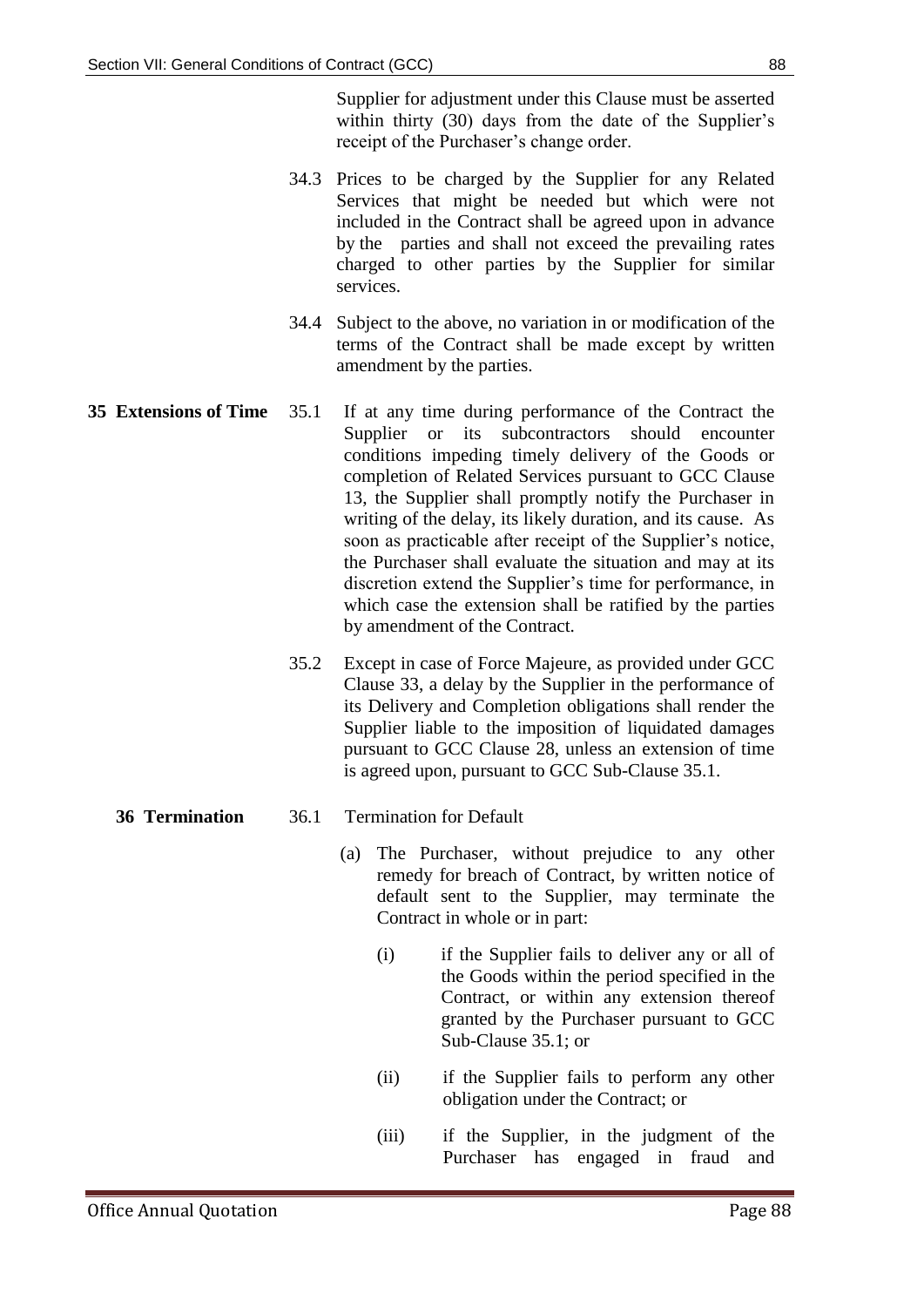corruption, as defined in GCC Clause 3, in competing for or in executing the Contract.

- (b) In the event the Purchaser terminates the Contract in whole or in part, pursuant to GCC Clause 36.1(a), the Purchaser may procure, upon such terms and in such manner as it deems appropriate, Goods or Related Services similar to those undelivered or not performed, and the Supplier shall be liable to the Purchaser for any additional costs for such similar Goods or Related Services. However, the Supplier shall continue performance of the Contract to the extent not terminated.
- 36.2 Termination for Insolvency

The Purchaser may at any time terminate the Contract by giving notice to the Supplier if the Supplier becomes bankrupt or otherwise insolvent. In such event, termination shall be without compensation to the Supplier, provided that such termination shall not prejudice or affect any right of action or remedy that has accrued or will accrue thereafter to the Purchaser.

- 36.3 Termination for Convenience.
	- (a) The Purchaser, by notice sent to the Supplier, may terminate the Contract, in whole or in part, at any time for its convenience. The notice of termination shall specify that termination is for the Purchaser's convenience, the extent to which performance of the Supplier under the Contract is terminated, and the date upon which such termination becomes effective.
	- (b) The Goods that are complete and ready for shipment within thirty (30) days after the Supplier's receipt of notice of termination shall be accepted by the Purchaser at the Contract terms and prices. For the remaining Goods, the Purchaser may elect:
		- (i) to have any portion completed and delivered at the Contract terms and prices; and/or
		- (ii) to cancel the remainder and pay to the Supplier an agreed amount for partially completed Goods and Related Services and for materials and parts previously procured by the Supplier.
- **37 Assignment** 37.1 Neither the Purchaser nor the Supplier shall assign, in whole or in part, their obligations under this Contract, except with the prior written consent of the other party.
- **38. Export** 38.1 Notwithstanding any obligation under the Contract to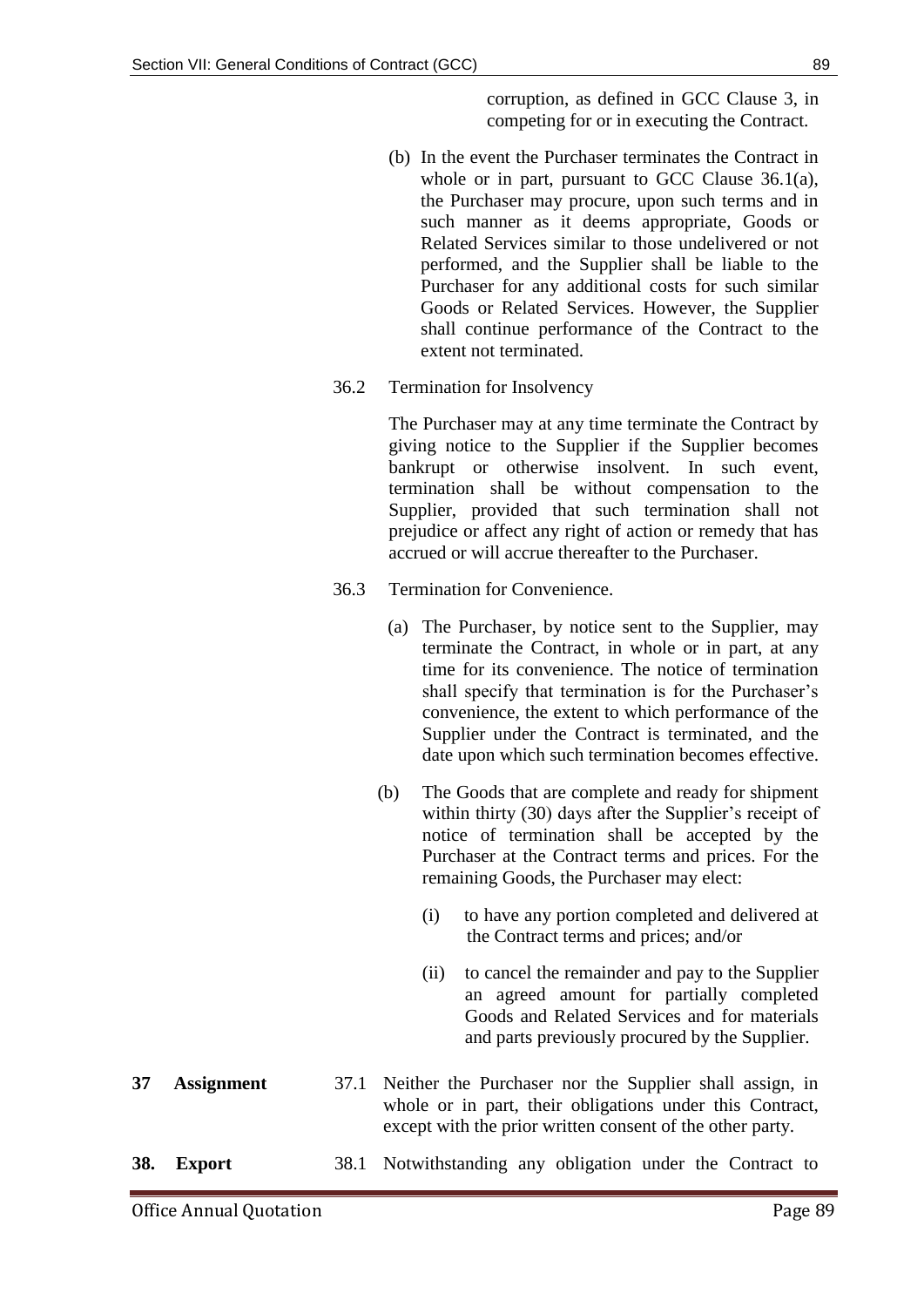**Restriction** complete all export formalities, any export restrictions attributable to the Purchaser, to Bhutan, or to the use of the products/Goods, systems or services to be supplied, which arise from trade regulations from a country supplying those products/Goods, systems or services, and which substantially impede the Supplier from meeting its obligations under the Contract, shall release the Supplier from the obligation to provide deliveries or services, always provided, however, that the Supplier can demonstrate to the satisfaction of the Purchaser that it has completed all formalities in a timely manner, including applying for permits, authorizations and licenses necessary for the export of the products/Goods, systems or services under the terms of the Contract. Termination of the Contract on this basis shall be for the Purchaser's convenience pursuant to Sub-Clause 36.3.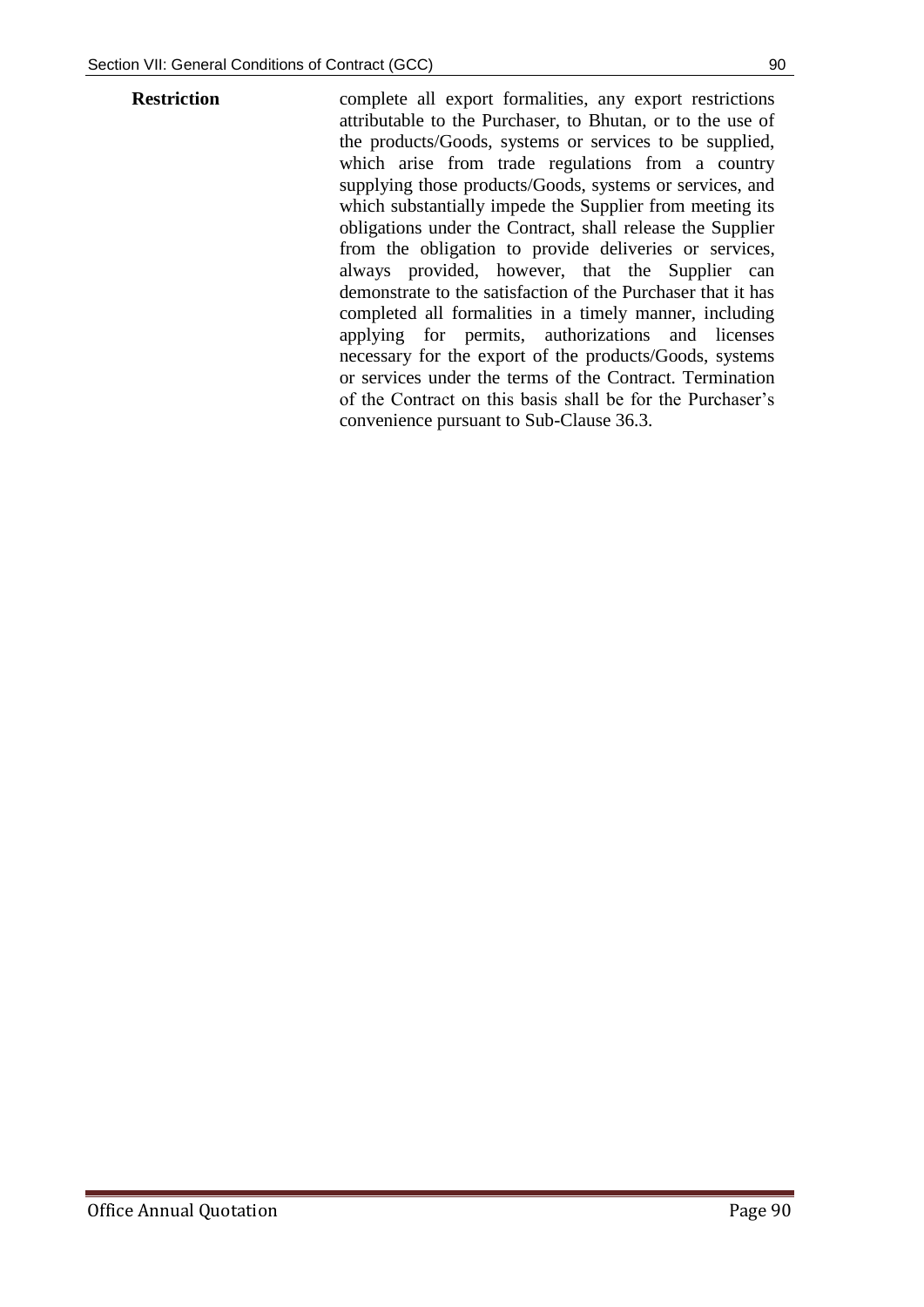# **Section VIII. Special Conditions of Contract**

The following Special Conditions of Contract (SCC) shall supplement and/or amend the General Conditions of Contract (GCC). Whenever there is a conflict, the provisions herein shall prevail over those in the GCC. *[The Purchaser shall select and insert the appropriate wording using the sample below or other acceptable wording and delete the text in italics.]*  **1.1 (k)** The Project Site(s)/Final Destination(s) is/are; *BNCA* and other place in *Thimphu when needed.* **1.1 (l)** The Purchaser is: *Bhutan Narcotics Control Authority.* **GCC 4.2 (a)** The meaning of the trade terms shall be as prescribed by Incoterms. If the meaning of any trade term and the rights and obligations of the parties thereunder shall not be as prescribed by Incoterms, they shall be as prescribed by: *RGOB law* **GCC 4.2 (b)** The version of Incoterms shall be: *latest edition* **GCC 5.1** The language shall be: *English* **GCC 8.1** For **notices**, the addresses shall be: For the Purchaser: Attention: *Procurement Unit, BNCA* Address: *[BNCA],* Bhutan Telephone: *02-335371* Facsimile number: *02-335370* **GCC 9** The governing law shall be **the law of the Kingdom of Bhutan. GCC 10.2** The rules of procedure for arbitration proceedings pursuant to GCC Sub-Clause 10.2 shall be as follows: *(b) Contract with a Bhutanese Supplier:* In the case of a dispute between the Purchaser and a Bhutanese Supplier, the dispute shall be referred to adjudication or arbitration in accordance with the laws of Bhutan. **GCC 13.1** Details of Shipping and other Documents to be furnished by the Supplier are *[insert the required documents, such as a negotiable bill of lading, a nonnegotiable sea way bill, an airway bill, a railway consignment note, a road consignment note, insurance certificate, Manufacturer's or Supplier's warranty certificate, inspection certificate issued by nominated inspection*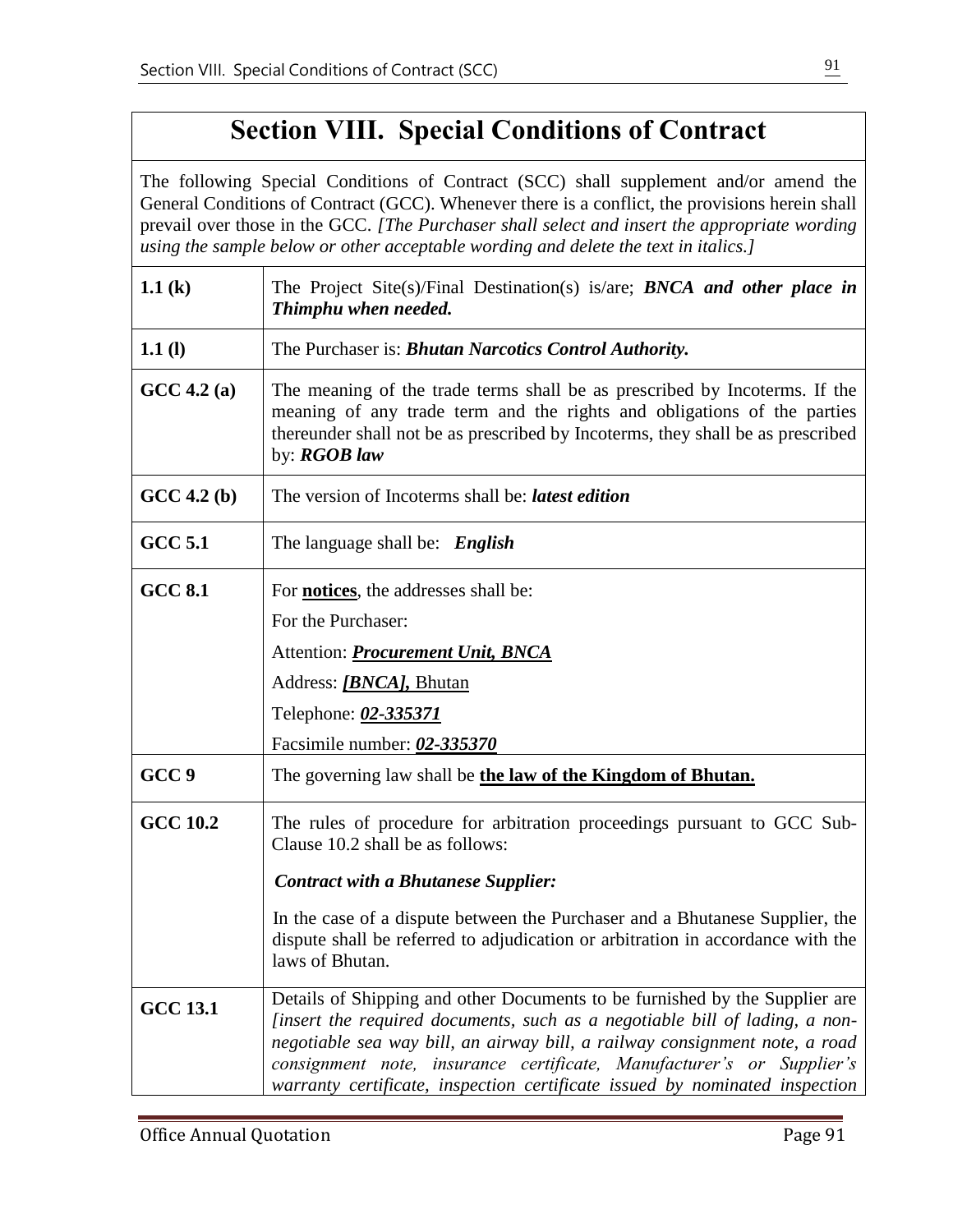|                 | agency, Supplier's factory shipping details etc].                                                                                                                                                                                |  |  |  |  |  |
|-----------------|----------------------------------------------------------------------------------------------------------------------------------------------------------------------------------------------------------------------------------|--|--|--|--|--|
|                 | The above documents shall be received by the Purchaser before arrival of the<br>Goods and, if not received, the Supplier will be responsible for any<br>consequent expenses.                                                     |  |  |  |  |  |
| <b>GCC 16.2</b> | The prices charged for the Goods supplied and the related Services performed<br><b>Shall Not be adjustable.</b>                                                                                                                  |  |  |  |  |  |
|                 | If prices are adjustable, the following method shall be used to calculate the<br>price adjustment [see attachment to these SCC for a sample Price Adjustment<br>Formula]                                                         |  |  |  |  |  |
| <b>GCC 17.1</b> | <b>Sample provision</b>                                                                                                                                                                                                          |  |  |  |  |  |
|                 | GCC 17.1—The method and conditions of payment to be made to the<br>Supplier under this Contract shall be as follows:                                                                                                             |  |  |  |  |  |
|                 | Payment for Goods supplied (after delivery and acceptance in full) shall be made<br>100% in Ngultrum (BTN).                                                                                                                      |  |  |  |  |  |
| <b>GCC 17.5</b> | The payment delay period after which the Purchaser shall pay interest to the<br>supplier shall be $[30]$ days.                                                                                                                   |  |  |  |  |  |
|                 | The interest rate that shall be applied is as per the financial rules (FRR)<br>Bhutan.                                                                                                                                           |  |  |  |  |  |
| <b>GCC 19.1</b> | The amount of the Performance Security shall be: The bid security of the<br>successful bidders will be retained with the office as performance security.                                                                         |  |  |  |  |  |
| <b>GCC 19.3</b> | The types of acceptable Performance Securities are:                                                                                                                                                                              |  |  |  |  |  |
|                 | (i)<br>Unconditional bank guarantee issued<br>by financial<br>institution located in Bhutan and acceptable to the<br>Purchaser, in the form provided for in the Contract or in<br>any other form acceptable to the Purchaser, or |  |  |  |  |  |
|                 | (ii)<br>Cash warrant, or                                                                                                                                                                                                         |  |  |  |  |  |
|                 | (iii)<br>Demand draft.                                                                                                                                                                                                           |  |  |  |  |  |
| <b>GCC 19.4</b> | Discharge of Performance Security shall take place: <i>[no later than 30 working</i> ]<br>days after completion of contract validity i.e. One Fiscal Year]                                                                       |  |  |  |  |  |
| <b>GCC 24.2</b> | The packing, marking and documentation within and outside the packages<br>shall be: : [Quotation on catering services for FY 2019-20]                                                                                            |  |  |  |  |  |
|                 | Orginal And Copy should be marked clearly                                                                                                                                                                                        |  |  |  |  |  |
|                 |                                                                                                                                                                                                                                  |  |  |  |  |  |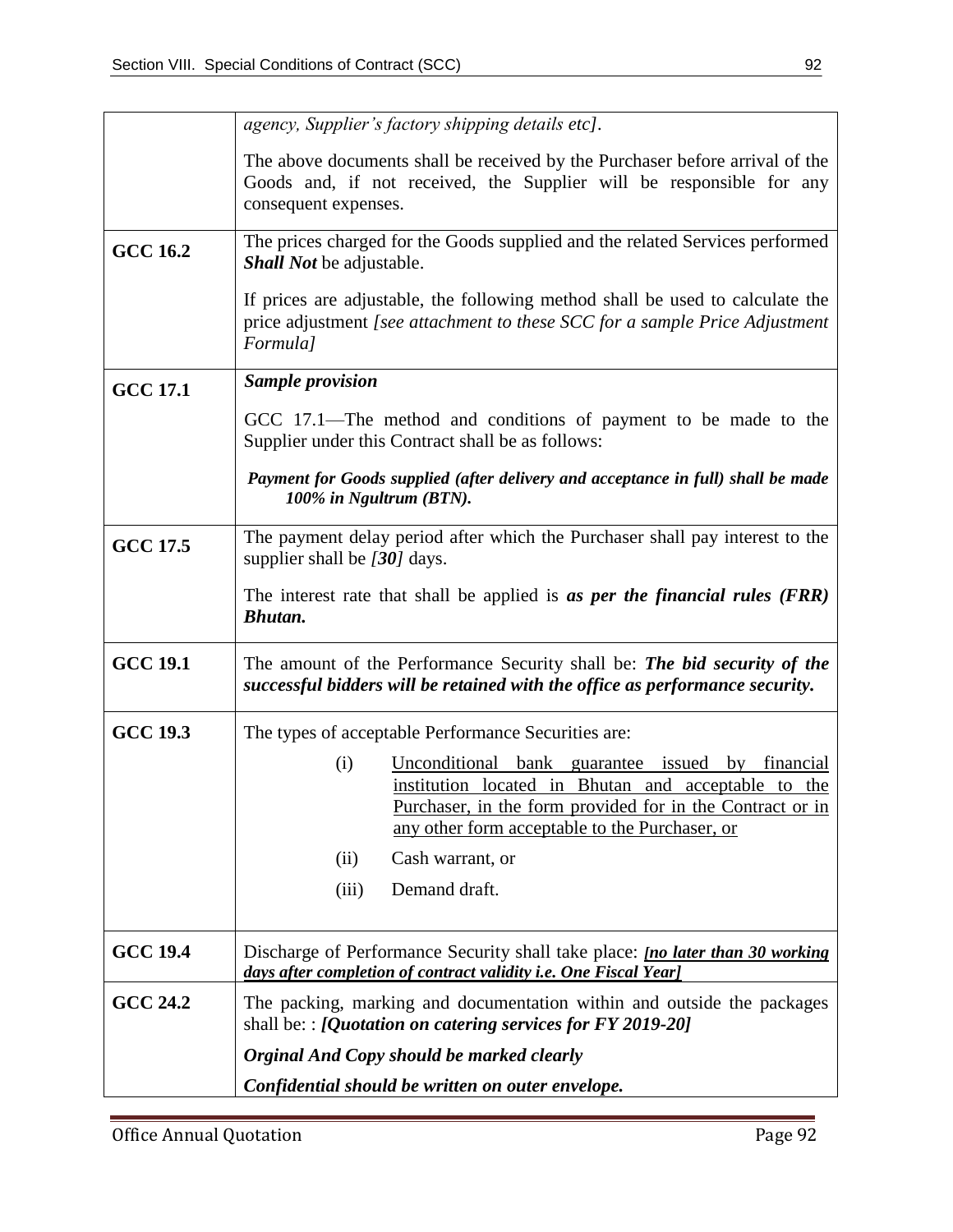| <b>GCC 25.1</b>      | The insurance coverage shall be as specified in the Incoterms.                                                           |  |
|----------------------|--------------------------------------------------------------------------------------------------------------------------|--|
|                      | Goods should be fully insured. If any damages occur during transit, the<br>supply shall be responsible.                  |  |
| <b>GCC 26.1</b>      | Responsibility for transportation of the Goods shall be as specified in the<br>Incoterms.                                |  |
|                      | Catering at the destination point shall be beared by the supplier                                                        |  |
| GCC 27.1             | The inspections and tests shall be: [As per the sample submitted]                                                        |  |
| GCC 27.2             | Inspections and tests shall be conducted at: [Procurement Unit, BNCA]                                                    |  |
| <b>GCC 28.1</b>      | The liquidated damages shall be: $[0.1\%]$ per day against delay of supplies as per<br>the supply order.                 |  |
| <b>GCC 28.1</b>      | The maximum amount of liquidated damages shall be: [10] % of the total value<br>of delayed supplies as per supply order. |  |
| GCC 29.3             | The period of validity of the Warranty shall be: [365] days.                                                             |  |
|                      | For the purposes of the Warranty the place(s) of final destination(s) shall be:<br><b><i>[BNCA</i></b>                   |  |
| GCC 29.5 and<br>29.6 | The period for repair or replacement shall be: $[07]$ days.                                                              |  |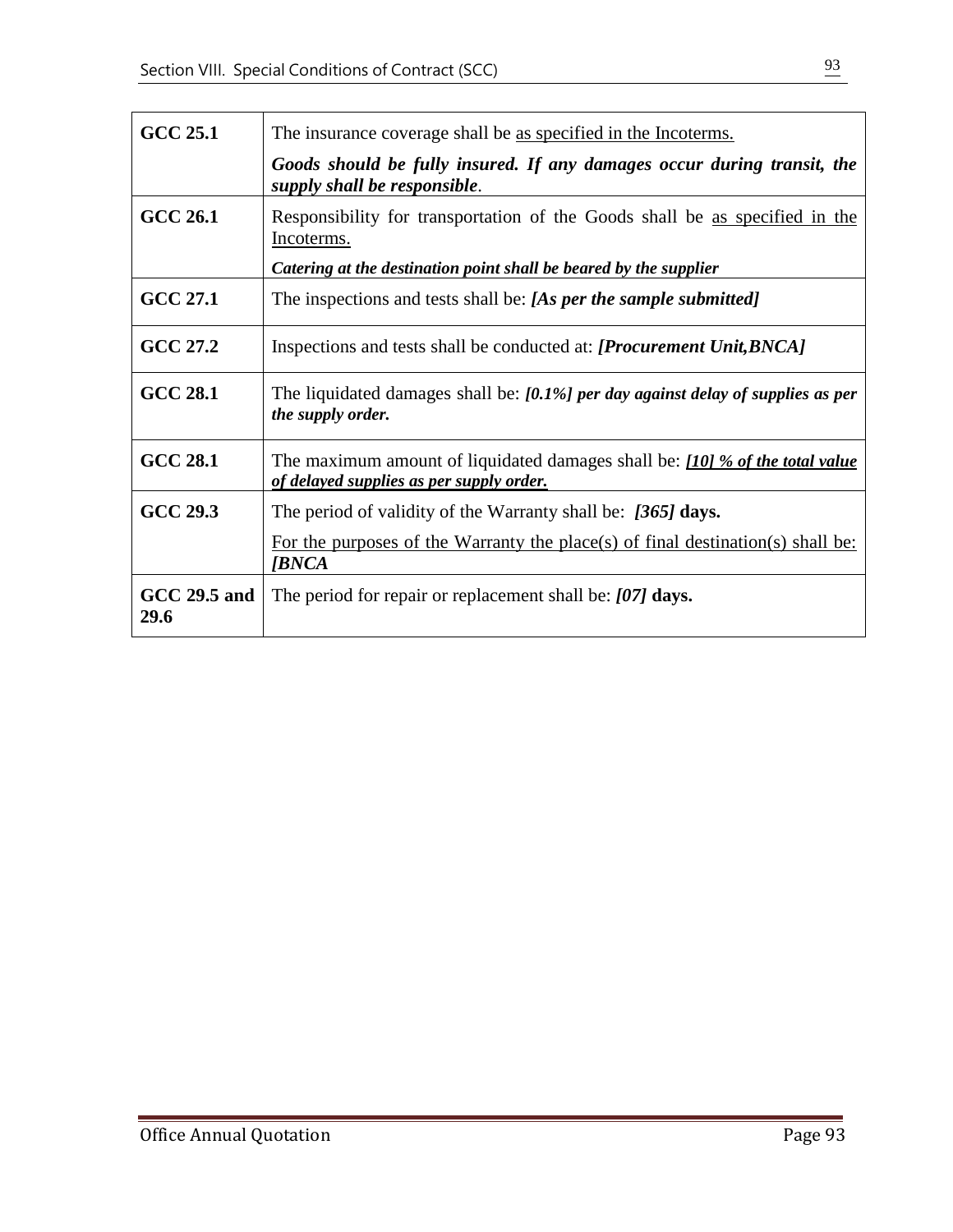#### **Attachment: Price Adjustment Formula**

If, in accordance with GCC 16.2, prices shall be adjustable, the following method shall be used to calculate the price adjustment:

16.2 Prices payable to the Supplier, as stated in the Contract, shall be subject to adjustment during performance of the Contract to reflect changes in the cost of labor and material components in accordance with the formula:

$$
P_1=P_0\left[a+\underline{bL}_1+\underline{cM}_1\right]-P_0\\L_0\qquad M_0
$$

$$
a+b+c=1
$$

in which:

| $P_1$          | $=$ adjustment amount payable to the Supplier.                                            |
|----------------|-------------------------------------------------------------------------------------------|
| P <sub>0</sub> | $=$ Contract Price (base price).                                                          |
| a              | $=$ fixed element representing profits and overheads included in the Contract             |
|                | Price and generally in the range of five $(5)$ to fifteen percent $(15\%)$ .              |
| $\mathbf b$    | $=$ estimated percentage of labor component in the Contract Price.                        |
| $\mathbf{c}$   | $=$ estimated percentage of material component in the Contract Price.                     |
| $L_0, L_1$     | $=$ labor indices applicable to the appropriate industry in the country of origin         |
|                | on the base date and date for adjustment, respectively.                                   |
|                | $M_0$ , $M_1$ = material indices for the major raw material on the base date and date for |
|                | adjustment, respectively, in the country of origin.                                       |
|                |                                                                                           |

The coefficients a, b, and c as specified by the Purchaser are as follows:

a = *[insert value of coefficient]* b = *[insert value of coefficient]* c = *[insert value of coefficient]*

The Bidder shall indicate the source of the indices and the base date indices in its bid.

Base date  $=$  thirty (30) days prior to the deadline for submission of the bids.

Date of adjustment = *[insert number of weeks]* weeks prior to date of shipment (representing the mid-point of the period of manufacture).

The above price adjustment formula shall be invoked by either party subject to the following further conditions:

(a) No price adjustment shall be allowed beyond the original delivery dates unless specifically stated in the extension letter. As a rule, no price adjustment shall be allowed for periods of delay for which the Supplier is entirely responsible. The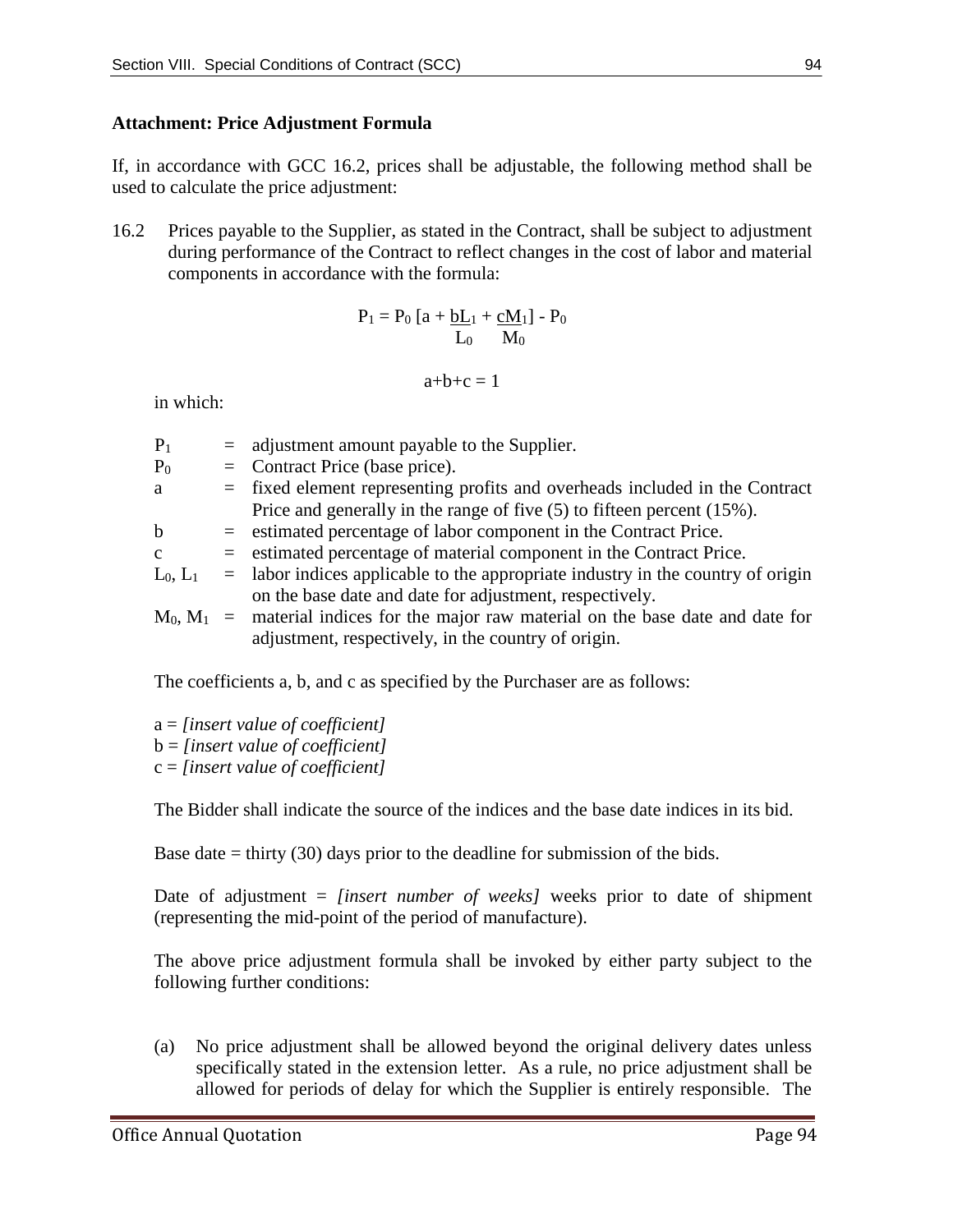Purchaser will, however, be entitled to any decrease in the prices of the Goods and Services subject to adjustment.

- (b) If the currency in which the Contract Price  $P_0$  is expressed is different from the currency of origin of the labor and material indices, a correction factor will be applied to avoid incorrect adjustments of the Contract Price. The correction factor shall correspond to the ratio of exchange rates between the two currencies on the base date and the date for adjustment as defined above.
- (c) No price adjustment shall be payable on the portion of the Contract Price paid to the Supplier as advance payment.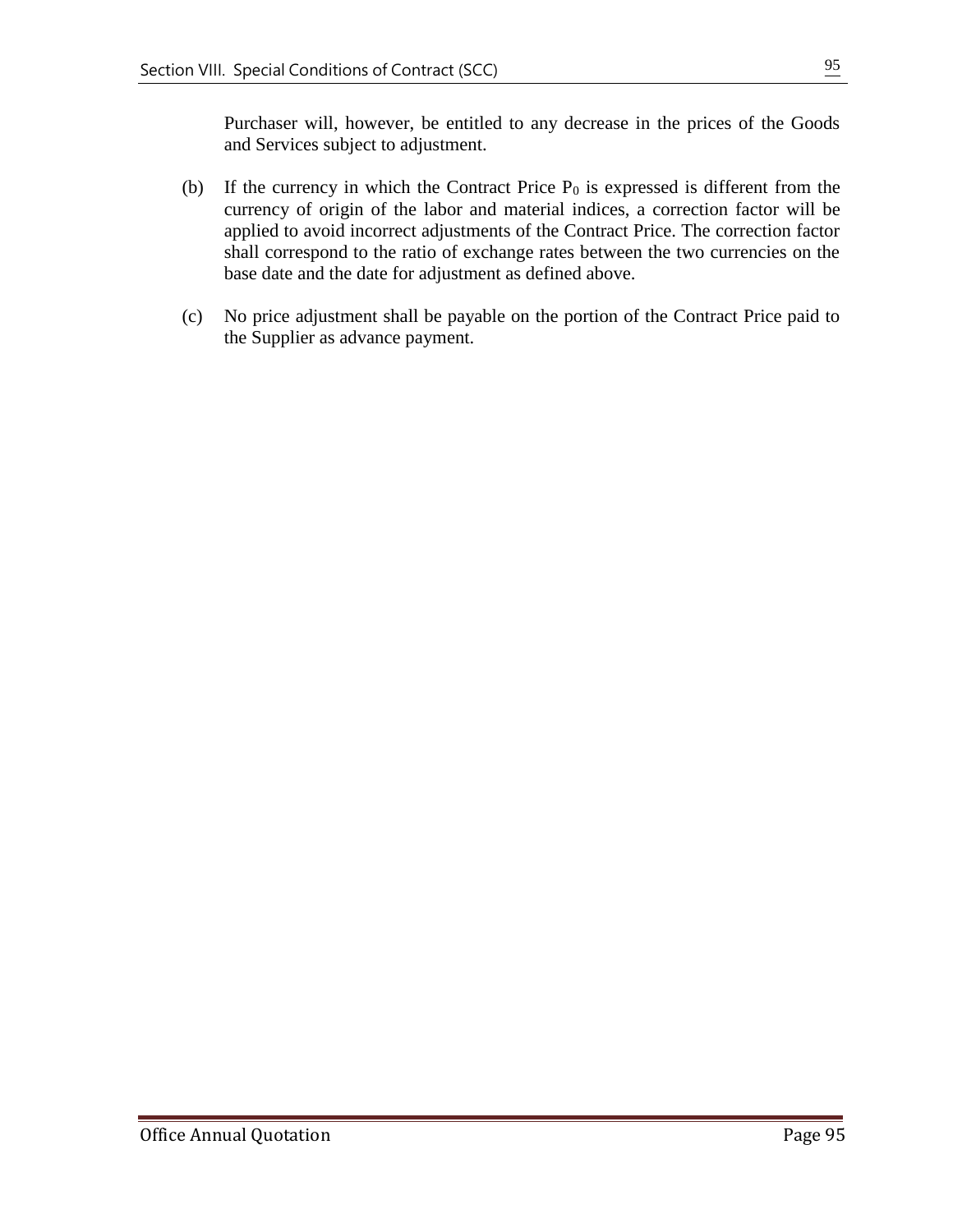# **Section IX. Contract Forms**

### **Table of Forms**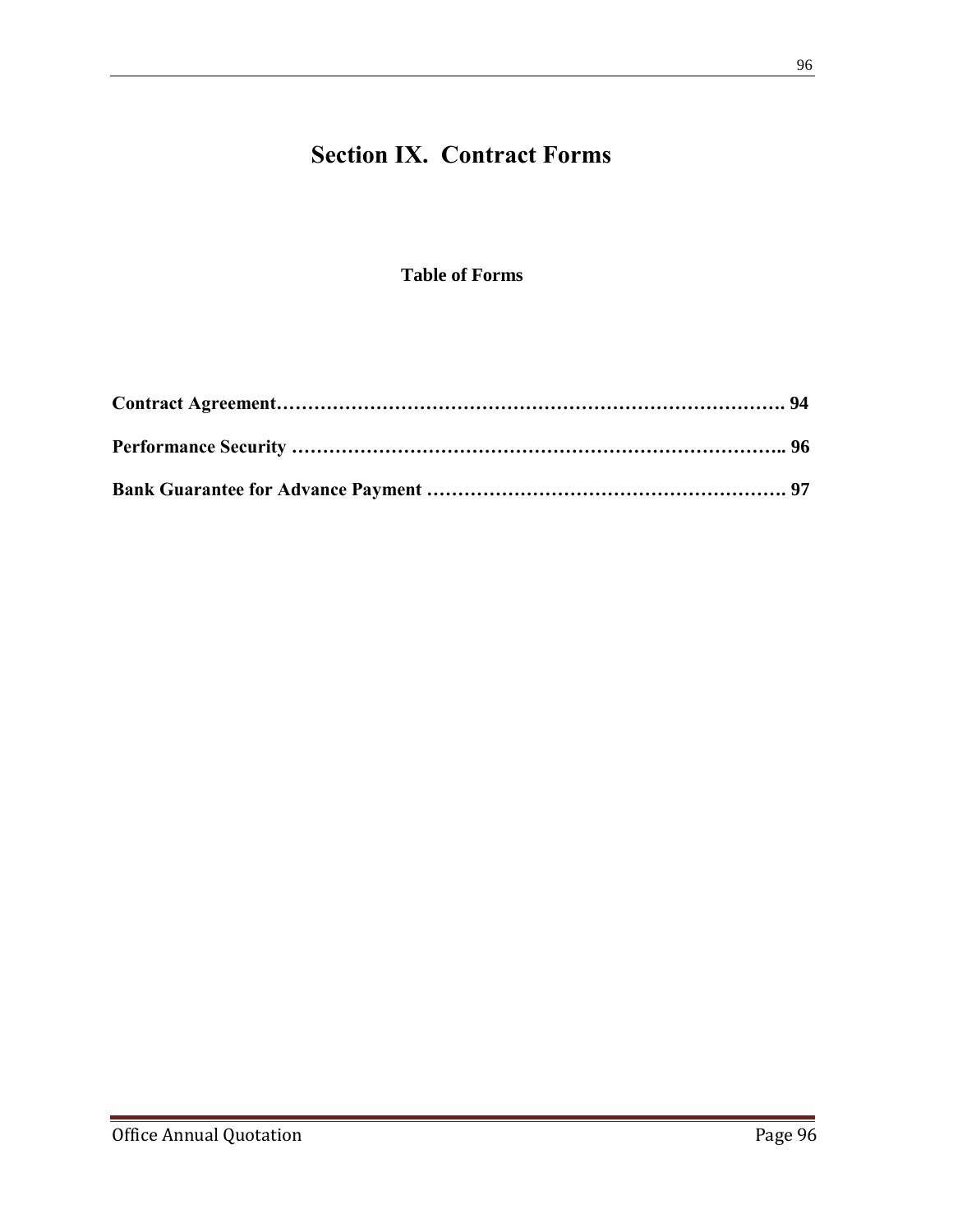# **Contract Agreement**

*[The successful Bidder shall fill in this form in accordance with the instructions indicated]*

THIS CONTRACT AGREEMENT made the *[insert number……………………………..]* day of *[………………………]*, *[………………………]*,

#### BETWEEN

- (1) *[insert complete name of Purchaser]*, …………………………………a *[insert description of type of legal entity, for example, an agency of the Ministry of ............................................................ of the Government of Bhutan, or corporation incorporated under the laws of Bhutan]* and having its principal place of business at *[insert address of Purchaser………………………………………………..]* (hereinafter called "the Purchaser"), and
- (2) *[insert name of Supplier]*,………………………………………. a corporation incorporated under the laws of *[insert: country of Supplier]………………………………….* and having its principal place of business at *[insert: address of Supplier]* ……………………………………..(hereinafter called "the Supplier").

WHEREAS the Purchaser invited Bids for certain Goods and ancillary services, viz., *[insert brief description of Goods and Services]* ……………………………………………..and has accepted a Bid by the Supplier for the supply of those Goods and Services in the sum of *[insert Contract Price in words and figures, expressed in the Contract currency/ies]* …………………………………………………..(hereinafter called "the Contract Price").

#### NOW THIS AGREEMENT WITNESSETH AS FOLLOWS:

1. In this Agreement words and expressions shall have the same meanings as are respectively assigned to them in the Conditions of Contract referred to.

2. The following documents shall constitute the Contract between the Purchaser and the Supplier, and each shall be read and construed as an integral part of the Contract, viz.:

- (a) This Contract Agreement;
- (b) The Special Conditions of Contract;
- (c) The General Conditions of Contract;
- (d) Technical Requirements (including Schedule of Supply and Technical Specifications);
- (e) The Supplier's Bid and original Price Schedules;
- (f) The Purchaser's Notification of Award of Contract;
- (g) The form of Performance Security;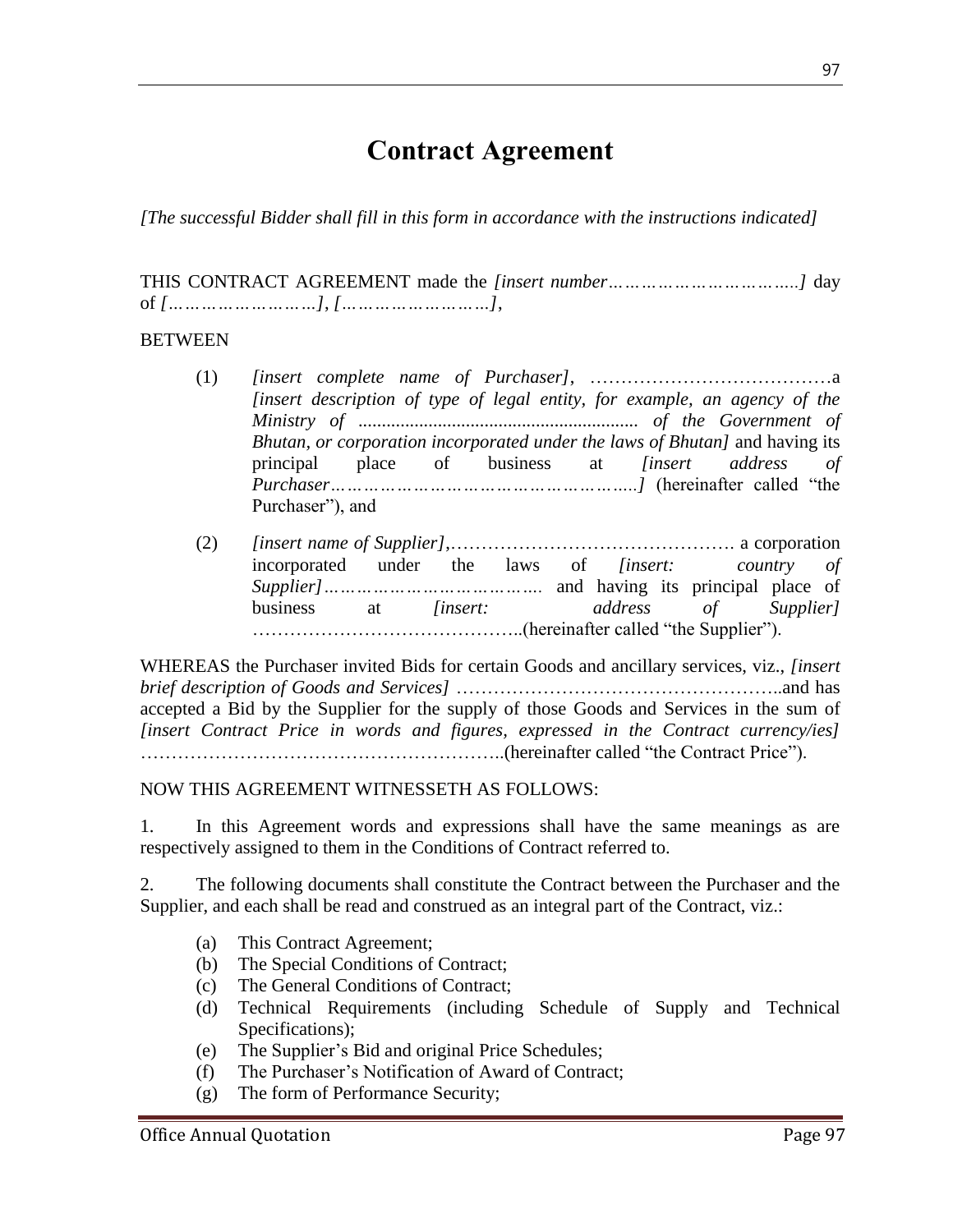(h) The form of Bank Guarantee for Advance Payment;

(i) *[insert here any other document(s) forming part of the Contract] …………………………………………………………………………………*

3. This Contract shall prevail over all other Contract documents. In the event of any discrepancy or inconsistency within the Contract documents, then the documents shall prevail in the order listed above.

4. In consideration of the payments to be made by the Purchaser to the Supplier as hereinafter mentioned, the Supplier hereby covenants with the Purchaser to provide the Goods and Services and to remedy defects therein in conformity in all respects with the provisions of the Contract.

5. The Purchaser hereby covenants to pay the Supplier in consideration of the provision of the Goods and Related Services and the remedying of defects therein, the Contract Price or such other sum as may become payable under the provisions of the Contract at the times and in the manner prescribed by the Contract.

IN WITNESS whereof the parties hereto have caused this Agreement to be executed in accordance with the laws of Bhutan on the day, month and year indicated above.

For and on behalf of the Purchaser

|  |                                   | in the capacity of <i>[insert</i> title or other appropriate               |  |  |  |
|--|-----------------------------------|----------------------------------------------------------------------------|--|--|--|
|  |                                   |                                                                            |  |  |  |
|  |                                   |                                                                            |  |  |  |
|  | For and on behalf of the Supplier |                                                                            |  |  |  |
|  |                                   | Signed: [insert signature of authorized representative(s) of the Supplier] |  |  |  |
|  |                                   | in the canacity of lineart title or other annualizate                      |  |  |  |

in the capacity of *[insert title or other appropriate designation]………………………………………..*in the presence of *[insert signature]…………………………….. [insert identification of official witness]………………………………………………..*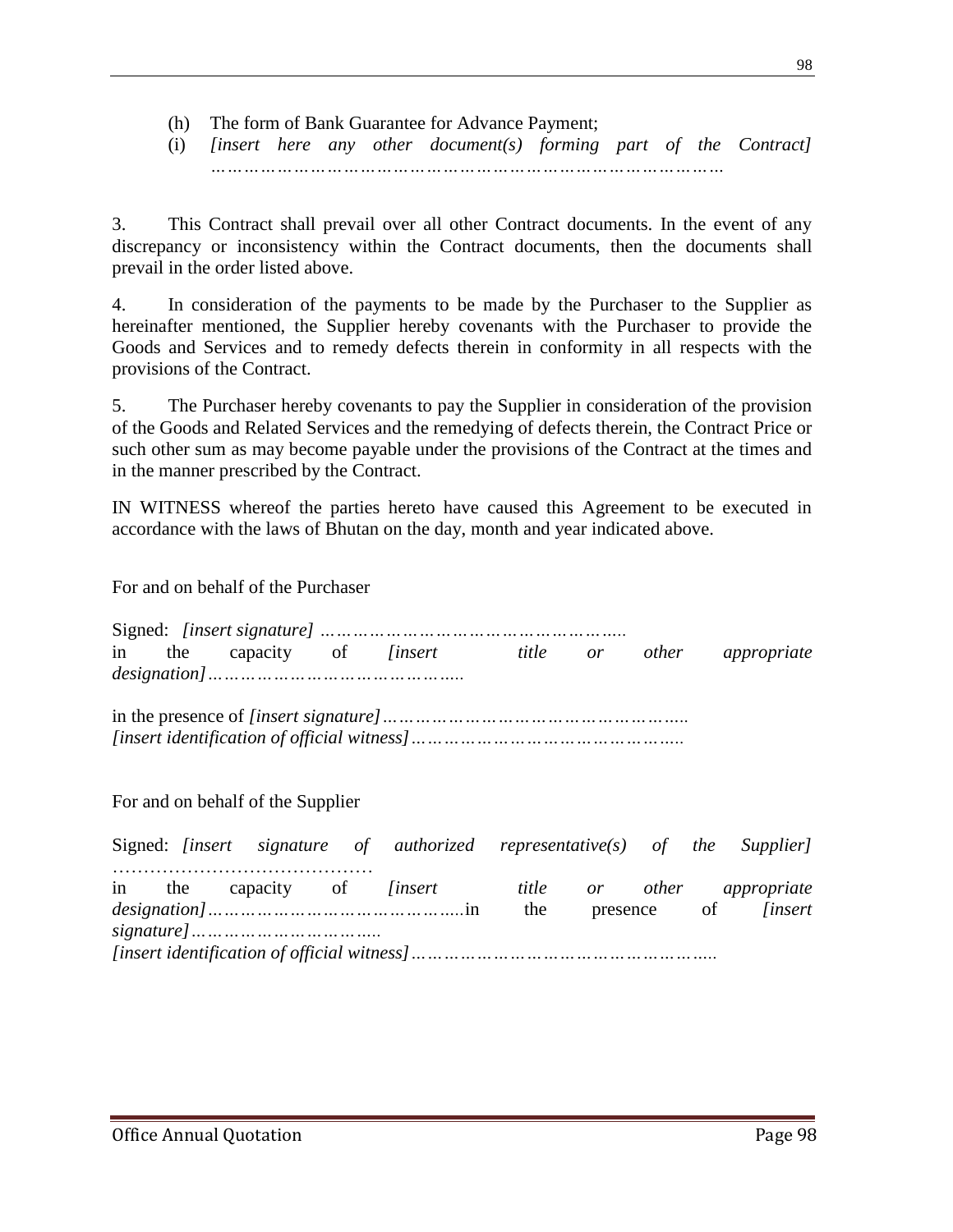## **Performance Security**

*[The bank, as requested by the successful Bidder, shall fill in this form in accordance with the instructions indicated]* 

Date: *[insert date (as day, month, and year) of Bid submission]…………………………………* IFB No. and title*: [insert no. and title of bidding process]………………………………………..*

Bank's Branch or Office: *[insert complete name of Guarantor]* ……………………………..

**Beneficiary:** *[insert complete name of Purchaser]………………………………*

**PERFORMANCE GUARANTEE No.:** *[insert Performance Guarantee number]…………………………………………..*

We have been informed that *[insert complete name of Supplier]* …………………………….(hereinafter called "the Supplier") has entered into Contract No*. [insert number]………………………..* dated *[insert day and month], [insert year]* ……………………….with you, for the supply of *[description of Goods and related Services]* ……………………………………….(hereinafter called "the Contract").

Furthermore, we understand that, according to the conditions of the Contract, a Performance Guarantee is required.

At the request of the Supplier, we hereby irrevocably undertake to pay you any sum(s) not exceeding *[insert amount(s) <sup>15</sup> in figures and words]……………………………..* upon receipt by us of your first demand in writing declaring the Supplier to be in default under the Contract, without cavil or argument, or you needing to prove or to show grounds or reasons for your demand or the sum specified therein.

This Guarantee shall expire no later than the *[insert number]* ……………….day of *[insert month]* …………………..*[insert year]*,…………………………*<sup>16</sup>* and any demand for payment under it must be received by us at this office on or before that date. We agree to a one-time extension of this Guarantee for a period not to exceed *[six months] [one year]*, in response to the Purchaser's written request for such extension, such request to be presented to us before the expiry of the Guarantee.

 $\overline{a}$ <sup>15</sup> The Bank shall insert the amount(s) specified in the SCC and denominated, as specified in the SCC, either in the currency(ies) of the *Contract or a freely convertible currency acceptable to the Purchaser.*

*<sup>16</sup> Date established in accordance with Clause 19.4 of the General Conditions of Contract ("GCC"). The Purchaser should note that in the event of an extension of the time to perform the Contract, the Purchaser would need to request an extension of this Guarantee from the Bank. Such request must be in writing and must be made prior to the expiration date established in the Guarantee.*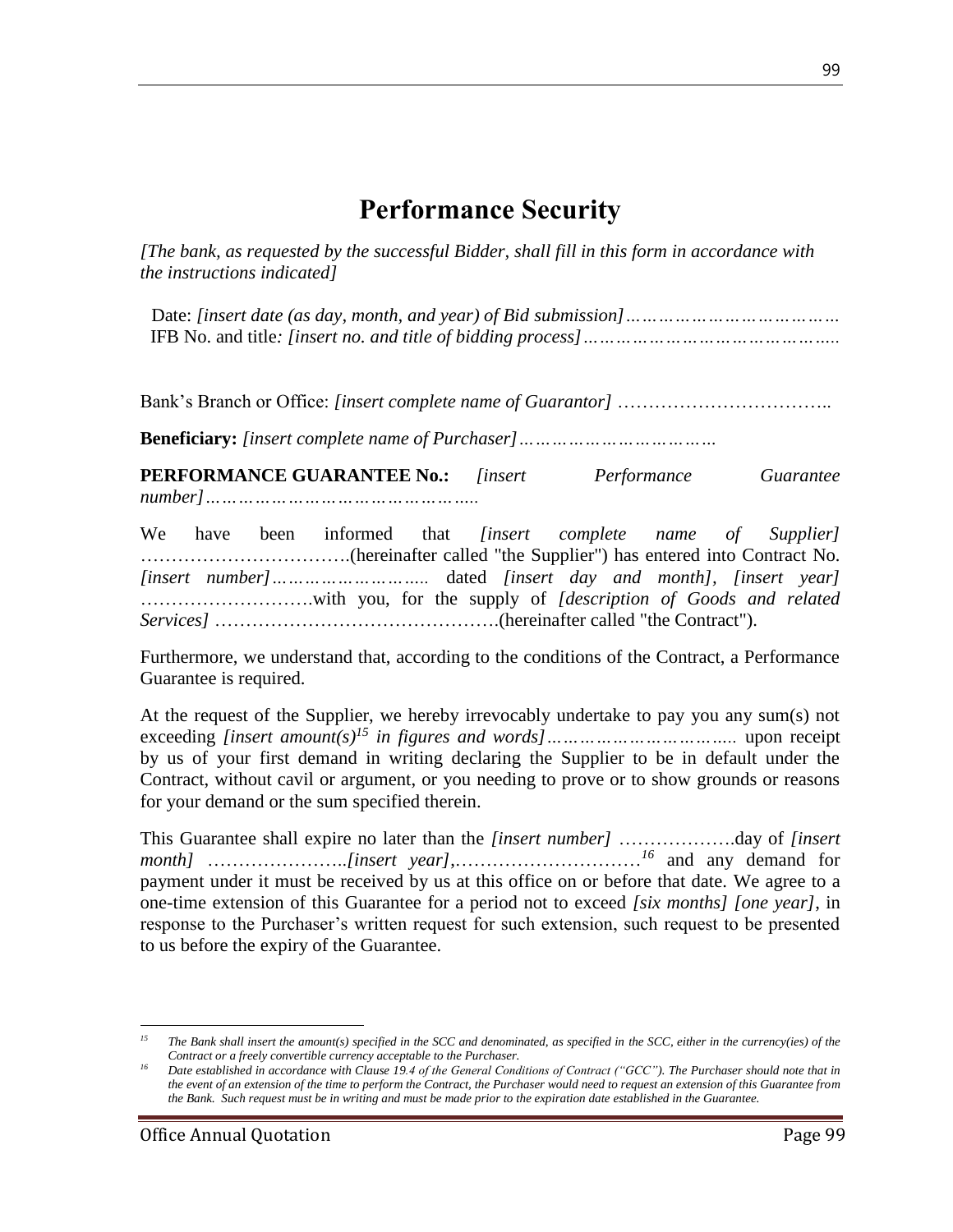*[signatures of authorized representatives of the bank and the Supplier]* ……………………………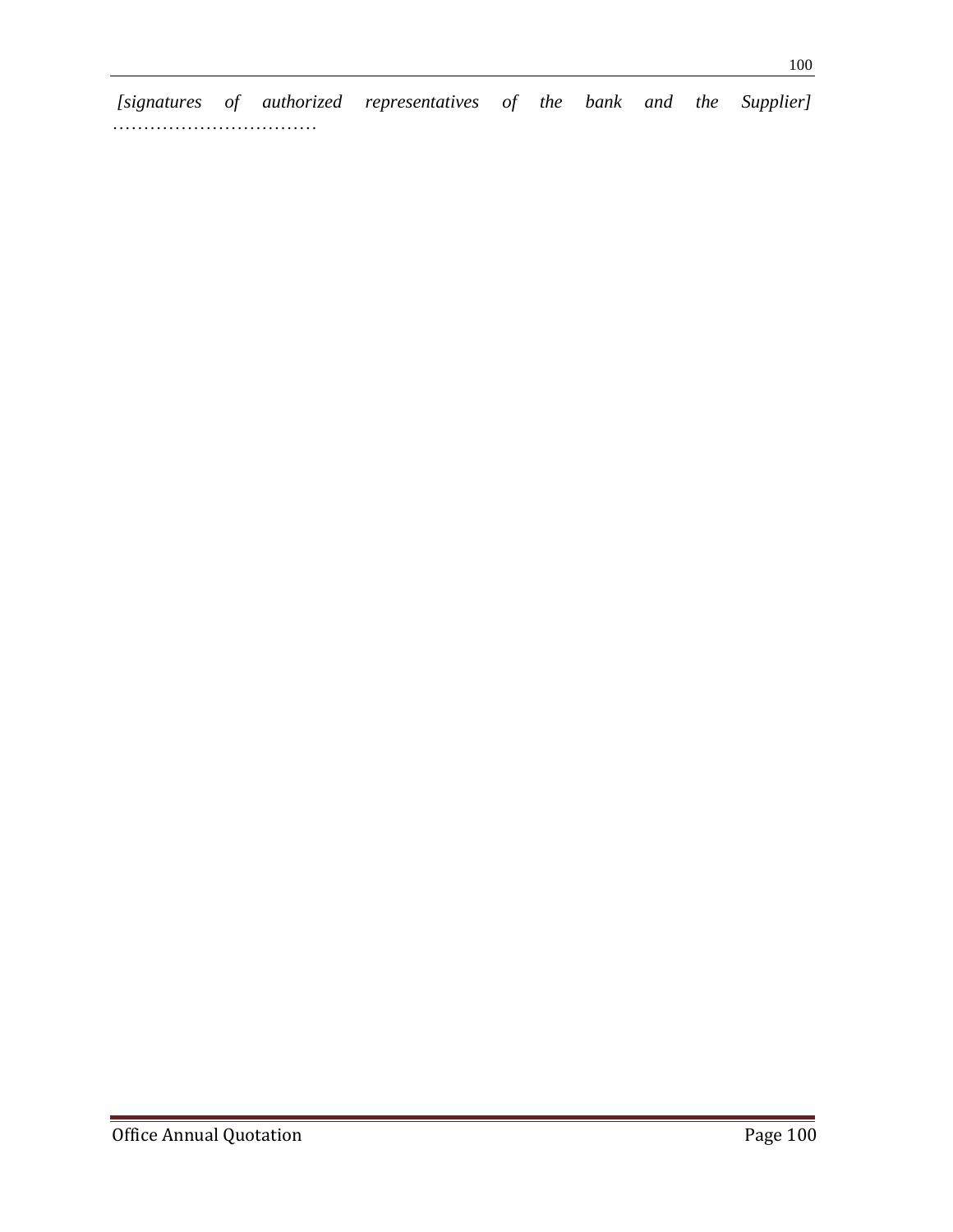### **Bank Guarantee for Advance Payment**

*[The bank, as requested by the successful Bidder, shall fill in this form in accordance with the instructions indicated.]* 

Date: *[insert date (as day, month, and year) of Bid submission]…………………………………* IFB No. and title: *[insert number and title of bidding process]…………………………………. [bank's letterhead] …………………………………….*

**Beneficiary:** *[insert legal name and address of Purchaser]* ………………………………………………..

**ADVANCE PAYMENT GUARANTEE No.:** *[insert Advance Payment Guarantee no.]…………………………………………..*

We, *[insert legal name and address of bank],* ……………………………..have been informed that *[insert complete name and address of Supplier]* ………………………………(hereinafter called "the Supplier") has entered into Contract No. *[Insert number]* ………………………..dated *[insert date of Contract]……………………………..* With you, for the supply of *[insert types of Goods to be delivered]…………………………………* (Hereinafter called "the Contract").

Furthermore, we understand that, according to the conditions of the Contract, an advance payment is to be made against an advance payment guarantee.

At the request of the Supplier, we hereby irrevocably undertake to pay you any sum or sums not exceeding in total an amount of *[insert amount(s)<sup>17</sup> in figures and words]…………………………………………………………………..* upon receipt by us of your first demand in writing declaring that the Supplier is in breach of its obligation under the Contract because the Supplier used the advance payment for purposes other than toward delivery of the Goods.

It is a condition for any claim and payment under this Guarantee to be made that the advance payment referred to above must have been received by the Supplier in its account *[insert number and domicile of the account]………………………………………………………………*

This Guarantee shall remain valid and in full effect from the date of the advance payment received by the Supplier under the Contract until *[insert date<sup>18</sup>]………………………………….* We agree to a one-time extension of this Guarantee for a period not to exceed *[six months]………………………………….[one year]*,…………………………………….. In response to the Purchaser's written request for such extension, such request to be presented to us before the expiry of the Guarantee.

 $\overline{a}$ <sup>17</sup> The bank shall insert the amount(s) specified in the SCC and denominated, as specified in the SCC, either in the currency(ies) of the *Contract or a freely convertible currency acceptable to the Purchaser.*

<sup>&</sup>lt;sup>18</sup> Insert the Delivery date stipulated in the Contract Delivery Schedule. The Purchaser should note that in the event of an extension of *the time to perform the Contract, the Purchaser would need to request an extension of this Guarantee from the bank. Such request must be in writing and must be made prior to the expiration date established in the Guarantee*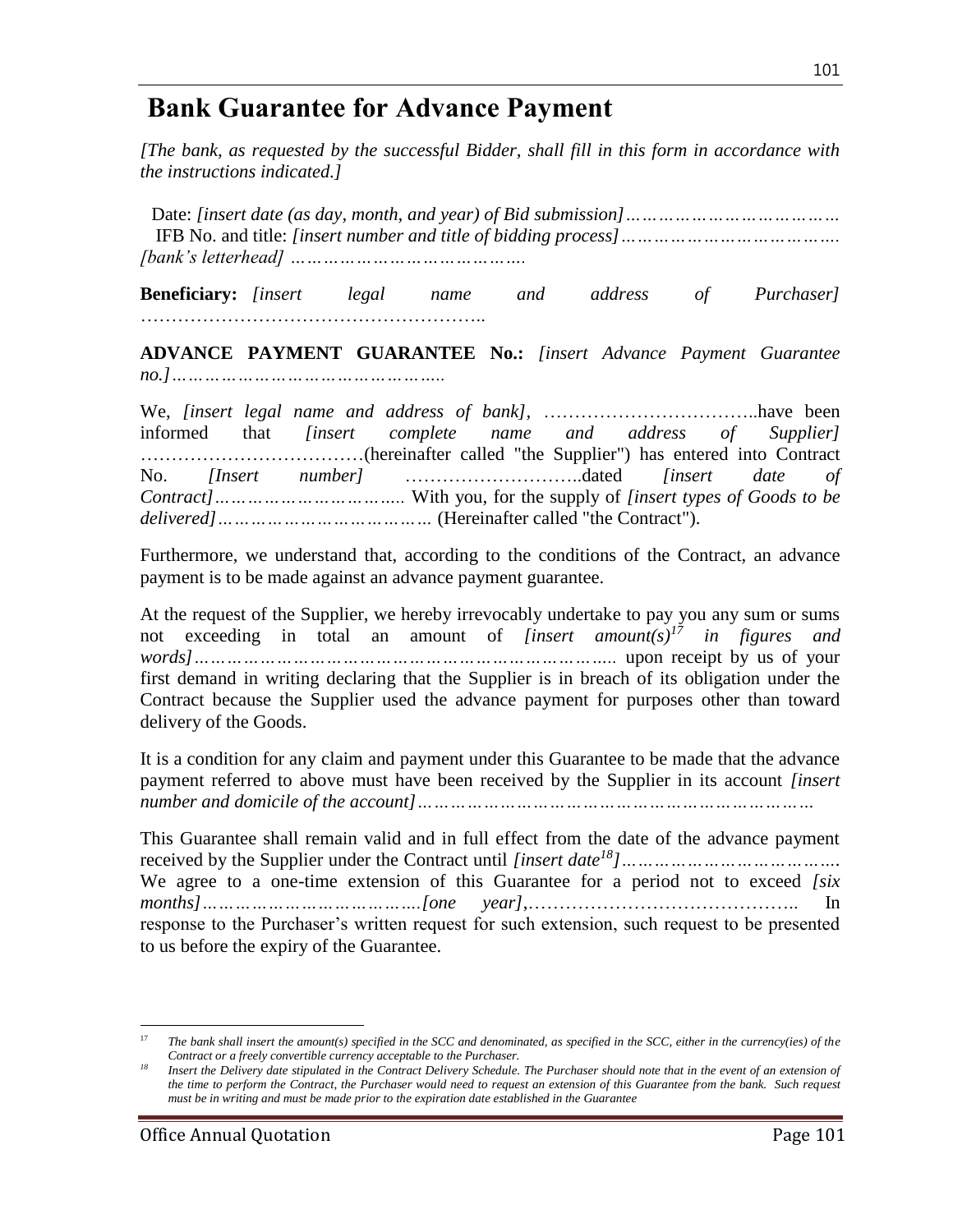| [signature(s)] | authorized | representative(s) | the | bankl |
|----------------|------------|-------------------|-----|-------|
|                |            |                   |     |       |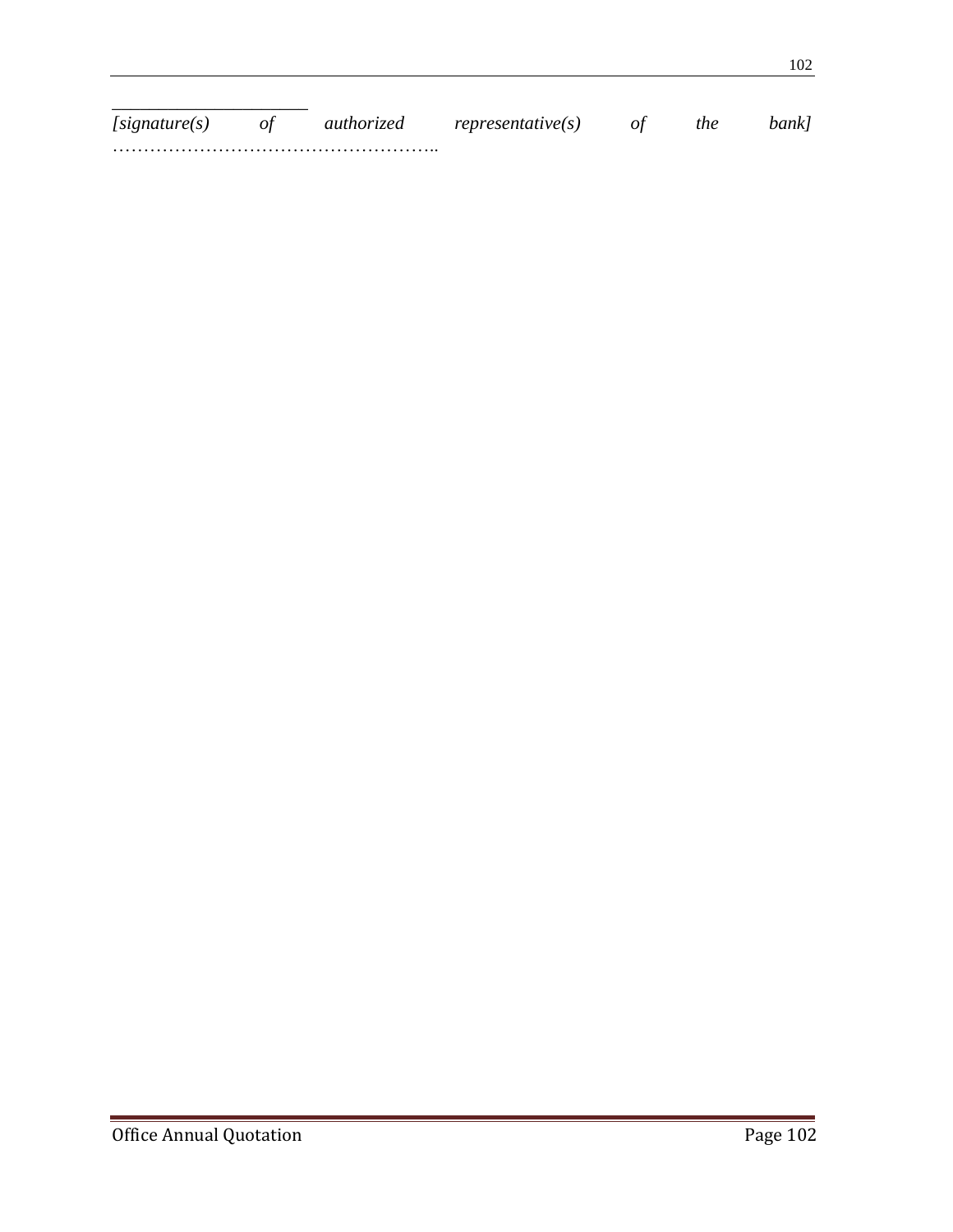|                  | <b>Catering Services for the FY 2019-2020</b> |                    |      |                |
|------------------|-----------------------------------------------|--------------------|------|----------------|
| SI#              | <b>Particulars</b>                            | Unit               | Rate | <b>Remarks</b> |
| $\mathbf I$      | <b>Food items</b>                             |                    |      |                |
| 1.               | Red Rice                                      | Per head           |      |                |
| 2.               | White Rice                                    | Per head           |      |                |
| 3.               | Butter Nan (1 round shape)                    | Per pcs            |      |                |
| $\overline{4}$ . | Roti (1 round shape)                          | Per pcs            |      |                |
|                  |                                               | <b>Curry items</b> |      |                |
| 5.               | Sikam pa (3 pcs)                              | Per head           |      |                |
| 6.               | Pork chilli                                   | Per head           |      |                |
| 7.               | Shakam Pa (3 pcs)                             | Per head           |      |                |
| 8.               | Beef fresh Pa (3 pcs)                         | Per head           |      |                |
| 9.               | Beef shakam Dasi                              | Per head           |      |                |
| 10.              | Beef chilli                                   | Per head           |      |                |
| 11.              | Chicken curry                                 | Per head           |      |                |
| 12.              | Chicken chilli                                | Per head           |      |                |
| 13.              | Wet Fish fried (3 pcs)                        | Per head           |      |                |
| 14.              | Fish curry                                    | Per head           |      |                |
| 15.              | Dry fish curry                                | Per head           |      |                |
| 16.              | Kow fried curry                               | Per head           |      |                |
| 17.              | Gep pa (3 pcs)                                | Per head           |      |                |
| 18.              | Beef Liver fry                                | Per head           |      |                |
| 19.              | Boiled fried egg curry (1full egg)            | Per head           |      |                |
| 20.              | Egg curry with red chilli                     | Per head           |      |                |
| 21.              | <b>Green Emadatse</b>                         | Per head           |      |                |
| 22.              | Bhutanese dry chilli datse                    | Per head           |      |                |
| 23.              | Kewa datshi                                   | Per head           |      |                |
| 24.              | Motor paneer                                  | Per head           |      |                |
| 25.              | Paneer chilli                                 | Per head           |      |                |
| 26.              | Shamu datshi                                  | Per head           |      |                |
| 27.              | Mix vegetable                                 | Per head           |      |                |
| 28.              | Sag datshi                                    | Per head           |      |                |
| 29.              | Aludam                                        | Per head           |      |                |
| 30.              | Jaju                                          | Per head           |      |                |
| 31.              | Plain dhal                                    | Per head           |      |                |
| 32.              | Fried dhal                                    | Per head           |      |                |
| 33.              | Green salad                                   | Per head           |      |                |
| 34.              | Ezay                                          | Per head           |      |                |
| 35.              | Papad                                         | Per piece          |      |                |
| 36.              | Mineral water (750ml) big                     | Per bottle         |      |                |
| 37.              | Mineral water (250ml)small                    | Per bottle         |      |                |
|                  | Snacks items (Vegetable & Non                 |                    |      |                |
| $\mathbf{I}$     | Vegetable)                                    |                    |      |                |
| 1.               | Beef meat ball                                | Per plate          |      |                |
| 2.               | Egg pokora                                    | Per plate          |      |                |
| 3.               | French fry                                    | Per plate          |      |                |

# **Price Schedule**